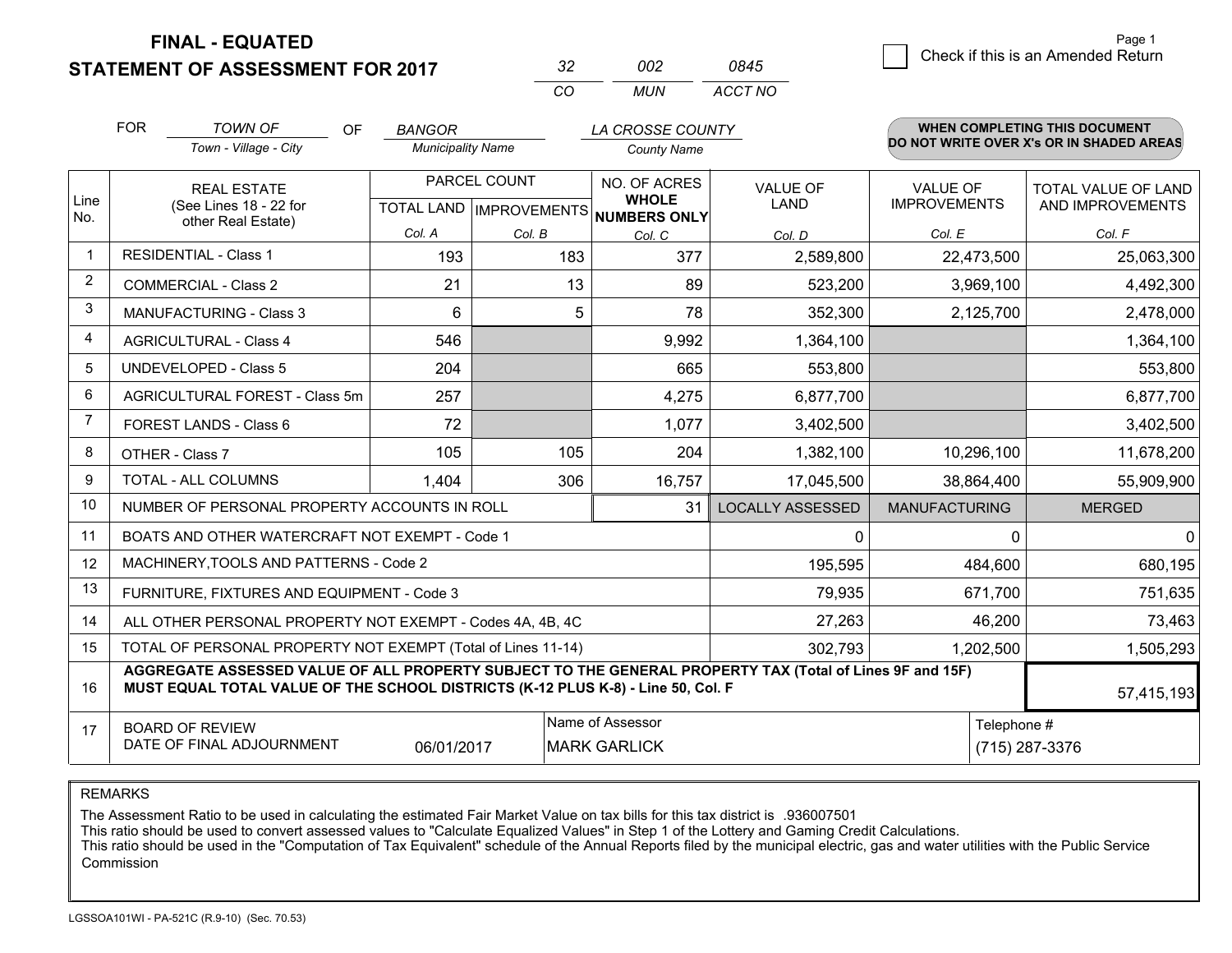*YEAR CO MUN ACCT NO* <sup>2017</sup> <sup>32</sup> <sup>002</sup> <sup>0845</sup>

Do not confuse FOREST LANDS (Line 7) with FOREST CROPS (in this section) - They are **NOT** the same

| Private Forest Crop - Reg Class @ 10¢ per acre |                                                                                |                                            |  |                                                                  |  | Private Forest Crop - Reg Class @ \$2.52 per acre             |                  |                                                                    |               |                                                                              |
|------------------------------------------------|--------------------------------------------------------------------------------|--------------------------------------------|--|------------------------------------------------------------------|--|---------------------------------------------------------------|------------------|--------------------------------------------------------------------|---------------|------------------------------------------------------------------------------|
| 18                                             | (a) PARCELS<br>(b) ACRES                                                       |                                            |  | (c) ASSESSED VALUE                                               |  | (d) PARCELS                                                   |                  | (e) ACRES                                                          |               | (f) ASSESSED VALUE                                                           |
|                                                |                                                                                |                                            |  |                                                                  |  |                                                               |                  |                                                                    |               |                                                                              |
|                                                |                                                                                |                                            |  | Private Forest Crop - Special Class @ 20¢ per acre               |  |                                                               |                  |                                                                    |               | Entered Before 2005 Managed Forest - Ferrous Mining CLOSED @ \$8.27 per acre |
| 19                                             | (a) PARCELS                                                                    | (b) ACRES                                  |  | (c) ASSESSED VALUE                                               |  | (d) PARCELS                                                   |                  | (e) ACRES                                                          |               | (f) ASSESSED VALUE                                                           |
|                                                |                                                                                |                                            |  |                                                                  |  |                                                               |                  |                                                                    |               |                                                                              |
|                                                |                                                                                |                                            |  | Entered Before 2005 Managed Forest - OPEN @ \$.79 per acre       |  |                                                               |                  | Entered Before 2005 Managed Forest - CLOSED @ \$1.87 per acre      |               |                                                                              |
| 20                                             | (a) PARCELS                                                                    | (b) ACRES                                  |  | (c) ASSESSED VALUE                                               |  | (d) PARCELS                                                   |                  | (e) ACRES                                                          |               | (f) ASSESSED VALUE                                                           |
|                                                |                                                                                | 173                                        |  | 393,600                                                          |  | 70                                                            |                  | 1.864.74                                                           |               | 4,528,400                                                                    |
|                                                |                                                                                | Entered After 2004 Managed Forest - OPEN @ |  | \$2.14 per acre                                                  |  | Entered After 2004 Managed Forest - CLOSED @ \$10.68 per acre |                  |                                                                    |               |                                                                              |
| 21                                             | (a) PARCELS                                                                    | (b) ACRES                                  |  | (c) ASSESSED VALUE                                               |  | (d) PARCELS<br>(e) ACRES                                      |                  |                                                                    |               | (f) ASSESSED VALUE                                                           |
|                                                |                                                                                |                                            |  |                                                                  |  |                                                               |                  |                                                                    |               |                                                                              |
|                                                |                                                                                | 63                                         |  | 201,600                                                          |  | 41                                                            |                  | 1,113.96                                                           |               | 2,947,300                                                                    |
| 22                                             | (a) County Forest Cropland Acres                                               |                                            |  | (b) Federal Acres                                                |  | (c) State Acres                                               |                  | (d) County (NOT FOREST CROP) Acres                                 |               | (e) Other Acres                                                              |
|                                                |                                                                                |                                            |  |                                                                  |  | 116.24<br>1,884.63                                            |                  |                                                                    | 272.82        |                                                                              |
|                                                |                                                                                |                                            |  | Assessed Value of Omitted Property From Prior Years (Sec. 70.44) |  |                                                               |                  | Assessed Value of Sec. 70.43 Corrections of Errors by Assessors    |               |                                                                              |
| 23                                             |                                                                                | (a) REAL ESTATE                            |  | (b) PERSONAL                                                     |  | (c1) REAL ESTATE                                              |                  |                                                                    |               | (c2) PERSONAL                                                                |
|                                                |                                                                                |                                            |  |                                                                  |  |                                                               |                  |                                                                    |               |                                                                              |
|                                                | Manufacturing Equated Value of Omitted Property From Prior Years (Sec. 70.995) |                                            |  |                                                                  |  |                                                               |                  | Mfg. Equated Value of Sec.70.43 Corrections of Errors by Assessors |               |                                                                              |
|                                                | (d) REAL ESTATE                                                                |                                            |  | (e) PERSONAL                                                     |  |                                                               | (f1) REAL ESTATE |                                                                    | (f2) PERSONAL |                                                                              |
|                                                |                                                                                |                                            |  |                                                                  |  |                                                               |                  |                                                                    |               |                                                                              |

## **SPECIAL DISTRICTS**

| <b>Line</b><br>No. | Enter 6-digit<br><b>Special District</b><br>Code (Col. A) | <b>Account</b><br><b>Number</b><br>(Col. B) | <b>Special District Name</b><br>(Col. C) | <b>Locally Assessed Value</b><br>of Real Estate and<br>Personal Property (Col. D) | Mfg Value of Real Estate<br>and Personal Property<br>(Col. E) | <b>Merged Value of</b><br><b>Real Estate and</b><br>Personal Property (Col. F) |
|--------------------|-----------------------------------------------------------|---------------------------------------------|------------------------------------------|-----------------------------------------------------------------------------------|---------------------------------------------------------------|--------------------------------------------------------------------------------|
| 24                 | 328030                                                    | 0197                                        | LAKE NESHONOC PROT & REHAB DISTRICT      | 1,806,536                                                                         |                                                               | 1,806,536                                                                      |
| 25                 |                                                           |                                             |                                          |                                                                                   |                                                               |                                                                                |
| 26                 |                                                           |                                             |                                          |                                                                                   |                                                               |                                                                                |
| 27                 |                                                           |                                             |                                          |                                                                                   |                                                               |                                                                                |
| 28                 |                                                           |                                             |                                          |                                                                                   |                                                               |                                                                                |
| 29                 |                                                           |                                             |                                          |                                                                                   |                                                               |                                                                                |
| 30                 |                                                           |                                             |                                          |                                                                                   |                                                               |                                                                                |
| 31                 |                                                           |                                             |                                          |                                                                                   |                                                               |                                                                                |
| 32                 |                                                           |                                             |                                          |                                                                                   |                                                               |                                                                                |
| 33                 |                                                           |                                             |                                          |                                                                                   |                                                               |                                                                                |
| 34                 |                                                           |                                             |                                          |                                                                                   |                                                               |                                                                                |
| 35                 |                                                           |                                             |                                          |                                                                                   |                                                               |                                                                                |

LGSSOA101WI-PA - 521C (R. 9-10) (Sec. 70.53)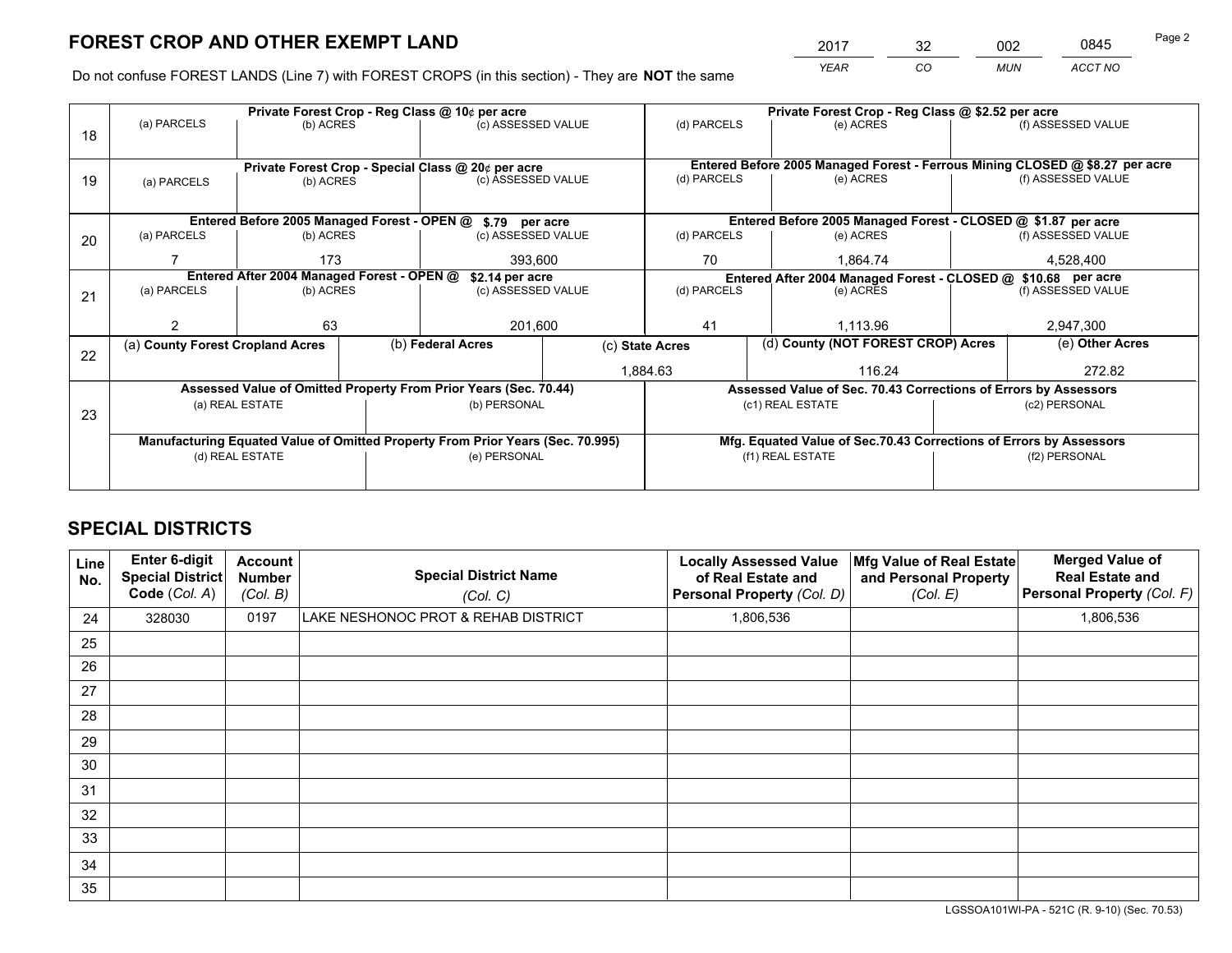|                 |                                                          |                                             |                                                         | <b>YEAR</b>                                                                       | CO<br><b>MUN</b>                                              | ACCT NO                                                                        |
|-----------------|----------------------------------------------------------|---------------------------------------------|---------------------------------------------------------|-----------------------------------------------------------------------------------|---------------------------------------------------------------|--------------------------------------------------------------------------------|
| Line<br>No.     | Enter 6-digit<br><b>School District</b><br>Code (Col. A) | <b>Account</b><br><b>Number</b><br>(Col. B) | <b>School District Name</b><br>(Col. C)                 | <b>Locally Assessed Value</b><br>of Real Estate and<br>Personal Property (Col. D) | Mfg Value of Real Estate<br>and Personal Property<br>(Col. E) | <b>Merged Value of</b><br><b>Real Estate and</b><br>Personal Property (Col. F) |
|                 | A. SCHOOL DISTRICTS (K-8 and K-12)                       |                                             |                                                         |                                                                                   |                                                               |                                                                                |
| 36              | 320245                                                   | 0192                                        | <b>SCH D OF BANGOR</b>                                  | 47,455,693                                                                        | 3,680,500                                                     | 51,136,193                                                                     |
| 37              | 326370                                                   | 0196                                        | SCH D OF WEST SALEM                                     | 6,279,000                                                                         |                                                               | 6,279,000                                                                      |
| 38              |                                                          |                                             |                                                         |                                                                                   |                                                               |                                                                                |
| 39              |                                                          |                                             |                                                         |                                                                                   |                                                               |                                                                                |
| 40              |                                                          |                                             |                                                         |                                                                                   |                                                               |                                                                                |
| 41              |                                                          |                                             |                                                         |                                                                                   |                                                               |                                                                                |
| 42              |                                                          |                                             |                                                         |                                                                                   |                                                               |                                                                                |
| 43              |                                                          |                                             |                                                         |                                                                                   |                                                               |                                                                                |
| 44<br>45        |                                                          |                                             |                                                         |                                                                                   |                                                               |                                                                                |
| $\overline{46}$ |                                                          |                                             |                                                         |                                                                                   |                                                               |                                                                                |
| 47              |                                                          |                                             |                                                         |                                                                                   |                                                               |                                                                                |
| 48              |                                                          |                                             |                                                         |                                                                                   |                                                               |                                                                                |
| 49              |                                                          |                                             |                                                         |                                                                                   |                                                               |                                                                                |
| 50              |                                                          |                                             | TOTAL ASSESSED VALUE OF SCHOOL DISTRICTS (K-8 and K-12) | 53,734,693                                                                        | 3,680,500                                                     | 57,415,193                                                                     |
|                 | <b>B.</b><br><b>UNION HIGH SCHOOL DISTRICTS</b>          |                                             |                                                         |                                                                                   |                                                               |                                                                                |
| 51              |                                                          |                                             |                                                         |                                                                                   |                                                               |                                                                                |
| 52              |                                                          |                                             |                                                         |                                                                                   |                                                               |                                                                                |
| 53              |                                                          |                                             |                                                         |                                                                                   |                                                               |                                                                                |
| 54              |                                                          |                                             |                                                         |                                                                                   |                                                               |                                                                                |
| 55              |                                                          |                                             | TOTAL ASSESSED VALUE OF UNION HIGH SCHOOLS              |                                                                                   |                                                               |                                                                                |
|                 | C.<br><b>TECHNICAL COLLEGE DISTRICTS</b>                 |                                             |                                                         |                                                                                   |                                                               |                                                                                |
| 56              | 000200                                                   | 0002                                        | WESTERN TECHNICAL COLLEGE LACR                          | 53,734,693                                                                        | 3,680,500                                                     | 57,415,193                                                                     |
| 57              |                                                          |                                             |                                                         |                                                                                   |                                                               |                                                                                |
| 58              |                                                          |                                             |                                                         |                                                                                   |                                                               |                                                                                |
| 59              |                                                          |                                             | TOTAL ASSESSED VALUE OF TECHNICAL COLLEGES              | 53,734,693                                                                        | 3,680,500                                                     | 57,415,193                                                                     |

32

002

 *I hereby certify, to the best of my knowledge and belief, this form is complete and correct.*

**SCHOOL DISTRICTS**

| Print name of preparer | Title                    |                | Date (MM / DD / CCYY) |
|------------------------|--------------------------|----------------|-----------------------|
|                        |                          |                |                       |
| Signature of preparer  | Contact Telephone Number | E-mail address |                       |
|                        | $\sim$                   |                |                       |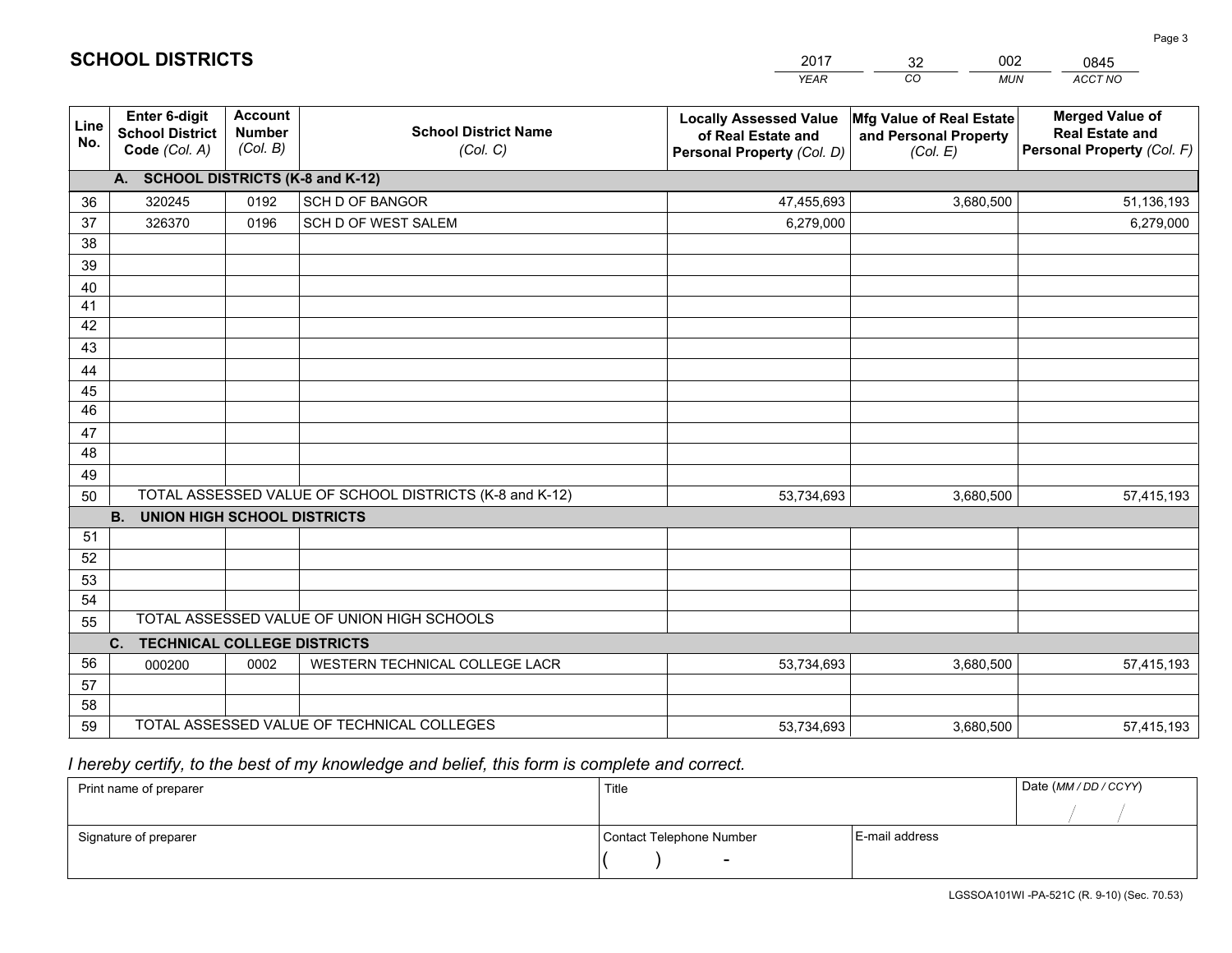#### **HIGHLIGHTS**

- 1. Complete the Statement of Assessment after the Board of Review. Reflect any changes made there.
- 2. Use black ink to complete.
- 3. Line 16 must equal Line 50, Col D.
- 4. Line 55 must equal the total of K-8 schools listed on lines 36-49. Do not include K-12 schools in this comparision.
- 5. Line 59, Col. D must equal Line 16.
- 6. Special District, School District and Technical College District values must include both real estate and personal property. Examples of Special districts are: town sanitary districts, public inland lake protection and rehabilitation districts, and metropolitan sewerage districts.
- 7. DO NOT INCLUDE Manufacturing property values.DOR will print these values on the final SOA.

DAWN FAHERTY TOWN OF BANGOR N3685 COUNTY ROAD J ROCKLAND, WI 54653 - 9526

DAWN FAHERTY<br>TOWN OF BANGOR

ROCKLAND, WI 54653 - 9526 

 8. Accuracy of this form is very important. The values reported directly affect the equalized value DOR calculates for school and special districts.

#### **Page 1:**

 If not prefilled, enter the tax year,county and municipal code,municipal type, municipal name and county name on the top of form.

Check the Amended box, if filing an amended / corrected SOA.

 Report the parcel count, acres and assessed value of taxable general property, total parcel count, (real and personal), total acres, and values from final figures set by the Board of Review.

- A. Real Estate land and improvements (buildings, etc.) is reported on lines 1 8, total line 9.
- B. Personal Property is reported on lines 11 14, Column D, total line 15.
- C. To complete this report, use the computer produced summary of the assessment roll that shows these amounts.
- D. Use whole numbers only.
- E. Add each line across and each column down to verify entries.

### **Page 2:**

- A. Report Special Items (not subject to general property tax).
- 1. Private Forest Croplands and Managed Forest Lands are reported on lines 18,19, 20 and 21. Be sure to report assessed values **NOT** taxes.
- 2. You should have copies of the orders of entry, orders of withdrawal, etc., to update your assessment roll.
	- 3. Show hundredths of acres (e.g. 39.75).
- 4. Tax exempt lands are reported on line 22.
- 5. Omitted property and sec. 70.43, Wis. Stats., corrections of errors by assessor are reported on line 23. Report real estate and personal property separately. These should be for **prior years**, not something found on the current assessment roll after the board of review.
- B. Special District (Lines 24-35) Include the value of both real and personal property.
- The Department of Revenue (DOR) preprints much of the information regarding names and codes for schools, special districts,etc. If a district is not listed, enter the name and value only, DOR will enter the proper code.

## **Page 3 School Districts:**

Include the value of both real and personal property.

Report School District (regular, elementary, union high school, and technical college).

- 1. Regular (K-12) and Elementary (K-8) school values are reported on lines 36-49, total on line 50.
- 2. Union High School (UHS) (use only if elementary schools are listed on lines 36-49) are reported on lines 51-54. UHS total value (line 55) must equal to the total **elementary school** values reported on lines 36-49. Do notinclude K-12 schools in this comparison.
- 3. Technical College values are reported on lines 56-58, total on line 59.
- 4. Use the computer summary that shows these amounts to complete this report.

#### **This form is due the second Monday in June. File this report only after your Board of Review is complete.**

 *If you have questions: Return forms to:*

 Email: lgs@wisconsin.gov Wisconsin Department of RevenueCall:  $(608)$  266-2569 or  $(608)$  264-6892 Fax number: (608) 264-6887 PO Box 8971

Local Government Services Section 6-97 Madison WI 53708-8971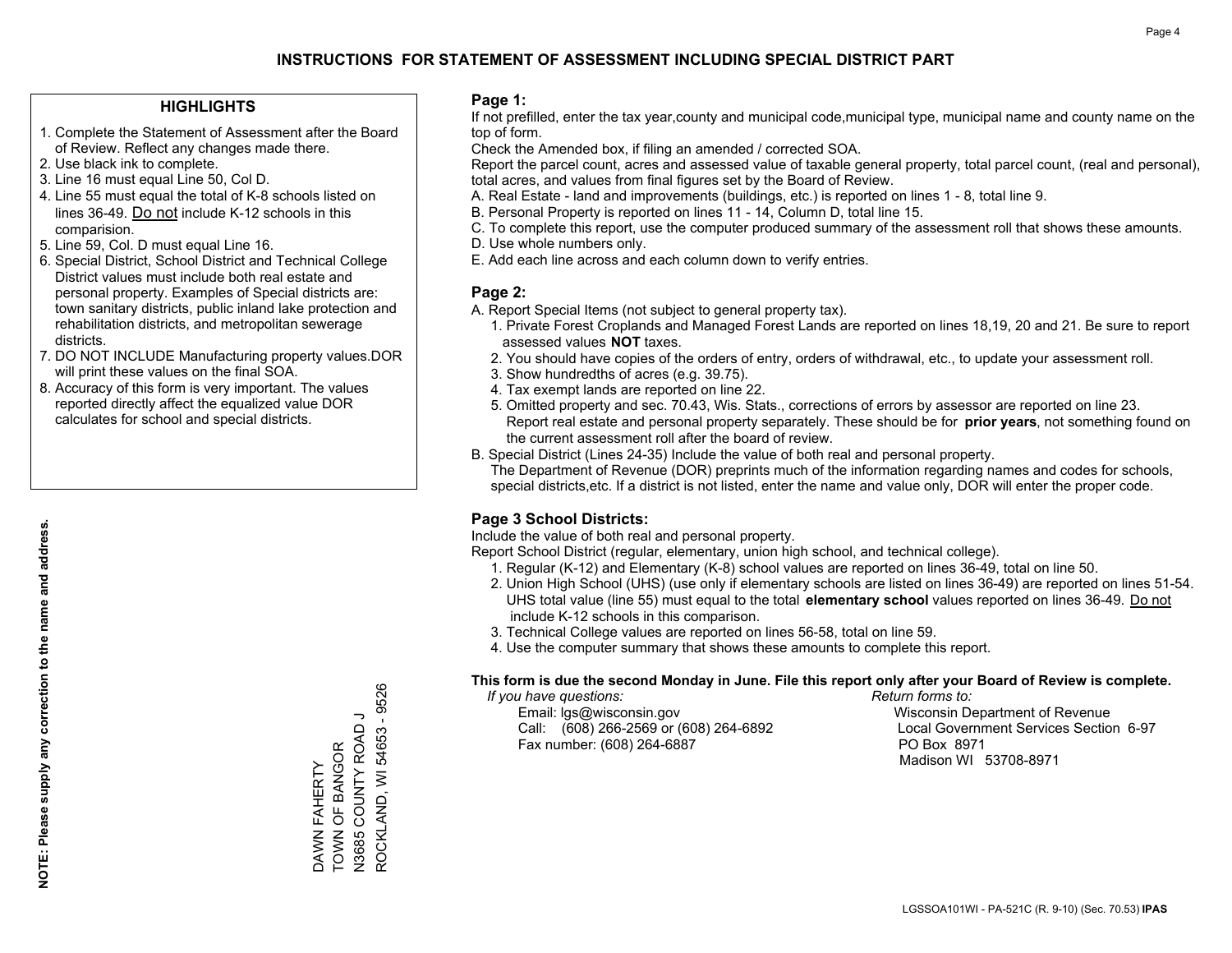**STATEMENT OF ASSESSMENT FOR 2017** 

| -32 | በበ4 | 0846    |
|-----|-----|---------|
| CO. | MUN | ACCT NO |

|                | <b>FOR</b>                                                                                                                                                                                   | <b>TOWN OF</b><br><b>OF</b>                               | <b>BARRE</b>             |                           | LA CROSSE COUNTY             |                         |                      | <b>WHEN COMPLETING THIS DOCUMENT</b>     |
|----------------|----------------------------------------------------------------------------------------------------------------------------------------------------------------------------------------------|-----------------------------------------------------------|--------------------------|---------------------------|------------------------------|-------------------------|----------------------|------------------------------------------|
|                |                                                                                                                                                                                              | Town - Village - City                                     | <b>Municipality Name</b> |                           | <b>County Name</b>           |                         |                      | DO NOT WRITE OVER X's OR IN SHADED AREAS |
|                |                                                                                                                                                                                              | <b>REAL ESTATE</b>                                        |                          | PARCEL COUNT              | NO. OF ACRES                 | <b>VALUE OF</b>         | <b>VALUE OF</b>      | TOTAL VALUE OF LAND                      |
| Line<br>No.    |                                                                                                                                                                                              | (See Lines 18 - 22 for<br>other Real Estate)              |                          | TOTAL LAND   IMPROVEMENTS | <b>WHOLE</b><br>NUMBERS ONLY | <b>LAND</b>             | <b>IMPROVEMENTS</b>  | AND IMPROVEMENTS                         |
|                |                                                                                                                                                                                              |                                                           | Col. A                   | Col. B                    | Col. C                       | Col. D                  | Col. E               | Col. F                                   |
| -1             |                                                                                                                                                                                              | <b>RESIDENTIAL - Class 1</b>                              | 440                      | 387                       | 933                          | 13,102,800              | 71,046,600           | 84,149,400                               |
| 2              |                                                                                                                                                                                              | <b>COMMERCIAL - Class 2</b>                               | 15                       | 13                        | 135                          | 815,200                 | 3,149,900            | 3,965,100                                |
| 3              |                                                                                                                                                                                              | <b>MANUFACTURING - Class 3</b>                            | $\Omega$                 | 0                         | 0                            | 0                       | $\Omega$             | $\Omega$                                 |
| 4              |                                                                                                                                                                                              | <b>AGRICULTURAL - Class 4</b>                             | 352                      |                           | 6,047                        | 978,800                 |                      | 978,800                                  |
| 5              |                                                                                                                                                                                              | UNDEVELOPED - Class 5                                     | 192                      |                           | 791                          | 891,000                 |                      | 891,000                                  |
| 6              |                                                                                                                                                                                              | AGRICULTURAL FOREST - Class 5m                            | 144                      |                           | 1,672                        | 2,656,800               |                      | 2,656,800                                |
| $\overline{7}$ |                                                                                                                                                                                              | FOREST LANDS - Class 6                                    | 71                       |                           | 927                          | 2,989,300               |                      | 2,989,300                                |
| 8              |                                                                                                                                                                                              | OTHER - Class 7                                           | 70                       | 70                        | 113                          | 1,239,700               | 6,834,700            | 8,074,400                                |
| 9              |                                                                                                                                                                                              | TOTAL - ALL COLUMNS                                       | 1,284                    | 470                       | 10,618                       | 22,673,600              | 81,031,200           | 103,704,800                              |
| 10             |                                                                                                                                                                                              | NUMBER OF PERSONAL PROPERTY ACCOUNTS IN ROLL              |                          |                           | 13                           | <b>LOCALLY ASSESSED</b> | <b>MANUFACTURING</b> | <b>MERGED</b>                            |
| 11             |                                                                                                                                                                                              | BOATS AND OTHER WATERCRAFT NOT EXEMPT - Code 1            |                          |                           |                              | 0                       | 0                    | $\overline{0}$                           |
| 12             |                                                                                                                                                                                              | MACHINERY, TOOLS AND PATTERNS - Code 2                    |                          |                           |                              | 169,700                 | 0                    | 169,700                                  |
| 13             |                                                                                                                                                                                              | FURNITURE, FIXTURES AND EQUIPMENT - Code 3                |                          |                           |                              | 79,300                  | 0                    | 79,300                                   |
| 14             |                                                                                                                                                                                              | ALL OTHER PERSONAL PROPERTY NOT EXEMPT - Codes 4A, 4B, 4C |                          |                           |                              | 28,500                  | 0                    | 28,500                                   |
| 15             | TOTAL OF PERSONAL PROPERTY NOT EXEMPT (Total of Lines 11-14)                                                                                                                                 |                                                           |                          |                           |                              | 277,500                 | 0                    | 277,500                                  |
| 16             | AGGREGATE ASSESSED VALUE OF ALL PROPERTY SUBJECT TO THE GENERAL PROPERTY TAX (Total of Lines 9F and 15F)<br>MUST EQUAL TOTAL VALUE OF THE SCHOOL DISTRICTS (K-12 PLUS K-8) - Line 50, Col. F |                                                           |                          |                           |                              |                         |                      | 103,982,300                              |
| 17             |                                                                                                                                                                                              | <b>BOARD OF REVIEW</b>                                    |                          |                           | Name of Assessor             |                         | Telephone #          |                                          |
|                |                                                                                                                                                                                              | DATE OF FINAL ADJOURNMENT                                 | 07/13/2017               |                           | <b>IAN HOLLOWAY</b>          |                         |                      | (608) 374-4207                           |

REMARKS

The Assessment Ratio to be used in calculating the estimated Fair Market Value on tax bills for this tax district is .908113806

This ratio should be used to convert assessed values to "Calculate Equalized Values" in Step 1 of the Lottery and Gaming Credit Calculations.<br>This ratio should be used in the "Computation of Tax Equivalent" schedule of the Commission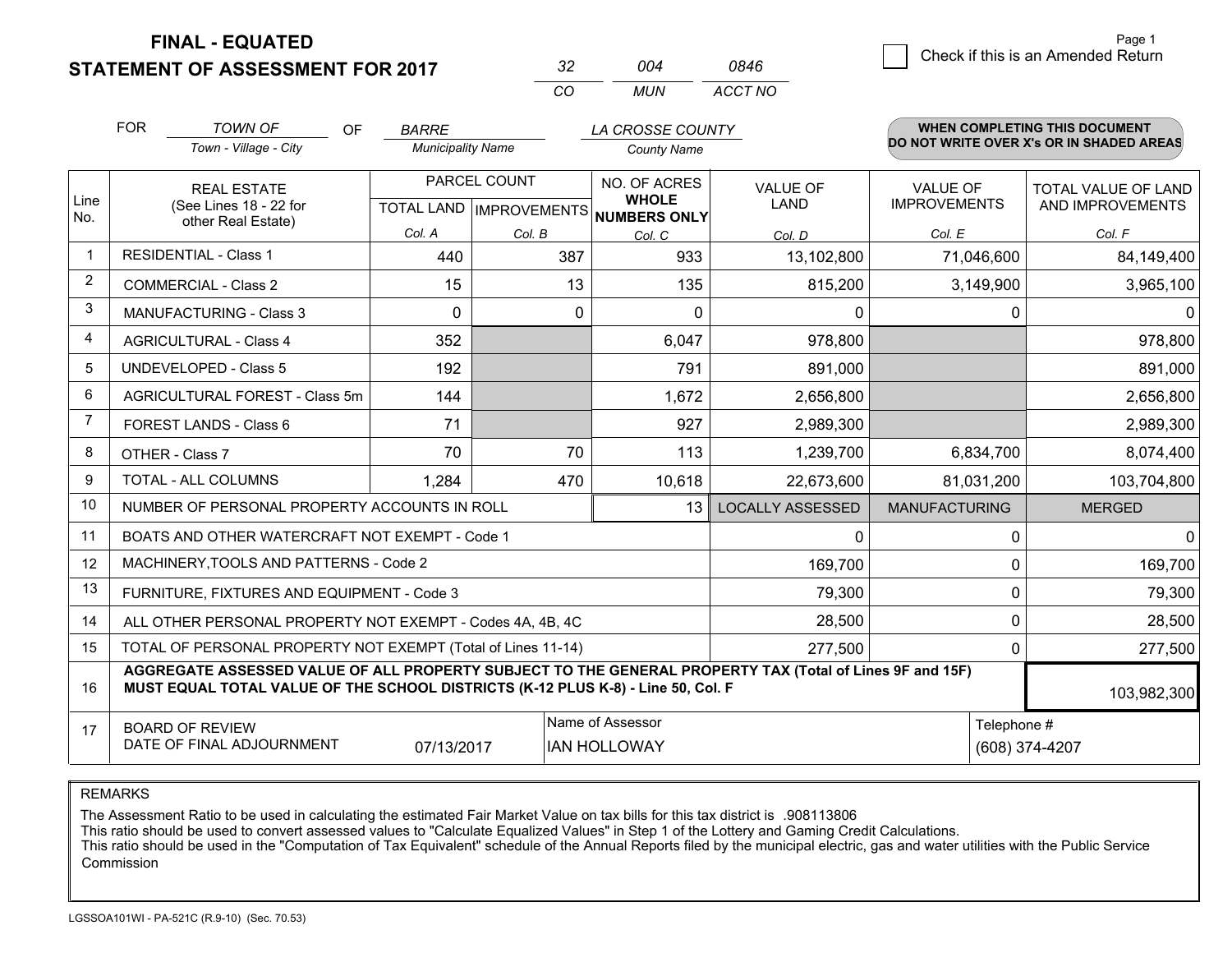*YEAR CO MUN ACCT NO* <sup>2017</sup> <sup>32</sup> <sup>004</sup> <sup>0846</sup>

Do not confuse FOREST LANDS (Line 7) with FOREST CROPS (in this section) - They are **NOT** the same

| (f) ASSESSED VALUE<br>Entered Before 2005 Managed Forest - Ferrous Mining CLOSED @ \$8.27 per acre<br>(f) ASSESSED VALUE<br>Entered Before 2005 Managed Forest - CLOSED @ \$1.87 per acre |  |  |  |
|-------------------------------------------------------------------------------------------------------------------------------------------------------------------------------------------|--|--|--|
|                                                                                                                                                                                           |  |  |  |
|                                                                                                                                                                                           |  |  |  |
|                                                                                                                                                                                           |  |  |  |
|                                                                                                                                                                                           |  |  |  |
|                                                                                                                                                                                           |  |  |  |
|                                                                                                                                                                                           |  |  |  |
| (f) ASSESSED VALUE                                                                                                                                                                        |  |  |  |
| 919.800                                                                                                                                                                                   |  |  |  |
| Entered After 2004 Managed Forest - CLOSED @ \$10.68 per acre<br>(d) PARCELS<br>(e) ACRES                                                                                                 |  |  |  |
| (f) ASSESSED VALUE                                                                                                                                                                        |  |  |  |
|                                                                                                                                                                                           |  |  |  |
| 2,309,600                                                                                                                                                                                 |  |  |  |
| (e) Other Acres                                                                                                                                                                           |  |  |  |
| 106.49                                                                                                                                                                                    |  |  |  |
| Assessed Value of Sec. 70.43 Corrections of Errors by Assessors                                                                                                                           |  |  |  |
| (c2) PERSONAL                                                                                                                                                                             |  |  |  |
|                                                                                                                                                                                           |  |  |  |
| Mfg. Equated Value of Sec.70.43 Corrections of Errors by Assessors                                                                                                                        |  |  |  |
| (f2) PERSONAL                                                                                                                                                                             |  |  |  |
|                                                                                                                                                                                           |  |  |  |
|                                                                                                                                                                                           |  |  |  |

## **SPECIAL DISTRICTS**

| Line<br>No. | Enter 6-digit<br>Special District<br>Code (Col. A) | <b>Account</b><br><b>Number</b> | <b>Special District Name</b> | <b>Locally Assessed Value</b><br>of Real Estate and | Mfg Value of Real Estate<br>and Personal Property | <b>Merged Value of</b><br><b>Real Estate and</b><br>Personal Property (Col. F) |
|-------------|----------------------------------------------------|---------------------------------|------------------------------|-----------------------------------------------------|---------------------------------------------------|--------------------------------------------------------------------------------|
|             |                                                    | (Col. B)                        | (Col. C)                     | Personal Property (Col. D)                          | (Col. E)                                          |                                                                                |
| 24          |                                                    |                                 |                              |                                                     |                                                   |                                                                                |
| 25          |                                                    |                                 |                              |                                                     |                                                   |                                                                                |
| 26          |                                                    |                                 |                              |                                                     |                                                   |                                                                                |
| 27          |                                                    |                                 |                              |                                                     |                                                   |                                                                                |
| 28          |                                                    |                                 |                              |                                                     |                                                   |                                                                                |
| 29          |                                                    |                                 |                              |                                                     |                                                   |                                                                                |
| 30          |                                                    |                                 |                              |                                                     |                                                   |                                                                                |
| 31          |                                                    |                                 |                              |                                                     |                                                   |                                                                                |
| 32          |                                                    |                                 |                              |                                                     |                                                   |                                                                                |
| 33          |                                                    |                                 |                              |                                                     |                                                   |                                                                                |
| 34          |                                                    |                                 |                              |                                                     |                                                   |                                                                                |
| 35          |                                                    |                                 |                              |                                                     |                                                   |                                                                                |

LGSSOA101WI-PA - 521C (R. 9-10) (Sec. 70.53)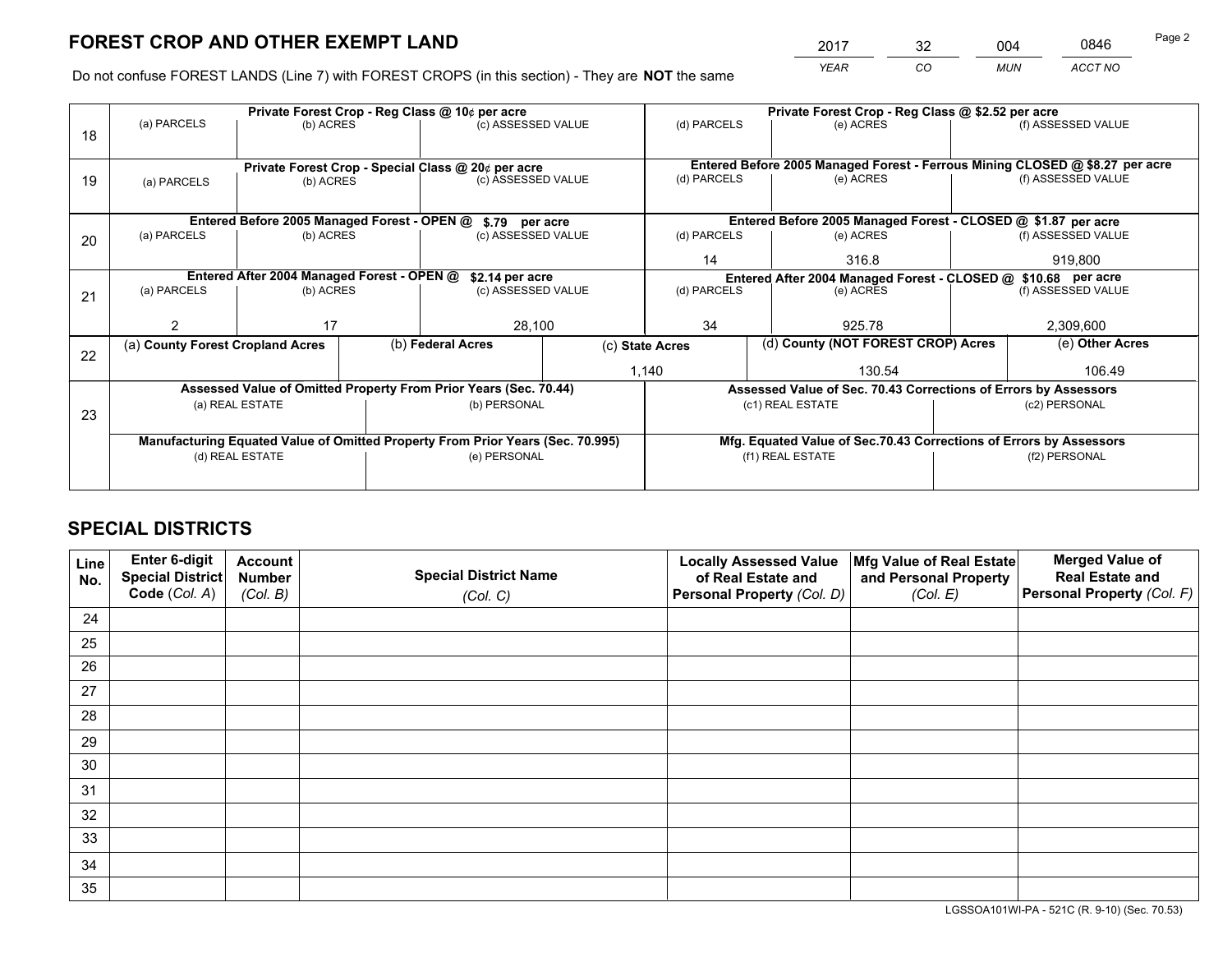|             |                                                          |                                             |                                                         | <b>YEAR</b>                                                                       | CO<br><b>MUN</b>                                              | ACCT NO                                                                        |
|-------------|----------------------------------------------------------|---------------------------------------------|---------------------------------------------------------|-----------------------------------------------------------------------------------|---------------------------------------------------------------|--------------------------------------------------------------------------------|
| Line<br>No. | Enter 6-digit<br><b>School District</b><br>Code (Col. A) | <b>Account</b><br><b>Number</b><br>(Col. B) | <b>School District Name</b><br>(Col. C)                 | <b>Locally Assessed Value</b><br>of Real Estate and<br>Personal Property (Col. D) | Mfg Value of Real Estate<br>and Personal Property<br>(Col. E) | <b>Merged Value of</b><br><b>Real Estate and</b><br>Personal Property (Col. F) |
|             | A. SCHOOL DISTRICTS (K-8 and K-12)                       |                                             |                                                         |                                                                                   |                                                               |                                                                                |
| 36          | 326370                                                   | 0196                                        | SCH D OF WEST SALEM                                     | 103,982,300                                                                       |                                                               | 103,982,300                                                                    |
| 37          |                                                          |                                             |                                                         |                                                                                   |                                                               |                                                                                |
| 38          |                                                          |                                             |                                                         |                                                                                   |                                                               |                                                                                |
| 39          |                                                          |                                             |                                                         |                                                                                   |                                                               |                                                                                |
| 40          |                                                          |                                             |                                                         |                                                                                   |                                                               |                                                                                |
| 41          |                                                          |                                             |                                                         |                                                                                   |                                                               |                                                                                |
| 42          |                                                          |                                             |                                                         |                                                                                   |                                                               |                                                                                |
| 43          |                                                          |                                             |                                                         |                                                                                   |                                                               |                                                                                |
| 44<br>45    |                                                          |                                             |                                                         |                                                                                   |                                                               |                                                                                |
| 46          |                                                          |                                             |                                                         |                                                                                   |                                                               |                                                                                |
| 47          |                                                          |                                             |                                                         |                                                                                   |                                                               |                                                                                |
| 48          |                                                          |                                             |                                                         |                                                                                   |                                                               |                                                                                |
| 49          |                                                          |                                             |                                                         |                                                                                   |                                                               |                                                                                |
| 50          |                                                          |                                             | TOTAL ASSESSED VALUE OF SCHOOL DISTRICTS (K-8 and K-12) | 103,982,300                                                                       |                                                               | 103,982,300                                                                    |
|             | <b>B.</b><br><b>UNION HIGH SCHOOL DISTRICTS</b>          |                                             |                                                         |                                                                                   |                                                               |                                                                                |
| 51          |                                                          |                                             |                                                         |                                                                                   |                                                               |                                                                                |
| 52          |                                                          |                                             |                                                         |                                                                                   |                                                               |                                                                                |
| 53          |                                                          |                                             |                                                         |                                                                                   |                                                               |                                                                                |
| 54          |                                                          |                                             |                                                         |                                                                                   |                                                               |                                                                                |
| 55          |                                                          |                                             | TOTAL ASSESSED VALUE OF UNION HIGH SCHOOLS              |                                                                                   |                                                               |                                                                                |
|             | C.<br><b>TECHNICAL COLLEGE DISTRICTS</b>                 |                                             |                                                         |                                                                                   |                                                               |                                                                                |
| 56          | 000200                                                   | 0002                                        | WESTERN TECHNICAL COLLEGE LACR                          | 103,982,300                                                                       |                                                               | 103,982,300                                                                    |
| 57          |                                                          |                                             |                                                         |                                                                                   |                                                               |                                                                                |
| 58          |                                                          |                                             |                                                         |                                                                                   |                                                               |                                                                                |
| 59          |                                                          |                                             | TOTAL ASSESSED VALUE OF TECHNICAL COLLEGES              | 103,982,300                                                                       |                                                               | 103,982,300                                                                    |

32

004

## *I hereby certify, to the best of my knowledge and belief, this form is complete and correct.*

**SCHOOL DISTRICTS**

| Print name of preparer | Title                    |                | Date (MM / DD / CCYY) |
|------------------------|--------------------------|----------------|-----------------------|
|                        |                          |                |                       |
| Signature of preparer  | Contact Telephone Number | E-mail address |                       |
|                        | $\overline{\phantom{0}}$ |                |                       |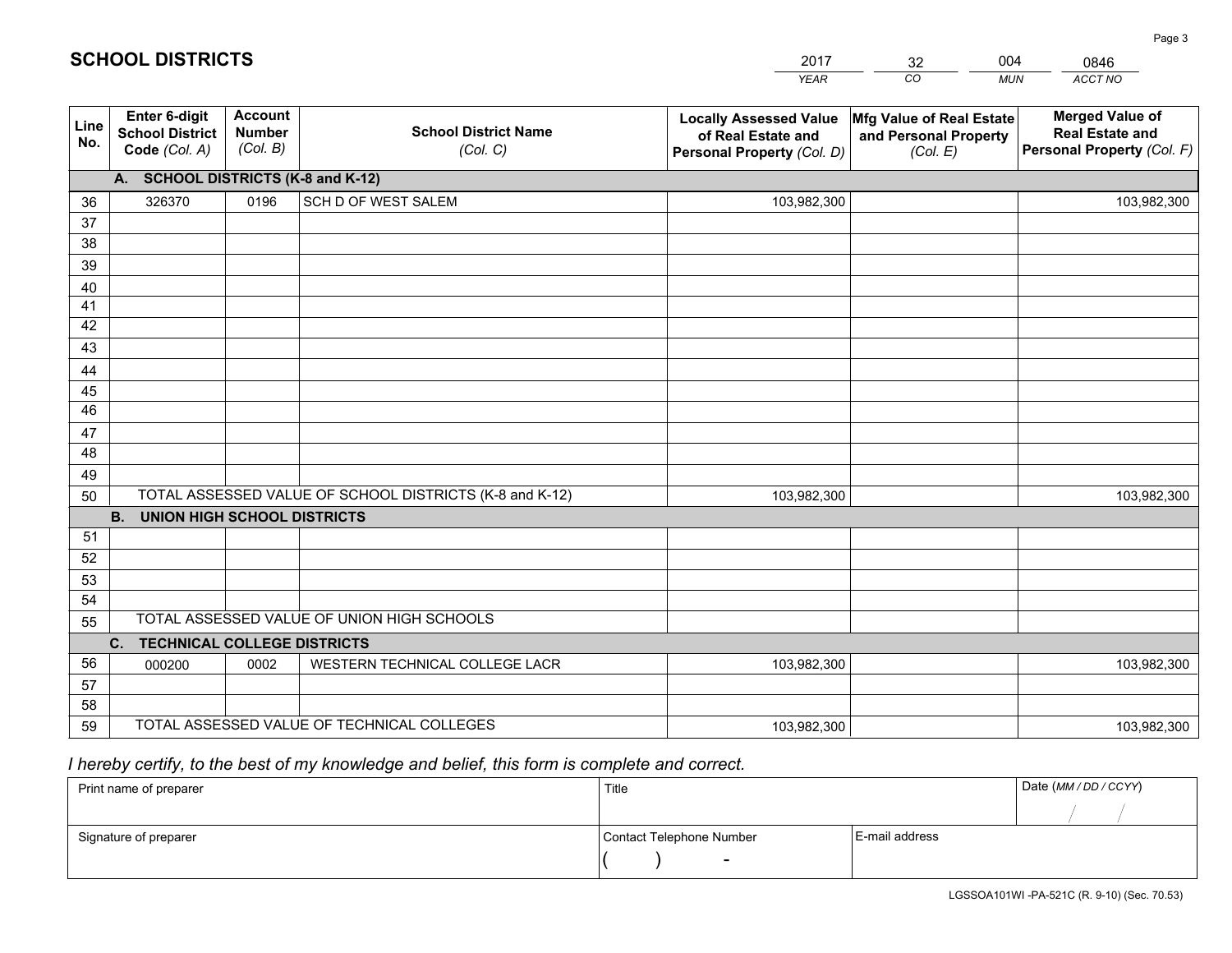#### **HIGHLIGHTS**

- 1. Complete the Statement of Assessment after the Board of Review. Reflect any changes made there.
- 2. Use black ink to complete.
- 3. Line 16 must equal Line 50, Col D.
- 4. Line 55 must equal the total of K-8 schools listed on lines 36-49. Do not include K-12 schools in this comparision.
- 5. Line 59, Col. D must equal Line 16.
- 6. Special District, School District and Technical College District values must include both real estate and personal property. Examples of Special districts are: town sanitary districts, public inland lake protection and rehabilitation districts, and metropolitan sewerage districts.
- 7. DO NOT INCLUDE Manufacturing property values.DOR will print these values on the final SOA.

TRACEY ROGERS TOWN OF BARRE W4305 W MILLER RD LA CROSSE, WI 54601

A CROSSE, WI 54601 W4305 W MILLER RD TRACEY ROGERS<br>TOWN OF BARRE

 8. Accuracy of this form is very important. The values reported directly affect the equalized value DOR calculates for school and special districts.

#### **Page 1:**

 If not prefilled, enter the tax year,county and municipal code,municipal type, municipal name and county name on the top of form.

Check the Amended box, if filing an amended / corrected SOA.

 Report the parcel count, acres and assessed value of taxable general property, total parcel count, (real and personal), total acres, and values from final figures set by the Board of Review.

- A. Real Estate land and improvements (buildings, etc.) is reported on lines 1 8, total line 9.
- B. Personal Property is reported on lines 11 14, Column D, total line 15.
- C. To complete this report, use the computer produced summary of the assessment roll that shows these amounts.
- D. Use whole numbers only.
- E. Add each line across and each column down to verify entries.

### **Page 2:**

- A. Report Special Items (not subject to general property tax).
- 1. Private Forest Croplands and Managed Forest Lands are reported on lines 18,19, 20 and 21. Be sure to report assessed values **NOT** taxes.
- 2. You should have copies of the orders of entry, orders of withdrawal, etc., to update your assessment roll.
	- 3. Show hundredths of acres (e.g. 39.75).
- 4. Tax exempt lands are reported on line 22.
- 5. Omitted property and sec. 70.43, Wis. Stats., corrections of errors by assessor are reported on line 23. Report real estate and personal property separately. These should be for **prior years**, not something found on the current assessment roll after the board of review.
- B. Special District (Lines 24-35) Include the value of both real and personal property.

 The Department of Revenue (DOR) preprints much of the information regarding names and codes for schools, special districts,etc. If a district is not listed, enter the name and value only, DOR will enter the proper code.

### **Page 3 School Districts:**

Include the value of both real and personal property.

Report School District (regular, elementary, union high school, and technical college).

- 1. Regular (K-12) and Elementary (K-8) school values are reported on lines 36-49, total on line 50.
- 2. Union High School (UHS) (use only if elementary schools are listed on lines 36-49) are reported on lines 51-54. UHS total value (line 55) must equal to the total **elementary school** values reported on lines 36-49. Do notinclude K-12 schools in this comparison.
- 3. Technical College values are reported on lines 56-58, total on line 59.
- 4. Use the computer summary that shows these amounts to complete this report.

#### **This form is due the second Monday in June. File this report only after your Board of Review is complete.**

 *If you have questions: Return forms to:*

 Email: lgs@wisconsin.gov Wisconsin Department of RevenueCall:  $(608)$  266-2569 or  $(608)$  264-6892 Fax number: (608) 264-6887 PO Box 8971

Local Government Services Section 6-97 Madison WI 53708-8971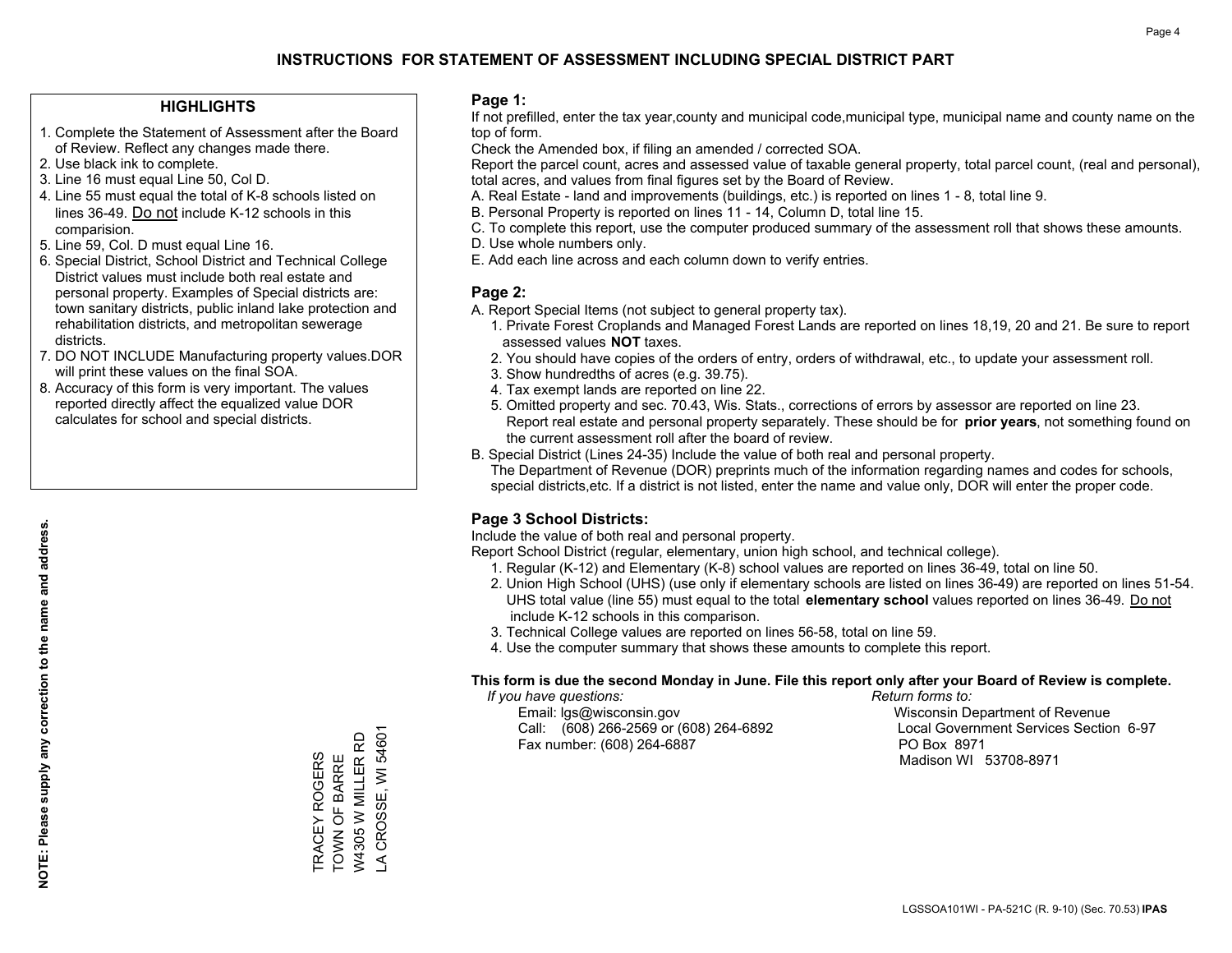**STATEMENT OF ASSESSMENT FOR 2017** 

| -32 | nnr  | 0847    |
|-----|------|---------|
| rη  | MUN. | ACCT NO |

|             | <b>FOR</b>                                                                                                                                                                                   | <b>TOWN OF</b><br><b>OF</b>                                  | <b>BURNS</b>             |                           | LA CROSSE COUNTY             |                  |                      | <b>WHEN COMPLETING THIS DOCUMENT</b>     |
|-------------|----------------------------------------------------------------------------------------------------------------------------------------------------------------------------------------------|--------------------------------------------------------------|--------------------------|---------------------------|------------------------------|------------------|----------------------|------------------------------------------|
|             |                                                                                                                                                                                              | Town - Village - City                                        | <b>Municipality Name</b> |                           | <b>County Name</b>           |                  |                      | DO NOT WRITE OVER X's OR IN SHADED AREAS |
|             |                                                                                                                                                                                              | <b>REAL ESTATE</b>                                           |                          | PARCEL COUNT              | NO. OF ACRES                 | <b>VALUE OF</b>  | <b>VALUE OF</b>      | TOTAL VALUE OF LAND                      |
| Line<br>No. |                                                                                                                                                                                              | (See Lines 18 - 22 for<br>other Real Estate)                 |                          | TOTAL LAND   IMPROVEMENTS | <b>WHOLE</b><br>NUMBERS ONLY | LAND             | <b>IMPROVEMENTS</b>  | AND IMPROVEMENTS                         |
|             |                                                                                                                                                                                              |                                                              | Col. A                   | Col. B                    | Col. C                       | Col. D           | Col. E               | Col. F                                   |
| -1          |                                                                                                                                                                                              | <b>RESIDENTIAL - Class 1</b>                                 | 345                      | 327                       | 544                          | 5,775,500        | 40,644,100           | 46,419,600                               |
| 2           |                                                                                                                                                                                              | <b>COMMERCIAL - Class 2</b>                                  | 18                       | 16                        | 71                           | 437,200          | 1,558,600            | 1,995,800                                |
| 3           |                                                                                                                                                                                              | <b>MANUFACTURING - Class 3</b>                               | $\overline{2}$           |                           | 44                           | 136,600          | 286,100              | 422,700                                  |
| 4           |                                                                                                                                                                                              | <b>AGRICULTURAL - Class 4</b>                                | 807                      |                           | 14,866                       | 2,107,300        |                      | 2,107,300                                |
| 5           |                                                                                                                                                                                              | UNDEVELOPED - Class 5                                        | 449                      |                           | 2,600                        | 1,144,500        |                      | 1,144,500                                |
| 6           | AGRICULTURAL FOREST - Class 5m                                                                                                                                                               |                                                              | 410                      |                           | 5,606                        | 8,898,500        |                      | 8,898,500                                |
| 7           | FOREST LANDS - Class 6                                                                                                                                                                       |                                                              | 117                      |                           | 1,713                        | 5,303,400        |                      | 5,303,400                                |
| 8           |                                                                                                                                                                                              | OTHER - Class 7                                              | 120                      | 120                       | 228                          | 1,473,400        | 9,372,300            | 10,845,700                               |
| 9           |                                                                                                                                                                                              | TOTAL - ALL COLUMNS                                          | 2,268                    | 464                       | 25,672                       | 25,276,400       | 51,861,100           | 77,137,500                               |
| 10          |                                                                                                                                                                                              | NUMBER OF PERSONAL PROPERTY ACCOUNTS IN ROLL                 |                          |                           | 22                           | LOCALLY ASSESSED | <b>MANUFACTURING</b> | <b>MERGED</b>                            |
| 11          |                                                                                                                                                                                              | BOATS AND OTHER WATERCRAFT NOT EXEMPT - Code 1               |                          |                           |                              | 0                | 0                    | $\Omega$                                 |
| 12          |                                                                                                                                                                                              | MACHINERY, TOOLS AND PATTERNS - Code 2                       |                          |                           |                              | 157,990          | 0                    | 157,990                                  |
| 13          |                                                                                                                                                                                              | FURNITURE, FIXTURES AND EQUIPMENT - Code 3                   |                          |                           |                              | 18,760           | 0                    | 18,760                                   |
| 14          |                                                                                                                                                                                              | ALL OTHER PERSONAL PROPERTY NOT EXEMPT - Codes 4A, 4B, 4C    |                          |                           |                              | 230,600          | 0                    | 230,600                                  |
| 15          |                                                                                                                                                                                              | TOTAL OF PERSONAL PROPERTY NOT EXEMPT (Total of Lines 11-14) |                          |                           |                              | 407,350          | 0                    | 407,350                                  |
| 16          | AGGREGATE ASSESSED VALUE OF ALL PROPERTY SUBJECT TO THE GENERAL PROPERTY TAX (Total of Lines 9F and 15F)<br>MUST EQUAL TOTAL VALUE OF THE SCHOOL DISTRICTS (K-12 PLUS K-8) - Line 50, Col. F |                                                              |                          |                           |                              |                  |                      | 77,544,850                               |
| 17          |                                                                                                                                                                                              | <b>BOARD OF REVIEW</b>                                       |                          |                           | Name of Assessor             |                  | Telephone #          |                                          |
|             |                                                                                                                                                                                              | DATE OF FINAL ADJOURNMENT                                    | 05/30/2017               |                           | <b>TONY P. KIEL</b>          |                  |                      | (608) 269-4197                           |

REMARKS

The Assessment Ratio to be used in calculating the estimated Fair Market Value on tax bills for this tax district is .848362229

This ratio should be used to convert assessed values to "Calculate Equalized Values" in Step 1 of the Lottery and Gaming Credit Calculations.<br>This ratio should be used in the "Computation of Tax Equivalent" schedule of the Commission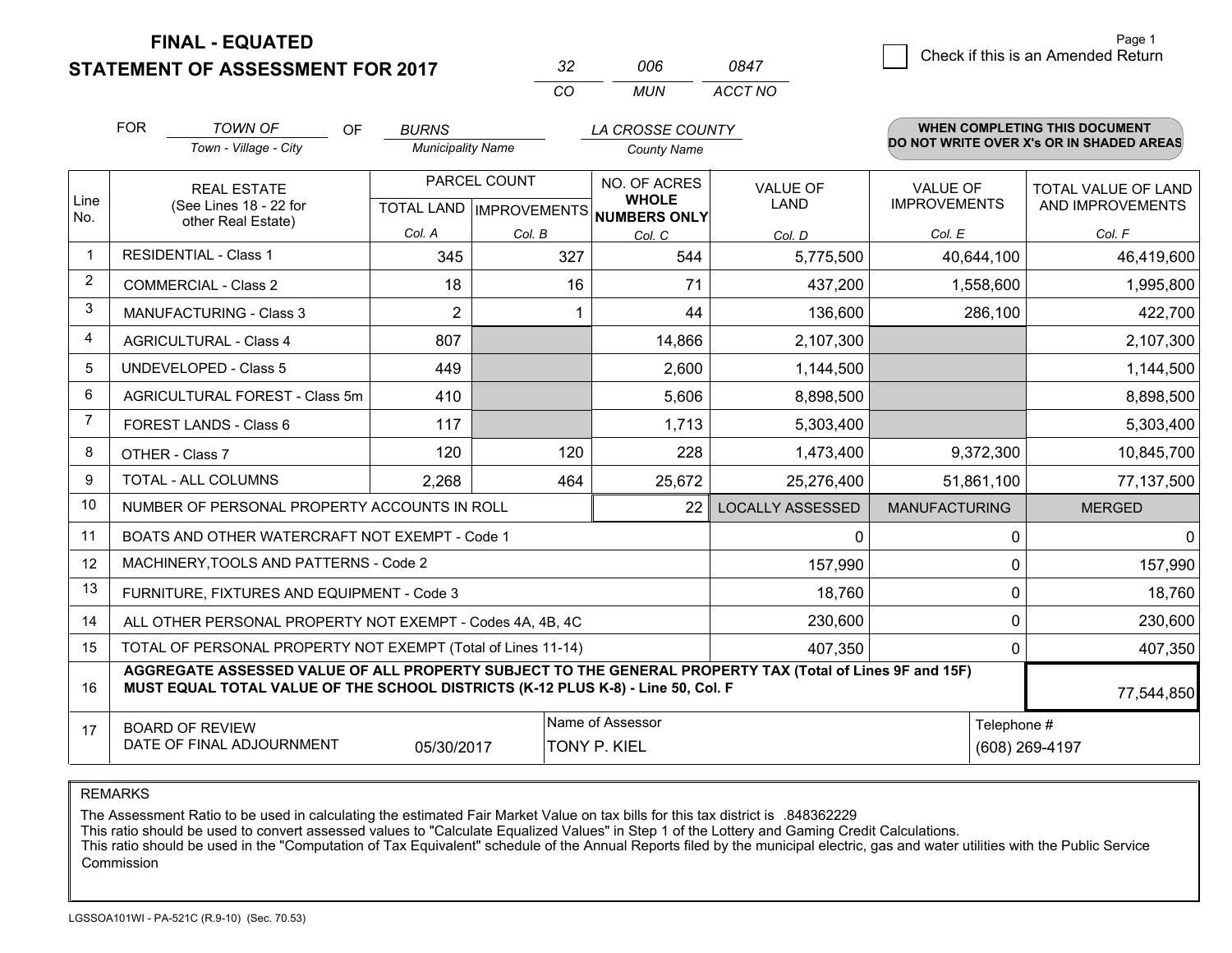*YEAR CO MUN ACCT NO* 2017 32 006 0847

Do not confuse FOREST LANDS (Line 7) with FOREST CROPS (in this section) - They are **NOT** the same

|    |                                                                                |                                                               |  | Private Forest Crop - Reg Class @ 10¢ per acre                   |                    | Private Forest Crop - Reg Class @ \$2.52 per acre                  |                                                                 |                    |  |                                                                              |  |
|----|--------------------------------------------------------------------------------|---------------------------------------------------------------|--|------------------------------------------------------------------|--------------------|--------------------------------------------------------------------|-----------------------------------------------------------------|--------------------|--|------------------------------------------------------------------------------|--|
| 18 | (a) PARCELS                                                                    | (b) ACRES                                                     |  | (c) ASSESSED VALUE                                               |                    | (d) PARCELS                                                        | (e) ACRES                                                       |                    |  | (f) ASSESSED VALUE                                                           |  |
|    | 3                                                                              | 66                                                            |  | 224.400                                                          |                    |                                                                    |                                                                 |                    |  |                                                                              |  |
|    |                                                                                |                                                               |  | Private Forest Crop - Special Class @ 20¢ per acre               |                    |                                                                    |                                                                 |                    |  | Entered Before 2005 Managed Forest - Ferrous Mining CLOSED @ \$8.27 per acre |  |
| 19 | (c) ASSESSED VALUE<br>(b) ACRES<br>(a) PARCELS                                 |                                                               |  | (d) PARCELS                                                      | (e) ACRES          |                                                                    |                                                                 | (f) ASSESSED VALUE |  |                                                                              |  |
|    |                                                                                |                                                               |  |                                                                  |                    |                                                                    |                                                                 |                    |  |                                                                              |  |
|    |                                                                                | Entered Before 2005 Managed Forest - OPEN @                   |  | \$.79 per acre                                                   |                    |                                                                    | Entered Before 2005 Managed Forest - CLOSED @ \$1.87 per acre   |                    |  |                                                                              |  |
| 20 | (a) PARCELS                                                                    | (b) ACRES                                                     |  | (c) ASSESSED VALUE                                               |                    | (d) PARCELS                                                        | (e) ACRES                                                       |                    |  | (f) ASSESSED VALUE                                                           |  |
|    |                                                                                |                                                               |  |                                                                  |                    | 82                                                                 | 2,172.34                                                        |                    |  | 6,816,000                                                                    |  |
|    |                                                                                | Entered After 2004 Managed Forest - OPEN @<br>\$2.14 per acre |  |                                                                  |                    | Entered After 2004 Managed Forest - CLOSED @ \$10.68 per acre      |                                                                 |                    |  |                                                                              |  |
| 21 | (a) PARCELS                                                                    | (b) ACRES                                                     |  |                                                                  | (c) ASSESSED VALUE |                                                                    |                                                                 | (e) ACRES          |  | (f) ASSESSED VALUE                                                           |  |
|    |                                                                                |                                                               |  |                                                                  |                    |                                                                    |                                                                 |                    |  |                                                                              |  |
|    |                                                                                |                                                               |  |                                                                  |                    | 92                                                                 | 2.507.6                                                         |                    |  | 7,855,600                                                                    |  |
|    | (a) County Forest Cropland Acres                                               |                                                               |  | (b) Federal Acres                                                |                    | (d) County (NOT FOREST CROP) Acres<br>(c) State Acres              |                                                                 |                    |  | (e) Other Acres                                                              |  |
| 22 |                                                                                |                                                               |  |                                                                  |                    |                                                                    |                                                                 |                    |  |                                                                              |  |
|    |                                                                                |                                                               |  |                                                                  |                    | 283.63                                                             |                                                                 | 186.06             |  | 78.59                                                                        |  |
|    |                                                                                |                                                               |  | Assessed Value of Omitted Property From Prior Years (Sec. 70.44) |                    |                                                                    | Assessed Value of Sec. 70.43 Corrections of Errors by Assessors |                    |  |                                                                              |  |
| 23 |                                                                                | (a) REAL ESTATE                                               |  | (b) PERSONAL                                                     |                    |                                                                    | (c1) REAL ESTATE                                                |                    |  | (c2) PERSONAL                                                                |  |
|    |                                                                                |                                                               |  |                                                                  |                    |                                                                    |                                                                 |                    |  |                                                                              |  |
|    | Manufacturing Equated Value of Omitted Property From Prior Years (Sec. 70.995) |                                                               |  |                                                                  |                    | Mfg. Equated Value of Sec.70.43 Corrections of Errors by Assessors |                                                                 |                    |  |                                                                              |  |
|    | (e) PERSONAL<br>(d) REAL ESTATE                                                |                                                               |  | (f1) REAL ESTATE                                                 |                    | (f2) PERSONAL                                                      |                                                                 |                    |  |                                                                              |  |
|    |                                                                                |                                                               |  |                                                                  |                    |                                                                    |                                                                 |                    |  |                                                                              |  |

## **SPECIAL DISTRICTS**

| Line<br>No. | Enter 6-digit<br><b>Special District</b><br>Code (Col. A) | <b>Account</b><br><b>Number</b><br>(Col. B) | <b>Special District Name</b><br>(Col. C) | <b>Locally Assessed Value</b><br>of Real Estate and<br>Personal Property (Col. D) | Mfg Value of Real Estate<br>and Personal Property<br>(Col. E) | <b>Merged Value of</b><br><b>Real Estate and</b><br>Personal Property (Col. F) |
|-------------|-----------------------------------------------------------|---------------------------------------------|------------------------------------------|-----------------------------------------------------------------------------------|---------------------------------------------------------------|--------------------------------------------------------------------------------|
| 24          | 328030                                                    | 0197                                        | LAKE NESHONOC PROT & REHAB DISTRICT      | 2,450,120                                                                         |                                                               | 2,450,120                                                                      |
| 25          |                                                           |                                             |                                          |                                                                                   |                                                               |                                                                                |
| 26          |                                                           |                                             |                                          |                                                                                   |                                                               |                                                                                |
| 27          |                                                           |                                             |                                          |                                                                                   |                                                               |                                                                                |
| 28          |                                                           |                                             |                                          |                                                                                   |                                                               |                                                                                |
| 29          |                                                           |                                             |                                          |                                                                                   |                                                               |                                                                                |
| 30          |                                                           |                                             |                                          |                                                                                   |                                                               |                                                                                |
| 31          |                                                           |                                             |                                          |                                                                                   |                                                               |                                                                                |
| 32          |                                                           |                                             |                                          |                                                                                   |                                                               |                                                                                |
| 33          |                                                           |                                             |                                          |                                                                                   |                                                               |                                                                                |
| 34          |                                                           |                                             |                                          |                                                                                   |                                                               |                                                                                |
| 35          |                                                           |                                             |                                          |                                                                                   |                                                               |                                                                                |

LGSSOA101WI-PA - 521C (R. 9-10) (Sec. 70.53)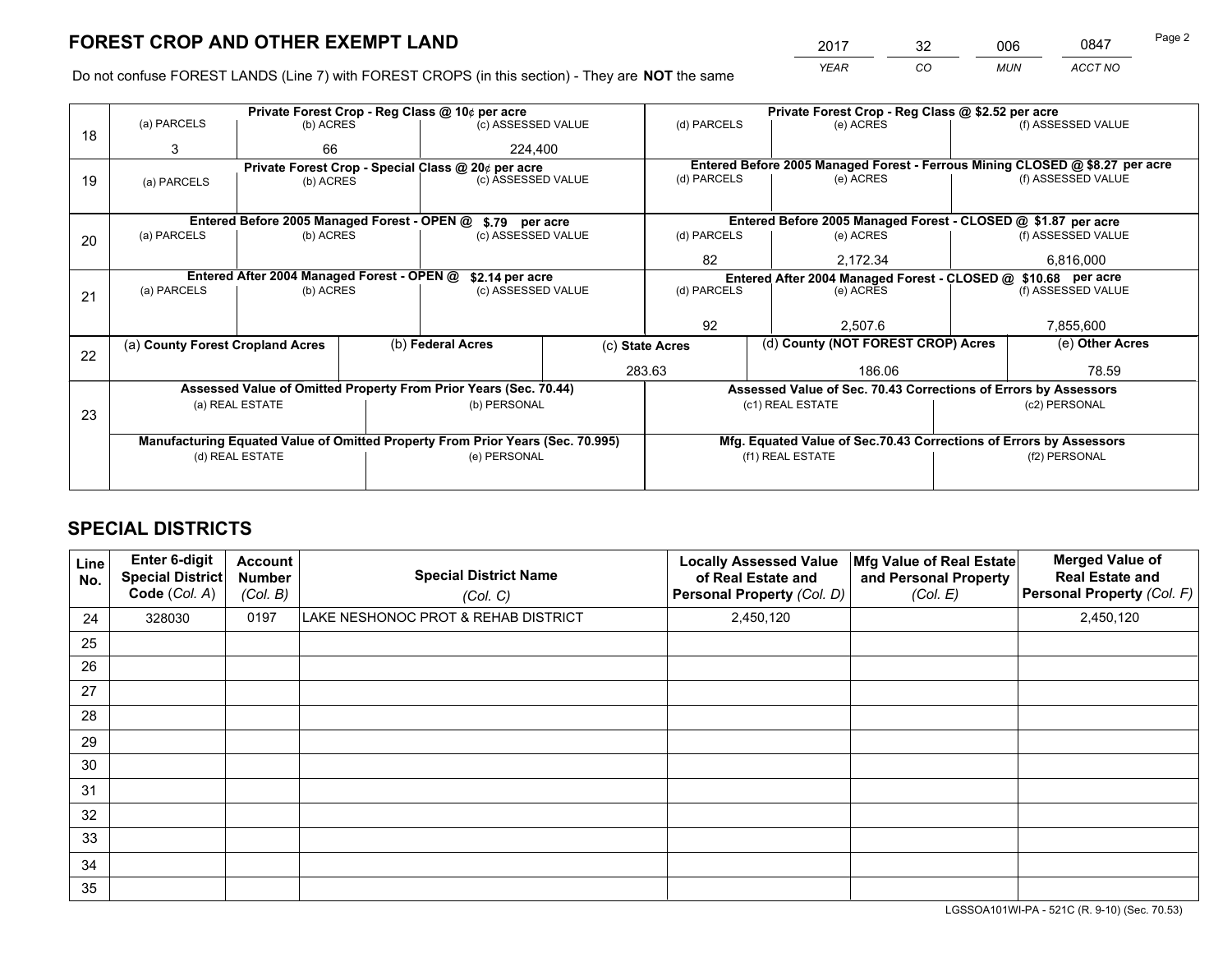|             |                                                                 |                                             |                                                         | <b>YEAR</b>                                                                       | CO<br><b>MUN</b>                                              | ACCT NO                                                                        |
|-------------|-----------------------------------------------------------------|---------------------------------------------|---------------------------------------------------------|-----------------------------------------------------------------------------------|---------------------------------------------------------------|--------------------------------------------------------------------------------|
| Line<br>No. | <b>Enter 6-digit</b><br><b>School District</b><br>Code (Col. A) | <b>Account</b><br><b>Number</b><br>(Col. B) | <b>School District Name</b><br>(Col. C)                 | <b>Locally Assessed Value</b><br>of Real Estate and<br>Personal Property (Col. D) | Mfg Value of Real Estate<br>and Personal Property<br>(Col. E) | <b>Merged Value of</b><br><b>Real Estate and</b><br>Personal Property (Col. F) |
|             | A. SCHOOL DISTRICTS (K-8 and K-12)                              |                                             |                                                         |                                                                                   |                                                               |                                                                                |
| 36          | 273428                                                          | 0163                                        | SCH D OF MELROSE-MINDORO                                | 2,147,300                                                                         |                                                               | 2,147,300                                                                      |
| 37          | 320245                                                          | 0192                                        | <b>SCH D OF BANGOR</b>                                  | 74,823,650                                                                        | 422,700                                                       | 75,246,350                                                                     |
| 38          | 326370                                                          | 0196                                        | SCH D OF WEST SALEM                                     | 151,200                                                                           |                                                               | 151,200                                                                        |
| 39          |                                                                 |                                             |                                                         |                                                                                   |                                                               |                                                                                |
| 40          |                                                                 |                                             |                                                         |                                                                                   |                                                               |                                                                                |
| 41          |                                                                 |                                             |                                                         |                                                                                   |                                                               |                                                                                |
| 42          |                                                                 |                                             |                                                         |                                                                                   |                                                               |                                                                                |
| 43          |                                                                 |                                             |                                                         |                                                                                   |                                                               |                                                                                |
| 44          |                                                                 |                                             |                                                         |                                                                                   |                                                               |                                                                                |
| 45          |                                                                 |                                             |                                                         |                                                                                   |                                                               |                                                                                |
| 46          |                                                                 |                                             |                                                         |                                                                                   |                                                               |                                                                                |
| 47          |                                                                 |                                             |                                                         |                                                                                   |                                                               |                                                                                |
| 48          |                                                                 |                                             |                                                         |                                                                                   |                                                               |                                                                                |
| 49          |                                                                 |                                             |                                                         |                                                                                   |                                                               |                                                                                |
| 50          |                                                                 |                                             | TOTAL ASSESSED VALUE OF SCHOOL DISTRICTS (K-8 and K-12) | 77,122,150                                                                        | 422,700                                                       | 77,544,850                                                                     |
|             | <b>B.</b><br>UNION HIGH SCHOOL DISTRICTS                        |                                             |                                                         |                                                                                   |                                                               |                                                                                |
| 51          |                                                                 |                                             |                                                         |                                                                                   |                                                               |                                                                                |
| 52          |                                                                 |                                             |                                                         |                                                                                   |                                                               |                                                                                |
| 53          |                                                                 |                                             |                                                         |                                                                                   |                                                               |                                                                                |
| 54          |                                                                 |                                             | TOTAL ASSESSED VALUE OF UNION HIGH SCHOOLS              |                                                                                   |                                                               |                                                                                |
| 55          |                                                                 |                                             |                                                         |                                                                                   |                                                               |                                                                                |
| 56          | C.<br><b>TECHNICAL COLLEGE DISTRICTS</b>                        |                                             |                                                         |                                                                                   |                                                               |                                                                                |
| 57          | 000200                                                          | 0002                                        | WESTERN TECHNICAL COLLEGE LACR                          | 77,122,150                                                                        | 422,700                                                       | 77,544,850                                                                     |
| 58          |                                                                 |                                             |                                                         |                                                                                   |                                                               |                                                                                |
| 59          |                                                                 |                                             | TOTAL ASSESSED VALUE OF TECHNICAL COLLEGES              | 77,122,150                                                                        | 422,700                                                       | 77,544,850                                                                     |
|             |                                                                 |                                             |                                                         |                                                                                   |                                                               |                                                                                |

32

006

 *I hereby certify, to the best of my knowledge and belief, this form is complete and correct.*

**SCHOOL DISTRICTS**

| Print name of preparer | Title                    |                | Date (MM / DD / CCYY) |
|------------------------|--------------------------|----------------|-----------------------|
|                        |                          |                |                       |
| Signature of preparer  | Contact Telephone Number | E-mail address |                       |
|                        | $\overline{\phantom{0}}$ |                |                       |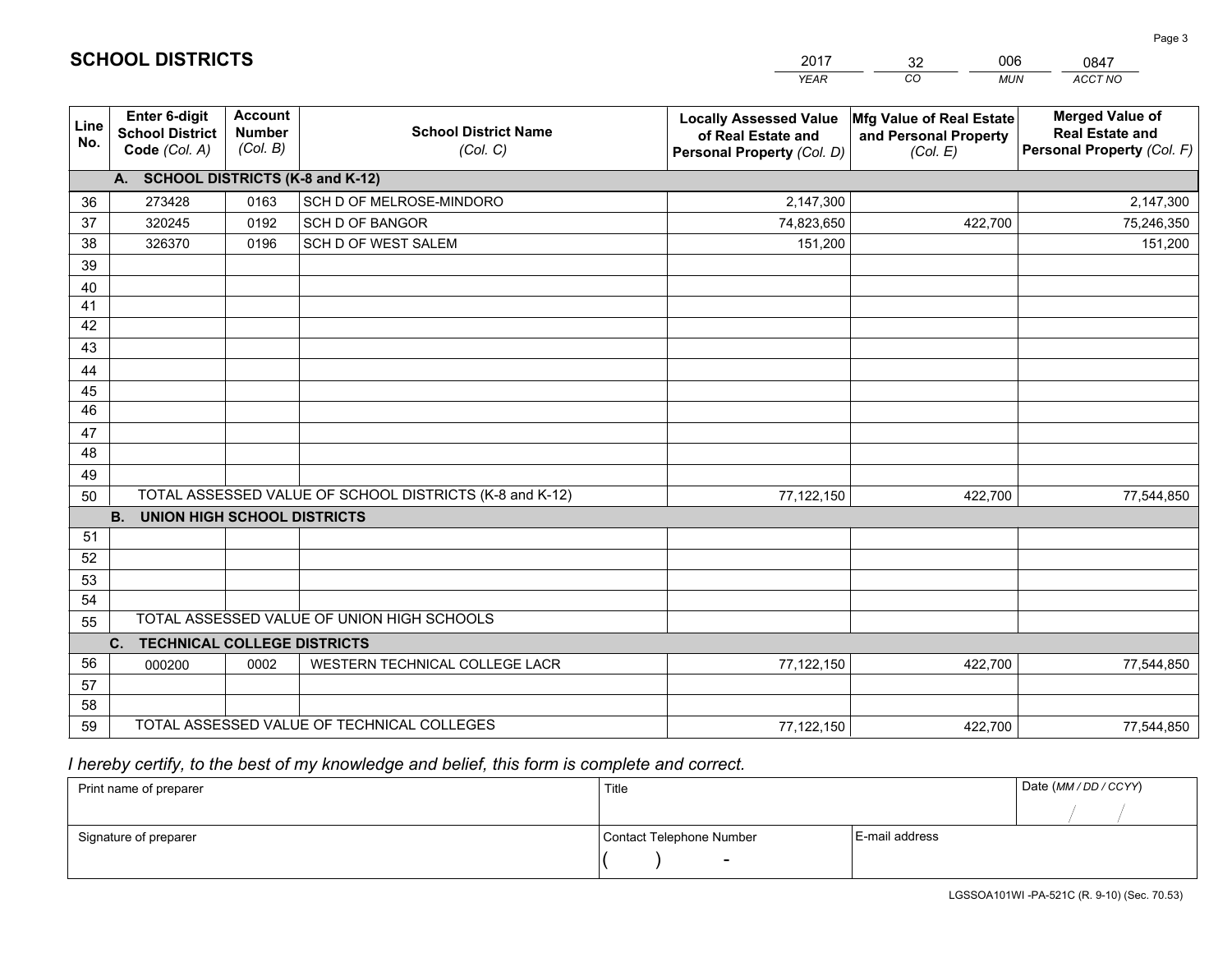#### **HIGHLIGHTS**

- 1. Complete the Statement of Assessment after the Board of Review. Reflect any changes made there.
- 2. Use black ink to complete.
- 3. Line 16 must equal Line 50, Col D.
- 4. Line 55 must equal the total of K-8 schools listed on lines 36-49. Do not include K-12 schools in this comparision.
- 5. Line 59, Col. D must equal Line 16.
- 6. Special District, School District and Technical College District values must include both real estate and personal property. Examples of Special districts are: town sanitary districts, public inland lake protection and rehabilitation districts, and metropolitan sewerage districts.
- 7. DO NOT INCLUDE Manufacturing property values.DOR will print these values on the final SOA.

JANE ESSER TOWN OF BURNS

JANE ESSER<br>TOWN OF BURNS

N7267 CHRISTOPHERSON COULEE RD

N7267 CHRISTOPHERSON COULEE RD

BANGOR, WI 54614

3ANGOR, WI 54614

 8. Accuracy of this form is very important. The values reported directly affect the equalized value DOR calculates for school and special districts.

#### **Page 1:**

 If not prefilled, enter the tax year,county and municipal code,municipal type, municipal name and county name on the top of form.

Check the Amended box, if filing an amended / corrected SOA.

 Report the parcel count, acres and assessed value of taxable general property, total parcel count, (real and personal), total acres, and values from final figures set by the Board of Review.

- A. Real Estate land and improvements (buildings, etc.) is reported on lines 1 8, total line 9.
- B. Personal Property is reported on lines 11 14, Column D, total line 15.
- C. To complete this report, use the computer produced summary of the assessment roll that shows these amounts.
- D. Use whole numbers only.
- E. Add each line across and each column down to verify entries.

#### **Page 2:**

- A. Report Special Items (not subject to general property tax).
- 1. Private Forest Croplands and Managed Forest Lands are reported on lines 18,19, 20 and 21. Be sure to report assessed values **NOT** taxes.
- 2. You should have copies of the orders of entry, orders of withdrawal, etc., to update your assessment roll.
	- 3. Show hundredths of acres (e.g. 39.75).
- 4. Tax exempt lands are reported on line 22.
- 5. Omitted property and sec. 70.43, Wis. Stats., corrections of errors by assessor are reported on line 23. Report real estate and personal property separately. These should be for **prior years**, not something found on the current assessment roll after the board of review.
- B. Special District (Lines 24-35) Include the value of both real and personal property.
- The Department of Revenue (DOR) preprints much of the information regarding names and codes for schools, special districts,etc. If a district is not listed, enter the name and value only, DOR will enter the proper code.

### **Page 3 School Districts:**

Include the value of both real and personal property.

Report School District (regular, elementary, union high school, and technical college).

- 1. Regular (K-12) and Elementary (K-8) school values are reported on lines 36-49, total on line 50.
- 2. Union High School (UHS) (use only if elementary schools are listed on lines 36-49) are reported on lines 51-54. UHS total value (line 55) must equal to the total **elementary school** values reported on lines 36-49. Do notinclude K-12 schools in this comparison.
- 3. Technical College values are reported on lines 56-58, total on line 59.
- 4. Use the computer summary that shows these amounts to complete this report.

#### **This form is due the second Monday in June. File this report only after your Board of Review is complete.**

 *If you have questions: Return forms to:*

 Email: lgs@wisconsin.gov Wisconsin Department of RevenueCall:  $(608)$  266-2569 or  $(608)$  264-6892 Fax number: (608) 264-6887 PO Box 8971

Local Government Services Section 6-97 Madison WI 53708-8971

**NOTE: Please supply any correction to the name and address.** NOTE: Please supply any correction to the name and address.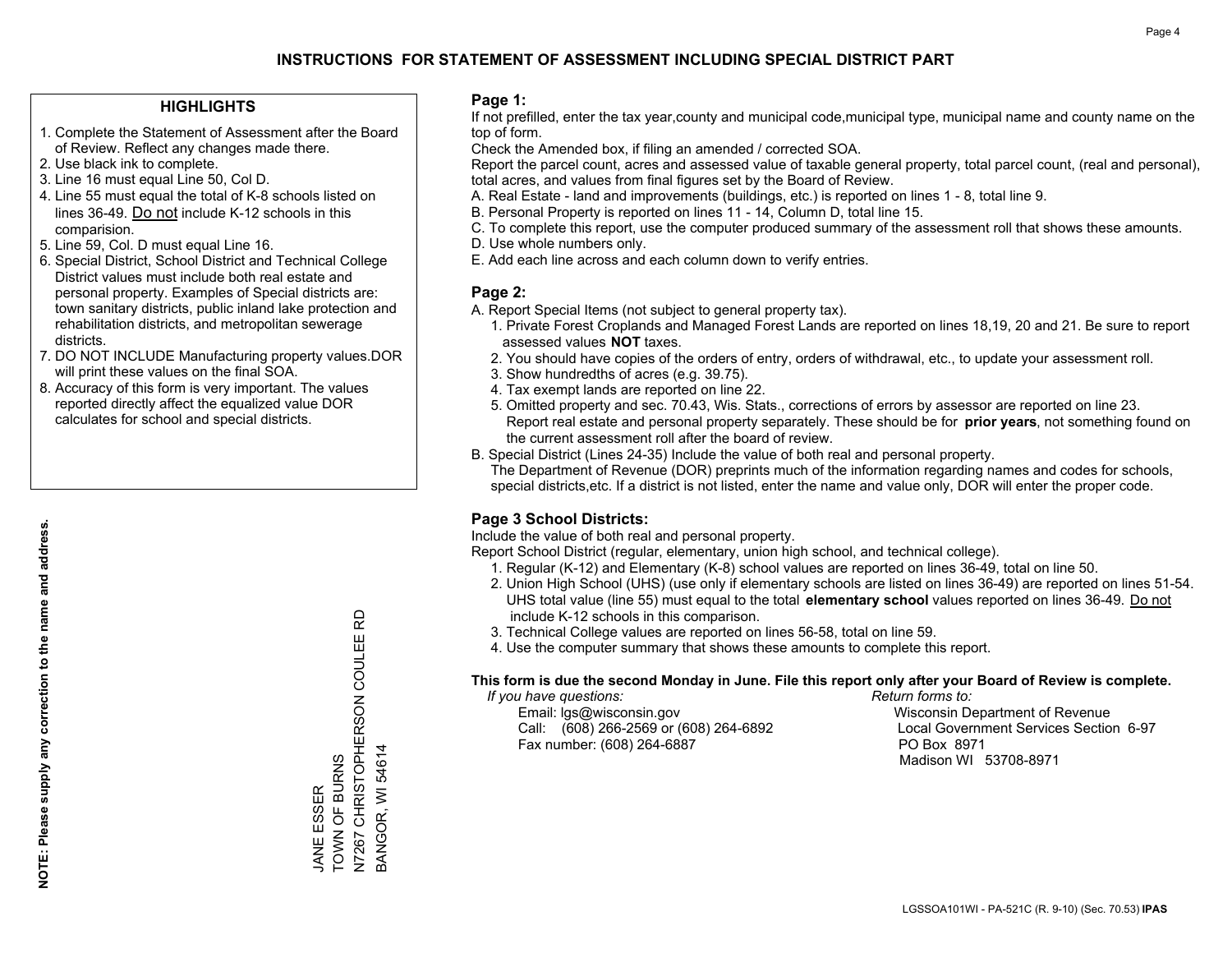**STATEMENT OF ASSESSMENT FOR 2017** 

| 32 | 008 | 0848    |
|----|-----|---------|
| rn | MUN | ACCT NO |

|                | <b>FOR</b>                                                                                                                                                                                   | <b>TOWN OF</b><br>OF<br>Town - Village - City                | <b>CAMPBELL</b><br><b>Municipality Name</b>         |                | LA CROSSE COUNTY<br><b>County Name</b> |                                |                                        | <b>WHEN COMPLETING THIS DOCUMENT</b><br>DO NOT WRITE OVER X's OR IN SHADED AREAS |
|----------------|----------------------------------------------------------------------------------------------------------------------------------------------------------------------------------------------|--------------------------------------------------------------|-----------------------------------------------------|----------------|----------------------------------------|--------------------------------|----------------------------------------|----------------------------------------------------------------------------------|
| Line           | <b>REAL ESTATE</b><br>(See Lines 18 - 22 for                                                                                                                                                 |                                                              | PARCEL COUNT<br>TOTAL LAND MPROVEMENTS NUMBERS ONLY |                | NO. OF ACRES<br><b>WHOLE</b>           | <b>VALUE OF</b><br><b>LAND</b> | <b>VALUE OF</b><br><b>IMPROVEMENTS</b> | <b>TOTAL VALUE OF LAND</b><br>AND IMPROVEMENTS                                   |
| No.            |                                                                                                                                                                                              | other Real Estate)                                           | Col. A                                              | Col. B         | Col. C                                 | Col. D                         | Col. E                                 | Col. F                                                                           |
|                |                                                                                                                                                                                              | <b>RESIDENTIAL - Class 1</b>                                 | 1,767                                               | 1,593          | 605                                    | 81,090,300                     | 197,305,700                            | 278,396,000                                                                      |
| 2              |                                                                                                                                                                                              | <b>COMMERCIAL - Class 2</b>                                  | 112                                                 | 77             | 180                                    | 11,732,700                     | 36,267,900                             | 48,000,600                                                                       |
| 3              |                                                                                                                                                                                              | <b>MANUFACTURING - Class 3</b>                               | $\overline{2}$                                      | $\overline{2}$ | 10                                     | 256,900                        | 66,900                                 | 323,800                                                                          |
| 4              |                                                                                                                                                                                              | <b>AGRICULTURAL - Class 4</b>                                | 0                                                   |                | $\mathbf{0}$                           | 0                              |                                        | $\mathbf 0$                                                                      |
| 5              |                                                                                                                                                                                              | UNDEVELOPED - Class 5                                        | $\Omega$                                            |                | $\mathbf 0$                            | $\mathbf{0}$                   |                                        | $\mathbf 0$                                                                      |
| 6              |                                                                                                                                                                                              | AGRICULTURAL FOREST - Class 5m                               | 0                                                   |                | $\mathbf{0}$                           | $\mathbf{0}$                   |                                        | $\mathbf 0$                                                                      |
| $\overline{7}$ |                                                                                                                                                                                              | FOREST LANDS - Class 6                                       | 4                                                   |                | 25                                     | 48,000                         |                                        | 48,000                                                                           |
| 8              |                                                                                                                                                                                              | OTHER - Class 7                                              | $\Omega$                                            | $\Omega$       | $\Omega$                               | $\Omega$                       |                                        | $\Omega$<br>$\Omega$                                                             |
| 9              |                                                                                                                                                                                              | TOTAL - ALL COLUMNS                                          | 1,885                                               | 1,672          | 820                                    | 93,127,900                     | 233,640,500                            | 326,768,400                                                                      |
| 10             |                                                                                                                                                                                              | NUMBER OF PERSONAL PROPERTY ACCOUNTS IN ROLL                 |                                                     |                | 74                                     | <b>LOCALLY ASSESSED</b>        | <b>MANUFACTURING</b>                   | <b>MERGED</b>                                                                    |
| 11             |                                                                                                                                                                                              | BOATS AND OTHER WATERCRAFT NOT EXEMPT - Code 1               |                                                     |                |                                        | 135,900                        |                                        | 135,900<br>∩                                                                     |
| 12             |                                                                                                                                                                                              | MACHINERY, TOOLS AND PATTERNS - Code 2                       |                                                     |                |                                        | 25,479,000                     | 416,500                                | 25,895,500                                                                       |
| 13             |                                                                                                                                                                                              | FURNITURE, FIXTURES AND EQUIPMENT - Code 3                   |                                                     |                |                                        | 1,898,700                      | 19,200                                 | 1,917,900                                                                        |
| 14             |                                                                                                                                                                                              | ALL OTHER PERSONAL PROPERTY NOT EXEMPT - Codes 4A, 4B, 4C    |                                                     |                |                                        | 930,900                        | 686,500                                | 1,617,400                                                                        |
| 15             |                                                                                                                                                                                              | TOTAL OF PERSONAL PROPERTY NOT EXEMPT (Total of Lines 11-14) |                                                     |                |                                        | 28,444,500                     | 1,122,200                              | 29,566,700                                                                       |
| 16             | AGGREGATE ASSESSED VALUE OF ALL PROPERTY SUBJECT TO THE GENERAL PROPERTY TAX (Total of Lines 9F and 15F)<br>MUST EQUAL TOTAL VALUE OF THE SCHOOL DISTRICTS (K-12 PLUS K-8) - Line 50, Col. F |                                                              |                                                     |                |                                        |                                |                                        | 356,335,100                                                                      |
| 17             | Name of Assessor<br><b>BOARD OF REVIEW</b><br>DATE OF FINAL ADJOURNMENT<br><b>B. A. PAULS ASSOCIATES</b><br>10/26/2017                                                                       |                                                              |                                                     |                |                                        |                                |                                        | Telephone #<br>(715) 848-9300                                                    |

REMARKS

The Assessment Ratio to be used in calculating the estimated Fair Market Value on tax bills for this tax district is .979460234

This ratio should be used to convert assessed values to "Calculate Equalized Values" in Step 1 of the Lottery and Gaming Credit Calculations.<br>This ratio should be used in the "Computation of Tax Equivalent" schedule of the Commission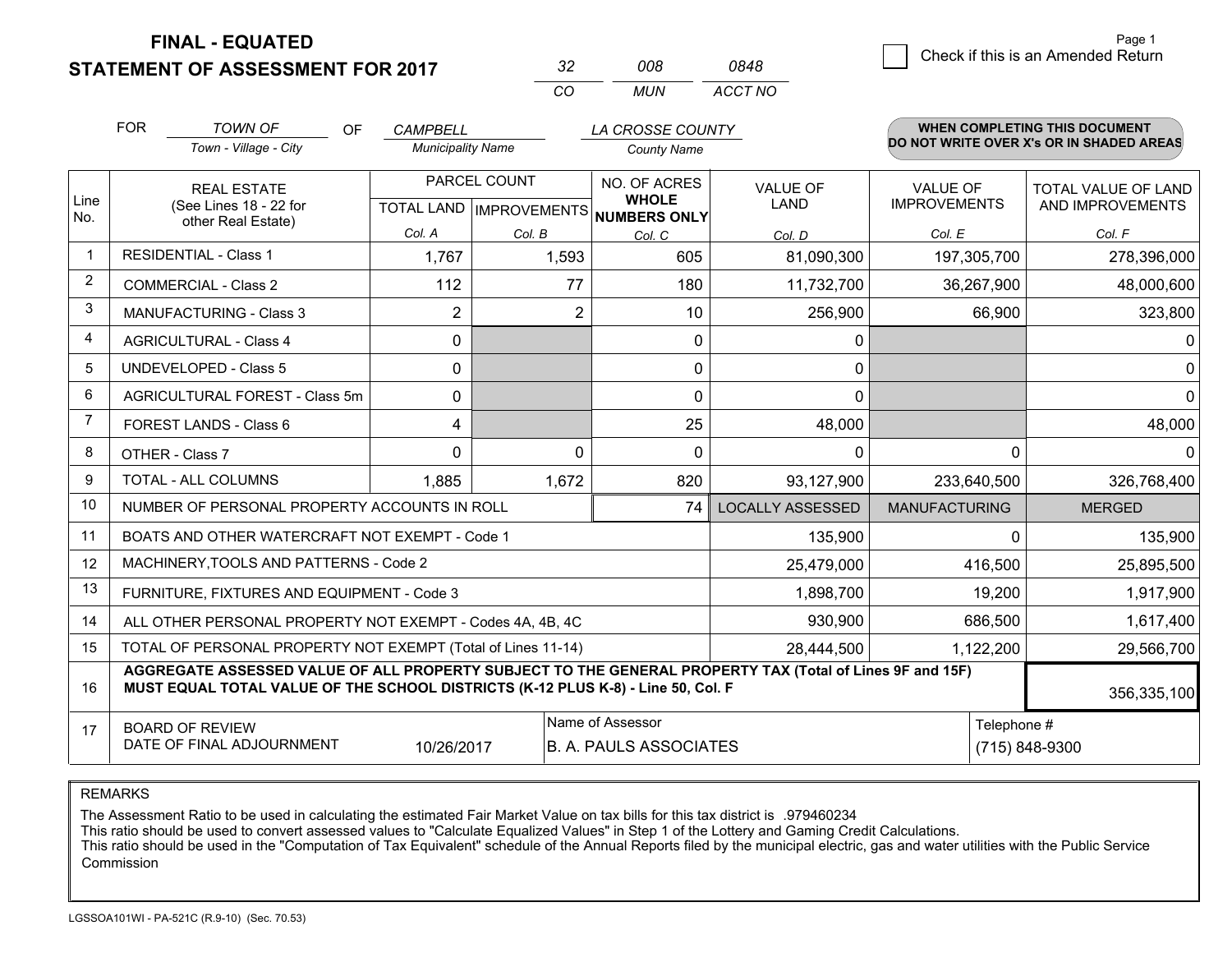*YEAR CO MUN ACCT NO* <sup>2017</sup> <sup>32</sup> <sup>008</sup> <sup>0848</sup> Page 2

Do not confuse FOREST LANDS (Line 7) with FOREST CROPS (in this section) - They are **NOT** the same

|    |                                                                                |                                             |  | Private Forest Crop - Reg Class @ 10¢ per acre                   |                                   | Private Forest Crop - Reg Class @ \$2.52 per acre     |                                                                                     |  |                                                                              |  |
|----|--------------------------------------------------------------------------------|---------------------------------------------|--|------------------------------------------------------------------|-----------------------------------|-------------------------------------------------------|-------------------------------------------------------------------------------------|--|------------------------------------------------------------------------------|--|
| 18 | (a) PARCELS                                                                    | (b) ACRES                                   |  | (c) ASSESSED VALUE                                               |                                   | (d) PARCELS                                           | (e) ACRES                                                                           |  | (f) ASSESSED VALUE                                                           |  |
|    |                                                                                |                                             |  |                                                                  |                                   |                                                       |                                                                                     |  |                                                                              |  |
|    |                                                                                |                                             |  | Private Forest Crop - Special Class @ 20¢ per acre               |                                   |                                                       |                                                                                     |  | Entered Before 2005 Managed Forest - Ferrous Mining CLOSED @ \$8.27 per acre |  |
| 19 | (a) PARCELS                                                                    | (b) ACRES                                   |  | (c) ASSESSED VALUE                                               |                                   | (d) PARCELS                                           | (e) ACRES                                                                           |  | (f) ASSESSED VALUE                                                           |  |
|    |                                                                                |                                             |  |                                                                  |                                   |                                                       |                                                                                     |  |                                                                              |  |
|    |                                                                                | Entered Before 2005 Managed Forest - OPEN @ |  | \$.79 per acre                                                   |                                   |                                                       | Entered Before 2005 Managed Forest - CLOSED @ \$1.87 per acre                       |  |                                                                              |  |
| 20 | (a) PARCELS                                                                    | (b) ACRES                                   |  | (c) ASSESSED VALUE                                               |                                   | (d) PARCELS                                           | (e) ACRES                                                                           |  | (f) ASSESSED VALUE                                                           |  |
|    |                                                                                |                                             |  |                                                                  |                                   |                                                       |                                                                                     |  |                                                                              |  |
|    |                                                                                | Entered After 2004 Managed Forest - OPEN @  |  | \$2.14 per acre                                                  |                                   |                                                       | Entered After 2004 Managed Forest - CLOSED @ \$10.68 per acre<br>(f) ASSESSED VALUE |  |                                                                              |  |
| 21 | (a) PARCELS                                                                    | (b) ACRES                                   |  |                                                                  | (c) ASSESSED VALUE<br>(d) PARCELS |                                                       | (e) ACRES                                                                           |  |                                                                              |  |
|    |                                                                                |                                             |  |                                                                  |                                   |                                                       |                                                                                     |  |                                                                              |  |
|    |                                                                                |                                             |  |                                                                  |                                   |                                                       |                                                                                     |  |                                                                              |  |
| 22 | (a) County Forest Cropland Acres                                               |                                             |  | (b) Federal Acres                                                |                                   | (d) County (NOT FOREST CROP) Acres<br>(c) State Acres |                                                                                     |  | (e) Other Acres                                                              |  |
|    |                                                                                |                                             |  | 5,777.57                                                         |                                   | 92.8                                                  | .33                                                                                 |  | 68.72                                                                        |  |
|    |                                                                                |                                             |  | Assessed Value of Omitted Property From Prior Years (Sec. 70.44) |                                   |                                                       | Assessed Value of Sec. 70.43 Corrections of Errors by Assessors                     |  |                                                                              |  |
| 23 |                                                                                | (a) REAL ESTATE                             |  | (b) PERSONAL                                                     |                                   |                                                       | (c1) REAL ESTATE                                                                    |  | (c2) PERSONAL                                                                |  |
|    |                                                                                |                                             |  |                                                                  |                                   |                                                       |                                                                                     |  |                                                                              |  |
|    | Manufacturing Equated Value of Omitted Property From Prior Years (Sec. 70.995) |                                             |  |                                                                  |                                   |                                                       | Mfg. Equated Value of Sec.70.43 Corrections of Errors by Assessors                  |  |                                                                              |  |
|    | (d) REAL ESTATE                                                                |                                             |  | (e) PERSONAL                                                     |                                   | (f1) REAL ESTATE                                      |                                                                                     |  | (f2) PERSONAL                                                                |  |
|    |                                                                                |                                             |  |                                                                  |                                   |                                                       |                                                                                     |  |                                                                              |  |

## **SPECIAL DISTRICTS**

| <b>Line</b><br>No. | Enter 6-digit<br><b>Special District</b><br>Code (Col. A) | <b>Account</b><br><b>Number</b><br>(Col. B) | <b>Special District Name</b><br>(Col. C) | <b>Locally Assessed Value</b><br>of Real Estate and<br>Personal Property (Col. D) | Mfg Value of Real Estate<br>and Personal Property<br>(Col. E) | <b>Merged Value of</b><br><b>Real Estate and</b><br>Personal Property (Col. F) |
|--------------------|-----------------------------------------------------------|---------------------------------------------|------------------------------------------|-----------------------------------------------------------------------------------|---------------------------------------------------------------|--------------------------------------------------------------------------------|
| 24                 | 328020                                                    | 0196                                        | ONALASKA LAKE PRO & REHAB DISTRICT       | 26,701,600                                                                        |                                                               | 26,701,600                                                                     |
| 25                 |                                                           |                                             |                                          |                                                                                   |                                                               |                                                                                |
| 26                 |                                                           |                                             |                                          |                                                                                   |                                                               |                                                                                |
| 27                 |                                                           |                                             |                                          |                                                                                   |                                                               |                                                                                |
| 28                 |                                                           |                                             |                                          |                                                                                   |                                                               |                                                                                |
| 29                 |                                                           |                                             |                                          |                                                                                   |                                                               |                                                                                |
| 30                 |                                                           |                                             |                                          |                                                                                   |                                                               |                                                                                |
| 31                 |                                                           |                                             |                                          |                                                                                   |                                                               |                                                                                |
| 32                 |                                                           |                                             |                                          |                                                                                   |                                                               |                                                                                |
| 33                 |                                                           |                                             |                                          |                                                                                   |                                                               |                                                                                |
| 34                 |                                                           |                                             |                                          |                                                                                   |                                                               |                                                                                |
| 35                 |                                                           |                                             |                                          |                                                                                   |                                                               |                                                                                |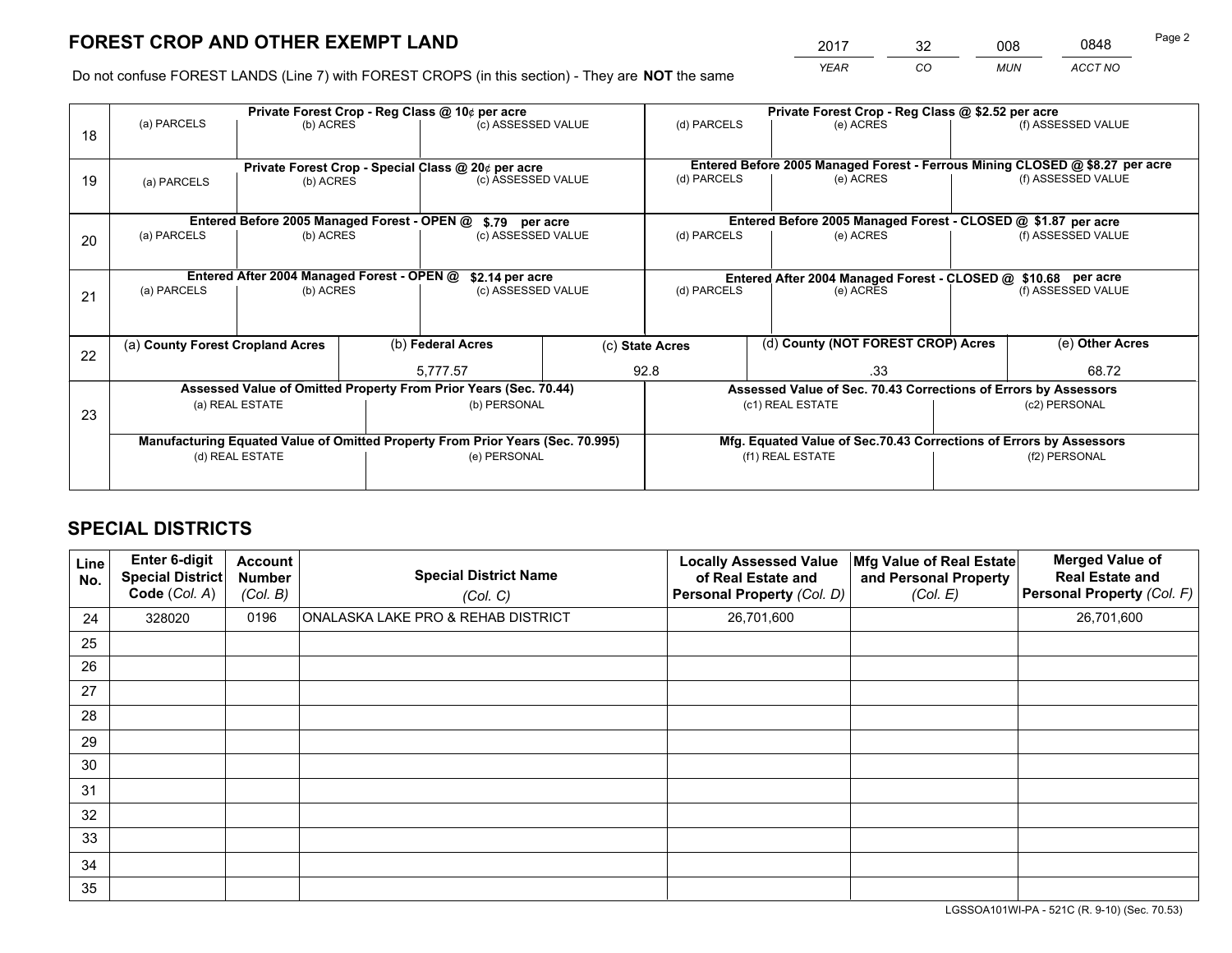|             |                                                                 |                                             |                                                         | <b>YEAR</b>                                                                       | CO<br><b>MUN</b>                                              | <b>ACCT NO</b>                                                                 |
|-------------|-----------------------------------------------------------------|---------------------------------------------|---------------------------------------------------------|-----------------------------------------------------------------------------------|---------------------------------------------------------------|--------------------------------------------------------------------------------|
| Line<br>No. | <b>Enter 6-digit</b><br><b>School District</b><br>Code (Col. A) | <b>Account</b><br><b>Number</b><br>(Col. B) | <b>School District Name</b><br>(Col. C)                 | <b>Locally Assessed Value</b><br>of Real Estate and<br>Personal Property (Col. D) | Mfg Value of Real Estate<br>and Personal Property<br>(Col. E) | <b>Merged Value of</b><br><b>Real Estate and</b><br>Personal Property (Col. F) |
|             | A. SCHOOL DISTRICTS (K-8 and K-12)                              |                                             |                                                         |                                                                                   |                                                               |                                                                                |
| 36          | 322849                                                          | 0194                                        | SCH D OF LA CROSSE                                      | 354,889,100                                                                       | 1,446,000                                                     | 356,335,100                                                                    |
| 37          |                                                                 |                                             |                                                         |                                                                                   |                                                               |                                                                                |
| 38          |                                                                 |                                             |                                                         |                                                                                   |                                                               |                                                                                |
| 39          |                                                                 |                                             |                                                         |                                                                                   |                                                               |                                                                                |
| 40          |                                                                 |                                             |                                                         |                                                                                   |                                                               |                                                                                |
| 41<br>42    |                                                                 |                                             |                                                         |                                                                                   |                                                               |                                                                                |
| 43          |                                                                 |                                             |                                                         |                                                                                   |                                                               |                                                                                |
| 44          |                                                                 |                                             |                                                         |                                                                                   |                                                               |                                                                                |
| 45          |                                                                 |                                             |                                                         |                                                                                   |                                                               |                                                                                |
| 46          |                                                                 |                                             |                                                         |                                                                                   |                                                               |                                                                                |
| 47          |                                                                 |                                             |                                                         |                                                                                   |                                                               |                                                                                |
| 48          |                                                                 |                                             |                                                         |                                                                                   |                                                               |                                                                                |
| 49          |                                                                 |                                             |                                                         |                                                                                   |                                                               |                                                                                |
| 50          |                                                                 |                                             | TOTAL ASSESSED VALUE OF SCHOOL DISTRICTS (K-8 and K-12) | 354,889,100                                                                       | 1,446,000                                                     | 356,335,100                                                                    |
|             | <b>B.</b><br><b>UNION HIGH SCHOOL DISTRICTS</b>                 |                                             |                                                         |                                                                                   |                                                               |                                                                                |
| 51          |                                                                 |                                             |                                                         |                                                                                   |                                                               |                                                                                |
| 52          |                                                                 |                                             |                                                         |                                                                                   |                                                               |                                                                                |
| 53          |                                                                 |                                             |                                                         |                                                                                   |                                                               |                                                                                |
| 54          |                                                                 |                                             | TOTAL ASSESSED VALUE OF UNION HIGH SCHOOLS              |                                                                                   |                                                               |                                                                                |
| 55          |                                                                 |                                             |                                                         |                                                                                   |                                                               |                                                                                |
| 56          | C.<br><b>TECHNICAL COLLEGE DISTRICTS</b><br>000200              | 0002                                        | WESTERN TECHNICAL COLLEGE LACR                          | 354,889,100                                                                       | 1,446,000                                                     | 356,335,100                                                                    |
| 57          |                                                                 |                                             |                                                         |                                                                                   |                                                               |                                                                                |
| 58          |                                                                 |                                             |                                                         |                                                                                   |                                                               |                                                                                |
| 59          |                                                                 |                                             | TOTAL ASSESSED VALUE OF TECHNICAL COLLEGES              | 354,889,100                                                                       | 1,446,000                                                     | 356,335,100                                                                    |

32

008

## *I hereby certify, to the best of my knowledge and belief, this form is complete and correct.*

**SCHOOL DISTRICTS**

| Print name of preparer | Title                    |                | Date (MM / DD / CCYY) |
|------------------------|--------------------------|----------------|-----------------------|
|                        |                          |                |                       |
| Signature of preparer  | Contact Telephone Number | E-mail address |                       |
|                        | $\sim$                   |                |                       |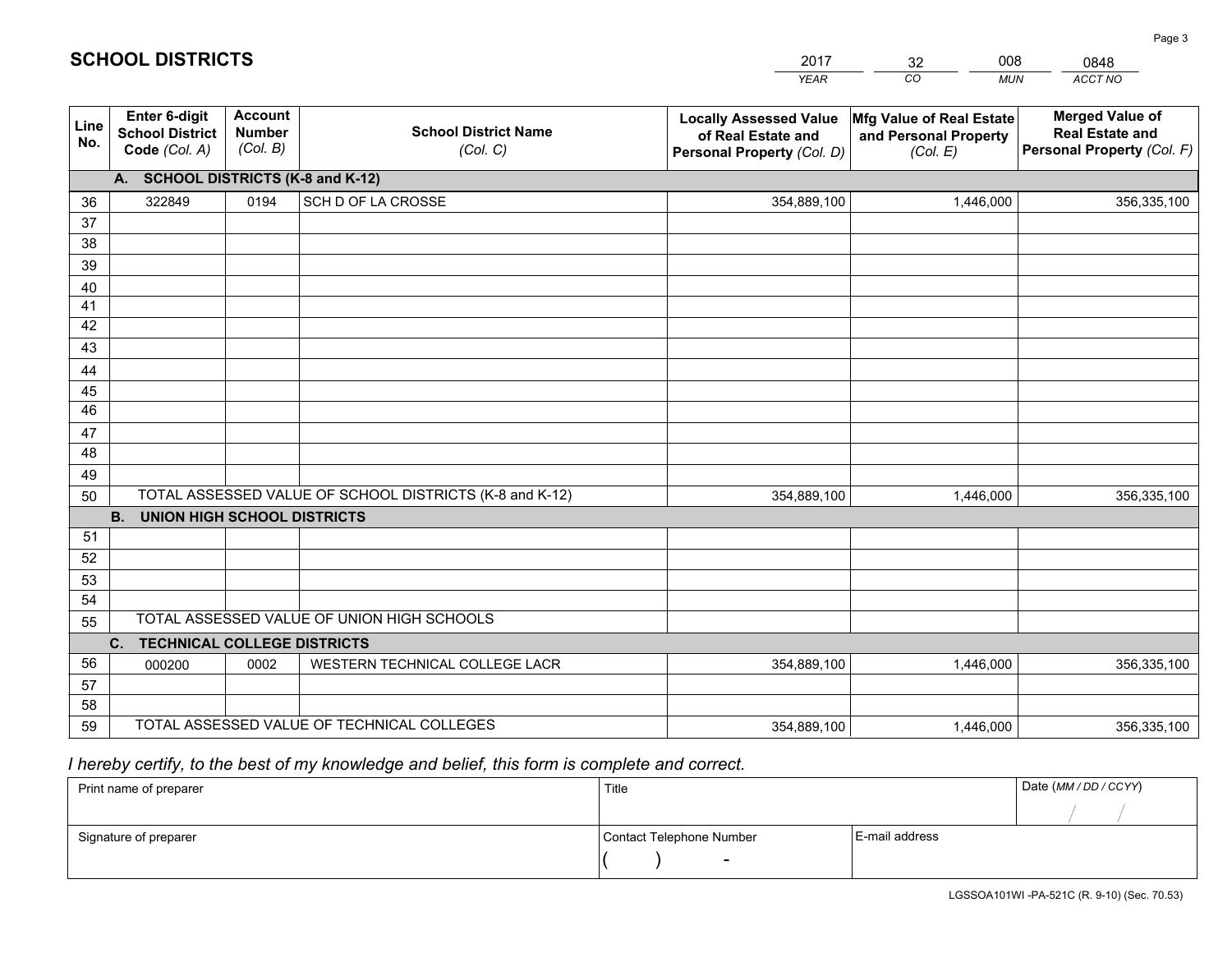#### **HIGHLIGHTS**

- 1. Complete the Statement of Assessment after the Board of Review. Reflect any changes made there.
- 2. Use black ink to complete.
- 3. Line 16 must equal Line 50, Col D.
- 4. Line 55 must equal the total of K-8 schools listed on lines 36-49. Do not include K-12 schools in this comparision.
- 5. Line 59, Col. D must equal Line 16.
- 6. Special District, School District and Technical College District values must include both real estate and personal property. Examples of Special districts are: town sanitary districts, public inland lake protection and rehabilitation districts, and metropolitan sewerage districts.
- 7. DO NOT INCLUDE Manufacturing property values.DOR will print these values on the final SOA.

CHADWICK HAWKINS TOWN OF CAMPBELL 2219 BAINBRIDGE ST

CHADWICK HAWKINS<br>TOWN OF CAMPBELL 2219 BAINBRIDGE ST LA CROSSE, WI 54603 - 1356

CROSSE, WI 54603

 $\overline{A}$ 

1356  $\mathbf{I}$ 

 8. Accuracy of this form is very important. The values reported directly affect the equalized value DOR calculates for school and special districts.

#### **Page 1:**

 If not prefilled, enter the tax year,county and municipal code,municipal type, municipal name and county name on the top of form.

Check the Amended box, if filing an amended / corrected SOA.

 Report the parcel count, acres and assessed value of taxable general property, total parcel count, (real and personal), total acres, and values from final figures set by the Board of Review.

- A. Real Estate land and improvements (buildings, etc.) is reported on lines 1 8, total line 9.
- B. Personal Property is reported on lines 11 14, Column D, total line 15.
- C. To complete this report, use the computer produced summary of the assessment roll that shows these amounts.
- D. Use whole numbers only.
- E. Add each line across and each column down to verify entries.

#### **Page 2:**

- A. Report Special Items (not subject to general property tax).
- 1. Private Forest Croplands and Managed Forest Lands are reported on lines 18,19, 20 and 21. Be sure to report assessed values **NOT** taxes.
- 2. You should have copies of the orders of entry, orders of withdrawal, etc., to update your assessment roll.
	- 3. Show hundredths of acres (e.g. 39.75).
- 4. Tax exempt lands are reported on line 22.
- 5. Omitted property and sec. 70.43, Wis. Stats., corrections of errors by assessor are reported on line 23. Report real estate and personal property separately. These should be for **prior years**, not something found on the current assessment roll after the board of review.
- B. Special District (Lines 24-35) Include the value of both real and personal property.
- The Department of Revenue (DOR) preprints much of the information regarding names and codes for schools, special districts,etc. If a district is not listed, enter the name and value only, DOR will enter the proper code.

### **Page 3 School Districts:**

Include the value of both real and personal property.

Report School District (regular, elementary, union high school, and technical college).

- 1. Regular (K-12) and Elementary (K-8) school values are reported on lines 36-49, total on line 50.
- 2. Union High School (UHS) (use only if elementary schools are listed on lines 36-49) are reported on lines 51-54. UHS total value (line 55) must equal to the total **elementary school** values reported on lines 36-49. Do notinclude K-12 schools in this comparison.
- 3. Technical College values are reported on lines 56-58, total on line 59.
- 4. Use the computer summary that shows these amounts to complete this report.

#### **This form is due the second Monday in June. File this report only after your Board of Review is complete.**

 *If you have questions: Return forms to:*

 Email: lgs@wisconsin.gov Wisconsin Department of RevenueCall:  $(608)$  266-2569 or  $(608)$  264-6892 Fax number: (608) 264-6887 PO Box 8971

Local Government Services Section 6-97 Madison WI 53708-8971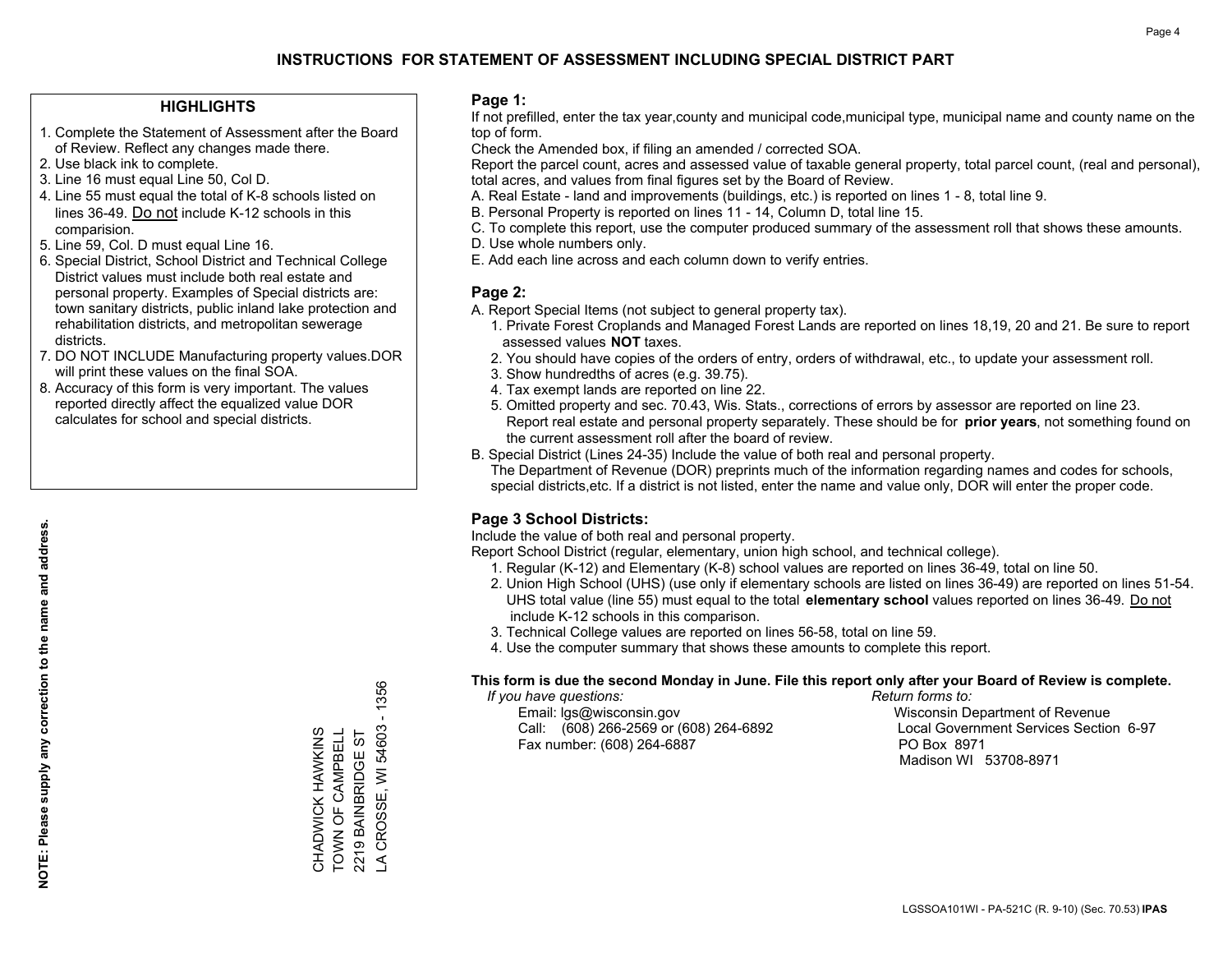**STATEMENT OF ASSESSMENT FOR 2017** 

| 32  | 010 | 0849    |
|-----|-----|---------|
| CO. | MUN | ACCT NO |

|                | <b>FOR</b>                                                                                                                | <b>TOWN OF</b><br><b>OF</b><br>Town - Village - City                                                                                                                                         | <b>FARMINGTON</b><br><b>Municipality Name</b> |              | LA CROSSE COUNTY<br><b>County Name</b>              |                         |                      | <b>WHEN COMPLETING THIS DOCUMENT</b><br>DO NOT WRITE OVER X's OR IN SHADED AREAS |
|----------------|---------------------------------------------------------------------------------------------------------------------------|----------------------------------------------------------------------------------------------------------------------------------------------------------------------------------------------|-----------------------------------------------|--------------|-----------------------------------------------------|-------------------------|----------------------|----------------------------------------------------------------------------------|
|                |                                                                                                                           |                                                                                                                                                                                              |                                               |              |                                                     |                         |                      |                                                                                  |
|                |                                                                                                                           | <b>REAL ESTATE</b>                                                                                                                                                                           |                                               | PARCEL COUNT | NO. OF ACRES                                        | <b>VALUE OF</b>         | <b>VALUE OF</b>      | TOTAL VALUE OF LAND                                                              |
| Line<br>No.    |                                                                                                                           | (See Lines 18 - 22 for<br>other Real Estate)                                                                                                                                                 |                                               |              | <b>WHOLE</b><br>TOTAL LAND MPROVEMENTS NUMBERS ONLY | <b>LAND</b>             | <b>IMPROVEMENTS</b>  | AND IMPROVEMENTS                                                                 |
|                |                                                                                                                           |                                                                                                                                                                                              | Col. A                                        | Col. B       | Col. C                                              | Col. D                  | Col. E               | Col. F                                                                           |
| $\mathbf 1$    |                                                                                                                           | <b>RESIDENTIAL - Class 1</b>                                                                                                                                                                 | 815                                           | 756          | 1,582                                               | 8,541,800               | 84,794,550           | 93,336,350                                                                       |
| $\overline{2}$ |                                                                                                                           | <b>COMMERCIAL - Class 2</b>                                                                                                                                                                  | 35                                            | 24           | 38                                                  | 305,700                 | 1,645,700            | 1,951,400                                                                        |
| 3              |                                                                                                                           | MANUFACTURING - Class 3                                                                                                                                                                      | 6                                             |              | 144                                                 | 375,400                 | 1,034,100            | 1,409,500                                                                        |
| 4              |                                                                                                                           | <b>AGRICULTURAL - Class 4</b>                                                                                                                                                                | 1,190                                         |              | 19,875                                              | 2,323,450               |                      | 2,323,450                                                                        |
| 5              |                                                                                                                           | <b>UNDEVELOPED - Class 5</b>                                                                                                                                                                 | 697                                           |              | 3,176                                               | 2,066,750               |                      | 2,066,750                                                                        |
| 6              |                                                                                                                           | AGRICULTURAL FOREST - Class 5m                                                                                                                                                               | 655                                           |              | 9,909                                               | 11,484,000              |                      | 11,484,000                                                                       |
| 7              |                                                                                                                           | FOREST LANDS - Class 6                                                                                                                                                                       | 301                                           |              | 4,199                                               | 9,529,900               |                      | 9,529,900                                                                        |
| 8              |                                                                                                                           | OTHER - Class 7                                                                                                                                                                              | 242                                           | 238          | 459                                                 | 2,290,300               | 18,676,850           | 20,967,150                                                                       |
| 9              |                                                                                                                           | TOTAL - ALL COLUMNS                                                                                                                                                                          | 3,941                                         | 1,019        | 39,382                                              | 36,917,300              | 106, 151, 200        | 143,068,500                                                                      |
| 10             |                                                                                                                           | NUMBER OF PERSONAL PROPERTY ACCOUNTS IN ROLL                                                                                                                                                 |                                               |              | 48                                                  | <b>LOCALLY ASSESSED</b> | <b>MANUFACTURING</b> | <b>MERGED</b>                                                                    |
| 11             |                                                                                                                           | BOATS AND OTHER WATERCRAFT NOT EXEMPT - Code 1                                                                                                                                               |                                               |              |                                                     | $\mathbf{0}$            | $\Omega$             | $\Omega$                                                                         |
| 12             |                                                                                                                           | MACHINERY, TOOLS AND PATTERNS - Code 2                                                                                                                                                       |                                               |              |                                                     | 658,928                 | 509,100              | 1,168,028                                                                        |
| 13             |                                                                                                                           | FURNITURE, FIXTURES AND EQUIPMENT - Code 3                                                                                                                                                   |                                               |              |                                                     | 57,565                  | 7,200                | 64,765                                                                           |
| 14             |                                                                                                                           | ALL OTHER PERSONAL PROPERTY NOT EXEMPT - Codes 4A, 4B, 4C                                                                                                                                    |                                               |              |                                                     | 266,379                 | 19,600               | 285,979                                                                          |
| 15             |                                                                                                                           | TOTAL OF PERSONAL PROPERTY NOT EXEMPT (Total of Lines 11-14)                                                                                                                                 |                                               |              |                                                     | 982,872                 | 535,900              | 1,518,772                                                                        |
| 16             |                                                                                                                           | AGGREGATE ASSESSED VALUE OF ALL PROPERTY SUBJECT TO THE GENERAL PROPERTY TAX (Total of Lines 9F and 15F)<br>MUST EQUAL TOTAL VALUE OF THE SCHOOL DISTRICTS (K-12 PLUS K-8) - Line 50, Col. F |                                               |              |                                                     |                         |                      | 144,587,272                                                                      |
| 17             | Name of Assessor<br>Telephone #<br><b>BOARD OF REVIEW</b><br>DATE OF FINAL ADJOURNMENT<br><b>JERRY KINS</b><br>05/09/2017 |                                                                                                                                                                                              |                                               |              |                                                     |                         | (715) 895-8441       |                                                                                  |

REMARKS

The Assessment Ratio to be used in calculating the estimated Fair Market Value on tax bills for this tax district is .858122683

This ratio should be used to convert assessed values to "Calculate Equalized Values" in Step 1 of the Lottery and Gaming Credit Calculations.<br>This ratio should be used in the "Computation of Tax Equivalent" schedule of the Commission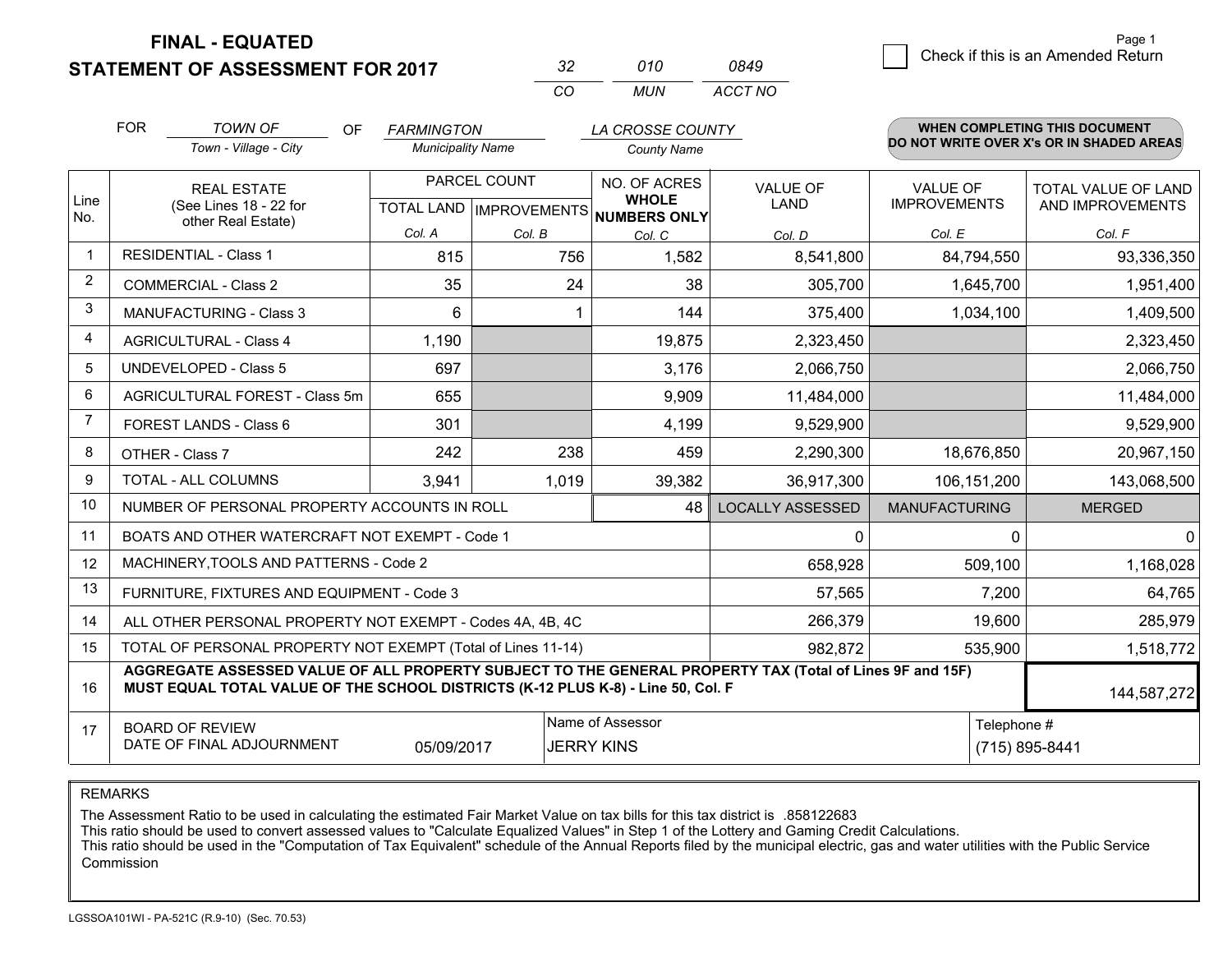*YEAR CO MUN ACCT NO* <sup>2017</sup> <sup>32</sup> <sup>010</sup> <sup>0849</sup> Page 2

Do not confuse FOREST LANDS (Line 7) with FOREST CROPS (in this section) - They are **NOT** the same

|    |                                  |                                                                                                                                |  | Private Forest Crop - Reg Class @ 10¢ per acre                                 |                                   | Private Forest Crop - Reg Class @ \$2.52 per acre |                                                                              |               |                    |
|----|----------------------------------|--------------------------------------------------------------------------------------------------------------------------------|--|--------------------------------------------------------------------------------|-----------------------------------|---------------------------------------------------|------------------------------------------------------------------------------|---------------|--------------------|
| 18 | (a) PARCELS                      | (b) ACRES                                                                                                                      |  | (c) ASSESSED VALUE                                                             |                                   | (d) PARCELS                                       | (e) ACRES                                                                    |               | (f) ASSESSED VALUE |
|    |                                  |                                                                                                                                |  | Private Forest Crop - Special Class @ 20¢ per acre                             |                                   |                                                   | Entered Before 2005 Managed Forest - Ferrous Mining CLOSED @ \$8.27 per acre |               |                    |
| 19 | (a) PARCELS                      | (b) ACRES                                                                                                                      |  | (c) ASSESSED VALUE                                                             |                                   | (d) PARCELS                                       | (e) ACRES                                                                    |               | (f) ASSESSED VALUE |
|    |                                  |                                                                                                                                |  |                                                                                |                                   |                                                   |                                                                              |               |                    |
|    |                                  | Entered Before 2005 Managed Forest - OPEN @                                                                                    |  | \$.79 per acre                                                                 |                                   |                                                   | Entered Before 2005 Managed Forest - CLOSED @ \$1.87 per acre                |               |                    |
| 20 | (a) PARCELS                      | (b) ACRES                                                                                                                      |  | (c) ASSESSED VALUE                                                             |                                   | (d) PARCELS                                       | (e) ACRES                                                                    |               | (f) ASSESSED VALUE |
|    | 3                                | 103.56                                                                                                                         |  | 181,200                                                                        |                                   | 107                                               | 2,720.18                                                                     |               | 5,539,000          |
|    |                                  | Entered After 2004 Managed Forest - OPEN @<br>\$2.14 per acre<br>Entered After 2004 Managed Forest - CLOSED @ \$10.68 per acre |  |                                                                                |                                   |                                                   |                                                                              |               |                    |
| 21 | (a) PARCELS                      | (b) ACRES                                                                                                                      |  |                                                                                | (d) PARCELS<br>(c) ASSESSED VALUE |                                                   | (e) ACRES                                                                    |               |                    |
|    |                                  |                                                                                                                                |  |                                                                                |                                   |                                                   |                                                                              |               |                    |
|    | 6                                | 305                                                                                                                            |  | 654,300                                                                        |                                   | 120                                               | 3.341.25                                                                     |               | 6,173,100          |
|    | (a) County Forest Cropland Acres |                                                                                                                                |  | (b) Federal Acres                                                              |                                   | (c) State Acres                                   | (d) County (NOT FOREST CROP) Acres                                           |               | (e) Other Acres    |
| 22 |                                  |                                                                                                                                |  |                                                                                |                                   | 95.74                                             | 1.449.44                                                                     |               | 1,105.68           |
|    |                                  |                                                                                                                                |  | Assessed Value of Omitted Property From Prior Years (Sec. 70.44)               |                                   |                                                   | Assessed Value of Sec. 70.43 Corrections of Errors by Assessors              |               |                    |
|    |                                  | (a) REAL ESTATE                                                                                                                |  | (b) PERSONAL                                                                   |                                   |                                                   | (c1) REAL ESTATE                                                             | (c2) PERSONAL |                    |
| 23 |                                  |                                                                                                                                |  |                                                                                |                                   |                                                   |                                                                              |               |                    |
|    |                                  |                                                                                                                                |  | Manufacturing Equated Value of Omitted Property From Prior Years (Sec. 70.995) |                                   |                                                   | Mfg. Equated Value of Sec.70.43 Corrections of Errors by Assessors           |               |                    |
|    |                                  | (d) REAL ESTATE                                                                                                                |  | (e) PERSONAL                                                                   |                                   |                                                   | (f1) REAL ESTATE                                                             |               | (f2) PERSONAL      |
|    |                                  |                                                                                                                                |  |                                                                                |                                   |                                                   |                                                                              |               |                    |

## **SPECIAL DISTRICTS**

| <b>Line</b><br>No. | Enter 6-digit<br><b>Special District</b><br>Code (Col. A) | <b>Account</b><br><b>Number</b><br>(Col. B) | <b>Special District Name</b><br>(Col. C) | <b>Locally Assessed Value</b><br>of Real Estate and<br>Personal Property (Col. D) | Mfg Value of Real Estate<br>and Personal Property<br>(Col. E) | <b>Merged Value of</b><br><b>Real Estate and</b><br>Personal Property (Col. F) |
|--------------------|-----------------------------------------------------------|---------------------------------------------|------------------------------------------|-----------------------------------------------------------------------------------|---------------------------------------------------------------|--------------------------------------------------------------------------------|
| 24                 | 327040                                                    | 0192                                        | MINDORO SANITARY DISTRICT #1             | 12,563,936                                                                        | 1,610,900                                                     | 14,174,836                                                                     |
| 25                 |                                                           |                                             |                                          |                                                                                   |                                                               |                                                                                |
| 26                 |                                                           |                                             |                                          |                                                                                   |                                                               |                                                                                |
| 27                 |                                                           |                                             |                                          |                                                                                   |                                                               |                                                                                |
| 28                 |                                                           |                                             |                                          |                                                                                   |                                                               |                                                                                |
| 29                 |                                                           |                                             |                                          |                                                                                   |                                                               |                                                                                |
| 30                 |                                                           |                                             |                                          |                                                                                   |                                                               |                                                                                |
| 31                 |                                                           |                                             |                                          |                                                                                   |                                                               |                                                                                |
| 32                 |                                                           |                                             |                                          |                                                                                   |                                                               |                                                                                |
| 33                 |                                                           |                                             |                                          |                                                                                   |                                                               |                                                                                |
| 34                 |                                                           |                                             |                                          |                                                                                   |                                                               |                                                                                |
| 35                 |                                                           |                                             |                                          |                                                                                   |                                                               |                                                                                |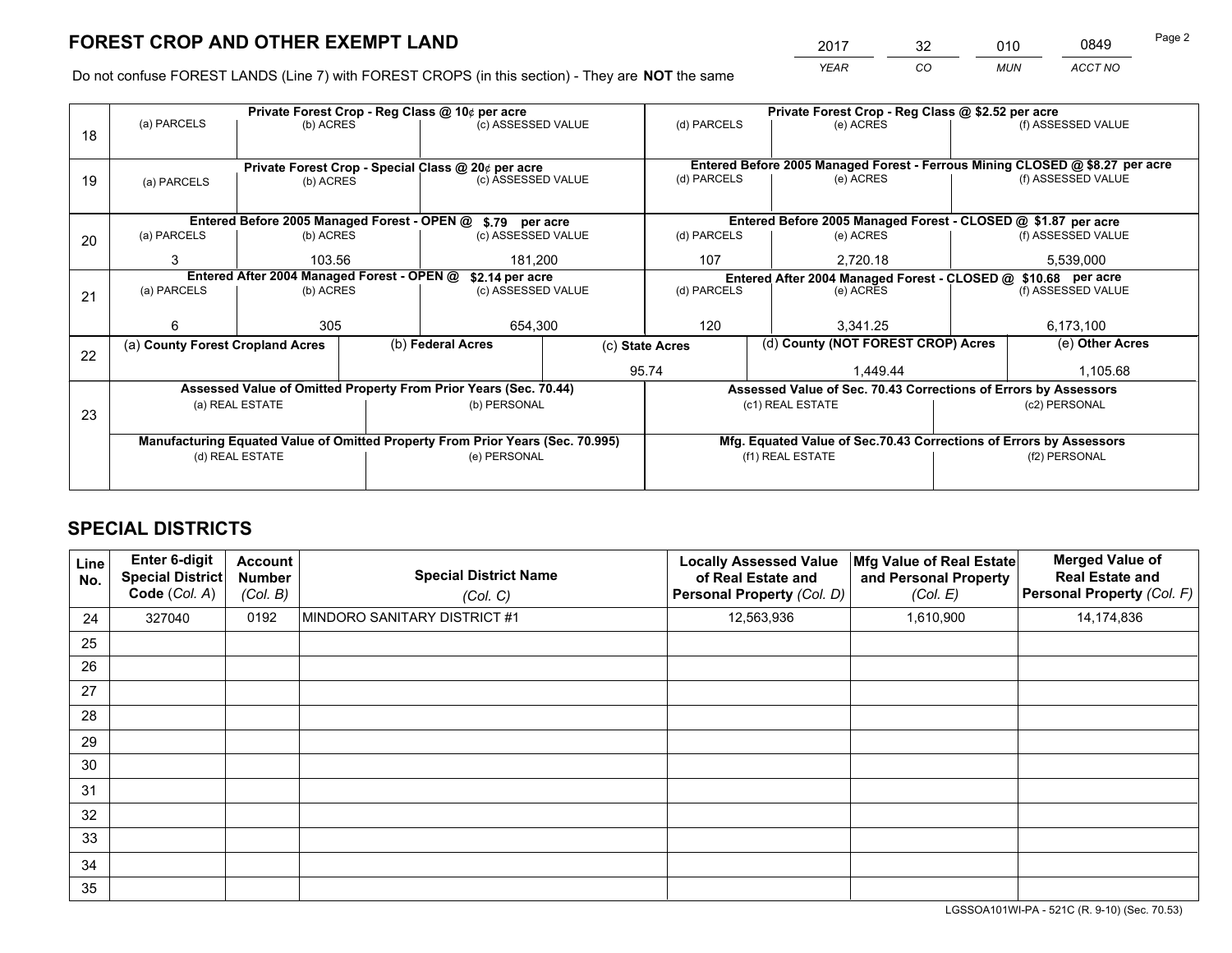|                 |                                                                 |                                             |                                                         | <b>YEAR</b>                                                                       | CO<br><b>MUN</b>                                              | <b>ACCT NO</b>                                                                 |
|-----------------|-----------------------------------------------------------------|---------------------------------------------|---------------------------------------------------------|-----------------------------------------------------------------------------------|---------------------------------------------------------------|--------------------------------------------------------------------------------|
| Line<br>No.     | <b>Enter 6-digit</b><br><b>School District</b><br>Code (Col. A) | <b>Account</b><br><b>Number</b><br>(Col. B) | <b>School District Name</b><br>(Col. C)                 | <b>Locally Assessed Value</b><br>of Real Estate and<br>Personal Property (Col. D) | Mfg Value of Real Estate<br>and Personal Property<br>(Col. E) | <b>Merged Value of</b><br><b>Real Estate and</b><br>Personal Property (Col. F) |
|                 | A. SCHOOL DISTRICTS (K-8 and K-12)                              |                                             |                                                         |                                                                                   |                                                               |                                                                                |
| 36              | 273428                                                          | 0163                                        | SCH D OF MELROSE-MINDORO                                | 127,276,772                                                                       | 1,874,500                                                     | 129, 151, 272                                                                  |
| 37              | 320245                                                          | 0192                                        | <b>SCH D OF BANGOR</b>                                  | 1,254,200                                                                         | 66,500                                                        | 1,320,700                                                                      |
| 38              | 322562                                                          | 0193                                        | SCH D OF HOLMEN                                         | 13,774,600                                                                        | 4,400                                                         | 13,779,000                                                                     |
| 39              | 326370                                                          | 0196                                        | SCH D OF WEST SALEM                                     | 336,300                                                                           |                                                               | 336,300                                                                        |
| 40              |                                                                 |                                             |                                                         |                                                                                   |                                                               |                                                                                |
| 41              |                                                                 |                                             |                                                         |                                                                                   |                                                               |                                                                                |
| 42              |                                                                 |                                             |                                                         |                                                                                   |                                                               |                                                                                |
| 43              |                                                                 |                                             |                                                         |                                                                                   |                                                               |                                                                                |
| 44              |                                                                 |                                             |                                                         |                                                                                   |                                                               |                                                                                |
| 45              |                                                                 |                                             |                                                         |                                                                                   |                                                               |                                                                                |
| $\overline{46}$ |                                                                 |                                             |                                                         |                                                                                   |                                                               |                                                                                |
| 47              |                                                                 |                                             |                                                         |                                                                                   |                                                               |                                                                                |
| 48              |                                                                 |                                             |                                                         |                                                                                   |                                                               |                                                                                |
| 49              |                                                                 |                                             |                                                         |                                                                                   |                                                               |                                                                                |
| 50              |                                                                 |                                             | TOTAL ASSESSED VALUE OF SCHOOL DISTRICTS (K-8 and K-12) | 142,641,872                                                                       | 1,945,400                                                     | 144,587,272                                                                    |
|                 | <b>B.</b><br><b>UNION HIGH SCHOOL DISTRICTS</b>                 |                                             |                                                         |                                                                                   |                                                               |                                                                                |
| 51              |                                                                 |                                             |                                                         |                                                                                   |                                                               |                                                                                |
| 52              |                                                                 |                                             |                                                         |                                                                                   |                                                               |                                                                                |
| 53              |                                                                 |                                             |                                                         |                                                                                   |                                                               |                                                                                |
| 54              |                                                                 |                                             |                                                         |                                                                                   |                                                               |                                                                                |
| 55              |                                                                 |                                             | TOTAL ASSESSED VALUE OF UNION HIGH SCHOOLS              |                                                                                   |                                                               |                                                                                |
|                 | C.<br><b>TECHNICAL COLLEGE DISTRICTS</b>                        |                                             |                                                         |                                                                                   |                                                               |                                                                                |
| 56              | 000200                                                          | 0002                                        | WESTERN TECHNICAL COLLEGE LACR                          | 142,641,872                                                                       | 1,945,400                                                     | 144,587,272                                                                    |
| 57              |                                                                 |                                             |                                                         |                                                                                   |                                                               |                                                                                |
| 58              |                                                                 |                                             |                                                         |                                                                                   |                                                               |                                                                                |
| 59              |                                                                 |                                             | TOTAL ASSESSED VALUE OF TECHNICAL COLLEGES              | 142,641,872                                                                       | 1,945,400                                                     | 144,587,272                                                                    |

32

010

 *I hereby certify, to the best of my knowledge and belief, this form is complete and correct.*

**SCHOOL DISTRICTS**

| Print name of preparer | Title                    |                | Date (MM / DD / CCYY) |
|------------------------|--------------------------|----------------|-----------------------|
|                        |                          |                |                       |
| Signature of preparer  | Contact Telephone Number | E-mail address |                       |
|                        |                          |                |                       |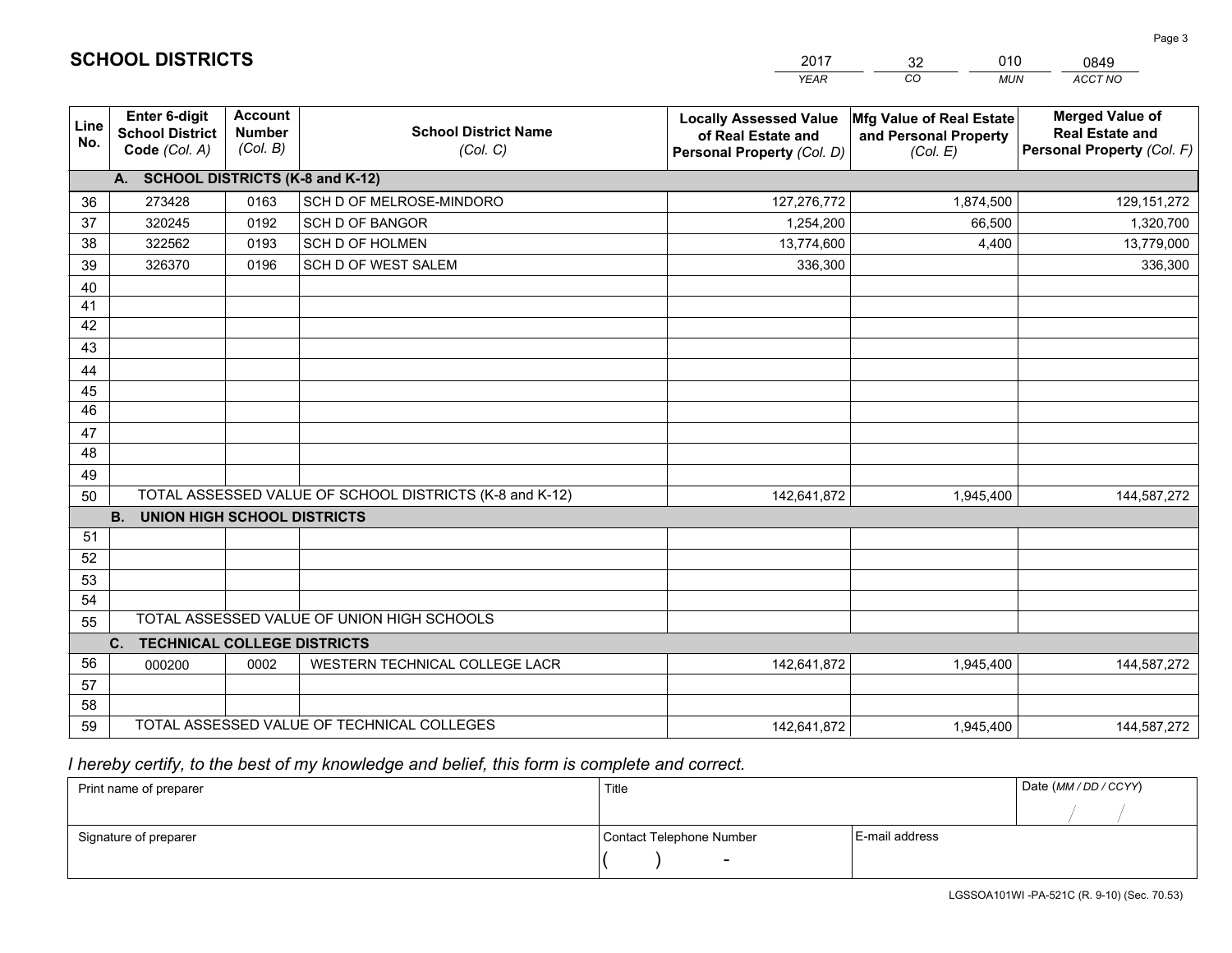#### **HIGHLIGHTS**

- 1. Complete the Statement of Assessment after the Board of Review. Reflect any changes made there.
- 2. Use black ink to complete.
- 3. Line 16 must equal Line 50, Col D.
- 4. Line 55 must equal the total of K-8 schools listed on lines 36-49. Do not include K-12 schools in this comparision.
- 5. Line 59, Col. D must equal Line 16.
- 6. Special District, School District and Technical College District values must include both real estate and personal property. Examples of Special districts are: town sanitary districts, public inland lake protection and rehabilitation districts, and metropolitan sewerage districts.
- 7. DO NOT INCLUDE Manufacturing property values.DOR will print these values on the final SOA.
- 8. Accuracy of this form is very important. The values reported directly affect the equalized value DOR calculates for school and special districts.

#### **Page 1:**

 If not prefilled, enter the tax year,county and municipal code,municipal type, municipal name and county name on the top of form.

Check the Amended box, if filing an amended / corrected SOA.

 Report the parcel count, acres and assessed value of taxable general property, total parcel count, (real and personal), total acres, and values from final figures set by the Board of Review.

- A. Real Estate land and improvements (buildings, etc.) is reported on lines 1 8, total line 9.
- B. Personal Property is reported on lines 11 14, Column D, total line 15.
- C. To complete this report, use the computer produced summary of the assessment roll that shows these amounts.
- D. Use whole numbers only.
- E. Add each line across and each column down to verify entries.

### **Page 2:**

- A. Report Special Items (not subject to general property tax).
- 1. Private Forest Croplands and Managed Forest Lands are reported on lines 18,19, 20 and 21. Be sure to report assessed values **NOT** taxes.
- 2. You should have copies of the orders of entry, orders of withdrawal, etc., to update your assessment roll.
	- 3. Show hundredths of acres (e.g. 39.75).
- 4. Tax exempt lands are reported on line 22.
- 5. Omitted property and sec. 70.43, Wis. Stats., corrections of errors by assessor are reported on line 23. Report real estate and personal property separately. These should be for **prior years**, not something found on the current assessment roll after the board of review.
- B. Special District (Lines 24-35) Include the value of both real and personal property.

 The Department of Revenue (DOR) preprints much of the information regarding names and codes for schools, special districts,etc. If a district is not listed, enter the name and value only, DOR will enter the proper code.

### **Page 3 School Districts:**

Include the value of both real and personal property.

Report School District (regular, elementary, union high school, and technical college).

- 1. Regular (K-12) and Elementary (K-8) school values are reported on lines 36-49, total on line 50.
- 2. Union High School (UHS) (use only if elementary schools are listed on lines 36-49) are reported on lines 51-54. UHS total value (line 55) must equal to the total **elementary school** values reported on lines 36-49. Do notinclude K-12 schools in this comparison.
- 3. Technical College values are reported on lines 56-58, total on line 59.
- 4. Use the computer summary that shows these amounts to complete this report.

#### **This form is due the second Monday in June. File this report only after your Board of Review is complete.**

 *If you have questions: Return forms to:*

 Email: lgs@wisconsin.gov Wisconsin Department of RevenueCall:  $(608)$  266-2569 or  $(608)$  264-6892 Fax number: (608) 264-6887 PO Box 8971

Local Government Services Section 6-97 Madison WI 53708-8971

TOWN OF FARMINGTON BETTY SACIA<br>TOWN OF FARMINGTON W5735 COUNTY RD V W5735 COUNTY RD V HOLMEN, WI 54636 HOLMEN, WI 54636 BETTY SACIA

**NOTE: Please supply any correction to the name and address.**

NOTE: Please supply any correction to the name and address.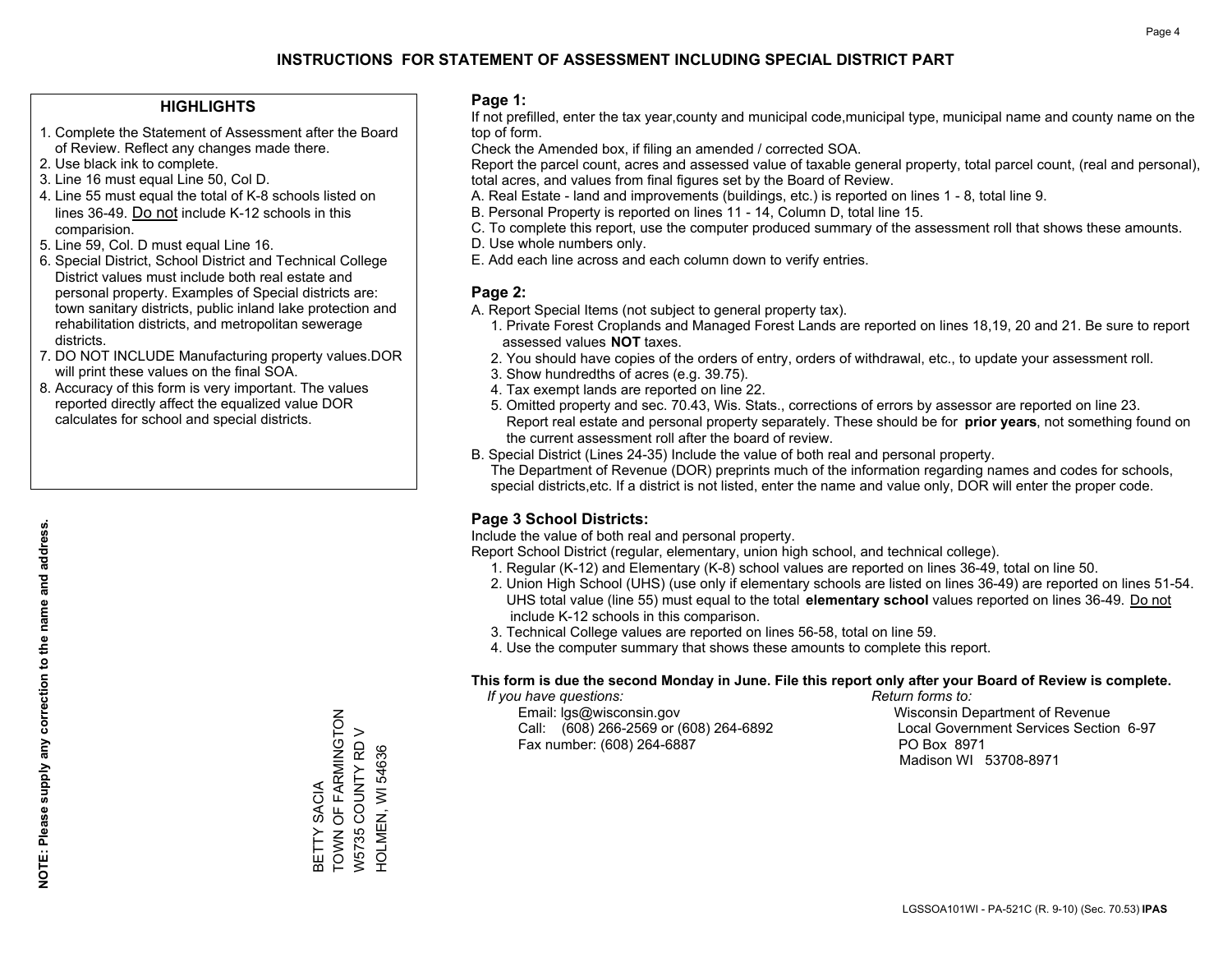**STATEMENT OF ASSESSMENT FOR 2017** 

| - 32     | 012 | 0850    |
|----------|-----|---------|
| $\cdots$ | MUN | ACCT NO |

|                | <b>FOR</b>                                                                | <b>TOWN OF</b><br><b>OF</b>                                                                                                                                                                  | <b>GREENFIELD</b>                                                                                 |              | LA CROSSE COUNTY                                     |                         |                      | <b>WHEN COMPLETING THIS DOCUMENT</b>     |
|----------------|---------------------------------------------------------------------------|----------------------------------------------------------------------------------------------------------------------------------------------------------------------------------------------|---------------------------------------------------------------------------------------------------|--------------|------------------------------------------------------|-------------------------|----------------------|------------------------------------------|
|                |                                                                           | Town - Village - City                                                                                                                                                                        | <b>Municipality Name</b>                                                                          |              | <b>County Name</b>                                   |                         |                      | DO NOT WRITE OVER X's OR IN SHADED AREAS |
|                |                                                                           | PARCEL COUNT<br><b>REAL ESTATE</b>                                                                                                                                                           |                                                                                                   |              | NO. OF ACRES                                         | <b>VALUE OF</b>         | <b>VALUE OF</b>      | <b>TOTAL VALUE OF LAND</b>               |
| Line<br>No.    |                                                                           | (See Lines 18 - 22 for<br>other Real Estate)                                                                                                                                                 |                                                                                                   |              | <b>WHOLE</b><br>TOTAL LAND IMPROVEMENTS NUMBERS ONLY | LAND                    | <b>IMPROVEMENTS</b>  | AND IMPROVEMENTS                         |
|                |                                                                           |                                                                                                                                                                                              | Col. A                                                                                            | Col. B       | Col. C                                               | Col. D                  | Col. E               | Col. F                                   |
| $\mathbf 1$    |                                                                           | <b>RESIDENTIAL - Class 1</b>                                                                                                                                                                 | 699                                                                                               | 598          | 1,416                                                | 21,919,700              | 98,362,600           | 120,282,300                              |
| $\overline{2}$ |                                                                           | <b>COMMERCIAL - Class 2</b>                                                                                                                                                                  | 25                                                                                                | 16           | 75                                                   | 950,700                 | 4,635,500            | 5,586,200                                |
| 3              |                                                                           | MANUFACTURING - Class 3                                                                                                                                                                      | 5                                                                                                 | $\mathbf{0}$ | 68                                                   | 155,600                 |                      | 0<br>155,600                             |
| 4              |                                                                           | <b>AGRICULTURAL - Class 4</b>                                                                                                                                                                | 539                                                                                               |              | 8,328                                                | 1,018,800               |                      | 1,018,800                                |
| 5              |                                                                           | <b>UNDEVELOPED - Class 5</b>                                                                                                                                                                 | 160                                                                                               |              | 322                                                  | 139,300                 |                      | 139,300                                  |
| 6              |                                                                           | <b>AGRICULTURAL FOREST - Class 5m</b>                                                                                                                                                        | 261                                                                                               |              | 3,432                                                | 6,007,400               |                      | 6,007,400                                |
| 7              |                                                                           | FOREST LANDS - Class 6                                                                                                                                                                       | 114                                                                                               |              | 1,095                                                | 3,698,400               |                      | 3,698,400                                |
| 8              |                                                                           | OTHER - Class 7                                                                                                                                                                              | 102                                                                                               | 102          | 162                                                  | 1,634,000               | 13,328,100           | 14,962,100                               |
| 9              |                                                                           | TOTAL - ALL COLUMNS                                                                                                                                                                          | 1,905                                                                                             | 716          | 14,898                                               | 35,523,900              | 116,326,200          | 151,850,100                              |
| 10             |                                                                           | NUMBER OF PERSONAL PROPERTY ACCOUNTS IN ROLL                                                                                                                                                 |                                                                                                   |              | 37                                                   | <b>LOCALLY ASSESSED</b> | <b>MANUFACTURING</b> | <b>MERGED</b>                            |
| 11             |                                                                           | BOATS AND OTHER WATERCRAFT NOT EXEMPT - Code 1                                                                                                                                               |                                                                                                   |              |                                                      | 0                       |                      | $\Omega$<br>0                            |
| 12             |                                                                           | MACHINERY, TOOLS AND PATTERNS - Code 2                                                                                                                                                       |                                                                                                   |              |                                                      | 2,451,300               | 29,200               | 2,480,500                                |
| 13             |                                                                           | FURNITURE, FIXTURES AND EQUIPMENT - Code 3                                                                                                                                                   |                                                                                                   |              |                                                      | 119,200                 | 100                  | 119,300                                  |
| 14             |                                                                           | ALL OTHER PERSONAL PROPERTY NOT EXEMPT - Codes 4A, 4B, 4C                                                                                                                                    |                                                                                                   |              |                                                      | 100,400                 | 100                  | 100,500                                  |
| 15             | TOTAL OF PERSONAL PROPERTY NOT EXEMPT (Total of Lines 11-14)<br>2,670,900 |                                                                                                                                                                                              |                                                                                                   |              |                                                      |                         | 29,400               | 2,700,300                                |
| 16             |                                                                           | AGGREGATE ASSESSED VALUE OF ALL PROPERTY SUBJECT TO THE GENERAL PROPERTY TAX (Total of Lines 9F and 15F)<br>MUST EQUAL TOTAL VALUE OF THE SCHOOL DISTRICTS (K-12 PLUS K-8) - Line 50, Col. F |                                                                                                   |              |                                                      |                         |                      | 154,550,400                              |
| 17             |                                                                           | <b>BOARD OF REVIEW</b>                                                                                                                                                                       |                                                                                                   |              | Name of Assessor                                     |                         |                      | Telephone #                              |
|                |                                                                           |                                                                                                                                                                                              | DATE OF FINAL ADJOURNMENT<br>05/10/2017<br>ASSOCIATED APPRAISAL CONSULTANTS INC<br>(800) 721-4157 |              |                                                      |                         |                      |                                          |

#### REMARKS

The Assessment Ratio to be used in calculating the estimated Fair Market Value on tax bills for this tax district is .910843592<br>This ratio should be used to convert assessed values to "Calculate Equalized Values" in Step 1 Commission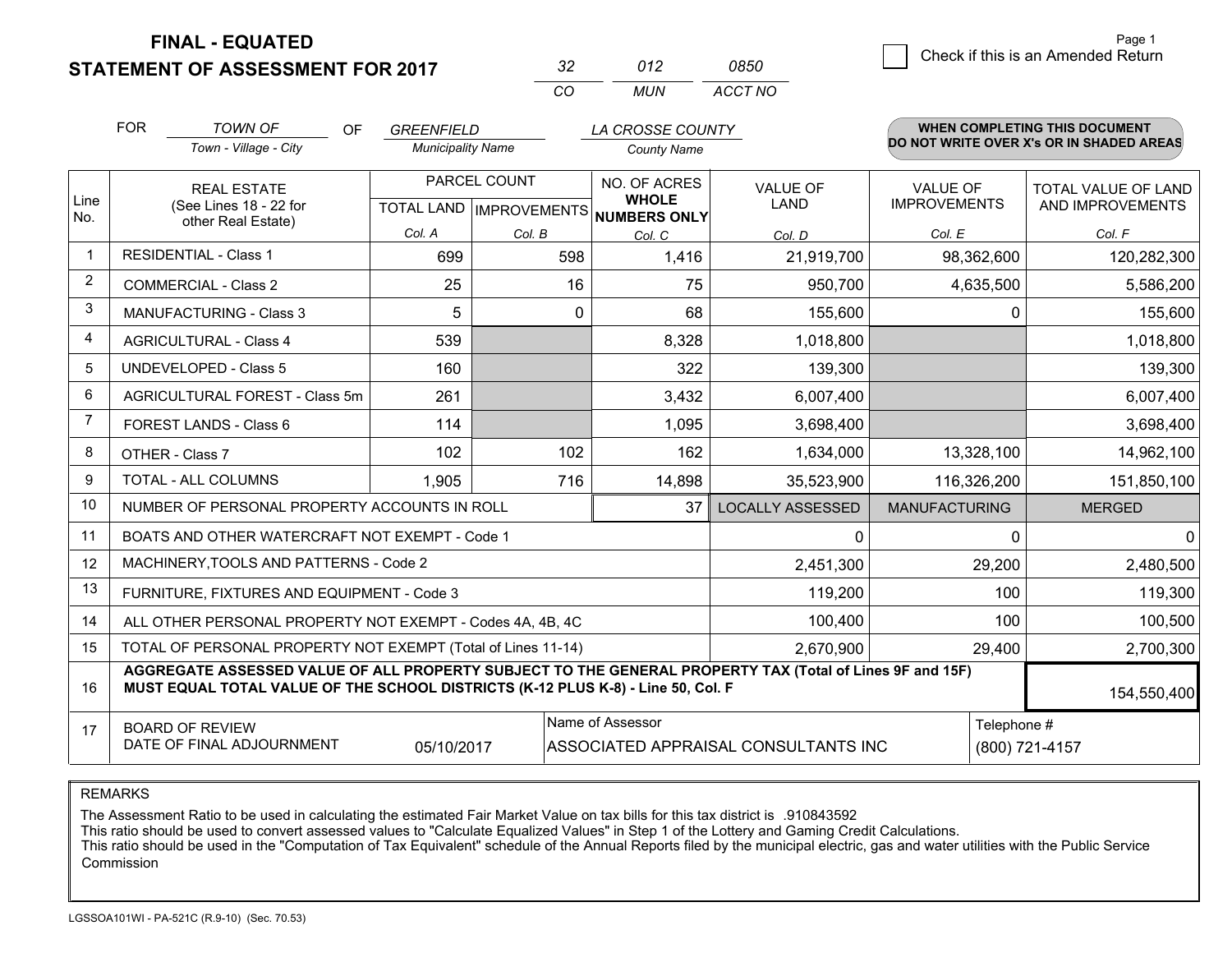*YEAR CO MUN ACCT NO* <sup>2017</sup> <sup>32</sup> <sup>012</sup> <sup>0850</sup>

Do not confuse FOREST LANDS (Line 7) with FOREST CROPS (in this section) - They are **NOT** the same

|    |                                                               |                  | Private Forest Crop - Reg Class @ 10¢ per acre                                 |                    | Private Forest Crop - Reg Class @ \$2.52 per acre |                                                                              |           |                    |  |
|----|---------------------------------------------------------------|------------------|--------------------------------------------------------------------------------|--------------------|---------------------------------------------------|------------------------------------------------------------------------------|-----------|--------------------|--|
| 18 | (a) PARCELS                                                   | (b) ACRES        |                                                                                | (c) ASSESSED VALUE | (d) PARCELS                                       | (e) ACRES                                                                    |           | (f) ASSESSED VALUE |  |
|    |                                                               |                  |                                                                                |                    |                                                   |                                                                              |           |                    |  |
|    |                                                               |                  | Private Forest Crop - Special Class @ 20¢ per acre                             |                    |                                                   | Entered Before 2005 Managed Forest - Ferrous Mining CLOSED @ \$8.27 per acre |           |                    |  |
| 19 | (a) PARCELS                                                   | (b) ACRES        |                                                                                | (c) ASSESSED VALUE | (d) PARCELS                                       | (e) ACRES                                                                    |           | (f) ASSESSED VALUE |  |
|    |                                                               |                  |                                                                                |                    |                                                   |                                                                              |           |                    |  |
|    |                                                               |                  | Entered Before 2005 Managed Forest - OPEN @ \$.79 per acre                     |                    |                                                   | Entered Before 2005 Managed Forest - CLOSED @ \$1.87 per acre                |           |                    |  |
| 20 | (a) PARCELS                                                   | (b) ACRES        |                                                                                | (c) ASSESSED VALUE | (d) PARCELS                                       | (e) ACRES                                                                    |           | (f) ASSESSED VALUE |  |
|    | 5                                                             | 95.82<br>288.200 |                                                                                |                    | 39                                                | 841.08                                                                       |           | 2,424,400          |  |
|    | Entered After 2004 Managed Forest - OPEN @<br>\$2.14 per acre |                  |                                                                                |                    |                                                   | Entered After 2004 Managed Forest - CLOSED @ \$10.68 per acre                |           |                    |  |
| 21 | (a) PARCELS                                                   | (b) ACRES        |                                                                                | (c) ASSESSED VALUE | (d) PARCELS                                       | (e) ACRES                                                                    |           |                    |  |
|    |                                                               |                  |                                                                                |                    |                                                   |                                                                              |           |                    |  |
|    |                                                               | 44.04            |                                                                                | 154,100            | 121<br>2,756.35                                   |                                                                              | 7,814,400 |                    |  |
| 22 | (a) County Forest Cropland Acres                              |                  | (b) Federal Acres                                                              |                    | (c) State Acres                                   | (d) County (NOT FOREST CROP) Acres                                           |           | (e) Other Acres    |  |
|    |                                                               |                  |                                                                                |                    | 191.14                                            | 209.82                                                                       |           | 170.61             |  |
|    |                                                               |                  | Assessed Value of Omitted Property From Prior Years (Sec. 70.44)               |                    |                                                   | Assessed Value of Sec. 70.43 Corrections of Errors by Assessors              |           |                    |  |
| 23 |                                                               | (a) REAL ESTATE  | (b) PERSONAL                                                                   |                    | (c1) REAL ESTATE                                  |                                                                              |           | (c2) PERSONAL      |  |
|    |                                                               |                  |                                                                                |                    |                                                   |                                                                              |           |                    |  |
|    |                                                               |                  | Manufacturing Equated Value of Omitted Property From Prior Years (Sec. 70.995) |                    |                                                   | Mfg. Equated Value of Sec.70.43 Corrections of Errors by Assessors           |           |                    |  |
|    |                                                               | (d) REAL ESTATE  | (e) PERSONAL                                                                   |                    |                                                   | (f1) REAL ESTATE                                                             |           | (f2) PERSONAL      |  |
|    |                                                               |                  |                                                                                |                    |                                                   |                                                                              |           |                    |  |

## **SPECIAL DISTRICTS**

| Line<br>No. | Enter 6-digit<br><b>Special District</b><br>Code (Col. A) | <b>Account</b><br><b>Number</b><br>(Col. B) | <b>Special District Name</b><br>(Col. C) | <b>Locally Assessed Value</b><br>of Real Estate and<br>Personal Property (Col. D) | Mfg Value of Real Estate<br>and Personal Property<br>(Col. E) | <b>Merged Value of</b><br><b>Real Estate and</b><br>Personal Property (Col. F) |
|-------------|-----------------------------------------------------------|---------------------------------------------|------------------------------------------|-----------------------------------------------------------------------------------|---------------------------------------------------------------|--------------------------------------------------------------------------------|
| 24          | 327050                                                    | 0193                                        | ST. JOSEPH SANITARY DISTRICT #1          | 22,251,500                                                                        |                                                               | 22,251,500                                                                     |
| 25          |                                                           |                                             |                                          |                                                                                   |                                                               |                                                                                |
| 26          |                                                           |                                             |                                          |                                                                                   |                                                               |                                                                                |
| 27          |                                                           |                                             |                                          |                                                                                   |                                                               |                                                                                |
| 28          |                                                           |                                             |                                          |                                                                                   |                                                               |                                                                                |
| 29          |                                                           |                                             |                                          |                                                                                   |                                                               |                                                                                |
| 30          |                                                           |                                             |                                          |                                                                                   |                                                               |                                                                                |
| 31          |                                                           |                                             |                                          |                                                                                   |                                                               |                                                                                |
| 32          |                                                           |                                             |                                          |                                                                                   |                                                               |                                                                                |
| 33          |                                                           |                                             |                                          |                                                                                   |                                                               |                                                                                |
| 34          |                                                           |                                             |                                          |                                                                                   |                                                               |                                                                                |
| 35          |                                                           |                                             |                                          |                                                                                   |                                                               |                                                                                |

LGSSOA101WI-PA - 521C (R. 9-10) (Sec. 70.53)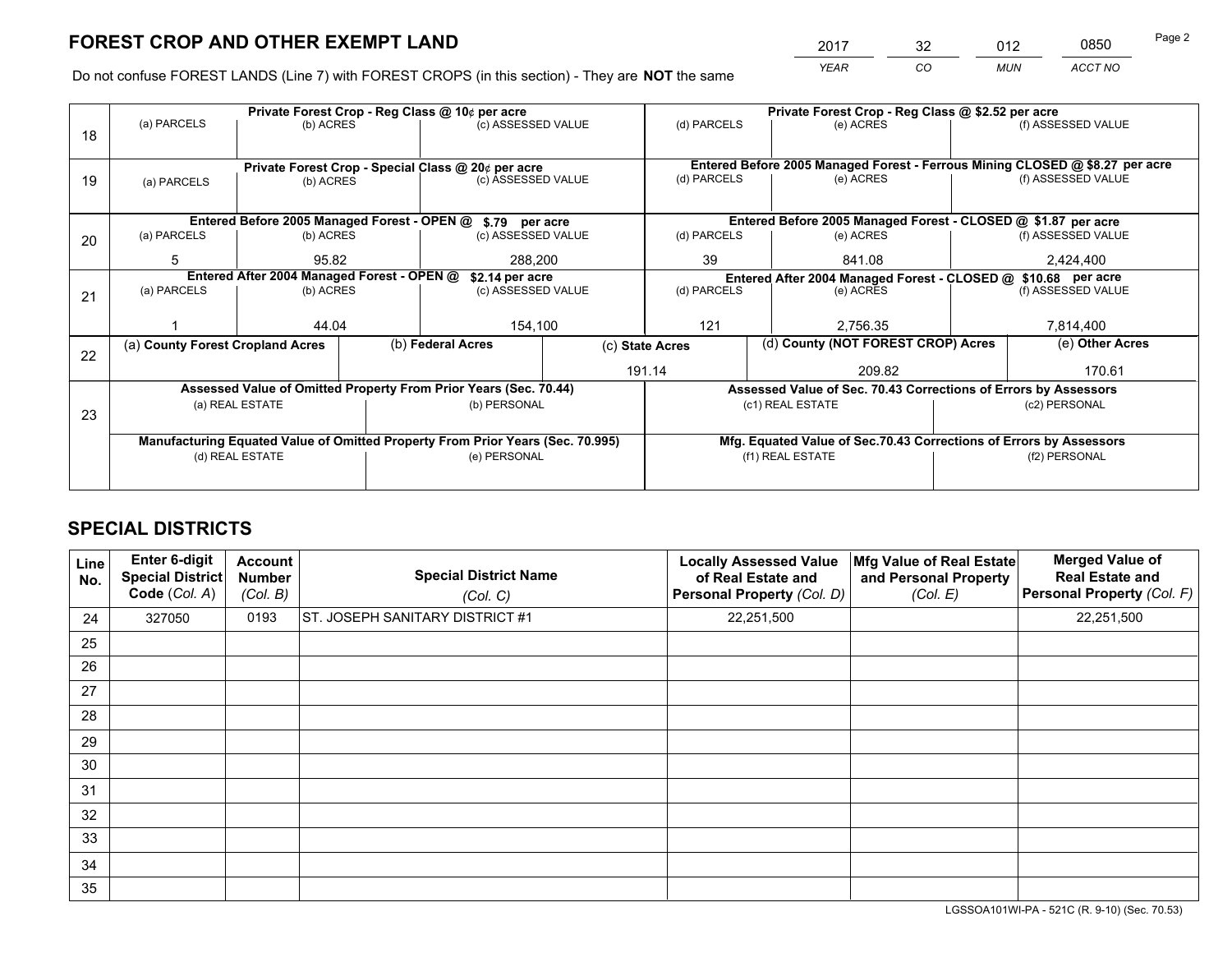| <b>Account</b><br><b>Merged Value of</b><br><b>Enter 6-digit</b><br><b>Locally Assessed Value</b><br>Mfg Value of Real Estate<br>Line<br><b>Number</b><br><b>School District Name</b><br><b>School District</b><br><b>Real Estate and</b><br>of Real Estate and<br>and Personal Property<br>No.<br>(Col. B)<br>Personal Property (Col. F)<br>Code (Col. A)<br>(Col. C)<br>Personal Property (Col. D)<br>(Col. E)<br>A. SCHOOL DISTRICTS (K-8 and K-12)<br>SCH D OF LA CROSSE<br>322849<br>0194<br>66,065,600<br>66,065,600<br>36<br>37<br>SCH D OF WEST SALEM<br>81,197,800<br>81,382,800<br>326370<br>0196<br>185,000<br>38<br>SCH D OF WESTBY AREA<br>626321<br>0370<br>7,102,000<br>7,102,000<br>39 |  |
|--------------------------------------------------------------------------------------------------------------------------------------------------------------------------------------------------------------------------------------------------------------------------------------------------------------------------------------------------------------------------------------------------------------------------------------------------------------------------------------------------------------------------------------------------------------------------------------------------------------------------------------------------------------------------------------------------------|--|
|                                                                                                                                                                                                                                                                                                                                                                                                                                                                                                                                                                                                                                                                                                        |  |
|                                                                                                                                                                                                                                                                                                                                                                                                                                                                                                                                                                                                                                                                                                        |  |
|                                                                                                                                                                                                                                                                                                                                                                                                                                                                                                                                                                                                                                                                                                        |  |
|                                                                                                                                                                                                                                                                                                                                                                                                                                                                                                                                                                                                                                                                                                        |  |
|                                                                                                                                                                                                                                                                                                                                                                                                                                                                                                                                                                                                                                                                                                        |  |
|                                                                                                                                                                                                                                                                                                                                                                                                                                                                                                                                                                                                                                                                                                        |  |
| 40                                                                                                                                                                                                                                                                                                                                                                                                                                                                                                                                                                                                                                                                                                     |  |
| 41                                                                                                                                                                                                                                                                                                                                                                                                                                                                                                                                                                                                                                                                                                     |  |
| 42                                                                                                                                                                                                                                                                                                                                                                                                                                                                                                                                                                                                                                                                                                     |  |
| 43                                                                                                                                                                                                                                                                                                                                                                                                                                                                                                                                                                                                                                                                                                     |  |
| 44                                                                                                                                                                                                                                                                                                                                                                                                                                                                                                                                                                                                                                                                                                     |  |
| 45                                                                                                                                                                                                                                                                                                                                                                                                                                                                                                                                                                                                                                                                                                     |  |
| 46                                                                                                                                                                                                                                                                                                                                                                                                                                                                                                                                                                                                                                                                                                     |  |
| 47                                                                                                                                                                                                                                                                                                                                                                                                                                                                                                                                                                                                                                                                                                     |  |
| 48                                                                                                                                                                                                                                                                                                                                                                                                                                                                                                                                                                                                                                                                                                     |  |
| 49                                                                                                                                                                                                                                                                                                                                                                                                                                                                                                                                                                                                                                                                                                     |  |
| TOTAL ASSESSED VALUE OF SCHOOL DISTRICTS (K-8 and K-12)<br>50<br>185,000<br>154,365,400<br>154,550,400                                                                                                                                                                                                                                                                                                                                                                                                                                                                                                                                                                                                 |  |
| <b>B.</b><br><b>UNION HIGH SCHOOL DISTRICTS</b>                                                                                                                                                                                                                                                                                                                                                                                                                                                                                                                                                                                                                                                        |  |
| 51                                                                                                                                                                                                                                                                                                                                                                                                                                                                                                                                                                                                                                                                                                     |  |
| 52                                                                                                                                                                                                                                                                                                                                                                                                                                                                                                                                                                                                                                                                                                     |  |
| 53<br>54                                                                                                                                                                                                                                                                                                                                                                                                                                                                                                                                                                                                                                                                                               |  |
| TOTAL ASSESSED VALUE OF UNION HIGH SCHOOLS<br>55                                                                                                                                                                                                                                                                                                                                                                                                                                                                                                                                                                                                                                                       |  |
| C.<br><b>TECHNICAL COLLEGE DISTRICTS</b>                                                                                                                                                                                                                                                                                                                                                                                                                                                                                                                                                                                                                                                               |  |
| 56<br>WESTERN TECHNICAL COLLEGE LACR<br>0002<br>154,365,400<br>185,000<br>000200<br>154,550,400                                                                                                                                                                                                                                                                                                                                                                                                                                                                                                                                                                                                        |  |
| 57                                                                                                                                                                                                                                                                                                                                                                                                                                                                                                                                                                                                                                                                                                     |  |
| 58                                                                                                                                                                                                                                                                                                                                                                                                                                                                                                                                                                                                                                                                                                     |  |
| TOTAL ASSESSED VALUE OF TECHNICAL COLLEGES<br>59<br>185,000<br>154,365,400<br>154,550,400                                                                                                                                                                                                                                                                                                                                                                                                                                                                                                                                                                                                              |  |

32

012

 *I hereby certify, to the best of my knowledge and belief, this form is complete and correct.*

**SCHOOL DISTRICTS**

| Print name of preparer | Title                    |                | Date (MM / DD / CCYY) |
|------------------------|--------------------------|----------------|-----------------------|
|                        |                          |                |                       |
| Signature of preparer  | Contact Telephone Number | E-mail address |                       |
|                        | $\sim$                   |                |                       |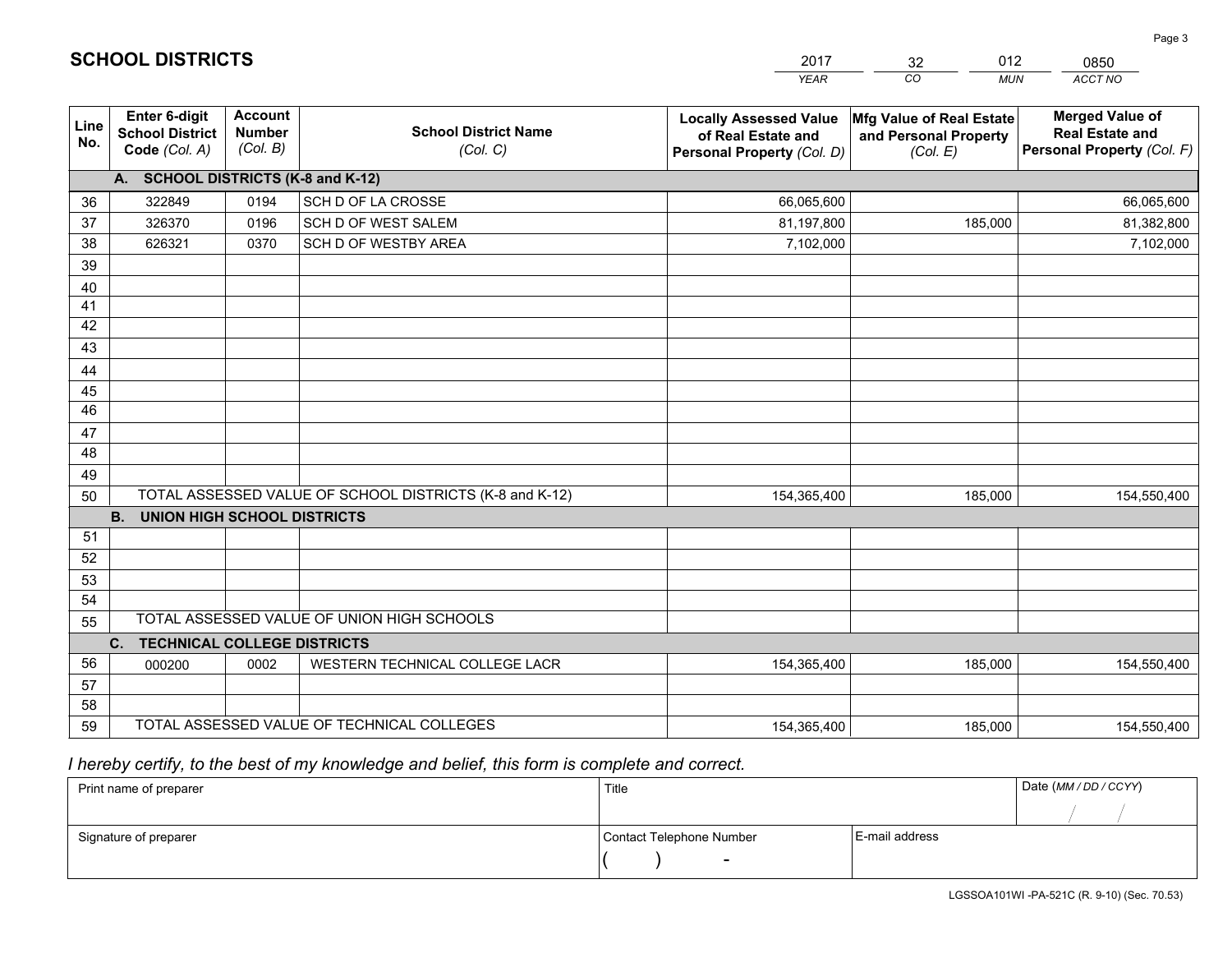#### **HIGHLIGHTS**

- 1. Complete the Statement of Assessment after the Board of Review. Reflect any changes made there.
- 2. Use black ink to complete.
- 3. Line 16 must equal Line 50, Col D.
- 4. Line 55 must equal the total of K-8 schools listed on lines 36-49. Do not include K-12 schools in this comparision.
- 5. Line 59, Col. D must equal Line 16.
- 6. Special District, School District and Technical College District values must include both real estate and personal property. Examples of Special districts are: town sanitary districts, public inland lake protection and rehabilitation districts, and metropolitan sewerage districts.
- 7. DO NOT INCLUDE Manufacturing property values.DOR will print these values on the final SOA.
- 8. Accuracy of this form is very important. The values reported directly affect the equalized value DOR calculates for school and special districts.

#### **Page 1:**

 If not prefilled, enter the tax year,county and municipal code,municipal type, municipal name and county name on the top of form.

Check the Amended box, if filing an amended / corrected SOA.

 Report the parcel count, acres and assessed value of taxable general property, total parcel count, (real and personal), total acres, and values from final figures set by the Board of Review.

- A. Real Estate land and improvements (buildings, etc.) is reported on lines 1 8, total line 9.
- B. Personal Property is reported on lines 11 14, Column D, total line 15.
- C. To complete this report, use the computer produced summary of the assessment roll that shows these amounts.
- D. Use whole numbers only.
- E. Add each line across and each column down to verify entries.

#### **Page 2:**

- A. Report Special Items (not subject to general property tax).
- 1. Private Forest Croplands and Managed Forest Lands are reported on lines 18,19, 20 and 21. Be sure to report assessed values **NOT** taxes.
- 2. You should have copies of the orders of entry, orders of withdrawal, etc., to update your assessment roll.
	- 3. Show hundredths of acres (e.g. 39.75).
- 4. Tax exempt lands are reported on line 22.
- 5. Omitted property and sec. 70.43, Wis. Stats., corrections of errors by assessor are reported on line 23. Report real estate and personal property separately. These should be for **prior years**, not something found on the current assessment roll after the board of review.
- B. Special District (Lines 24-35) Include the value of both real and personal property.
- The Department of Revenue (DOR) preprints much of the information regarding names and codes for schools, special districts,etc. If a district is not listed, enter the name and value only, DOR will enter the proper code.

### **Page 3 School Districts:**

Include the value of both real and personal property.

Report School District (regular, elementary, union high school, and technical college).

- 1. Regular (K-12) and Elementary (K-8) school values are reported on lines 36-49, total on line 50.
- 2. Union High School (UHS) (use only if elementary schools are listed on lines 36-49) are reported on lines 51-54. UHS total value (line 55) must equal to the total **elementary school** values reported on lines 36-49. Do notinclude K-12 schools in this comparison.
- 3. Technical College values are reported on lines 56-58, total on line 59.
- 4. Use the computer summary that shows these amounts to complete this report.

#### **This form is due the second Monday in June. File this report only after your Board of Review is complete.**

 *If you have questions: Return forms to:*

 Email: lgs@wisconsin.gov Wisconsin Department of RevenueCall:  $(608)$  266-2569 or  $(608)$  264-6892 Fax number: (608) 264-6887 PO Box 8971

Local Government Services Section 6-97 Madison WI 53708-8971

W2775 SHERRY LANE APT 6 W2775 SHERRY LANE APT 6 -OIS MEINKING<br>TOWN OF GREENFIELD TOWN OF GREENFIELD A CROSSE, WI 54601 LA CROSSE, WI 54601 LOIS MEINKING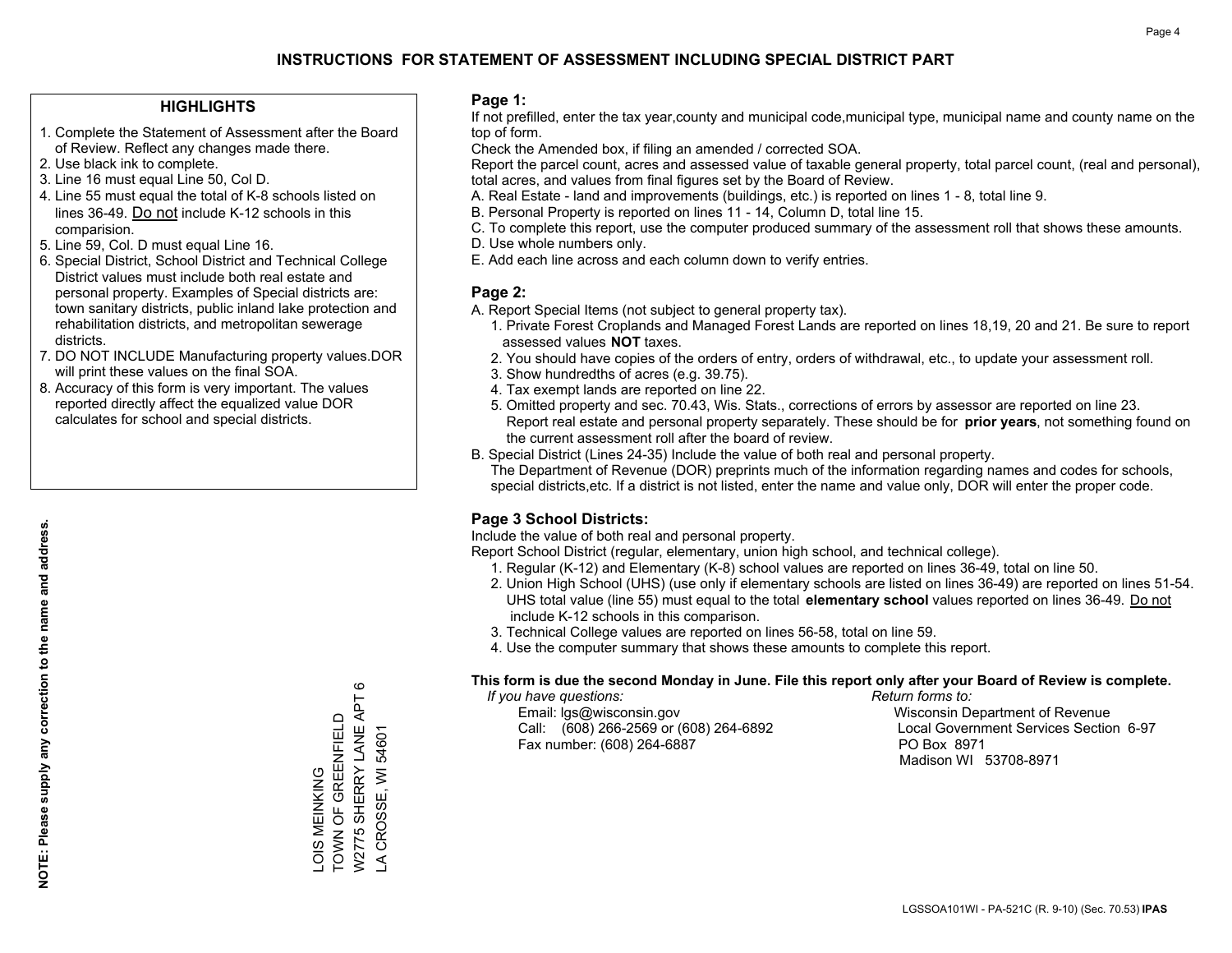**STATEMENT OF ASSESSMENT FOR 2017** 

| -32 | 014   | 0851    |
|-----|-------|---------|
| cо  | MI IN | ACCT NO |

|             | <b>FOR</b><br><b>TOWN OF</b>                                                                                                                                                                 | <b>OF</b><br><b>HAMILTON</b> |                | LA CROSSE COUNTY                                    |                                      |                      | <b>WHEN COMPLETING THIS DOCUMENT</b>     |
|-------------|----------------------------------------------------------------------------------------------------------------------------------------------------------------------------------------------|------------------------------|----------------|-----------------------------------------------------|--------------------------------------|----------------------|------------------------------------------|
|             | Town - Village - City                                                                                                                                                                        | <b>Municipality Name</b>     |                | <b>County Name</b>                                  |                                      |                      | DO NOT WRITE OVER X's OR IN SHADED AREAS |
|             | <b>REAL ESTATE</b>                                                                                                                                                                           |                              | PARCEL COUNT   | NO. OF ACRES                                        | <b>VALUE OF</b>                      | <b>VALUE OF</b>      | TOTAL VALUE OF LAND                      |
| Line<br>No. | (See Lines 18 - 22 for<br>other Real Estate)                                                                                                                                                 |                              |                | <b>WHOLE</b><br>TOTAL LAND MPROVEMENTS NUMBERS ONLY | LAND                                 | <b>IMPROVEMENTS</b>  | AND IMPROVEMENTS                         |
|             |                                                                                                                                                                                              | Col. A                       | Col. B         | Col. C                                              | Col. D                               | Col. E               | Col. F                                   |
|             | <b>RESIDENTIAL - Class 1</b>                                                                                                                                                                 | 987                          | 856            | 1.679                                               | 31,773,900                           | 142,623,500          | 174,397,400                              |
| 2           | <b>COMMERCIAL - Class 2</b>                                                                                                                                                                  | 46                           | 27             | 342                                                 | 4,899,800                            | 9,630,200            | 14,530,000                               |
| 3           | <b>MANUFACTURING - Class 3</b>                                                                                                                                                               | 4                            | $\overline{2}$ | 76                                                  | 194,500                              | 165,700              | 360,200                                  |
| 4           | <b>AGRICULTURAL - Class 4</b>                                                                                                                                                                | 762                          |                | 14,225                                              | 1,720,700                            |                      | 1,720,700                                |
| 5           | <b>UNDEVELOPED - Class 5</b>                                                                                                                                                                 | 384                          |                | 1,699                                               | 1,277,600                            |                      | 1,277,600                                |
| 6           | AGRICULTURAL FOREST - Class 5m                                                                                                                                                               | 325                          |                | 4,610                                               | 7,596,600                            |                      | 7,596,600                                |
| 7           | FOREST LANDS - Class 6                                                                                                                                                                       | 190                          |                | 2,916                                               | 9,493,000                            |                      | 9,493,000                                |
| 8           | OTHER - Class 7                                                                                                                                                                              | 140                          | 137            | 275                                                 | 2,437,100                            | 12,136,300           | 14,573,400                               |
| 9           | TOTAL - ALL COLUMNS                                                                                                                                                                          | 2,838                        | 1,022          | 25,822                                              | 59,393,200                           | 164,555,700          | 223,948,900                              |
| 10          | NUMBER OF PERSONAL PROPERTY ACCOUNTS IN ROLL                                                                                                                                                 |                              |                | 48                                                  | <b>LOCALLY ASSESSED</b>              | <b>MANUFACTURING</b> | <b>MERGED</b>                            |
| 11          | BOATS AND OTHER WATERCRAFT NOT EXEMPT - Code 1                                                                                                                                               |                              |                |                                                     | 0                                    | $\Omega$             | $\Omega$                                 |
| 12          | MACHINERY, TOOLS AND PATTERNS - Code 2                                                                                                                                                       |                              |                |                                                     | 1,135,400                            | 14,200               | 1,149,600                                |
| 13          | FURNITURE, FIXTURES AND EQUIPMENT - Code 3                                                                                                                                                   |                              |                |                                                     | 263,700                              | 300                  | 264,000                                  |
| 14          | ALL OTHER PERSONAL PROPERTY NOT EXEMPT - Codes 4A, 4B, 4C                                                                                                                                    |                              |                |                                                     | 861,200                              | 600                  | 861,800                                  |
| 15          | TOTAL OF PERSONAL PROPERTY NOT EXEMPT (Total of Lines 11-14)                                                                                                                                 |                              | 2,260,300      | 15,100                                              | 2,275,400                            |                      |                                          |
| 16          | AGGREGATE ASSESSED VALUE OF ALL PROPERTY SUBJECT TO THE GENERAL PROPERTY TAX (Total of Lines 9F and 15F)<br>MUST EQUAL TOTAL VALUE OF THE SCHOOL DISTRICTS (K-12 PLUS K-8) - Line 50, Col. F |                              |                |                                                     |                                      |                      | 226,224,300                              |
| 17          | <b>BOARD OF REVIEW</b>                                                                                                                                                                       |                              |                | Name of Assessor                                    |                                      | Telephone #          |                                          |
|             | DATE OF FINAL ADJOURNMENT                                                                                                                                                                    | 05/11/2017                   |                |                                                     | ASSOCIATED APPRAISAL CONSULTANTS INC |                      | (800) 721-4157                           |

REMARKS

The Assessment Ratio to be used in calculating the estimated Fair Market Value on tax bills for this tax district is .901665524<br>This ratio should be used to convert assessed values to "Calculate Equalized Values" in Step 1 Commission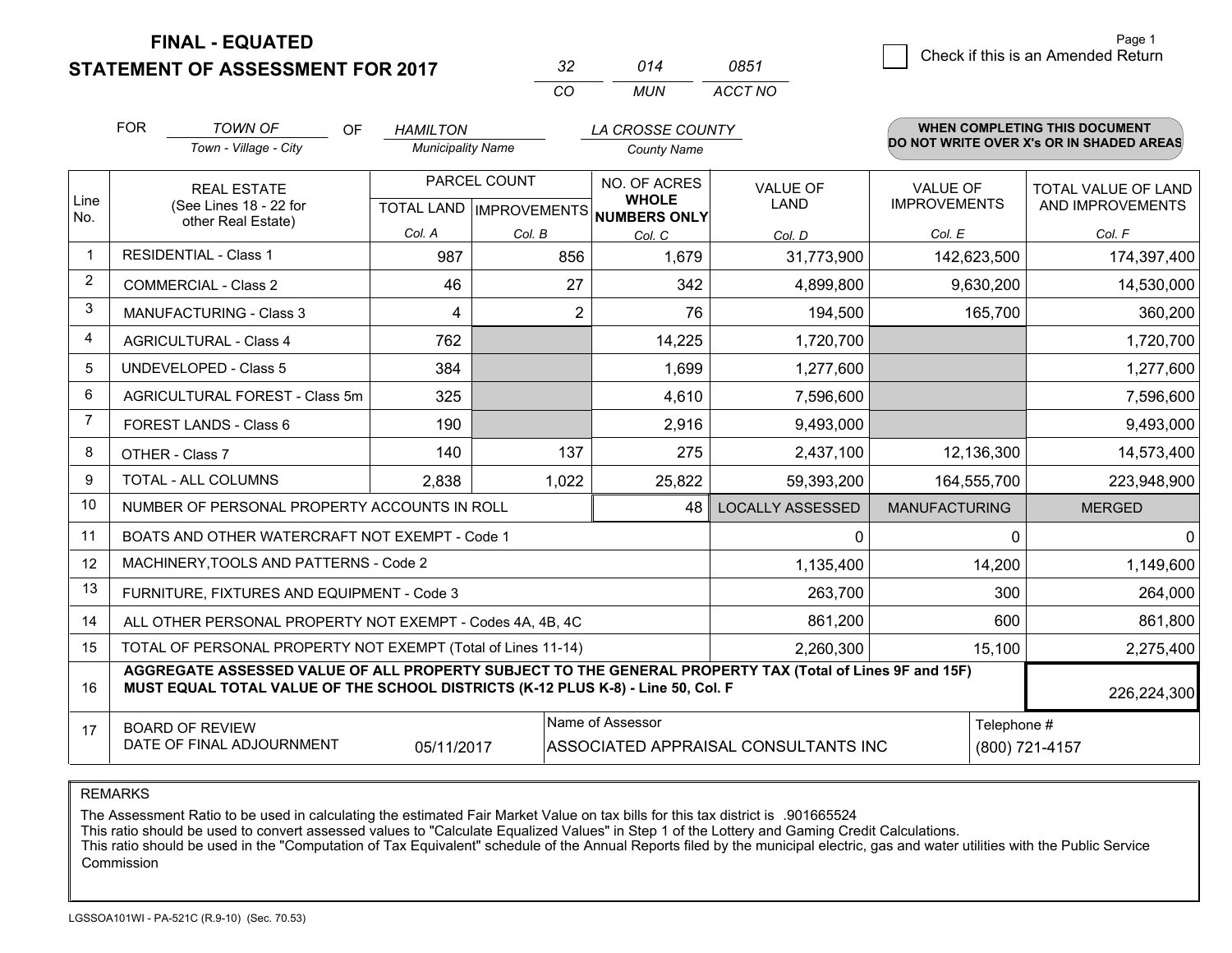*YEAR CO MUN ACCT NO* <sup>2017</sup> <sup>32</sup> <sup>014</sup> <sup>0851</sup>

Do not confuse FOREST LANDS (Line 7) with FOREST CROPS (in this section) - They are **NOT** the same

|    |                                                               |                 |  | Private Forest Crop - Reg Class @ 10¢ per acre                                 |         | Private Forest Crop - Reg Class @ \$2.52 per acre     |                  |                                                                 |                 |                                                                              |
|----|---------------------------------------------------------------|-----------------|--|--------------------------------------------------------------------------------|---------|-------------------------------------------------------|------------------|-----------------------------------------------------------------|-----------------|------------------------------------------------------------------------------|
| 18 | (a) PARCELS                                                   | (b) ACRES       |  | (c) ASSESSED VALUE                                                             |         | (d) PARCELS                                           |                  | (e) ACRES                                                       |                 | (f) ASSESSED VALUE                                                           |
|    | 6                                                             | 94              |  |                                                                                | 155,300 |                                                       |                  |                                                                 |                 |                                                                              |
|    |                                                               |                 |  | Private Forest Crop - Special Class @ 20¢ per acre                             |         |                                                       |                  |                                                                 |                 | Entered Before 2005 Managed Forest - Ferrous Mining CLOSED @ \$8.27 per acre |
| 19 | (c) ASSESSED VALUE<br>(b) ACRES<br>(a) PARCELS                |                 |  | (d) PARCELS                                                                    |         | (e) ACRES                                             |                  | (f) ASSESSED VALUE                                              |                 |                                                                              |
|    |                                                               |                 |  |                                                                                |         |                                                       |                  |                                                                 |                 |                                                                              |
|    |                                                               |                 |  | Entered Before 2005 Managed Forest - OPEN @ \$.79 per acre                     |         |                                                       |                  | Entered Before 2005 Managed Forest - CLOSED @ \$1.87 per acre   |                 |                                                                              |
| 20 | (a) PARCELS                                                   | (b) ACRES       |  | (c) ASSESSED VALUE                                                             |         | (d) PARCELS                                           |                  | (e) ACRES                                                       |                 | (f) ASSESSED VALUE                                                           |
|    |                                                               |                 |  |                                                                                |         | 61                                                    |                  | 1,376.91                                                        |                 | 3,914,000                                                                    |
|    | Entered After 2004 Managed Forest - OPEN @<br>\$2.14 per acre |                 |  |                                                                                |         |                                                       |                  | Entered After 2004 Managed Forest - CLOSED @ \$10.68 per acre   |                 |                                                                              |
| 21 | (a) PARCELS                                                   | (b) ACRES       |  | (c) ASSESSED VALUE                                                             |         | (d) PARCELS<br>(e) ACRES                              |                  | (f) ASSESSED VALUE                                              |                 |                                                                              |
|    |                                                               |                 |  |                                                                                |         |                                                       |                  |                                                                 |                 |                                                                              |
|    |                                                               |                 |  |                                                                                | 90      |                                                       |                  | 2.375.41                                                        |                 | 6,662,000                                                                    |
|    | (a) County Forest Cropland Acres                              |                 |  | (b) Federal Acres                                                              |         | (d) County (NOT FOREST CROP) Acres<br>(c) State Acres |                  |                                                                 | (e) Other Acres |                                                                              |
| 22 |                                                               |                 |  |                                                                                | 789.38  |                                                       |                  | 1.141.29                                                        |                 | 340.53                                                                       |
|    |                                                               |                 |  | Assessed Value of Omitted Property From Prior Years (Sec. 70.44)               |         |                                                       |                  | Assessed Value of Sec. 70.43 Corrections of Errors by Assessors |                 |                                                                              |
|    |                                                               | (a) REAL ESTATE |  | (b) PERSONAL                                                                   |         |                                                       | (c1) REAL ESTATE |                                                                 |                 | (c2) PERSONAL                                                                |
|    | 23                                                            |                 |  |                                                                                |         |                                                       |                  |                                                                 |                 |                                                                              |
|    |                                                               |                 |  | Manufacturing Equated Value of Omitted Property From Prior Years (Sec. 70.995) |         |                                                       |                  |                                                                 |                 | Mfg. Equated Value of Sec.70.43 Corrections of Errors by Assessors           |
|    |                                                               | (d) REAL ESTATE |  | (e) PERSONAL                                                                   |         | (f1) REAL ESTATE                                      |                  |                                                                 | (f2) PERSONAL   |                                                                              |
|    |                                                               |                 |  |                                                                                |         |                                                       |                  |                                                                 |                 |                                                                              |

## **SPECIAL DISTRICTS**

| Line<br>No. | <b>Enter 6-digit</b><br>Special District<br>Code (Col. A) | <b>Account</b><br><b>Number</b><br>(Col. B) | <b>Special District Name</b><br>(Col. C)      | <b>Locally Assessed Value</b><br>of Real Estate and<br>Personal Property (Col. D) | Mfg Value of Real Estate<br>and Personal Property<br>(Col. E) | <b>Merged Value of</b><br><b>Real Estate and</b><br>Personal Property (Col. F) |
|-------------|-----------------------------------------------------------|---------------------------------------------|-----------------------------------------------|-----------------------------------------------------------------------------------|---------------------------------------------------------------|--------------------------------------------------------------------------------|
| 24          | 328030                                                    | 0197                                        | LAKE NESHONOC PROT & REHAB DISTRICT           | 36,474,300                                                                        |                                                               | 36,474,300                                                                     |
| 25          | 327100                                                    | 0537                                        | MAPLE GROVE COUNTRY CLUB ESTATES SANITARY DIS | 10,105,400                                                                        |                                                               | 10,105,400                                                                     |
| 26          |                                                           |                                             |                                               |                                                                                   |                                                               |                                                                                |
| 27          |                                                           |                                             |                                               |                                                                                   |                                                               |                                                                                |
| 28          |                                                           |                                             |                                               |                                                                                   |                                                               |                                                                                |
| 29          |                                                           |                                             |                                               |                                                                                   |                                                               |                                                                                |
| 30          |                                                           |                                             |                                               |                                                                                   |                                                               |                                                                                |
| 31          |                                                           |                                             |                                               |                                                                                   |                                                               |                                                                                |
| 32          |                                                           |                                             |                                               |                                                                                   |                                                               |                                                                                |
| 33          |                                                           |                                             |                                               |                                                                                   |                                                               |                                                                                |
| 34          |                                                           |                                             |                                               |                                                                                   |                                                               |                                                                                |
| 35          |                                                           |                                             |                                               |                                                                                   |                                                               |                                                                                |

LGSSOA101WI-PA - 521C (R. 9-10) (Sec. 70.53)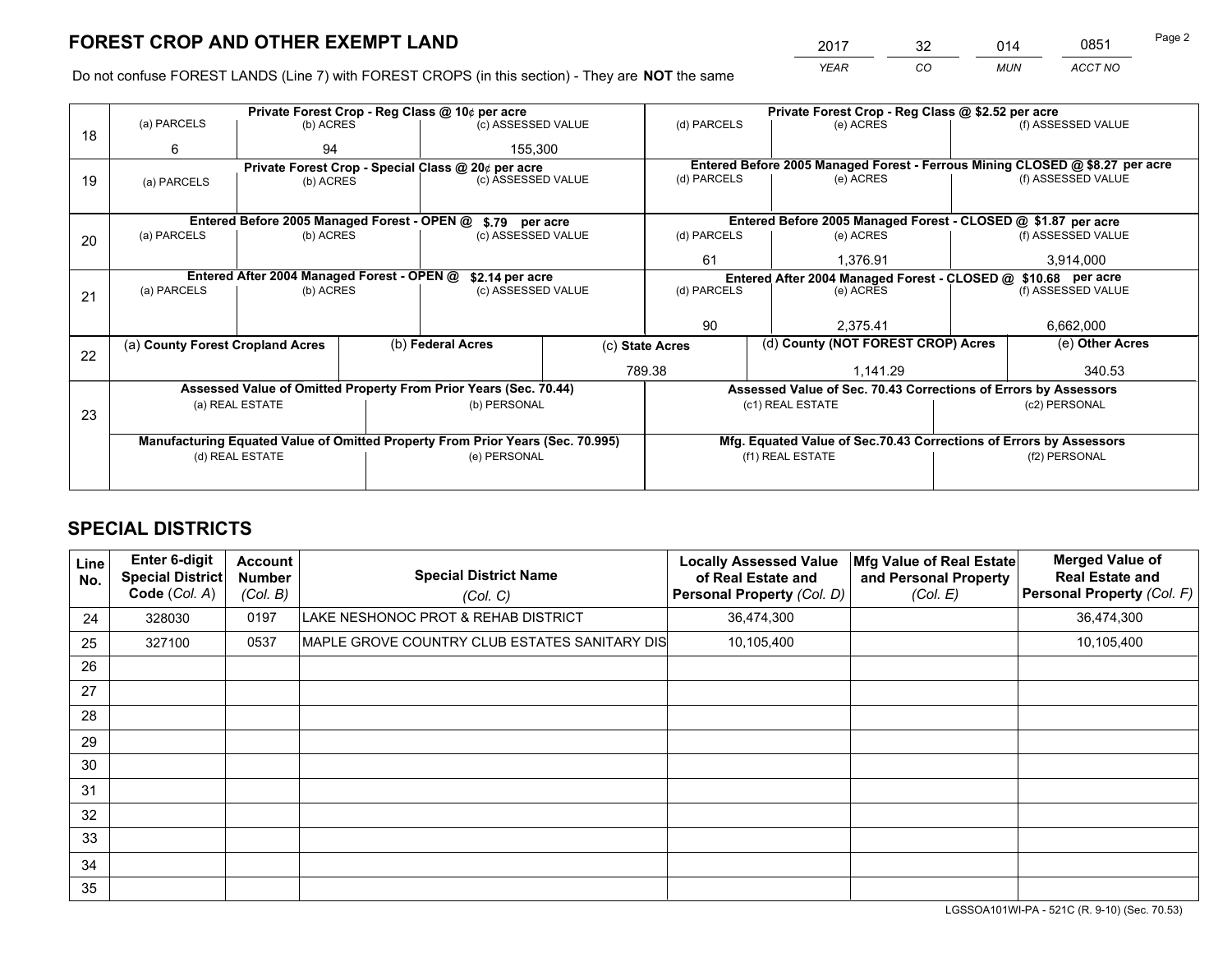|             |                                                                 |                                             |                                                         | <b>YEAR</b>                                                                       | CO<br><b>MUN</b>                                              | ACCT NO                                                                        |
|-------------|-----------------------------------------------------------------|---------------------------------------------|---------------------------------------------------------|-----------------------------------------------------------------------------------|---------------------------------------------------------------|--------------------------------------------------------------------------------|
| Line<br>No. | <b>Enter 6-digit</b><br><b>School District</b><br>Code (Col. A) | <b>Account</b><br><b>Number</b><br>(Col. B) | <b>School District Name</b><br>(Col. C)                 | <b>Locally Assessed Value</b><br>of Real Estate and<br>Personal Property (Col. D) | Mfg Value of Real Estate<br>and Personal Property<br>(Col. E) | <b>Merged Value of</b><br><b>Real Estate and</b><br>Personal Property (Col. F) |
|             | A. SCHOOL DISTRICTS (K-8 and K-12)                              |                                             |                                                         |                                                                                   |                                                               |                                                                                |
| 36          | 273428                                                          | 0163                                        | SCH D OF MELROSE-MINDORO                                | 2,806,900                                                                         |                                                               | 2,806,900                                                                      |
| 37          | 320245                                                          | 0192                                        | <b>SCH D OF BANGOR</b>                                  | 222,700                                                                           |                                                               | 222,700                                                                        |
| 38          | 322562                                                          | 0193                                        | <b>SCH D OF HOLMEN</b>                                  | 7,874,800                                                                         | 184,200                                                       | 8,059,000                                                                      |
| 39          | 324095                                                          | 0195                                        | <b>SCH D OF ONALASKA</b>                                | 3,386,400                                                                         |                                                               | 3,386,400                                                                      |
| 40          | 326370                                                          | 0196                                        | SCH D OF WEST SALEM                                     | 211,558,200                                                                       | 191,100                                                       | 211,749,300                                                                    |
| 41          |                                                                 |                                             |                                                         |                                                                                   |                                                               |                                                                                |
| 42          |                                                                 |                                             |                                                         |                                                                                   |                                                               |                                                                                |
| 43          |                                                                 |                                             |                                                         |                                                                                   |                                                               |                                                                                |
| 44          |                                                                 |                                             |                                                         |                                                                                   |                                                               |                                                                                |
| 45          |                                                                 |                                             |                                                         |                                                                                   |                                                               |                                                                                |
| 46          |                                                                 |                                             |                                                         |                                                                                   |                                                               |                                                                                |
| 47          |                                                                 |                                             |                                                         |                                                                                   |                                                               |                                                                                |
| 48          |                                                                 |                                             |                                                         |                                                                                   |                                                               |                                                                                |
| 49          |                                                                 |                                             |                                                         |                                                                                   |                                                               |                                                                                |
| 50          |                                                                 |                                             | TOTAL ASSESSED VALUE OF SCHOOL DISTRICTS (K-8 and K-12) | 225,849,000                                                                       | 375,300                                                       | 226,224,300                                                                    |
|             | <b>B.</b><br><b>UNION HIGH SCHOOL DISTRICTS</b>                 |                                             |                                                         |                                                                                   |                                                               |                                                                                |
| 51          |                                                                 |                                             |                                                         |                                                                                   |                                                               |                                                                                |
| 52          |                                                                 |                                             |                                                         |                                                                                   |                                                               |                                                                                |
| 53          |                                                                 |                                             |                                                         |                                                                                   |                                                               |                                                                                |
| 54          |                                                                 |                                             |                                                         |                                                                                   |                                                               |                                                                                |
| 55          |                                                                 |                                             | TOTAL ASSESSED VALUE OF UNION HIGH SCHOOLS              |                                                                                   |                                                               |                                                                                |
|             | C.<br><b>TECHNICAL COLLEGE DISTRICTS</b>                        |                                             |                                                         |                                                                                   |                                                               |                                                                                |
| 56          | 000200                                                          | 0002                                        | WESTERN TECHNICAL COLLEGE LACR                          | 225,849,000                                                                       | 375,300                                                       | 226,224,300                                                                    |
| 57          |                                                                 |                                             |                                                         |                                                                                   |                                                               |                                                                                |
| 58          |                                                                 |                                             |                                                         |                                                                                   |                                                               |                                                                                |
| 59          |                                                                 |                                             | TOTAL ASSESSED VALUE OF TECHNICAL COLLEGES              | 225,849,000                                                                       | 375,300                                                       | 226,224,300                                                                    |

32

014

## *I hereby certify, to the best of my knowledge and belief, this form is complete and correct.*

**SCHOOL DISTRICTS**

| Print name of preparer | Title                    |                | Date (MM / DD / CCYY) |
|------------------------|--------------------------|----------------|-----------------------|
|                        |                          |                |                       |
| Signature of preparer  | Contact Telephone Number | E-mail address |                       |
|                        | $\sim$                   |                |                       |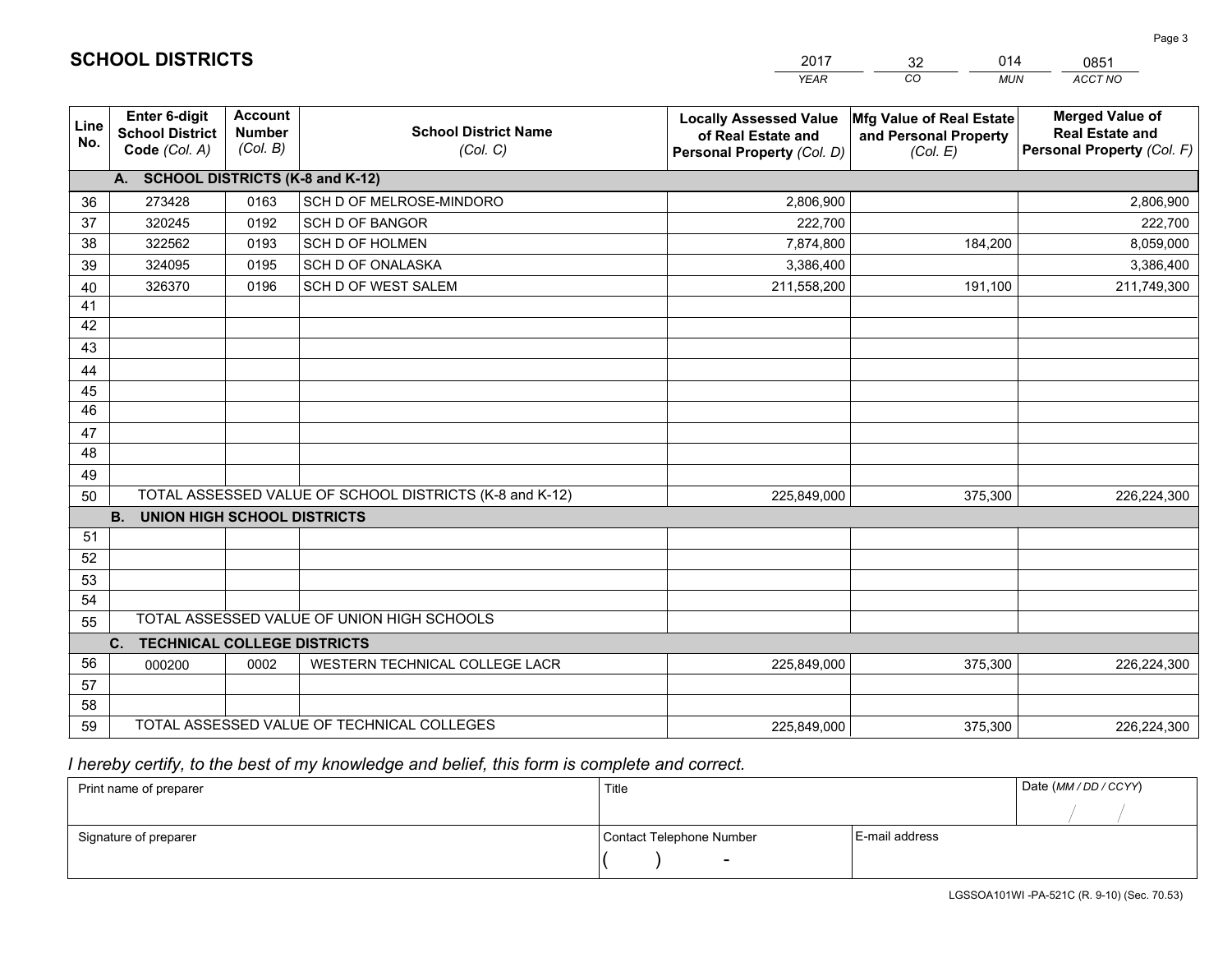#### **HIGHLIGHTS**

- 1. Complete the Statement of Assessment after the Board of Review. Reflect any changes made there.
- 2. Use black ink to complete.
- 3. Line 16 must equal Line 50, Col D.
- 4. Line 55 must equal the total of K-8 schools listed on lines 36-49. Do not include K-12 schools in this comparision.
- 5. Line 59, Col. D must equal Line 16.
- 6. Special District, School District and Technical College District values must include both real estate and personal property. Examples of Special districts are: town sanitary districts, public inland lake protection and rehabilitation districts, and metropolitan sewerage districts.
- 7. DO NOT INCLUDE Manufacturing property values.DOR will print these values on the final SOA.

SARA SCHULTZ TOWN OF HAMILTON

TOWN OF HAMILTON SARA SCHULTZ

W3501 PLEASANT VALLEY RD WEST SALEM, WI 54669 - 9247

WEST SALEM, WI 54669 - 9247 W3501 PLEASANT VALLEY RD

 8. Accuracy of this form is very important. The values reported directly affect the equalized value DOR calculates for school and special districts.

#### **Page 1:**

 If not prefilled, enter the tax year,county and municipal code,municipal type, municipal name and county name on the top of form.

Check the Amended box, if filing an amended / corrected SOA.

 Report the parcel count, acres and assessed value of taxable general property, total parcel count, (real and personal), total acres, and values from final figures set by the Board of Review.

- A. Real Estate land and improvements (buildings, etc.) is reported on lines 1 8, total line 9.
- B. Personal Property is reported on lines 11 14, Column D, total line 15.
- C. To complete this report, use the computer produced summary of the assessment roll that shows these amounts.
- D. Use whole numbers only.
- E. Add each line across and each column down to verify entries.

#### **Page 2:**

- A. Report Special Items (not subject to general property tax).
- 1. Private Forest Croplands and Managed Forest Lands are reported on lines 18,19, 20 and 21. Be sure to report assessed values **NOT** taxes.
- 2. You should have copies of the orders of entry, orders of withdrawal, etc., to update your assessment roll.
	- 3. Show hundredths of acres (e.g. 39.75).
- 4. Tax exempt lands are reported on line 22.
- 5. Omitted property and sec. 70.43, Wis. Stats., corrections of errors by assessor are reported on line 23. Report real estate and personal property separately. These should be for **prior years**, not something found on the current assessment roll after the board of review.
- B. Special District (Lines 24-35) Include the value of both real and personal property.
- The Department of Revenue (DOR) preprints much of the information regarding names and codes for schools, special districts,etc. If a district is not listed, enter the name and value only, DOR will enter the proper code.

### **Page 3 School Districts:**

Include the value of both real and personal property.

Report School District (regular, elementary, union high school, and technical college).

- 1. Regular (K-12) and Elementary (K-8) school values are reported on lines 36-49, total on line 50.
- 2. Union High School (UHS) (use only if elementary schools are listed on lines 36-49) are reported on lines 51-54. UHS total value (line 55) must equal to the total **elementary school** values reported on lines 36-49. Do notinclude K-12 schools in this comparison.
- 3. Technical College values are reported on lines 56-58, total on line 59.
- 4. Use the computer summary that shows these amounts to complete this report.

#### **This form is due the second Monday in June. File this report only after your Board of Review is complete.**

 *If you have questions: Return forms to:*

 Email: lgs@wisconsin.gov Wisconsin Department of RevenueCall:  $(608)$  266-2569 or  $(608)$  264-6892 Fax number: (608) 264-6887 PO Box 8971

Local Government Services Section 6-97 Madison WI 53708-8971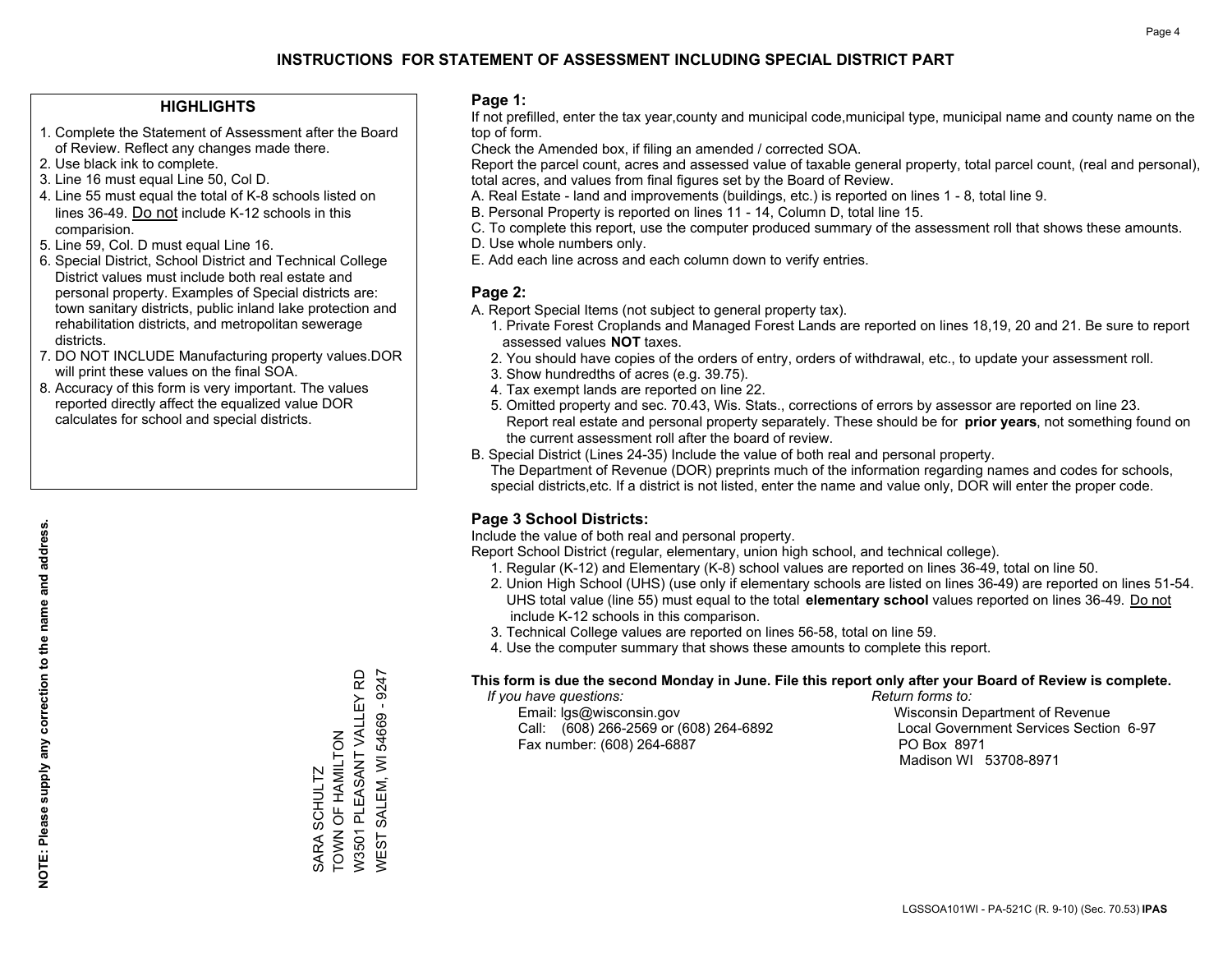**STATEMENT OF ASSESSMENT FOR 2017** 

| -32      | 016 | <b>0852</b> |
|----------|-----|-------------|
| $\cdots$ | MUN | ACCT NO     |

|                | <b>FOR</b>                                                                                                                                                                                   | <b>TOWN OF</b><br><b>OF</b><br>Town - Village - City         | <b>HOLLAND</b><br><b>Municipality Name</b>               |        | LA CROSSE COUNTY<br><b>County Name</b>                                |                         |                                        | <b>WHEN COMPLETING THIS DOCUMENT</b><br>DO NOT WRITE OVER X's OR IN SHADED AREAS |
|----------------|----------------------------------------------------------------------------------------------------------------------------------------------------------------------------------------------|--------------------------------------------------------------|----------------------------------------------------------|--------|-----------------------------------------------------------------------|-------------------------|----------------------------------------|----------------------------------------------------------------------------------|
| Line<br>No.    | <b>REAL ESTATE</b><br>(See Lines 18 - 22 for<br>other Real Estate)                                                                                                                           |                                                              | PARCEL COUNT<br>TOTAL LAND   IMPROVEMENTS   NUMBERS ONLY |        | <b>NO. OF ACRES</b><br><b>VALUE OF</b><br><b>WHOLE</b><br><b>LAND</b> |                         | <b>VALUE OF</b><br><b>IMPROVEMENTS</b> | TOTAL VALUE OF LAND<br>AND IMPROVEMENTS                                          |
|                |                                                                                                                                                                                              |                                                              | Col. A                                                   | Col. B | Col. C                                                                | Col. D                  | Col. E                                 | Col. F                                                                           |
| -1             |                                                                                                                                                                                              | <b>RESIDENTIAL - Class 1</b>                                 | 1,681                                                    | 1,477  | 2,266                                                                 | 42,094,400              | 257,549,400                            | 299,643,800                                                                      |
| $\overline{2}$ |                                                                                                                                                                                              | <b>COMMERCIAL - Class 2</b>                                  | 33                                                       | 24     | 342                                                                   | 1,691,300               | 6,095,900                              | 7,787,200                                                                        |
| 3              |                                                                                                                                                                                              | <b>MANUFACTURING - Class 3</b>                               | 3                                                        |        | 639                                                                   | 981,500                 | 2,600                                  | 984,100                                                                          |
| 4              |                                                                                                                                                                                              | <b>AGRICULTURAL - Class 4</b>                                | 360                                                      |        | 5,945                                                                 | 762,500                 |                                        | 762,500                                                                          |
| 5              |                                                                                                                                                                                              | <b>UNDEVELOPED - Class 5</b>                                 | 209                                                      |        | 1,232                                                                 | 865,600                 |                                        | 865,600                                                                          |
| 6              |                                                                                                                                                                                              | AGRICULTURAL FOREST - Class 5m                               | 200                                                      |        | 2,847                                                                 | 3,735,300               |                                        | 3,735,300                                                                        |
| 7              |                                                                                                                                                                                              | FOREST LANDS - Class 6                                       | 202                                                      |        | 2,673                                                                 | 6,575,300               |                                        | 6,575,300                                                                        |
| 8              |                                                                                                                                                                                              | OTHER - Class 7                                              | 87                                                       | 87     | 224                                                                   | 1,600,300               | 9,544,800                              | 11,145,100                                                                       |
| 9              |                                                                                                                                                                                              | TOTAL - ALL COLUMNS                                          | 2,775                                                    | 1,589  | 16,168                                                                | 58,306,200              | 273,192,700                            | 331,498,900                                                                      |
| 10             |                                                                                                                                                                                              | NUMBER OF PERSONAL PROPERTY ACCOUNTS IN ROLL                 |                                                          |        | 117                                                                   | <b>LOCALLY ASSESSED</b> | <b>MANUFACTURING</b>                   | <b>MERGED</b>                                                                    |
| 11             |                                                                                                                                                                                              | BOATS AND OTHER WATERCRAFT NOT EXEMPT - Code 1               |                                                          |        |                                                                       | $\Omega$                |                                        | $\Omega$<br>$\Omega$                                                             |
| 12             |                                                                                                                                                                                              | MACHINERY, TOOLS AND PATTERNS - Code 2                       |                                                          |        |                                                                       | 574,900                 | 73,000                                 | 647,900                                                                          |
| 13             |                                                                                                                                                                                              | FURNITURE, FIXTURES AND EQUIPMENT - Code 3                   |                                                          |        |                                                                       | 58,600                  | 1,800                                  | 60,400                                                                           |
| 14             |                                                                                                                                                                                              | ALL OTHER PERSONAL PROPERTY NOT EXEMPT - Codes 4A, 4B, 4C    |                                                          |        |                                                                       | 104,800                 |                                        | 105,300<br>500                                                                   |
| 15             |                                                                                                                                                                                              | TOTAL OF PERSONAL PROPERTY NOT EXEMPT (Total of Lines 11-14) |                                                          |        |                                                                       | 738,300                 | 75,300                                 | 813,600                                                                          |
| 16             | AGGREGATE ASSESSED VALUE OF ALL PROPERTY SUBJECT TO THE GENERAL PROPERTY TAX (Total of Lines 9F and 15F)<br>MUST EQUAL TOTAL VALUE OF THE SCHOOL DISTRICTS (K-12 PLUS K-8) - Line 50, Col. F |                                                              |                                                          |        |                                                                       |                         | 332,312,500                            |                                                                                  |
| 17             | Name of Assessor<br>Telephone #<br><b>BOARD OF REVIEW</b><br>DATE OF FINAL ADJOURNMENT<br>(800) 721-4157<br>05/31/2017<br>ASSOCIATED APPRAISAL CONSULTANTS INC                               |                                                              |                                                          |        |                                                                       |                         |                                        |                                                                                  |

REMARKS

The Assessment Ratio to be used in calculating the estimated Fair Market Value on tax bills for this tax district is .867551696

This ratio should be used to convert assessed values to "Calculate Equalized Values" in Step 1 of the Lottery and Gaming Credit Calculations.<br>This ratio should be used in the "Computation of Tax Equivalent" schedule of the Commission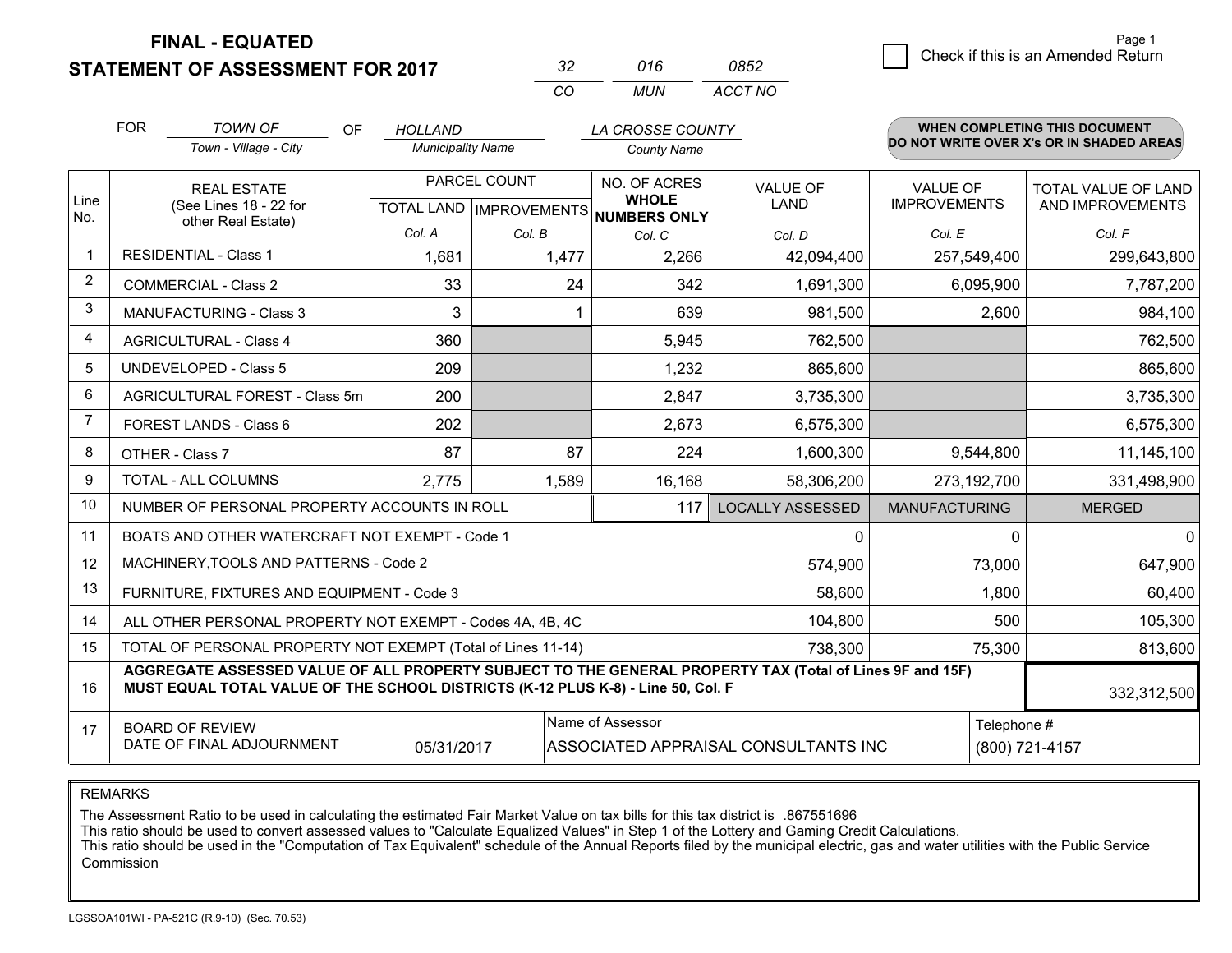*YEAR CO MUN ACCT NO* <sup>2017</sup> <sup>32</sup> <sup>016</sup> <sup>0852</sup>

Do not confuse FOREST LANDS (Line 7) with FOREST CROPS (in this section) - They are **NOT** the same

|    |                                                               |                                             |    | Private Forest Crop - Reg Class @ 10¢ per acre                                 |                 | Private Forest Crop - Reg Class @ \$2.52 per acre             |                                                                              |  |                    |  |
|----|---------------------------------------------------------------|---------------------------------------------|----|--------------------------------------------------------------------------------|-----------------|---------------------------------------------------------------|------------------------------------------------------------------------------|--|--------------------|--|
| 18 | (a) PARCELS                                                   | (b) ACRES                                   |    | (c) ASSESSED VALUE                                                             |                 | (d) PARCELS                                                   | (e) ACRES                                                                    |  | (f) ASSESSED VALUE |  |
|    |                                                               |                                             |    |                                                                                |                 |                                                               |                                                                              |  |                    |  |
|    |                                                               |                                             |    | Private Forest Crop - Special Class @ 20¢ per acre                             |                 |                                                               | Entered Before 2005 Managed Forest - Ferrous Mining CLOSED @ \$8.27 per acre |  |                    |  |
| 19 | (a) PARCELS                                                   | (b) ACRES                                   |    | (c) ASSESSED VALUE                                                             |                 | (d) PARCELS                                                   | (e) ACRES                                                                    |  | (f) ASSESSED VALUE |  |
|    |                                                               |                                             |    |                                                                                |                 |                                                               |                                                                              |  |                    |  |
|    |                                                               | Entered Before 2005 Managed Forest - OPEN @ |    | \$.79 per acre                                                                 |                 |                                                               | Entered Before 2005 Managed Forest - CLOSED @ \$1.87 per acre                |  |                    |  |
| 20 | (a) PARCELS                                                   | (b) ACRES                                   |    | (c) ASSESSED VALUE                                                             |                 | (d) PARCELS                                                   | (e) ACRES                                                                    |  | (f) ASSESSED VALUE |  |
|    |                                                               |                                             | 16 | 408.57                                                                         |                 | 1,176,600                                                     |                                                                              |  |                    |  |
|    | Entered After 2004 Managed Forest - OPEN @<br>\$2.14 per acre |                                             |    |                                                                                |                 | Entered After 2004 Managed Forest - CLOSED @ \$10.68 per acre |                                                                              |  |                    |  |
| 21 | (a) PARCELS                                                   | (b) ACRES                                   |    | (c) ASSESSED VALUE                                                             |                 | (d) PARCELS                                                   | (e) ACRES                                                                    |  | (f) ASSESSED VALUE |  |
|    |                                                               |                                             |    |                                                                                |                 |                                                               |                                                                              |  |                    |  |
|    |                                                               |                                             |    |                                                                                |                 | 45                                                            | 1.098.37                                                                     |  | 2,655,600          |  |
| 22 | (a) County Forest Cropland Acres                              |                                             |    | (b) Federal Acres                                                              | (c) State Acres |                                                               | (d) County (NOT FOREST CROP) Acres                                           |  | (e) Other Acres    |  |
|    |                                                               |                                             |    | 4,376.22                                                                       |                 | 3,870.72                                                      | 210.45                                                                       |  | 854.14             |  |
|    |                                                               |                                             |    | Assessed Value of Omitted Property From Prior Years (Sec. 70.44)               |                 |                                                               | Assessed Value of Sec. 70.43 Corrections of Errors by Assessors              |  |                    |  |
| 23 |                                                               | (a) REAL ESTATE                             |    | (b) PERSONAL                                                                   |                 |                                                               | (c1) REAL ESTATE                                                             |  | (c2) PERSONAL      |  |
|    |                                                               |                                             |    |                                                                                |                 |                                                               |                                                                              |  |                    |  |
|    |                                                               |                                             |    | Manufacturing Equated Value of Omitted Property From Prior Years (Sec. 70.995) |                 |                                                               | Mfg. Equated Value of Sec.70.43 Corrections of Errors by Assessors           |  |                    |  |
|    |                                                               | (d) REAL ESTATE                             |    | (e) PERSONAL                                                                   |                 |                                                               | (f1) REAL ESTATE                                                             |  | (f2) PERSONAL      |  |
|    |                                                               |                                             |    |                                                                                |                 |                                                               |                                                                              |  |                    |  |

## **SPECIAL DISTRICTS**

| Line<br>No. | Enter 6-digit<br>Special District<br>Code (Col. A) | <b>Account</b><br><b>Number</b><br>(Col. B) | <b>Special District Name</b><br>(Col. C) | <b>Locally Assessed Value</b><br>of Real Estate and<br>Personal Property (Col. D) | Mfg Value of Real Estate<br>and Personal Property<br>(Col. E) | <b>Merged Value of</b><br><b>Real Estate and</b><br>Personal Property (Col. F) |
|-------------|----------------------------------------------------|---------------------------------------------|------------------------------------------|-----------------------------------------------------------------------------------|---------------------------------------------------------------|--------------------------------------------------------------------------------|
| 24          |                                                    |                                             |                                          |                                                                                   |                                                               |                                                                                |
| 25          |                                                    |                                             |                                          |                                                                                   |                                                               |                                                                                |
| 26          |                                                    |                                             |                                          |                                                                                   |                                                               |                                                                                |
| 27          |                                                    |                                             |                                          |                                                                                   |                                                               |                                                                                |
| 28          |                                                    |                                             |                                          |                                                                                   |                                                               |                                                                                |
| 29          |                                                    |                                             |                                          |                                                                                   |                                                               |                                                                                |
| 30          |                                                    |                                             |                                          |                                                                                   |                                                               |                                                                                |
| 31          |                                                    |                                             |                                          |                                                                                   |                                                               |                                                                                |
| 32          |                                                    |                                             |                                          |                                                                                   |                                                               |                                                                                |
| 33          |                                                    |                                             |                                          |                                                                                   |                                                               |                                                                                |
| 34          |                                                    |                                             |                                          |                                                                                   |                                                               |                                                                                |
| 35          |                                                    |                                             |                                          |                                                                                   |                                                               |                                                                                |

LGSSOA101WI-PA - 521C (R. 9-10) (Sec. 70.53)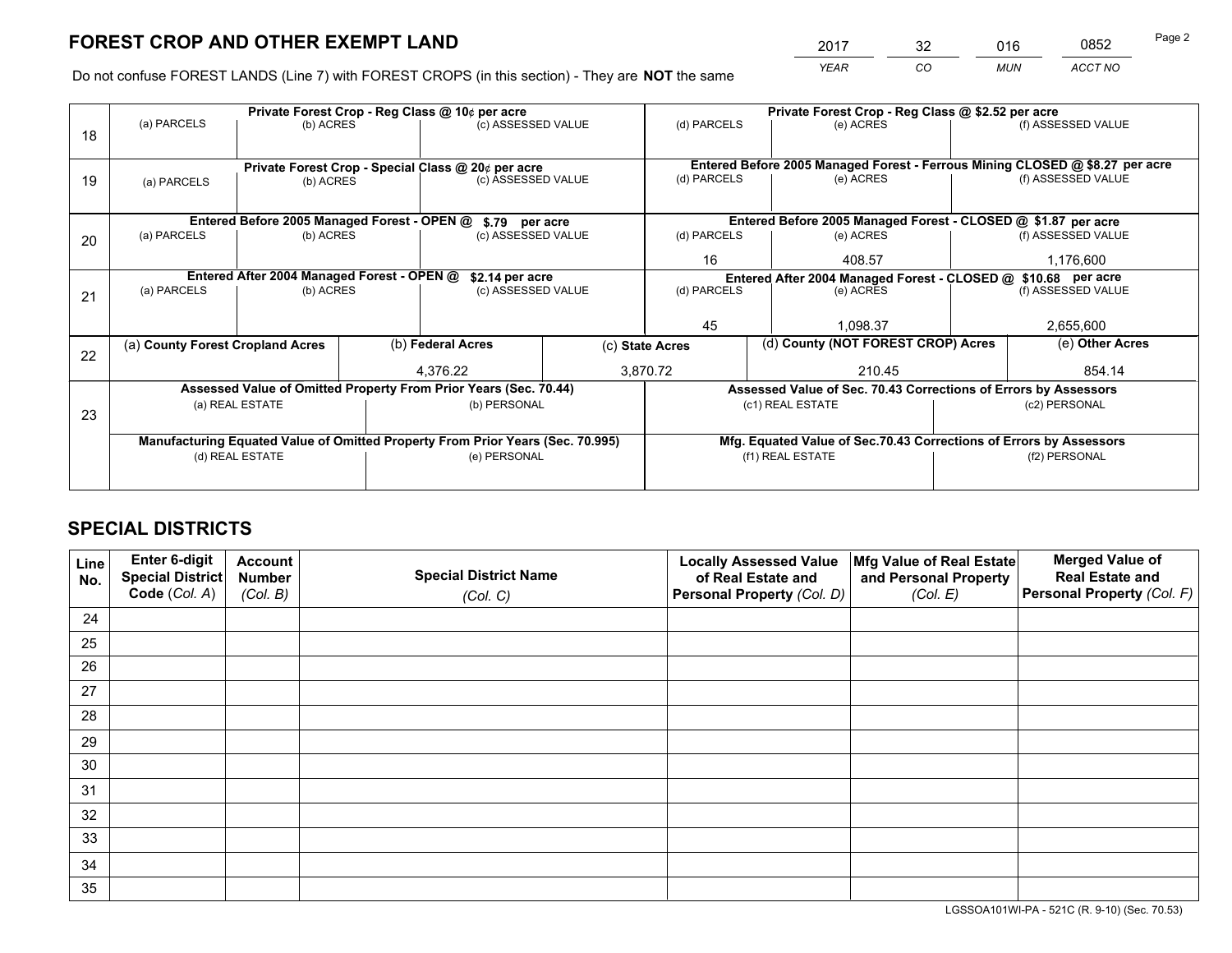| <b>Account</b><br><b>Enter 6-digit</b><br><b>Merged Value of</b><br>Mfg Value of Real Estate<br><b>Locally Assessed Value</b><br>Line<br><b>School District Name</b><br><b>Number</b><br><b>School District</b><br><b>Real Estate and</b><br>of Real Estate and<br>and Personal Property<br>No.<br>(Col. B)<br>Personal Property (Col. F)<br>Code (Col. A)<br>(Col. C)<br>Personal Property (Col. D)<br>(Col. E)<br>A. SCHOOL DISTRICTS (K-8 and K-12)<br>322562<br>0193<br>SCH D OF HOLMEN<br>331,253,100<br>1,059,400<br>36<br>332,312,500<br>37<br>38<br>39<br>40<br>41<br>42<br>43<br>44<br>45<br>$\overline{46}$<br>47<br>48<br>49<br>TOTAL ASSESSED VALUE OF SCHOOL DISTRICTS (K-8 and K-12)<br>50<br>331,253,100<br>1,059,400<br>332,312,500<br><b>B.</b><br><b>UNION HIGH SCHOOL DISTRICTS</b><br>51<br>52<br>53<br>54<br>TOTAL ASSESSED VALUE OF UNION HIGH SCHOOLS<br>55<br>C.<br><b>TECHNICAL COLLEGE DISTRICTS</b><br>56<br>WESTERN TECHNICAL COLLEGE LACR<br>000200<br>0002<br>331,253,100<br>1,059,400<br>332,312,500<br>57<br>58<br>TOTAL ASSESSED VALUE OF TECHNICAL COLLEGES |    |  | <b>YEAR</b> | CO<br><b>MUN</b> | ACCT NO     |
|-----------------------------------------------------------------------------------------------------------------------------------------------------------------------------------------------------------------------------------------------------------------------------------------------------------------------------------------------------------------------------------------------------------------------------------------------------------------------------------------------------------------------------------------------------------------------------------------------------------------------------------------------------------------------------------------------------------------------------------------------------------------------------------------------------------------------------------------------------------------------------------------------------------------------------------------------------------------------------------------------------------------------------------------------------------------------------------------------|----|--|-------------|------------------|-------------|
|                                                                                                                                                                                                                                                                                                                                                                                                                                                                                                                                                                                                                                                                                                                                                                                                                                                                                                                                                                                                                                                                                               |    |  |             |                  |             |
|                                                                                                                                                                                                                                                                                                                                                                                                                                                                                                                                                                                                                                                                                                                                                                                                                                                                                                                                                                                                                                                                                               |    |  |             |                  |             |
|                                                                                                                                                                                                                                                                                                                                                                                                                                                                                                                                                                                                                                                                                                                                                                                                                                                                                                                                                                                                                                                                                               |    |  |             |                  |             |
|                                                                                                                                                                                                                                                                                                                                                                                                                                                                                                                                                                                                                                                                                                                                                                                                                                                                                                                                                                                                                                                                                               |    |  |             |                  |             |
|                                                                                                                                                                                                                                                                                                                                                                                                                                                                                                                                                                                                                                                                                                                                                                                                                                                                                                                                                                                                                                                                                               |    |  |             |                  |             |
|                                                                                                                                                                                                                                                                                                                                                                                                                                                                                                                                                                                                                                                                                                                                                                                                                                                                                                                                                                                                                                                                                               |    |  |             |                  |             |
|                                                                                                                                                                                                                                                                                                                                                                                                                                                                                                                                                                                                                                                                                                                                                                                                                                                                                                                                                                                                                                                                                               |    |  |             |                  |             |
|                                                                                                                                                                                                                                                                                                                                                                                                                                                                                                                                                                                                                                                                                                                                                                                                                                                                                                                                                                                                                                                                                               |    |  |             |                  |             |
|                                                                                                                                                                                                                                                                                                                                                                                                                                                                                                                                                                                                                                                                                                                                                                                                                                                                                                                                                                                                                                                                                               |    |  |             |                  |             |
|                                                                                                                                                                                                                                                                                                                                                                                                                                                                                                                                                                                                                                                                                                                                                                                                                                                                                                                                                                                                                                                                                               |    |  |             |                  |             |
|                                                                                                                                                                                                                                                                                                                                                                                                                                                                                                                                                                                                                                                                                                                                                                                                                                                                                                                                                                                                                                                                                               |    |  |             |                  |             |
|                                                                                                                                                                                                                                                                                                                                                                                                                                                                                                                                                                                                                                                                                                                                                                                                                                                                                                                                                                                                                                                                                               |    |  |             |                  |             |
|                                                                                                                                                                                                                                                                                                                                                                                                                                                                                                                                                                                                                                                                                                                                                                                                                                                                                                                                                                                                                                                                                               |    |  |             |                  |             |
|                                                                                                                                                                                                                                                                                                                                                                                                                                                                                                                                                                                                                                                                                                                                                                                                                                                                                                                                                                                                                                                                                               |    |  |             |                  |             |
|                                                                                                                                                                                                                                                                                                                                                                                                                                                                                                                                                                                                                                                                                                                                                                                                                                                                                                                                                                                                                                                                                               |    |  |             |                  |             |
|                                                                                                                                                                                                                                                                                                                                                                                                                                                                                                                                                                                                                                                                                                                                                                                                                                                                                                                                                                                                                                                                                               |    |  |             |                  |             |
|                                                                                                                                                                                                                                                                                                                                                                                                                                                                                                                                                                                                                                                                                                                                                                                                                                                                                                                                                                                                                                                                                               |    |  |             |                  |             |
|                                                                                                                                                                                                                                                                                                                                                                                                                                                                                                                                                                                                                                                                                                                                                                                                                                                                                                                                                                                                                                                                                               |    |  |             |                  |             |
|                                                                                                                                                                                                                                                                                                                                                                                                                                                                                                                                                                                                                                                                                                                                                                                                                                                                                                                                                                                                                                                                                               |    |  |             |                  |             |
|                                                                                                                                                                                                                                                                                                                                                                                                                                                                                                                                                                                                                                                                                                                                                                                                                                                                                                                                                                                                                                                                                               |    |  |             |                  |             |
|                                                                                                                                                                                                                                                                                                                                                                                                                                                                                                                                                                                                                                                                                                                                                                                                                                                                                                                                                                                                                                                                                               |    |  |             |                  |             |
|                                                                                                                                                                                                                                                                                                                                                                                                                                                                                                                                                                                                                                                                                                                                                                                                                                                                                                                                                                                                                                                                                               |    |  |             |                  |             |
|                                                                                                                                                                                                                                                                                                                                                                                                                                                                                                                                                                                                                                                                                                                                                                                                                                                                                                                                                                                                                                                                                               |    |  |             |                  |             |
|                                                                                                                                                                                                                                                                                                                                                                                                                                                                                                                                                                                                                                                                                                                                                                                                                                                                                                                                                                                                                                                                                               |    |  |             |                  |             |
|                                                                                                                                                                                                                                                                                                                                                                                                                                                                                                                                                                                                                                                                                                                                                                                                                                                                                                                                                                                                                                                                                               |    |  |             |                  |             |
|                                                                                                                                                                                                                                                                                                                                                                                                                                                                                                                                                                                                                                                                                                                                                                                                                                                                                                                                                                                                                                                                                               | 59 |  | 331,253,100 | 1,059,400        | 332,312,500 |

32

016

 *I hereby certify, to the best of my knowledge and belief, this form is complete and correct.*

**SCHOOL DISTRICTS**

| Print name of preparer | Title                    |                | Date (MM / DD / CCYY) |
|------------------------|--------------------------|----------------|-----------------------|
|                        |                          |                |                       |
| Signature of preparer  | Contact Telephone Number | E-mail address |                       |
|                        | $\overline{\phantom{0}}$ |                |                       |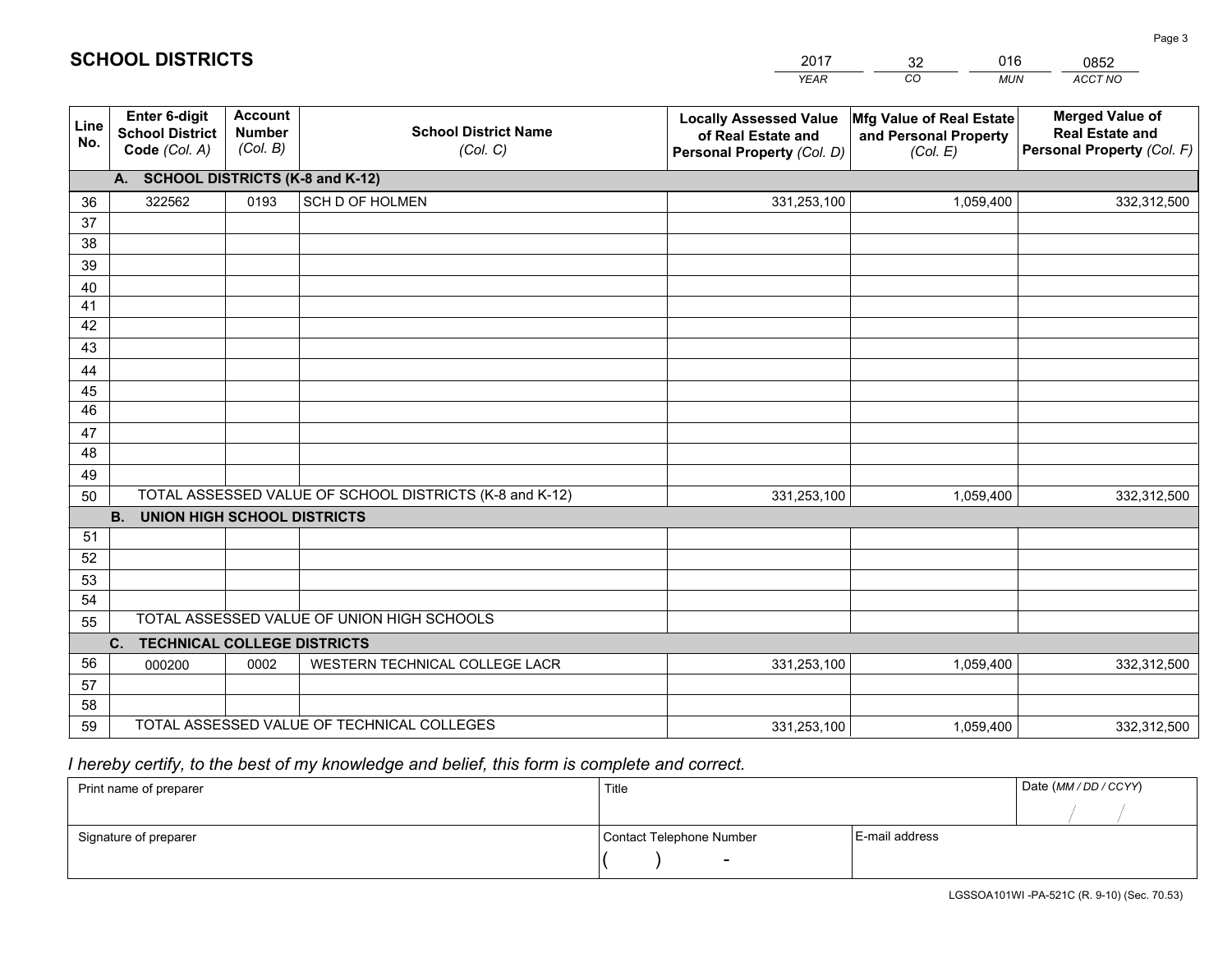#### **HIGHLIGHTS**

- 1. Complete the Statement of Assessment after the Board of Review. Reflect any changes made there.
- 2. Use black ink to complete.
- 3. Line 16 must equal Line 50, Col D.
- 4. Line 55 must equal the total of K-8 schools listed on lines 36-49. Do not include K-12 schools in this comparision.
- 5. Line 59, Col. D must equal Line 16.
- 6. Special District, School District and Technical College District values must include both real estate and personal property. Examples of Special districts are: town sanitary districts, public inland lake protection and rehabilitation districts, and metropolitan sewerage districts.
- 7. DO NOT INCLUDE Manufacturing property values.DOR will print these values on the final SOA.
- 8. Accuracy of this form is very important. The values reported directly affect the equalized value DOR calculates for school and special districts.

#### **Page 1:**

 If not prefilled, enter the tax year,county and municipal code,municipal type, municipal name and county name on the top of form.

Check the Amended box, if filing an amended / corrected SOA.

 Report the parcel count, acres and assessed value of taxable general property, total parcel count, (real and personal), total acres, and values from final figures set by the Board of Review.

- A. Real Estate land and improvements (buildings, etc.) is reported on lines 1 8, total line 9.
- B. Personal Property is reported on lines 11 14, Column D, total line 15.
- C. To complete this report, use the computer produced summary of the assessment roll that shows these amounts.
- D. Use whole numbers only.
- E. Add each line across and each column down to verify entries.

### **Page 2:**

- A. Report Special Items (not subject to general property tax).
- 1. Private Forest Croplands and Managed Forest Lands are reported on lines 18,19, 20 and 21. Be sure to report assessed values **NOT** taxes.
- 2. You should have copies of the orders of entry, orders of withdrawal, etc., to update your assessment roll.
	- 3. Show hundredths of acres (e.g. 39.75).
- 4. Tax exempt lands are reported on line 22.
- 5. Omitted property and sec. 70.43, Wis. Stats., corrections of errors by assessor are reported on line 23. Report real estate and personal property separately. These should be for **prior years**, not something found on the current assessment roll after the board of review.
- B. Special District (Lines 24-35) Include the value of both real and personal property.

 The Department of Revenue (DOR) preprints much of the information regarding names and codes for schools, special districts,etc. If a district is not listed, enter the name and value only, DOR will enter the proper code.

### **Page 3 School Districts:**

Include the value of both real and personal property.

Report School District (regular, elementary, union high school, and technical college).

- 1. Regular (K-12) and Elementary (K-8) school values are reported on lines 36-49, total on line 50.
- 2. Union High School (UHS) (use only if elementary schools are listed on lines 36-49) are reported on lines 51-54. UHS total value (line 55) must equal to the total **elementary school** values reported on lines 36-49. Do notinclude K-12 schools in this comparison.
- 3. Technical College values are reported on lines 56-58, total on line 59.
- 4. Use the computer summary that shows these amounts to complete this report.

#### **This form is due the second Monday in June. File this report only after your Board of Review is complete.**

 *If you have questions: Return forms to:*

 Email: lgs@wisconsin.gov Wisconsin Department of RevenueCall:  $(608)$  266-2569 or  $(608)$  264-6892 Fax number: (608) 264-6887 PO Box 8971

Local Government Services Section 6-97 Madison WI 53708-8971

W7937 COUNTY RD MH W7937 COUNTY RD MH MARILYN PEDRETTI<br>TOWN OF HOLLAND TOWN OF HOLLAND MARILYN PEDRETTI HOLMEN, WI 54636 HOLMEN, WI 54636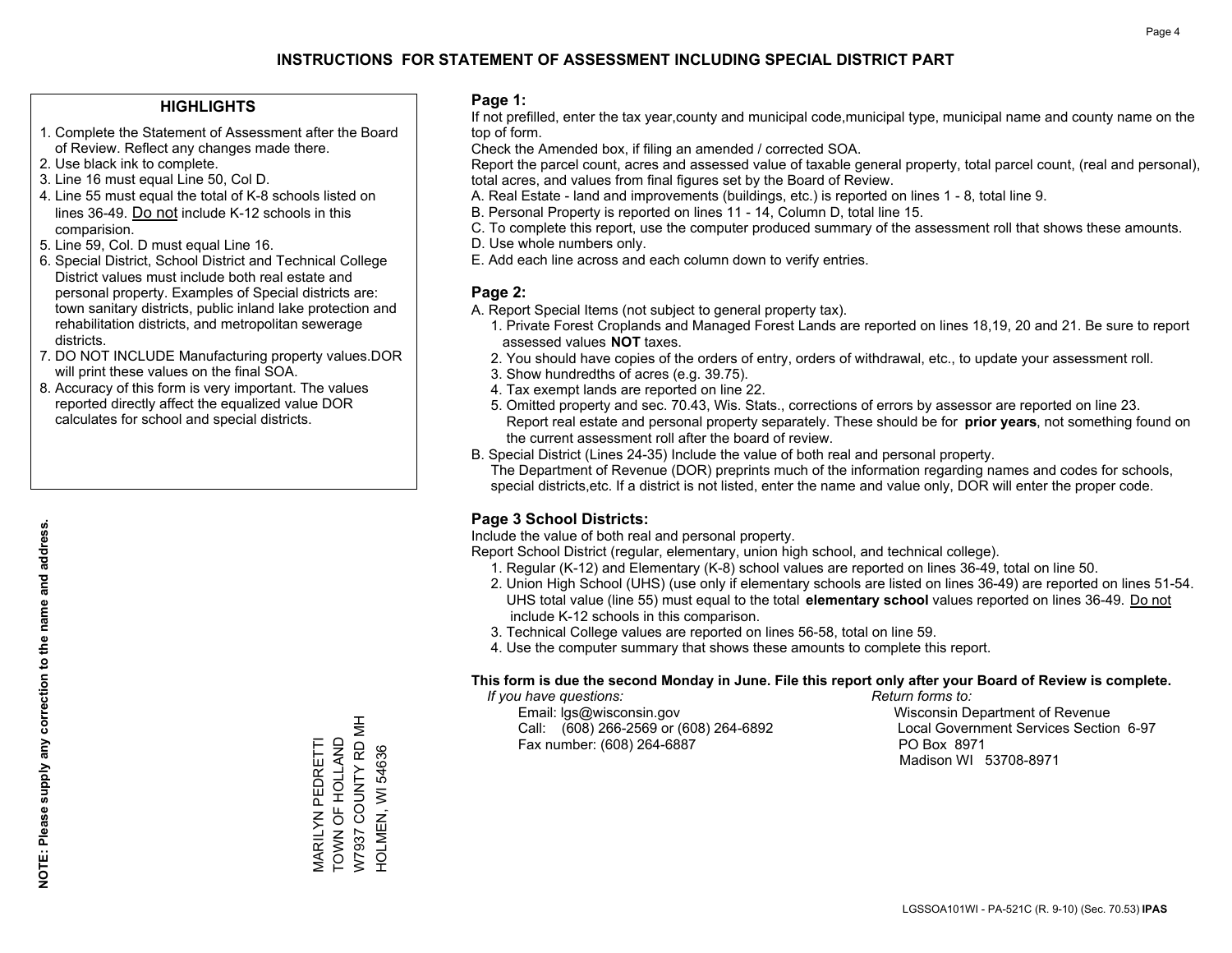**STATEMENT OF ASSESSMENT FOR 2017** 

| -32      | ก18 | 0853    |
|----------|-----|---------|
| $\cdots$ | MUN | ACCT NO |

|             | <b>FOR</b>                                                                                                                                                                                                  | <b>TOWN OF</b><br><b>OF</b>                  | <b>MEDARY</b>            |              | LA CROSSE COUNTY                                    |                         |                      | <b>WHEN COMPLETING THIS DOCUMENT</b>     |
|-------------|-------------------------------------------------------------------------------------------------------------------------------------------------------------------------------------------------------------|----------------------------------------------|--------------------------|--------------|-----------------------------------------------------|-------------------------|----------------------|------------------------------------------|
|             |                                                                                                                                                                                                             | Town - Village - City                        | <b>Municipality Name</b> |              | <b>County Name</b>                                  |                         |                      | DO NOT WRITE OVER X's OR IN SHADED AREAS |
|             | <b>REAL ESTATE</b>                                                                                                                                                                                          |                                              | PARCEL COUNT             |              | NO. OF ACRES                                        | <b>VALUE OF</b>         | <b>VALUE OF</b>      | TOTAL VALUE OF LAND                      |
| Line<br>No. |                                                                                                                                                                                                             | (See Lines 18 - 22 for<br>other Real Estate) |                          |              | <b>WHOLE</b><br>TOTAL LAND MPROVEMENTS NUMBERS ONLY | <b>LAND</b>             | <b>IMPROVEMENTS</b>  | AND IMPROVEMENTS                         |
|             |                                                                                                                                                                                                             |                                              | Col. A                   | Col. B       | Col. C                                              | Col. D                  | Col. E               | Col. F                                   |
| $\mathbf 1$ |                                                                                                                                                                                                             | <b>RESIDENTIAL - Class 1</b>                 | 702                      | 598          | 1,033                                               | 30,443,800              | 116,770,800          | 147,214,600                              |
| 2           |                                                                                                                                                                                                             | <b>COMMERCIAL - Class 2</b>                  | 35                       | 31           | 145                                                 | 3,238,500               | 5,475,000            | 8,713,500                                |
| 3           |                                                                                                                                                                                                             | <b>MANUFACTURING - Class 3</b>               | 0                        | $\mathbf{0}$ | 0                                                   | 0                       | 0                    | $\Omega$                                 |
| 4           |                                                                                                                                                                                                             | <b>AGRICULTURAL - Class 4</b>                | 109                      |              | 1,255                                               | 169,300                 |                      | 169,300                                  |
| 5           |                                                                                                                                                                                                             | <b>UNDEVELOPED - Class 5</b>                 | 75                       |              | 643                                                 | 991,300                 |                      | 991,300                                  |
| 6           |                                                                                                                                                                                                             | AGRICULTURAL FOREST - Class 5m               | 39                       |              | 541                                                 | 1,162,800               |                      | 1,162,800                                |
| 7           |                                                                                                                                                                                                             | FOREST LANDS - Class 6                       | 103                      |              | 1,025                                               | 4,018,400               |                      | 4,018,400                                |
| 8           |                                                                                                                                                                                                             | OTHER - Class 7                              | 33                       | 31           | 39                                                  | 583,100                 | 2,084,500            | 2,667,600                                |
| 9           | TOTAL - ALL COLUMNS                                                                                                                                                                                         |                                              | 1,096                    | 660          | 4,681                                               | 40,607,200              | 124,330,300          | 164,937,500                              |
| 10          | NUMBER OF PERSONAL PROPERTY ACCOUNTS IN ROLL<br>59                                                                                                                                                          |                                              |                          |              |                                                     | <b>LOCALLY ASSESSED</b> | <b>MANUFACTURING</b> | <b>MERGED</b>                            |
| 11          | BOATS AND OTHER WATERCRAFT NOT EXEMPT - Code 1                                                                                                                                                              |                                              |                          |              |                                                     | 0                       | 0                    | $\overline{0}$                           |
| 12          |                                                                                                                                                                                                             | MACHINERY, TOOLS AND PATTERNS - Code 2       |                          |              |                                                     | 574,815                 | 0                    | 574,815                                  |
| 13          | FURNITURE, FIXTURES AND EQUIPMENT - Code 3                                                                                                                                                                  |                                              |                          |              |                                                     |                         | 0                    | 37,553                                   |
| 14          | 324,665<br>ALL OTHER PERSONAL PROPERTY NOT EXEMPT - Codes 4A, 4B, 4C                                                                                                                                        |                                              |                          |              |                                                     |                         |                      | 0<br>324,665                             |
| 15          | TOTAL OF PERSONAL PROPERTY NOT EXEMPT (Total of Lines 11-14)<br>937,033<br>0                                                                                                                                |                                              |                          |              |                                                     |                         | 937,033              |                                          |
| 16          | AGGREGATE ASSESSED VALUE OF ALL PROPERTY SUBJECT TO THE GENERAL PROPERTY TAX (Total of Lines 9F and 15F)<br>MUST EQUAL TOTAL VALUE OF THE SCHOOL DISTRICTS (K-12 PLUS K-8) - Line 50, Col. F<br>165,874,533 |                                              |                          |              |                                                     |                         |                      |                                          |
| 17          | Name of Assessor<br><b>BOARD OF REVIEW</b>                                                                                                                                                                  |                                              |                          |              | Telephone #                                         |                         |                      |                                          |
|             | DATE OF FINAL ADJOURNMENT<br>10/19/2017<br>MILDE APPRAISAL SERVICE                                                                                                                                          |                                              |                          |              | (608) 785-1111                                      |                         |                      |                                          |

REMARKS

The Assessment Ratio to be used in calculating the estimated Fair Market Value on tax bills for this tax district is 1.004614627

This ratio should be used to convert assessed values to "Calculate Equalized Values" in Step 1 of the Lottery and Gaming Credit Calculations.<br>This ratio should be used in the "Computation of Tax Equivalent" schedule of the Commission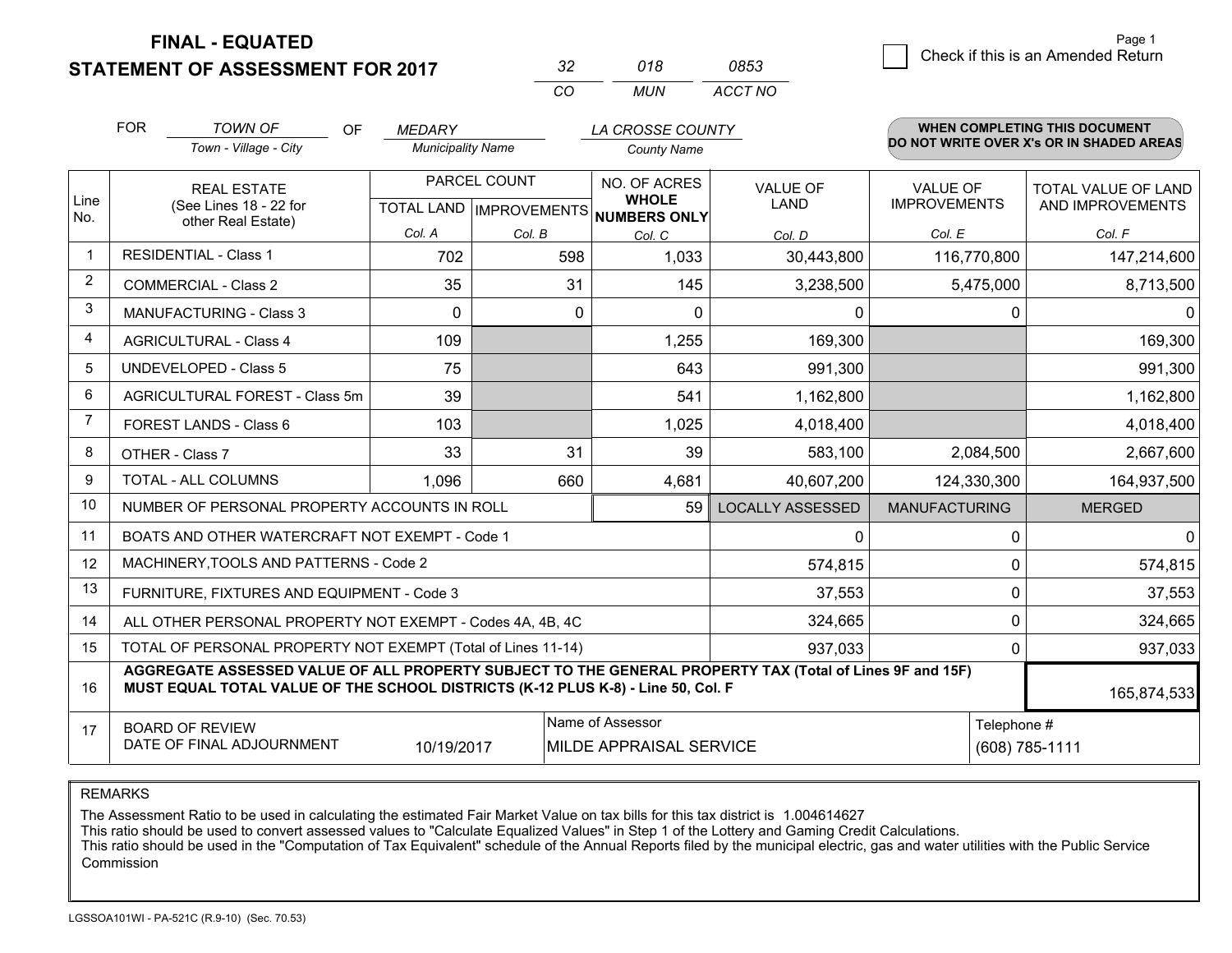*YEAR CO MUN ACCT NO* <sup>2017</sup> <sup>32</sup> <sup>018</sup> <sup>0853</sup>

Do not confuse FOREST LANDS (Line 7) with FOREST CROPS (in this section) - They are **NOT** the same

|    | Private Forest Crop - Reg Class @ 10¢ per acre                                 |                                             |              |                                                                  |                  | Private Forest Crop - Reg Class @ \$2.52 per acre                  |                                                                 |               |                                                                              |
|----|--------------------------------------------------------------------------------|---------------------------------------------|--------------|------------------------------------------------------------------|------------------|--------------------------------------------------------------------|-----------------------------------------------------------------|---------------|------------------------------------------------------------------------------|
| 18 | (a) PARCELS                                                                    | (b) ACRES                                   |              | (c) ASSESSED VALUE                                               |                  | (d) PARCELS                                                        | (e) ACRES                                                       |               | (f) ASSESSED VALUE                                                           |
|    |                                                                                |                                             |              |                                                                  |                  |                                                                    |                                                                 |               |                                                                              |
|    |                                                                                |                                             |              | Private Forest Crop - Special Class @ 20¢ per acre               |                  |                                                                    |                                                                 |               | Entered Before 2005 Managed Forest - Ferrous Mining CLOSED @ \$8.27 per acre |
| 19 | (a) PARCELS                                                                    | (b) ACRES                                   |              | (c) ASSESSED VALUE                                               |                  | (d) PARCELS                                                        | (e) ACRES                                                       |               | (f) ASSESSED VALUE                                                           |
|    |                                                                                |                                             |              |                                                                  |                  |                                                                    |                                                                 |               |                                                                              |
|    |                                                                                | Entered Before 2005 Managed Forest - OPEN @ |              | \$.79 per acre                                                   |                  |                                                                    | Entered Before 2005 Managed Forest - CLOSED @ \$1.87 per acre   |               |                                                                              |
| 20 | (a) PARCELS                                                                    | (b) ACRES                                   |              | (c) ASSESSED VALUE                                               |                  | (d) PARCELS                                                        | (e) ACRES                                                       |               | (f) ASSESSED VALUE                                                           |
|    |                                                                                |                                             |              |                                                                  |                  | 13                                                                 | 381.76                                                          |               | 1,394,200                                                                    |
|    | Entered After 2004 Managed Forest - OPEN @<br>\$2.14 per acre                  |                                             |              |                                                                  |                  | Entered After 2004 Managed Forest - CLOSED @ \$10.68 per acre      |                                                                 |               |                                                                              |
| 21 | (a) PARCELS                                                                    | (b) ACRES                                   |              | (c) ASSESSED VALUE                                               |                  | (d) PARCELS                                                        | (e) ACRES                                                       |               | (f) ASSESSED VALUE                                                           |
|    |                                                                                |                                             |              |                                                                  |                  |                                                                    |                                                                 |               |                                                                              |
|    |                                                                                |                                             |              |                                                                  |                  | 28                                                                 | 714.21                                                          |               | 2,478,600                                                                    |
| 22 | (a) County Forest Cropland Acres                                               |                                             |              | (b) Federal Acres<br>(c) State Acres                             |                  |                                                                    | (d) County (NOT FOREST CROP) Acres                              |               | (e) Other Acres                                                              |
|    |                                                                                |                                             |              |                                                                  | 192.94           |                                                                    | 11.64                                                           |               | 224.92                                                                       |
|    |                                                                                |                                             |              | Assessed Value of Omitted Property From Prior Years (Sec. 70.44) |                  |                                                                    | Assessed Value of Sec. 70.43 Corrections of Errors by Assessors |               |                                                                              |
| 23 | (a) REAL ESTATE                                                                |                                             | (b) PERSONAL |                                                                  | (c1) REAL ESTATE |                                                                    |                                                                 | (c2) PERSONAL |                                                                              |
|    |                                                                                |                                             |              |                                                                  |                  |                                                                    |                                                                 |               |                                                                              |
|    | Manufacturing Equated Value of Omitted Property From Prior Years (Sec. 70.995) |                                             |              |                                                                  |                  | Mfg. Equated Value of Sec.70.43 Corrections of Errors by Assessors |                                                                 |               |                                                                              |
|    |                                                                                | (d) REAL ESTATE                             |              | (e) PERSONAL                                                     |                  |                                                                    | (f1) REAL ESTATE                                                |               | (f2) PERSONAL                                                                |
|    |                                                                                |                                             |              |                                                                  |                  |                                                                    |                                                                 |               |                                                                              |

## **SPECIAL DISTRICTS**

| Line<br>No. | Enter 6-digit<br>Special District<br>Code (Col. A) | <b>Account</b><br><b>Number</b><br>(Col. B) | <b>Special District Name</b><br>(Col. C) | <b>Locally Assessed Value</b><br>of Real Estate and<br>Personal Property (Col. D) | Mfg Value of Real Estate<br>and Personal Property<br>(Col. E) | <b>Merged Value of</b><br><b>Real Estate and</b><br>Personal Property (Col. F) |
|-------------|----------------------------------------------------|---------------------------------------------|------------------------------------------|-----------------------------------------------------------------------------------|---------------------------------------------------------------|--------------------------------------------------------------------------------|
| 24          |                                                    |                                             |                                          |                                                                                   |                                                               |                                                                                |
| 25          |                                                    |                                             |                                          |                                                                                   |                                                               |                                                                                |
| 26          |                                                    |                                             |                                          |                                                                                   |                                                               |                                                                                |
| 27          |                                                    |                                             |                                          |                                                                                   |                                                               |                                                                                |
| 28          |                                                    |                                             |                                          |                                                                                   |                                                               |                                                                                |
| 29          |                                                    |                                             |                                          |                                                                                   |                                                               |                                                                                |
| 30          |                                                    |                                             |                                          |                                                                                   |                                                               |                                                                                |
| 31          |                                                    |                                             |                                          |                                                                                   |                                                               |                                                                                |
| 32          |                                                    |                                             |                                          |                                                                                   |                                                               |                                                                                |
| 33          |                                                    |                                             |                                          |                                                                                   |                                                               |                                                                                |
| 34          |                                                    |                                             |                                          |                                                                                   |                                                               |                                                                                |
| 35          |                                                    |                                             |                                          |                                                                                   |                                                               |                                                                                |

LGSSOA101WI-PA - 521C (R. 9-10) (Sec. 70.53)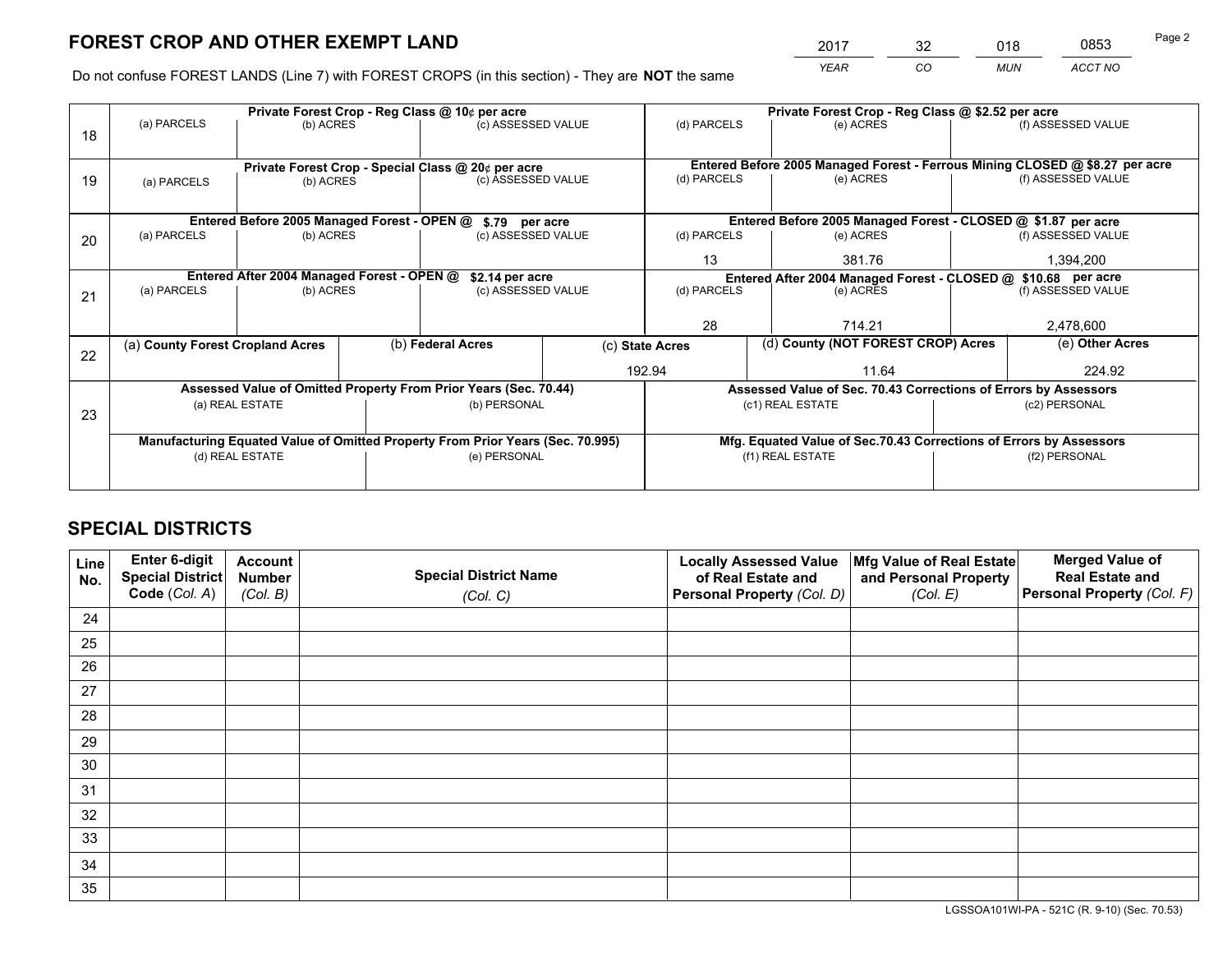|             |                                                          |                                             |                                                         | <b>YEAR</b>                                                                       | CO<br><b>MUN</b>                                              | ACCT NO                                                                        |  |  |
|-------------|----------------------------------------------------------|---------------------------------------------|---------------------------------------------------------|-----------------------------------------------------------------------------------|---------------------------------------------------------------|--------------------------------------------------------------------------------|--|--|
| Line<br>No. | Enter 6-digit<br><b>School District</b><br>Code (Col. A) | <b>Account</b><br><b>Number</b><br>(Col. B) | <b>School District Name</b><br>(Col. C)                 | <b>Locally Assessed Value</b><br>of Real Estate and<br>Personal Property (Col. D) | Mfg Value of Real Estate<br>and Personal Property<br>(Col. E) | <b>Merged Value of</b><br><b>Real Estate and</b><br>Personal Property (Col. F) |  |  |
|             | A. SCHOOL DISTRICTS (K-8 and K-12)                       |                                             |                                                         |                                                                                   |                                                               |                                                                                |  |  |
| 36          | 322849                                                   | 0194                                        | SCH D OF LA CROSSE                                      | 113,334,400                                                                       |                                                               | 113,334,400                                                                    |  |  |
| 37          | 324095                                                   | 0195                                        | SCH D OF ONALASKA                                       | 38,575,733                                                                        |                                                               | 38,575,733                                                                     |  |  |
| 38          | 326370                                                   | 0196                                        | SCH D OF WEST SALEM                                     | 13,964,400                                                                        |                                                               | 13,964,400                                                                     |  |  |
| 39          |                                                          |                                             |                                                         |                                                                                   |                                                               |                                                                                |  |  |
| 40          |                                                          |                                             |                                                         |                                                                                   |                                                               |                                                                                |  |  |
| 41          |                                                          |                                             |                                                         |                                                                                   |                                                               |                                                                                |  |  |
| 42          |                                                          |                                             |                                                         |                                                                                   |                                                               |                                                                                |  |  |
| 43          |                                                          |                                             |                                                         |                                                                                   |                                                               |                                                                                |  |  |
| 44          |                                                          |                                             |                                                         |                                                                                   |                                                               |                                                                                |  |  |
| 45          |                                                          |                                             |                                                         |                                                                                   |                                                               |                                                                                |  |  |
| 46          |                                                          |                                             |                                                         |                                                                                   |                                                               |                                                                                |  |  |
| 47          |                                                          |                                             |                                                         |                                                                                   |                                                               |                                                                                |  |  |
| 48          |                                                          |                                             |                                                         |                                                                                   |                                                               |                                                                                |  |  |
| 49          |                                                          |                                             |                                                         |                                                                                   |                                                               |                                                                                |  |  |
| 50          |                                                          |                                             | TOTAL ASSESSED VALUE OF SCHOOL DISTRICTS (K-8 and K-12) | 165,874,533                                                                       |                                                               | 165,874,533                                                                    |  |  |
|             | <b>B.</b><br><b>UNION HIGH SCHOOL DISTRICTS</b>          |                                             |                                                         |                                                                                   |                                                               |                                                                                |  |  |
| 51          |                                                          |                                             |                                                         |                                                                                   |                                                               |                                                                                |  |  |
| 52          |                                                          |                                             |                                                         |                                                                                   |                                                               |                                                                                |  |  |
| 53          |                                                          |                                             |                                                         |                                                                                   |                                                               |                                                                                |  |  |
| 54          |                                                          |                                             |                                                         |                                                                                   |                                                               |                                                                                |  |  |
|             | TOTAL ASSESSED VALUE OF UNION HIGH SCHOOLS<br>55         |                                             |                                                         |                                                                                   |                                                               |                                                                                |  |  |
|             | C. TECHNICAL COLLEGE DISTRICTS                           |                                             |                                                         |                                                                                   |                                                               |                                                                                |  |  |
| 56          | 000200                                                   | 0002                                        | WESTERN TECHNICAL COLLEGE LACR                          | 165,874,533                                                                       |                                                               | 165,874,533                                                                    |  |  |
| 57          |                                                          |                                             |                                                         |                                                                                   |                                                               |                                                                                |  |  |
| 58          |                                                          |                                             |                                                         |                                                                                   |                                                               |                                                                                |  |  |
| 59          |                                                          |                                             | TOTAL ASSESSED VALUE OF TECHNICAL COLLEGES              | 165,874,533                                                                       |                                                               | 165,874,533                                                                    |  |  |

32

018

 *I hereby certify, to the best of my knowledge and belief, this form is complete and correct.*

**SCHOOL DISTRICTS**

| Print name of preparer | Title                    |                | Date (MM / DD / CCYY) |
|------------------------|--------------------------|----------------|-----------------------|
|                        |                          |                |                       |
| Signature of preparer  | Contact Telephone Number | E-mail address |                       |
|                        | $\sim$                   |                |                       |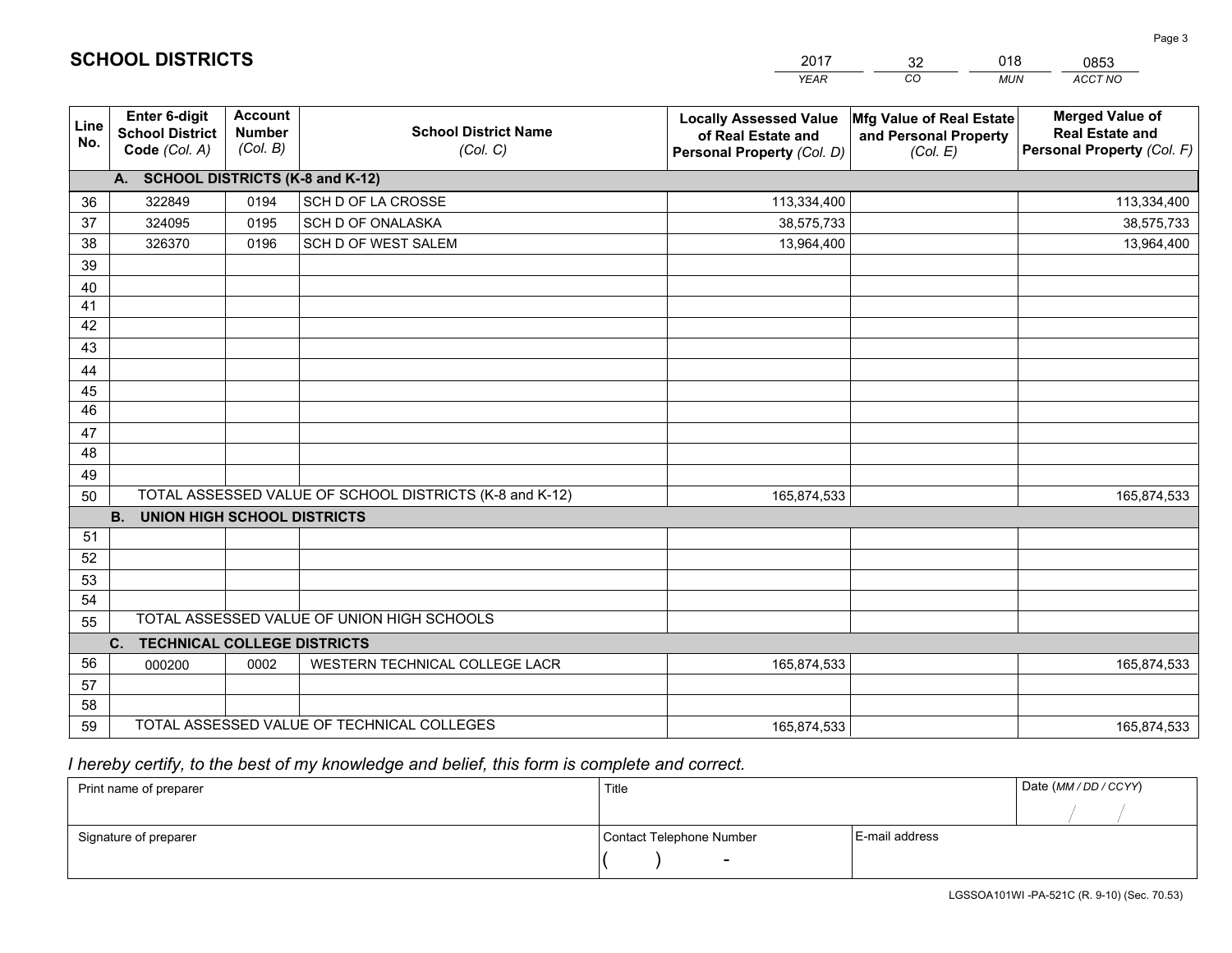#### **HIGHLIGHTS**

- 1. Complete the Statement of Assessment after the Board of Review. Reflect any changes made there.
- 2. Use black ink to complete.
- 3. Line 16 must equal Line 50, Col D.
- 4. Line 55 must equal the total of K-8 schools listed on lines 36-49. Do not include K-12 schools in this comparision.
- 5. Line 59, Col. D must equal Line 16.
- 6. Special District, School District and Technical College District values must include both real estate and personal property. Examples of Special districts are: town sanitary districts, public inland lake protection and rehabilitation districts, and metropolitan sewerage districts.
- 7. DO NOT INCLUDE Manufacturing property values.DOR will print these values on the final SOA.

SUSAN MILLER TOWN OF MEDARY N3733 PETERS ROAD LA CROSSE, WI 54601

TOWN OF MEDARY **SUSAN MILLER** 

N3733 PETERS ROAD A CROSSE, WI 54601

 8. Accuracy of this form is very important. The values reported directly affect the equalized value DOR calculates for school and special districts.

#### **Page 1:**

 If not prefilled, enter the tax year,county and municipal code,municipal type, municipal name and county name on the top of form.

Check the Amended box, if filing an amended / corrected SOA.

 Report the parcel count, acres and assessed value of taxable general property, total parcel count, (real and personal), total acres, and values from final figures set by the Board of Review.

- A. Real Estate land and improvements (buildings, etc.) is reported on lines 1 8, total line 9.
- B. Personal Property is reported on lines 11 14, Column D, total line 15.
- C. To complete this report, use the computer produced summary of the assessment roll that shows these amounts.
- D. Use whole numbers only.
- E. Add each line across and each column down to verify entries.

#### **Page 2:**

- A. Report Special Items (not subject to general property tax).
- 1. Private Forest Croplands and Managed Forest Lands are reported on lines 18,19, 20 and 21. Be sure to report assessed values **NOT** taxes.
- 2. You should have copies of the orders of entry, orders of withdrawal, etc., to update your assessment roll.
	- 3. Show hundredths of acres (e.g. 39.75).
- 4. Tax exempt lands are reported on line 22.
- 5. Omitted property and sec. 70.43, Wis. Stats., corrections of errors by assessor are reported on line 23. Report real estate and personal property separately. These should be for **prior years**, not something found on the current assessment roll after the board of review.
- B. Special District (Lines 24-35) Include the value of both real and personal property.
- The Department of Revenue (DOR) preprints much of the information regarding names and codes for schools, special districts,etc. If a district is not listed, enter the name and value only, DOR will enter the proper code.

### **Page 3 School Districts:**

Include the value of both real and personal property.

Report School District (regular, elementary, union high school, and technical college).

- 1. Regular (K-12) and Elementary (K-8) school values are reported on lines 36-49, total on line 50.
- 2. Union High School (UHS) (use only if elementary schools are listed on lines 36-49) are reported on lines 51-54. UHS total value (line 55) must equal to the total **elementary school** values reported on lines 36-49. Do notinclude K-12 schools in this comparison.
- 3. Technical College values are reported on lines 56-58, total on line 59.
- 4. Use the computer summary that shows these amounts to complete this report.

#### **This form is due the second Monday in June. File this report only after your Board of Review is complete.**

 *If you have questions: Return forms to:*

 Email: lgs@wisconsin.gov Wisconsin Department of RevenueCall:  $(608)$  266-2569 or  $(608)$  264-6892 Fax number: (608) 264-6887 PO Box 8971

Local Government Services Section 6-97

Madison WI 53708-8971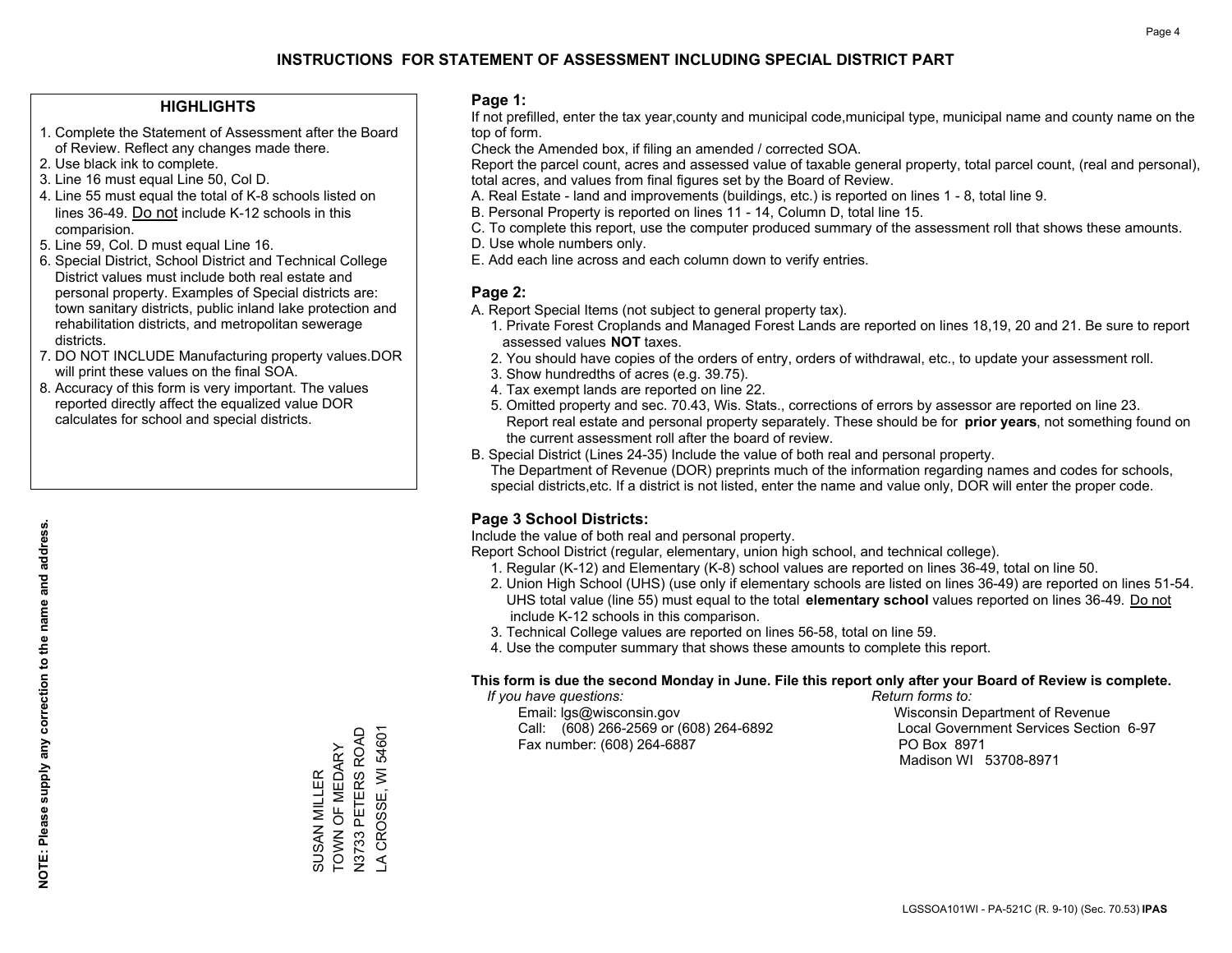**STATEMENT OF ASSESSMENT FOR 2017** 

| -32 | חכח | 0854    |
|-----|-----|---------|
| CO. | MUN | ACCT NO |

|                | <b>FOR</b>                                                                                                                                                                                   | <b>TOWN OF</b><br>OF<br>Town - Village - City             | <b>ONALASKA</b><br><b>Municipality Name</b> |              | LA CROSSE COUNTY<br><b>County Name</b>              |                         |                      | <b>WHEN COMPLETING THIS DOCUMENT</b><br>DO NOT WRITE OVER X's OR IN SHADED AREAS |
|----------------|----------------------------------------------------------------------------------------------------------------------------------------------------------------------------------------------|-----------------------------------------------------------|---------------------------------------------|--------------|-----------------------------------------------------|-------------------------|----------------------|----------------------------------------------------------------------------------|
|                |                                                                                                                                                                                              |                                                           |                                             |              |                                                     |                         |                      |                                                                                  |
|                | <b>REAL ESTATE</b>                                                                                                                                                                           |                                                           |                                             | PARCEL COUNT | NO. OF ACRES                                        | <b>VALUE OF</b>         | <b>VALUE OF</b>      | <b>TOTAL VALUE OF LAND</b>                                                       |
| Line<br>No.    |                                                                                                                                                                                              | (See Lines 18 - 22 for<br>other Real Estate)              |                                             |              | <b>WHOLE</b><br>TOTAL LAND MPROVEMENTS NUMBERS ONLY | <b>LAND</b>             | <b>IMPROVEMENTS</b>  | AND IMPROVEMENTS                                                                 |
|                |                                                                                                                                                                                              |                                                           | Col. A                                      | Col. B       | Col. C                                              | Col. D                  | Col. E               | Col. F                                                                           |
|                |                                                                                                                                                                                              | <b>RESIDENTIAL - Class 1</b>                              | 2,383                                       | 2,106        | 2,703                                               | 66,950,600              | 334,787,300          | 401,737,900                                                                      |
| 2              |                                                                                                                                                                                              | <b>COMMERCIAL - Class 2</b>                               | 177                                         | 129          | 209                                                 | 7,433,100               | 18,654,500           | 26,087,600                                                                       |
| 3              |                                                                                                                                                                                              | <b>MANUFACTURING - Class 3</b>                            | 10                                          | 8            | 137                                                 | 977,400                 | 6,060,500            | 7,037,900                                                                        |
| 4              |                                                                                                                                                                                              | <b>AGRICULTURAL - Class 4</b>                             | 493                                         |              | 6,185                                               | 932,600                 |                      | 932,600                                                                          |
| 5              |                                                                                                                                                                                              | UNDEVELOPED - Class 5                                     | 206                                         |              | 923                                                 | 448,400                 |                      | 448,400                                                                          |
| 6              |                                                                                                                                                                                              | AGRICULTURAL FOREST - Class 5m                            | 239                                         |              | 3,652                                               | 5,321,500               |                      | 5,321,500                                                                        |
| $\overline{7}$ |                                                                                                                                                                                              | FOREST LANDS - Class 6                                    | 151                                         |              | 1,942                                               | 5,749,300               |                      | 5,749,300                                                                        |
| 8              |                                                                                                                                                                                              | OTHER - Class 7                                           | 77                                          | 77           | 139                                                 | 1,790,300               | 7,928,400            | 9,718,700                                                                        |
| 9              |                                                                                                                                                                                              | TOTAL - ALL COLUMNS                                       | 3,736                                       | 2,320        | 15,890                                              | 89,603,200              | 367,430,700          | 457,033,900                                                                      |
| 10             |                                                                                                                                                                                              | NUMBER OF PERSONAL PROPERTY ACCOUNTS IN ROLL              |                                             |              | 125                                                 | <b>LOCALLY ASSESSED</b> | <b>MANUFACTURING</b> | <b>MERGED</b>                                                                    |
| 11             |                                                                                                                                                                                              | BOATS AND OTHER WATERCRAFT NOT EXEMPT - Code 1            |                                             |              |                                                     | 17,400                  |                      | 17,400<br>$\Omega$                                                               |
| 12             |                                                                                                                                                                                              | MACHINERY, TOOLS AND PATTERNS - Code 2                    |                                             |              |                                                     | 4,543,800               | 576,100              | 5,119,900                                                                        |
| 13             |                                                                                                                                                                                              | FURNITURE, FIXTURES AND EQUIPMENT - Code 3                |                                             |              |                                                     | 664,900                 | 242,100              | 907,000                                                                          |
| 14             |                                                                                                                                                                                              | ALL OTHER PERSONAL PROPERTY NOT EXEMPT - Codes 4A, 4B, 4C |                                             |              |                                                     | 414,500                 | 28,300               | 442,800                                                                          |
| 15             | TOTAL OF PERSONAL PROPERTY NOT EXEMPT (Total of Lines 11-14)<br>5,640,600<br>846,500                                                                                                         |                                                           |                                             |              |                                                     |                         |                      | 6,487,100                                                                        |
| 16             | AGGREGATE ASSESSED VALUE OF ALL PROPERTY SUBJECT TO THE GENERAL PROPERTY TAX (Total of Lines 9F and 15F)<br>MUST EQUAL TOTAL VALUE OF THE SCHOOL DISTRICTS (K-12 PLUS K-8) - Line 50, Col. F |                                                           |                                             |              |                                                     |                         | 463,521,000          |                                                                                  |
| 17             | Name of Assessor<br>Telephone #<br><b>BOARD OF REVIEW</b><br>DATE OF FINAL ADJOURNMENT<br>06/15/2017<br><b>PATRICK HART</b>                                                                  |                                                           |                                             |              |                                                     |                         | (608) 372-2964       |                                                                                  |

REMARKS

The Assessment Ratio to be used in calculating the estimated Fair Market Value on tax bills for this tax district is .874774628

This ratio should be used to convert assessed values to "Calculate Equalized Values" in Step 1 of the Lottery and Gaming Credit Calculations.<br>This ratio should be used in the "Computation of Tax Equivalent" schedule of the Commission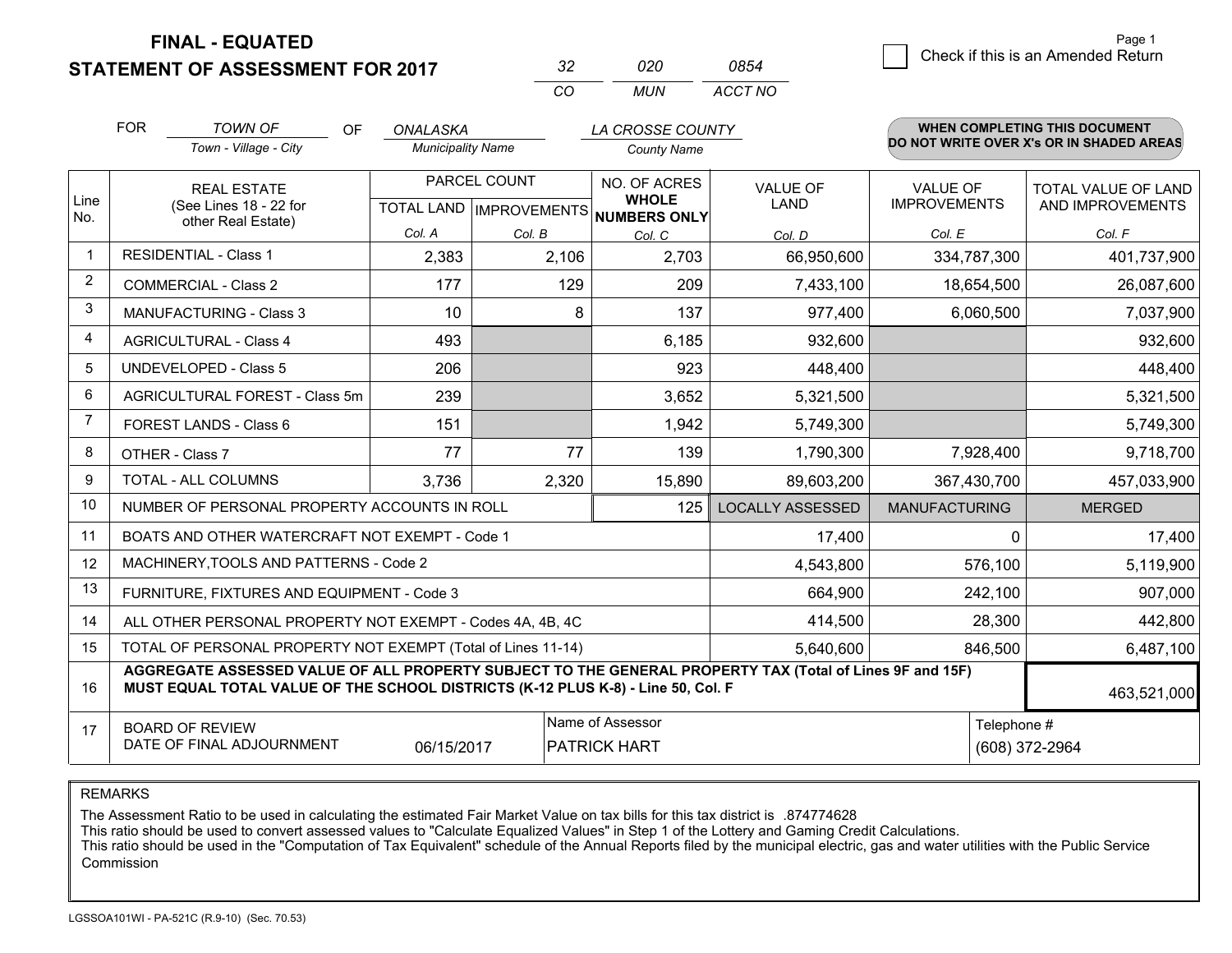*YEAR CO MUN ACCT NO* <sup>2017</sup> <sup>32</sup> <sup>020</sup> <sup>0854</sup> Page 2

Do not confuse FOREST LANDS (Line 7) with FOREST CROPS (in this section) - They are **NOT** the same

|    |                                                                                |                                             |  | Private Forest Crop - Reg Class @ 10¢ per acre                   |        | Private Forest Crop - Reg Class @ \$2.52 per acre             |                                                                              |                    |                                                                    |  |
|----|--------------------------------------------------------------------------------|---------------------------------------------|--|------------------------------------------------------------------|--------|---------------------------------------------------------------|------------------------------------------------------------------------------|--------------------|--------------------------------------------------------------------|--|
| 18 | (a) PARCELS                                                                    | (b) ACRES                                   |  | (c) ASSESSED VALUE                                               |        | (d) PARCELS                                                   | (e) ACRES                                                                    |                    | (f) ASSESSED VALUE                                                 |  |
|    |                                                                                |                                             |  |                                                                  |        |                                                               |                                                                              |                    |                                                                    |  |
|    | Private Forest Crop - Special Class @ 20¢ per acre                             |                                             |  |                                                                  |        |                                                               | Entered Before 2005 Managed Forest - Ferrous Mining CLOSED @ \$8.27 per acre |                    |                                                                    |  |
| 19 | (a) PARCELS                                                                    | (b) ACRES                                   |  | (c) ASSESSED VALUE                                               |        | (d) PARCELS                                                   | (e) ACRES                                                                    |                    | (f) ASSESSED VALUE                                                 |  |
|    |                                                                                |                                             |  |                                                                  |        |                                                               |                                                                              |                    |                                                                    |  |
|    |                                                                                | Entered Before 2005 Managed Forest - OPEN @ |  | \$.79 per acre                                                   |        |                                                               | Entered Before 2005 Managed Forest - CLOSED @ \$1.87 per acre                |                    |                                                                    |  |
| 20 | (a) PARCELS                                                                    | (b) ACRES                                   |  | (c) ASSESSED VALUE                                               |        | (d) PARCELS                                                   | (e) ACRES                                                                    |                    | (f) ASSESSED VALUE                                                 |  |
|    |                                                                                |                                             |  | 26                                                               | 791.63 |                                                               | 1,915,000                                                                    |                    |                                                                    |  |
|    |                                                                                | Entered After 2004 Managed Forest - OPEN @  |  | \$2.14 per acre                                                  |        | Entered After 2004 Managed Forest - CLOSED @ \$10.68 per acre |                                                                              |                    |                                                                    |  |
| 21 | (a) PARCELS                                                                    | (b) ACRES                                   |  | (c) ASSESSED VALUE                                               |        | (d) PARCELS<br>(e) ACRES                                      |                                                                              | (f) ASSESSED VALUE |                                                                    |  |
|    |                                                                                |                                             |  |                                                                  |        |                                                               |                                                                              |                    |                                                                    |  |
|    |                                                                                |                                             |  |                                                                  |        | 48                                                            | 1.361.4                                                                      |                    | 3,042,300                                                          |  |
|    | (a) County Forest Cropland Acres                                               |                                             |  | (b) Federal Acres                                                |        | (d) County (NOT FOREST CROP) Acres<br>(c) State Acres         |                                                                              |                    | (e) Other Acres                                                    |  |
| 22 |                                                                                |                                             |  | 7,518.1                                                          |        | 280.31<br>211.11                                              |                                                                              |                    | 478.6                                                              |  |
|    |                                                                                |                                             |  | Assessed Value of Omitted Property From Prior Years (Sec. 70.44) |        |                                                               | Assessed Value of Sec. 70.43 Corrections of Errors by Assessors              |                    |                                                                    |  |
|    |                                                                                |                                             |  | (b) PERSONAL                                                     |        |                                                               | (c1) REAL ESTATE                                                             |                    | (c2) PERSONAL                                                      |  |
| 23 |                                                                                | (a) REAL ESTATE                             |  |                                                                  |        |                                                               |                                                                              |                    |                                                                    |  |
|    | Manufacturing Equated Value of Omitted Property From Prior Years (Sec. 70.995) |                                             |  |                                                                  |        | $-69,300$                                                     |                                                                              |                    |                                                                    |  |
|    |                                                                                | (d) REAL ESTATE                             |  | (e) PERSONAL                                                     |        |                                                               | (f1) REAL ESTATE                                                             |                    | Mfg. Equated Value of Sec.70.43 Corrections of Errors by Assessors |  |
|    |                                                                                |                                             |  |                                                                  |        |                                                               |                                                                              |                    | (f2) PERSONAL                                                      |  |
|    |                                                                                |                                             |  |                                                                  |        |                                                               |                                                                              |                    |                                                                    |  |

## **SPECIAL DISTRICTS**

| Line<br>No. | Enter 6-digit<br><b>Special District</b><br>Code (Col. A) | <b>Account</b><br><b>Number</b><br>(Col. B) | <b>Special District Name</b><br>(Col. C) | <b>Locally Assessed Value</b><br>of Real Estate and<br>Personal Property (Col. D) | Mfg Value of Real Estate<br>and Personal Property<br>(Col. E) | <b>Merged Value of</b><br><b>Real Estate and</b><br>Personal Property (Col. F) |
|-------------|-----------------------------------------------------------|---------------------------------------------|------------------------------------------|-----------------------------------------------------------------------------------|---------------------------------------------------------------|--------------------------------------------------------------------------------|
| 24          | 328020                                                    | 0196                                        | ONALASKA LAKE PRO & REHAB DISTRICT       | 41,944,000                                                                        | 100,200                                                       | 42,044,200                                                                     |
| 25          |                                                           |                                             |                                          |                                                                                   |                                                               |                                                                                |
| 26          |                                                           |                                             |                                          |                                                                                   |                                                               |                                                                                |
| 27          |                                                           |                                             |                                          |                                                                                   |                                                               |                                                                                |
| 28          |                                                           |                                             |                                          |                                                                                   |                                                               |                                                                                |
| 29          |                                                           |                                             |                                          |                                                                                   |                                                               |                                                                                |
| 30          |                                                           |                                             |                                          |                                                                                   |                                                               |                                                                                |
| 31          |                                                           |                                             |                                          |                                                                                   |                                                               |                                                                                |
| 32          |                                                           |                                             |                                          |                                                                                   |                                                               |                                                                                |
| 33          |                                                           |                                             |                                          |                                                                                   |                                                               |                                                                                |
| 34          |                                                           |                                             |                                          |                                                                                   |                                                               |                                                                                |
| 35          |                                                           |                                             |                                          |                                                                                   |                                                               |                                                                                |

LGSSOA101WI-PA - 521C (R. 9-10) (Sec. 70.53)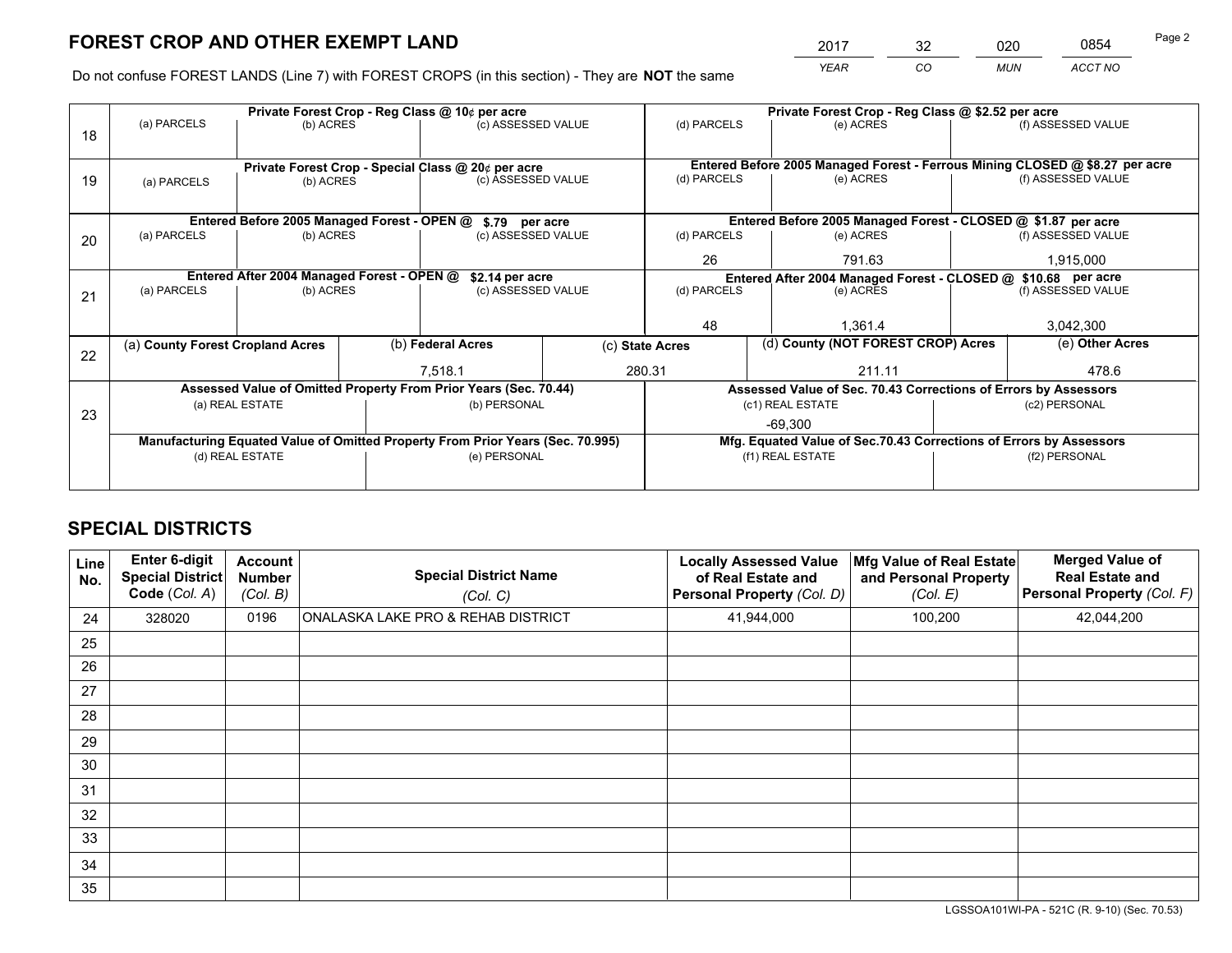|             |                                                                 |                                             |                                                         | <b>YEAR</b>                                                                       | CO<br><b>MUN</b>                                              | ACCT NO                                                                        |
|-------------|-----------------------------------------------------------------|---------------------------------------------|---------------------------------------------------------|-----------------------------------------------------------------------------------|---------------------------------------------------------------|--------------------------------------------------------------------------------|
| Line<br>No. | <b>Enter 6-digit</b><br><b>School District</b><br>Code (Col. A) | <b>Account</b><br><b>Number</b><br>(Col. B) | <b>School District Name</b><br>(Col. C)                 | <b>Locally Assessed Value</b><br>of Real Estate and<br>Personal Property (Col. D) | Mfg Value of Real Estate<br>and Personal Property<br>(Col. E) | <b>Merged Value of</b><br><b>Real Estate and</b><br>Personal Property (Col. F) |
|             | A. SCHOOL DISTRICTS (K-8 and K-12)                              |                                             |                                                         |                                                                                   |                                                               |                                                                                |
| 36          | 273428                                                          | 0163                                        | SCH D OF MELROSE-MINDORO                                | 206,800                                                                           |                                                               | 206,800                                                                        |
| 37          | 322562                                                          | 0193                                        | SCH D OF HOLMEN                                         | 381,091,000                                                                       | 6,550,500                                                     | 387,641,500                                                                    |
| 38          | 324095                                                          | 0195                                        | SCH D OF ONALASKA                                       | 74,338,800                                                                        | 1,333,900                                                     | 75,672,700                                                                     |
| 39          |                                                                 |                                             |                                                         |                                                                                   |                                                               |                                                                                |
| 40          |                                                                 |                                             |                                                         |                                                                                   |                                                               |                                                                                |
| 41          |                                                                 |                                             |                                                         |                                                                                   |                                                               |                                                                                |
| 42          |                                                                 |                                             |                                                         |                                                                                   |                                                               |                                                                                |
| 43          |                                                                 |                                             |                                                         |                                                                                   |                                                               |                                                                                |
| 44          |                                                                 |                                             |                                                         |                                                                                   |                                                               |                                                                                |
| 45          |                                                                 |                                             |                                                         |                                                                                   |                                                               |                                                                                |
| 46          |                                                                 |                                             |                                                         |                                                                                   |                                                               |                                                                                |
| 47          |                                                                 |                                             |                                                         |                                                                                   |                                                               |                                                                                |
| 48          |                                                                 |                                             |                                                         |                                                                                   |                                                               |                                                                                |
| 49          |                                                                 |                                             |                                                         |                                                                                   |                                                               |                                                                                |
| 50          |                                                                 |                                             | TOTAL ASSESSED VALUE OF SCHOOL DISTRICTS (K-8 and K-12) | 455,636,600                                                                       | 7,884,400                                                     | 463,521,000                                                                    |
|             | <b>B.</b><br><b>UNION HIGH SCHOOL DISTRICTS</b>                 |                                             |                                                         |                                                                                   |                                                               |                                                                                |
| 51<br>52    |                                                                 |                                             |                                                         |                                                                                   |                                                               |                                                                                |
|             |                                                                 |                                             |                                                         |                                                                                   |                                                               |                                                                                |
| 53<br>54    |                                                                 |                                             |                                                         |                                                                                   |                                                               |                                                                                |
| 55          |                                                                 |                                             | TOTAL ASSESSED VALUE OF UNION HIGH SCHOOLS              |                                                                                   |                                                               |                                                                                |
|             | C.<br><b>TECHNICAL COLLEGE DISTRICTS</b>                        |                                             |                                                         |                                                                                   |                                                               |                                                                                |
| 56          | 000200                                                          | 0002                                        | WESTERN TECHNICAL COLLEGE LACR                          | 455,636,600                                                                       | 7,884,400                                                     | 463,521,000                                                                    |
| 57          |                                                                 |                                             |                                                         |                                                                                   |                                                               |                                                                                |
| 58          |                                                                 |                                             |                                                         |                                                                                   |                                                               |                                                                                |
| 59          |                                                                 |                                             | TOTAL ASSESSED VALUE OF TECHNICAL COLLEGES              | 455,636,600                                                                       | 7,884,400                                                     | 463,521,000                                                                    |

32

020

 *I hereby certify, to the best of my knowledge and belief, this form is complete and correct.*

**SCHOOL DISTRICTS**

| Print name of preparer | Title                    |                | Date (MM / DD / CCYY) |
|------------------------|--------------------------|----------------|-----------------------|
|                        |                          |                |                       |
| Signature of preparer  | Contact Telephone Number | E-mail address |                       |
|                        | $\sim$                   |                |                       |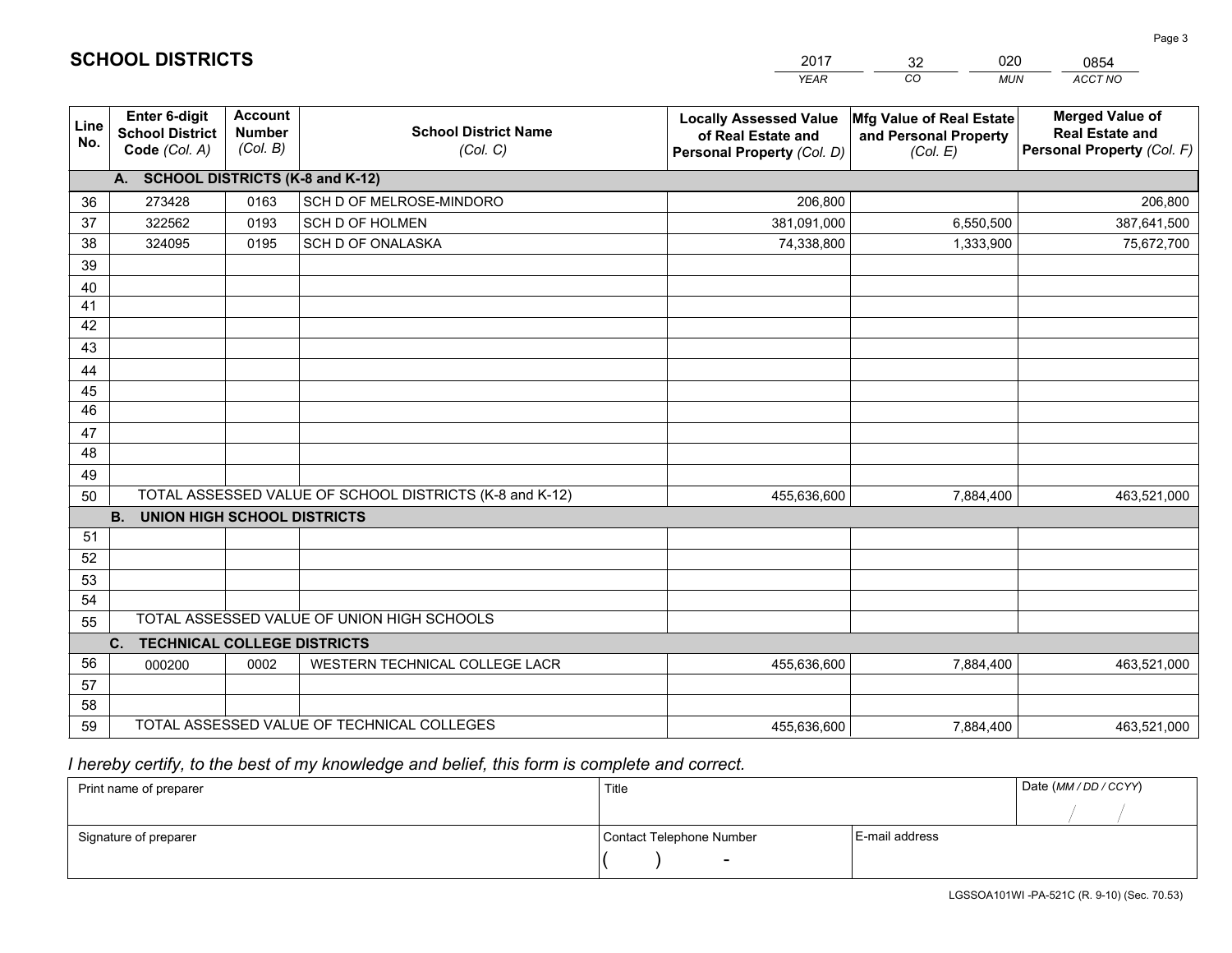## **HIGHLIGHTS**

- 1. Complete the Statement of Assessment after the Board of Review. Reflect any changes made there.
- 2. Use black ink to complete.
- 3. Line 16 must equal Line 50, Col D.
- 4. Line 55 must equal the total of K-8 schools listed on lines 36-49. Do not include K-12 schools in this comparision.
- 5. Line 59, Col. D must equal Line 16.
- 6. Special District, School District and Technical College District values must include both real estate and personal property. Examples of Special districts are: town sanitary districts, public inland lake protection and rehabilitation districts, and metropolitan sewerage districts.
- 7. DO NOT INCLUDE Manufacturing property values.DOR will print these values on the final SOA.

MARY RINEHART TOWN OF ONALASKA N5589 COMMERCE RD ONALASKA, WI 54650

N5589 COMMERCE RD MARY RINEHART<br>TOWN OF ONALASKA

ONALASKA, WI 54650

 8. Accuracy of this form is very important. The values reported directly affect the equalized value DOR calculates for school and special districts.

#### **Page 1:**

 If not prefilled, enter the tax year,county and municipal code,municipal type, municipal name and county name on the top of form.

Check the Amended box, if filing an amended / corrected SOA.

 Report the parcel count, acres and assessed value of taxable general property, total parcel count, (real and personal), total acres, and values from final figures set by the Board of Review.

- A. Real Estate land and improvements (buildings, etc.) is reported on lines 1 8, total line 9.
- B. Personal Property is reported on lines 11 14, Column D, total line 15.
- C. To complete this report, use the computer produced summary of the assessment roll that shows these amounts.
- D. Use whole numbers only.
- E. Add each line across and each column down to verify entries.

## **Page 2:**

- A. Report Special Items (not subject to general property tax).
- 1. Private Forest Croplands and Managed Forest Lands are reported on lines 18,19, 20 and 21. Be sure to report assessed values **NOT** taxes.
- 2. You should have copies of the orders of entry, orders of withdrawal, etc., to update your assessment roll.
	- 3. Show hundredths of acres (e.g. 39.75).
- 4. Tax exempt lands are reported on line 22.
- 5. Omitted property and sec. 70.43, Wis. Stats., corrections of errors by assessor are reported on line 23. Report real estate and personal property separately. These should be for **prior years**, not something found on the current assessment roll after the board of review.
- B. Special District (Lines 24-35) Include the value of both real and personal property.
- The Department of Revenue (DOR) preprints much of the information regarding names and codes for schools, special districts,etc. If a district is not listed, enter the name and value only, DOR will enter the proper code.

## **Page 3 School Districts:**

Include the value of both real and personal property.

Report School District (regular, elementary, union high school, and technical college).

- 1. Regular (K-12) and Elementary (K-8) school values are reported on lines 36-49, total on line 50.
- 2. Union High School (UHS) (use only if elementary schools are listed on lines 36-49) are reported on lines 51-54. UHS total value (line 55) must equal to the total **elementary school** values reported on lines 36-49. Do notinclude K-12 schools in this comparison.
- 3. Technical College values are reported on lines 56-58, total on line 59.
- 4. Use the computer summary that shows these amounts to complete this report.

#### **This form is due the second Monday in June. File this report only after your Board of Review is complete.**

 *If you have questions: Return forms to:*

 Email: lgs@wisconsin.gov Wisconsin Department of RevenueCall:  $(608)$  266-2569 or  $(608)$  264-6892 Fax number: (608) 264-6887 PO Box 8971

Local Government Services Section 6-97

Madison WI 53708-8971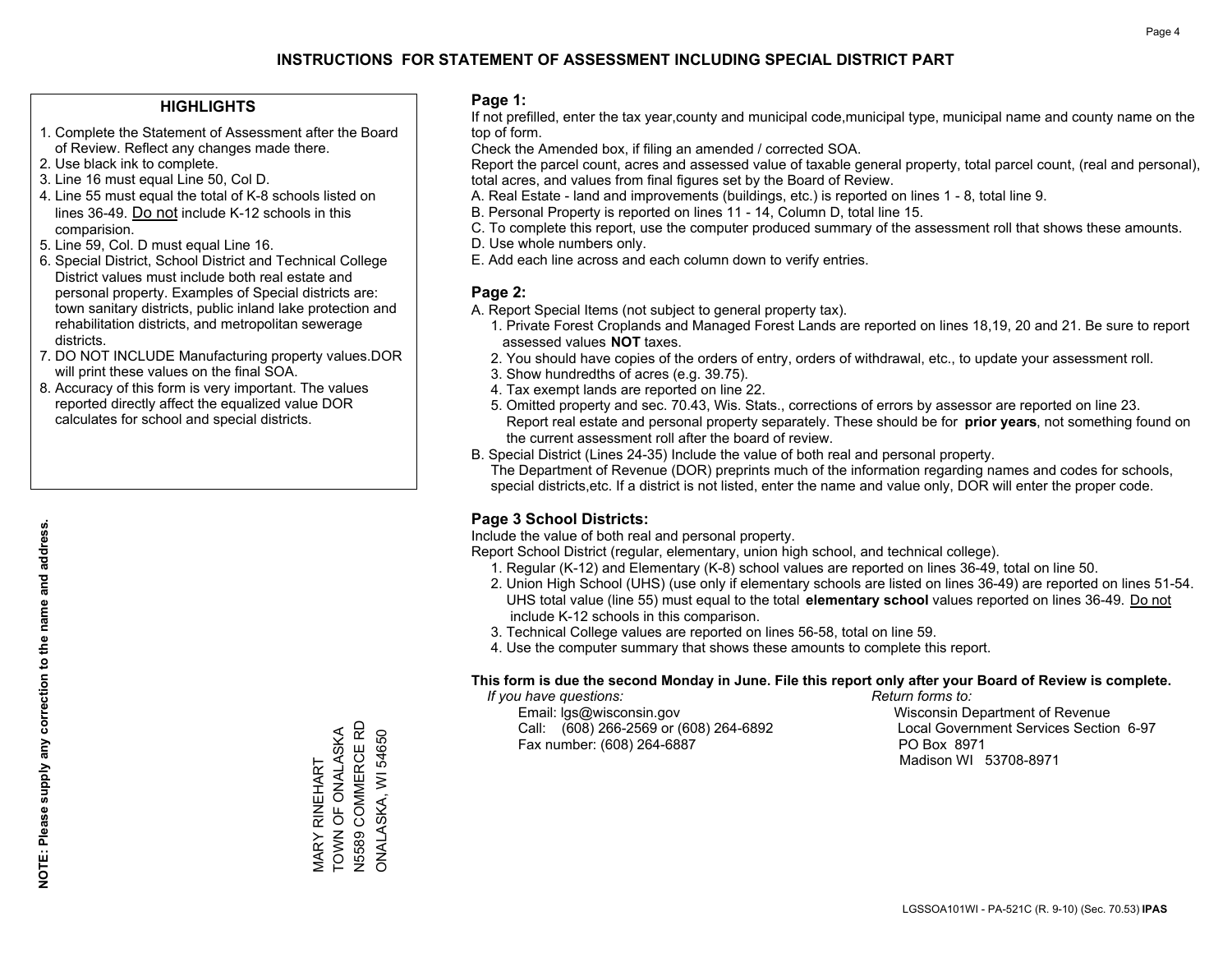**STATEMENT OF ASSESSMENT FOR 2017** 

| -32      | פפח   | 0855    |
|----------|-------|---------|
| $\cdots$ | MI IN | ACCT NO |

|             | <b>FOR</b>                                                                                                                                                                                   | <b>TOWN OF</b><br><b>OF</b>                               | <b>SHELBY</b>            |              | LA CROSSE COUNTY                                    |                         |                      | <b>WHEN COMPLETING THIS DOCUMENT</b>     |
|-------------|----------------------------------------------------------------------------------------------------------------------------------------------------------------------------------------------|-----------------------------------------------------------|--------------------------|--------------|-----------------------------------------------------|-------------------------|----------------------|------------------------------------------|
|             |                                                                                                                                                                                              | Town - Village - City                                     | <b>Municipality Name</b> |              | <b>County Name</b>                                  |                         |                      | DO NOT WRITE OVER X's OR IN SHADED AREAS |
|             |                                                                                                                                                                                              | <b>REAL ESTATE</b>                                        |                          | PARCEL COUNT | NO. OF ACRES                                        | <b>VALUE OF</b>         | <b>VALUE OF</b>      | TOTAL VALUE OF LAND                      |
| Line<br>No. |                                                                                                                                                                                              | (See Lines 18 - 22 for<br>other Real Estate)              |                          |              | <b>WHOLE</b><br>TOTAL LAND MPROVEMENTS NUMBERS ONLY | <b>LAND</b>             | <b>IMPROVEMENTS</b>  | AND IMPROVEMENTS                         |
|             |                                                                                                                                                                                              |                                                           | Col. A                   | Col. B       | Col. C                                              | Col. D                  | Col. E               | Col. F                                   |
|             |                                                                                                                                                                                              | <b>RESIDENTIAL - Class 1</b>                              | 1,950                    | 1,732        | 2,630                                               | 68,119,700              | 308,502,900          | 376,622,600                              |
| 2           |                                                                                                                                                                                              | <b>COMMERCIAL - Class 2</b>                               | 78                       | 59           | 235                                                 | 6,009,700               | 14,070,300           | 20,080,000                               |
| 3           |                                                                                                                                                                                              | <b>MANUFACTURING - Class 3</b>                            |                          |              | -1                                                  | 72,500                  | 262,800              | 335,300                                  |
| 4           |                                                                                                                                                                                              | <b>AGRICULTURAL - Class 4</b>                             | 316                      |              | 3,544                                               | 455,200                 |                      | 455,200                                  |
| 5           |                                                                                                                                                                                              | <b>UNDEVELOPED - Class 5</b>                              | 114                      |              | 407                                                 | 561,500                 |                      | 561,500                                  |
| 6           |                                                                                                                                                                                              | AGRICULTURAL FOREST - Class 5m                            | 157                      |              | 1,663                                               | 2,903,000               |                      | 2,903,000                                |
| 7           |                                                                                                                                                                                              | FOREST LANDS - Class 6                                    | 146                      |              | 2,231                                               | 7,395,600               |                      | 7,395,600                                |
| 8           |                                                                                                                                                                                              | OTHER - Class 7                                           | 29                       | 29           | 63                                                  | 484,500                 | 3,029,000            | 3,513,500                                |
| 9           |                                                                                                                                                                                              | TOTAL - ALL COLUMNS                                       | 2,791                    | 1,821        | 10,774                                              | 86,001,700              | 325,865,000          | 411,866,700                              |
| 10          |                                                                                                                                                                                              | NUMBER OF PERSONAL PROPERTY ACCOUNTS IN ROLL              |                          |              | 73                                                  | <b>LOCALLY ASSESSED</b> | <b>MANUFACTURING</b> | <b>MERGED</b>                            |
| 11          |                                                                                                                                                                                              | BOATS AND OTHER WATERCRAFT NOT EXEMPT - Code 1            |                          |              |                                                     | 0                       | 0                    | $\Omega$                                 |
| 12          |                                                                                                                                                                                              | MACHINERY, TOOLS AND PATTERNS - Code 2                    |                          |              |                                                     | 2,237,500               | 11,700               | 2,249,200                                |
| 13          |                                                                                                                                                                                              | FURNITURE, FIXTURES AND EQUIPMENT - Code 3                |                          |              |                                                     | 512,800                 | 2,300                | 515,100                                  |
| 14          |                                                                                                                                                                                              | ALL OTHER PERSONAL PROPERTY NOT EXEMPT - Codes 4A, 4B, 4C |                          |              |                                                     | 591,000                 | $\Omega$             | 591,000                                  |
| 15          | TOTAL OF PERSONAL PROPERTY NOT EXEMPT (Total of Lines 11-14)<br>3,341,300<br>14,000                                                                                                          |                                                           |                          |              |                                                     |                         |                      | 3,355,300                                |
| 16          | AGGREGATE ASSESSED VALUE OF ALL PROPERTY SUBJECT TO THE GENERAL PROPERTY TAX (Total of Lines 9F and 15F)<br>MUST EQUAL TOTAL VALUE OF THE SCHOOL DISTRICTS (K-12 PLUS K-8) - Line 50, Col. F |                                                           |                          |              |                                                     |                         | 415,222,000          |                                          |
| 17          | Name of Assessor<br>Telephone #<br><b>BOARD OF REVIEW</b><br>DATE OF FINAL ADJOURNMENT<br>05/22/2017<br>ASSOCIATED APPRAISAL CONSULTANTS INC                                                 |                                                           |                          |              |                                                     |                         | (800) 721-4157       |                                          |

REMARKS

The Assessment Ratio to be used in calculating the estimated Fair Market Value on tax bills for this tax district is .966311949

This ratio should be used to convert assessed values to "Calculate Equalized Values" in Step 1 of the Lottery and Gaming Credit Calculations.<br>This ratio should be used in the "Computation of Tax Equivalent" schedule of the Commission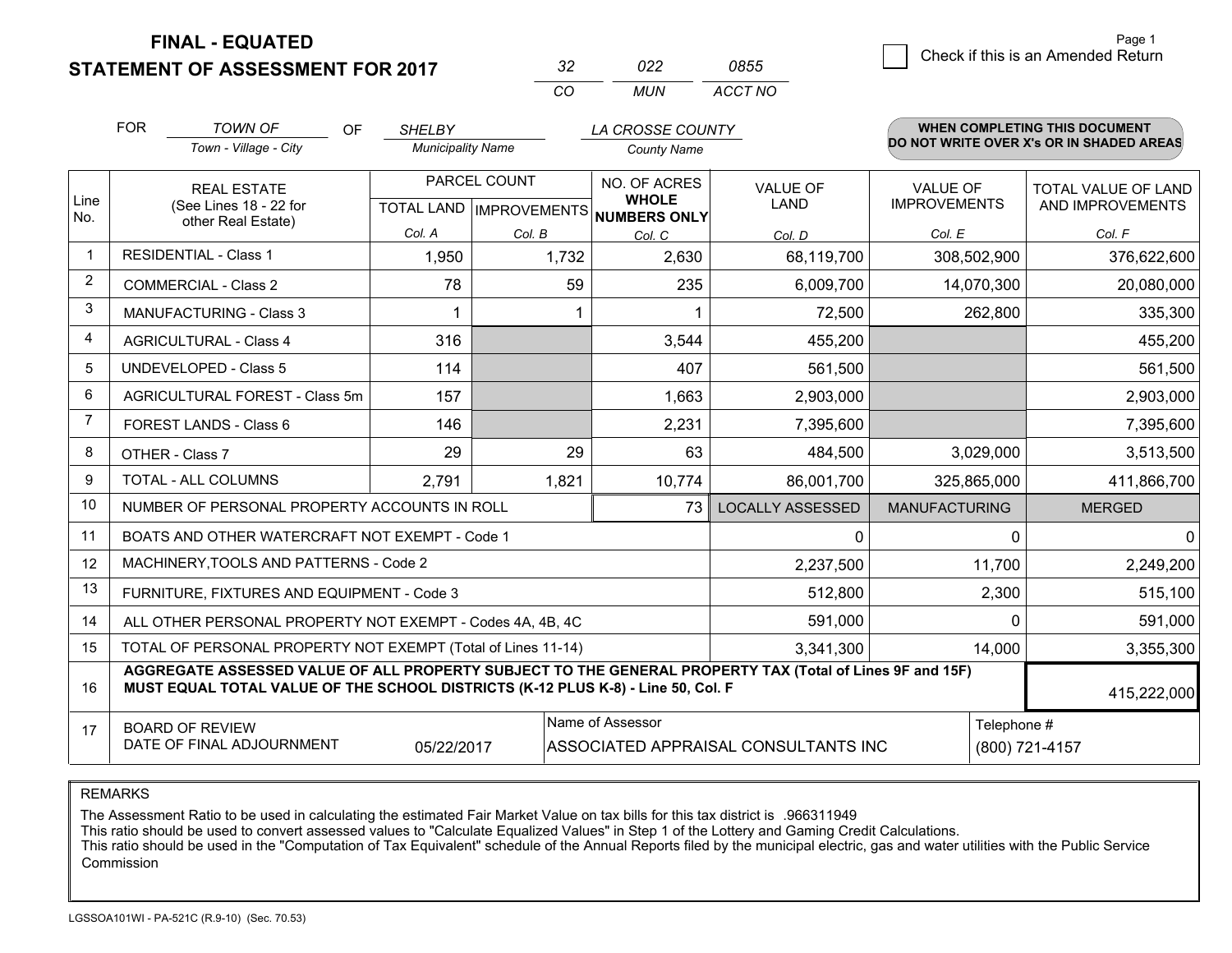*YEAR CO MUN ACCT NO* <sup>2017</sup> <sup>32</sup> <sup>022</sup> <sup>0855</sup>

Do not confuse FOREST LANDS (Line 7) with FOREST CROPS (in this section) - They are **NOT** the same

|    |                                                                                |                                             |  | Private Forest Crop - Reg Class @ 10¢ per acre                   |  | Private Forest Crop - Reg Class @ \$2.52 per acre             |                                                                              |                    |                    |  |
|----|--------------------------------------------------------------------------------|---------------------------------------------|--|------------------------------------------------------------------|--|---------------------------------------------------------------|------------------------------------------------------------------------------|--------------------|--------------------|--|
| 18 | (a) PARCELS                                                                    | (b) ACRES                                   |  | (c) ASSESSED VALUE                                               |  | (d) PARCELS                                                   | (e) ACRES                                                                    |                    | (f) ASSESSED VALUE |  |
|    |                                                                                |                                             |  |                                                                  |  |                                                               |                                                                              |                    |                    |  |
|    | Private Forest Crop - Special Class @ 20¢ per acre                             |                                             |  |                                                                  |  |                                                               | Entered Before 2005 Managed Forest - Ferrous Mining CLOSED @ \$8.27 per acre |                    |                    |  |
| 19 | (a) PARCELS                                                                    | (b) ACRES                                   |  | (c) ASSESSED VALUE                                               |  | (d) PARCELS                                                   | (e) ACRES                                                                    |                    | (f) ASSESSED VALUE |  |
|    |                                                                                |                                             |  |                                                                  |  |                                                               |                                                                              |                    |                    |  |
|    |                                                                                | Entered Before 2005 Managed Forest - OPEN @ |  | \$.79 per acre                                                   |  |                                                               | Entered Before 2005 Managed Forest - CLOSED @ \$1.87 per acre                |                    |                    |  |
| 20 | (a) PARCELS                                                                    | (b) ACRES                                   |  | (c) ASSESSED VALUE                                               |  | (d) PARCELS                                                   | (e) ACRES                                                                    |                    | (f) ASSESSED VALUE |  |
|    |                                                                                |                                             |  |                                                                  |  | 11                                                            | 239.96                                                                       |                    | 659,700            |  |
|    |                                                                                | Entered After 2004 Managed Forest - OPEN @  |  | \$2.14 per acre                                                  |  | Entered After 2004 Managed Forest - CLOSED @ \$10.68 per acre |                                                                              |                    |                    |  |
| 21 | (a) PARCELS                                                                    | (b) ACRES                                   |  | (c) ASSESSED VALUE                                               |  | (d) PARCELS                                                   | (e) ACRES                                                                    | (f) ASSESSED VALUE |                    |  |
|    |                                                                                |                                             |  |                                                                  |  |                                                               |                                                                              |                    |                    |  |
|    |                                                                                |                                             |  |                                                                  |  | 76                                                            | 1.628.09                                                                     |                    | 4,293,900          |  |
| 22 | (a) County Forest Cropland Acres                                               |                                             |  | (b) Federal Acres                                                |  | (d) County (NOT FOREST CROP) Acres<br>(c) State Acres         |                                                                              |                    | (e) Other Acres    |  |
|    |                                                                                |                                             |  | 3,948.17                                                         |  | 199.79                                                        | 88.92                                                                        |                    | 389.58             |  |
|    |                                                                                |                                             |  | Assessed Value of Omitted Property From Prior Years (Sec. 70.44) |  |                                                               | Assessed Value of Sec. 70.43 Corrections of Errors by Assessors              |                    |                    |  |
|    |                                                                                | (a) REAL ESTATE                             |  | (b) PERSONAL                                                     |  |                                                               | (c1) REAL ESTATE                                                             |                    | (c2) PERSONAL      |  |
| 23 |                                                                                |                                             |  |                                                                  |  |                                                               |                                                                              |                    |                    |  |
|    | Manufacturing Equated Value of Omitted Property From Prior Years (Sec. 70.995) |                                             |  |                                                                  |  |                                                               | Mfg. Equated Value of Sec.70.43 Corrections of Errors by Assessors           |                    |                    |  |
|    |                                                                                | (d) REAL ESTATE                             |  | (e) PERSONAL                                                     |  |                                                               | (f1) REAL ESTATE                                                             |                    | (f2) PERSONAL      |  |
|    |                                                                                |                                             |  |                                                                  |  |                                                               |                                                                              |                    |                    |  |

## **SPECIAL DISTRICTS**

| Line<br>No. | <b>Enter 6-digit</b><br>Special District<br>Code (Col. A) | <b>Account</b><br><b>Number</b><br>(Col. B) | <b>Special District Name</b><br>(Col. C) | <b>Locally Assessed Value</b><br>of Real Estate and<br>Personal Property (Col. D) | Mfg Value of Real Estate<br>and Personal Property<br>(Col. E) | <b>Merged Value of</b><br><b>Real Estate and</b><br><b>Personal Property (Col. F)</b> |
|-------------|-----------------------------------------------------------|---------------------------------------------|------------------------------------------|-----------------------------------------------------------------------------------|---------------------------------------------------------------|---------------------------------------------------------------------------------------|
| 24          | 327060                                                    | 0194                                        | SHELBY SANITARY DISTRICT #2              | 253,602,300                                                                       |                                                               | 253,602,300                                                                           |
| 25          | 327070                                                    | 0195                                        | SHELBY SANITARY DISTRICT #1              | 42,101,600                                                                        | 349,300                                                       | 42,450,900                                                                            |
| 26          |                                                           |                                             |                                          |                                                                                   |                                                               |                                                                                       |
| 27          |                                                           |                                             |                                          |                                                                                   |                                                               |                                                                                       |
| 28          |                                                           |                                             |                                          |                                                                                   |                                                               |                                                                                       |
| 29          |                                                           |                                             |                                          |                                                                                   |                                                               |                                                                                       |
| 30          |                                                           |                                             |                                          |                                                                                   |                                                               |                                                                                       |
| 31          |                                                           |                                             |                                          |                                                                                   |                                                               |                                                                                       |
| 32          |                                                           |                                             |                                          |                                                                                   |                                                               |                                                                                       |
| 33          |                                                           |                                             |                                          |                                                                                   |                                                               |                                                                                       |
| 34          |                                                           |                                             |                                          |                                                                                   |                                                               |                                                                                       |
| 35          |                                                           |                                             |                                          |                                                                                   |                                                               |                                                                                       |

LGSSOA101WI-PA - 521C (R. 9-10) (Sec. 70.53)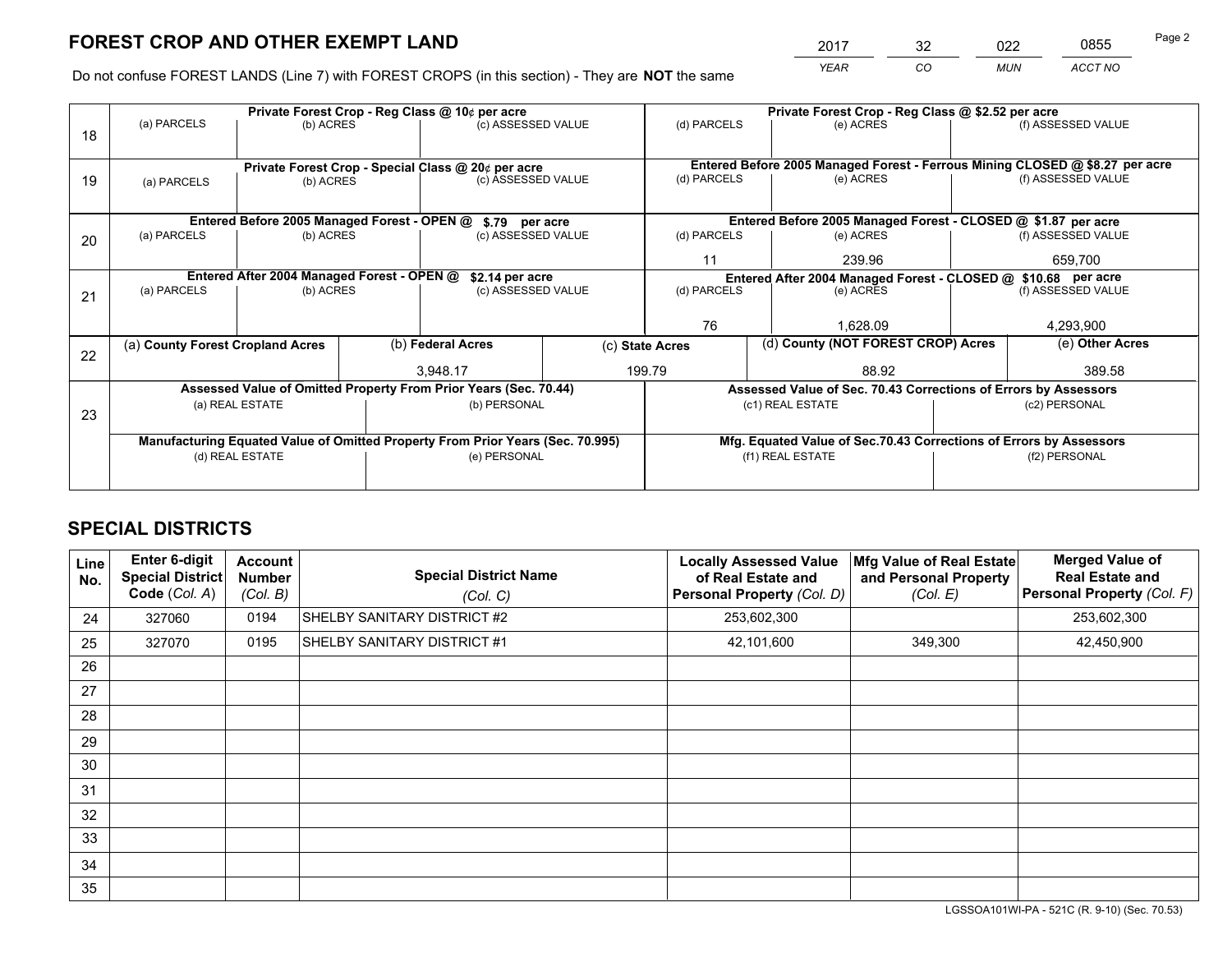|             |                                                                 |                                             |                                                         | <b>YEAR</b>                                                                       | CO<br><b>MUN</b>                                              | ACCT NO                                                                        |
|-------------|-----------------------------------------------------------------|---------------------------------------------|---------------------------------------------------------|-----------------------------------------------------------------------------------|---------------------------------------------------------------|--------------------------------------------------------------------------------|
| Line<br>No. | <b>Enter 6-digit</b><br><b>School District</b><br>Code (Col. A) | <b>Account</b><br><b>Number</b><br>(Col. B) | <b>School District Name</b><br>(Col. C)                 | <b>Locally Assessed Value</b><br>of Real Estate and<br>Personal Property (Col. D) | Mfg Value of Real Estate<br>and Personal Property<br>(Col. E) | <b>Merged Value of</b><br><b>Real Estate and</b><br>Personal Property (Col. F) |
|             | A. SCHOOL DISTRICTS (K-8 and K-12)                              |                                             |                                                         |                                                                                   |                                                               |                                                                                |
| 36          | 322849                                                          | 0194                                        | SCH D OF LA CROSSE                                      | 409,271,200                                                                       | 349,300                                                       | 409,620,500                                                                    |
| 37          | 326370                                                          | 0196                                        | SCH D OF WEST SALEM                                     | 5,601,500                                                                         |                                                               | 5,601,500                                                                      |
| 38          |                                                                 |                                             |                                                         |                                                                                   |                                                               |                                                                                |
| 39          |                                                                 |                                             |                                                         |                                                                                   |                                                               |                                                                                |
| 40          |                                                                 |                                             |                                                         |                                                                                   |                                                               |                                                                                |
| 41          |                                                                 |                                             |                                                         |                                                                                   |                                                               |                                                                                |
| 42          |                                                                 |                                             |                                                         |                                                                                   |                                                               |                                                                                |
| 43          |                                                                 |                                             |                                                         |                                                                                   |                                                               |                                                                                |
| 44          |                                                                 |                                             |                                                         |                                                                                   |                                                               |                                                                                |
| 45<br>46    |                                                                 |                                             |                                                         |                                                                                   |                                                               |                                                                                |
|             |                                                                 |                                             |                                                         |                                                                                   |                                                               |                                                                                |
| 47<br>48    |                                                                 |                                             |                                                         |                                                                                   |                                                               |                                                                                |
| 49          |                                                                 |                                             |                                                         |                                                                                   |                                                               |                                                                                |
| 50          |                                                                 |                                             | TOTAL ASSESSED VALUE OF SCHOOL DISTRICTS (K-8 and K-12) | 414,872,700                                                                       | 349,300                                                       | 415,222,000                                                                    |
|             | <b>B.</b><br><b>UNION HIGH SCHOOL DISTRICTS</b>                 |                                             |                                                         |                                                                                   |                                                               |                                                                                |
| 51          |                                                                 |                                             |                                                         |                                                                                   |                                                               |                                                                                |
| 52          |                                                                 |                                             |                                                         |                                                                                   |                                                               |                                                                                |
| 53          |                                                                 |                                             |                                                         |                                                                                   |                                                               |                                                                                |
| 54          |                                                                 |                                             |                                                         |                                                                                   |                                                               |                                                                                |
| 55          |                                                                 |                                             | TOTAL ASSESSED VALUE OF UNION HIGH SCHOOLS              |                                                                                   |                                                               |                                                                                |
|             | C.<br><b>TECHNICAL COLLEGE DISTRICTS</b>                        |                                             |                                                         |                                                                                   |                                                               |                                                                                |
| 56          | 000200                                                          | 0002                                        | WESTERN TECHNICAL COLLEGE LACR                          | 414,872,700                                                                       | 349,300                                                       | 415,222,000                                                                    |
| 57          |                                                                 |                                             |                                                         |                                                                                   |                                                               |                                                                                |
| 58          |                                                                 |                                             |                                                         |                                                                                   |                                                               |                                                                                |
| 59          |                                                                 |                                             | TOTAL ASSESSED VALUE OF TECHNICAL COLLEGES              | 414,872,700                                                                       | 349,300                                                       | 415,222,000                                                                    |

32

022

 *I hereby certify, to the best of my knowledge and belief, this form is complete and correct.*

**SCHOOL DISTRICTS**

| Print name of preparer | Title                    |                | Date (MM/DD/CCYY) |
|------------------------|--------------------------|----------------|-------------------|
|                        |                          |                |                   |
| Signature of preparer  | Contact Telephone Number | E-mail address |                   |
|                        | $\overline{\phantom{0}}$ |                |                   |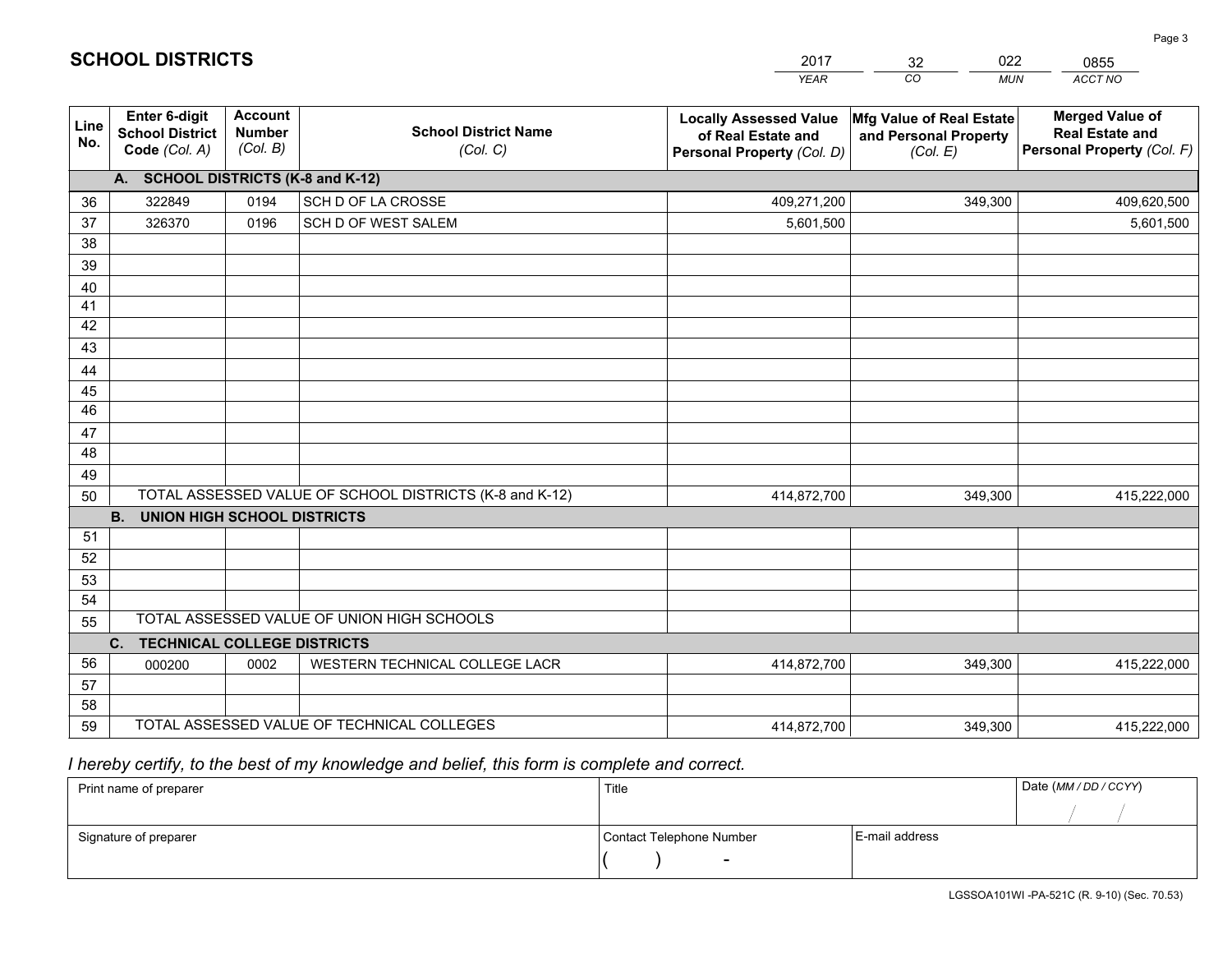### **HIGHLIGHTS**

- 1. Complete the Statement of Assessment after the Board of Review. Reflect any changes made there.
- 2. Use black ink to complete.
- 3. Line 16 must equal Line 50, Col D.
- 4. Line 55 must equal the total of K-8 schools listed on lines 36-49. Do not include K-12 schools in this comparision.
- 5. Line 59, Col. D must equal Line 16.
- 6. Special District, School District and Technical College District values must include both real estate and personal property. Examples of Special districts are: town sanitary districts, public inland lake protection and rehabilitation districts, and metropolitan sewerage districts.
- 7. DO NOT INCLUDE Manufacturing property values.DOR will print these values on the final SOA.

MICHELLE KIND TOWN OF SHELBY 2800 WARD AVE LA CROSSE, WI 54601

VICHELLE KIND<br>TOWN OF SHELBY 2800 WARD AVE

A CROSSE, WI 54601

 8. Accuracy of this form is very important. The values reported directly affect the equalized value DOR calculates for school and special districts.

#### **Page 1:**

 If not prefilled, enter the tax year,county and municipal code,municipal type, municipal name and county name on the top of form.

Check the Amended box, if filing an amended / corrected SOA.

 Report the parcel count, acres and assessed value of taxable general property, total parcel count, (real and personal), total acres, and values from final figures set by the Board of Review.

- A. Real Estate land and improvements (buildings, etc.) is reported on lines 1 8, total line 9.
- B. Personal Property is reported on lines 11 14, Column D, total line 15.
- C. To complete this report, use the computer produced summary of the assessment roll that shows these amounts.
- D. Use whole numbers only.
- E. Add each line across and each column down to verify entries.

#### **Page 2:**

- A. Report Special Items (not subject to general property tax).
- 1. Private Forest Croplands and Managed Forest Lands are reported on lines 18,19, 20 and 21. Be sure to report assessed values **NOT** taxes.
- 2. You should have copies of the orders of entry, orders of withdrawal, etc., to update your assessment roll.
	- 3. Show hundredths of acres (e.g. 39.75).
- 4. Tax exempt lands are reported on line 22.
- 5. Omitted property and sec. 70.43, Wis. Stats., corrections of errors by assessor are reported on line 23. Report real estate and personal property separately. These should be for **prior years**, not something found on the current assessment roll after the board of review.
- B. Special District (Lines 24-35) Include the value of both real and personal property.
- The Department of Revenue (DOR) preprints much of the information regarding names and codes for schools, special districts,etc. If a district is not listed, enter the name and value only, DOR will enter the proper code.

## **Page 3 School Districts:**

Include the value of both real and personal property.

Report School District (regular, elementary, union high school, and technical college).

- 1. Regular (K-12) and Elementary (K-8) school values are reported on lines 36-49, total on line 50.
- 2. Union High School (UHS) (use only if elementary schools are listed on lines 36-49) are reported on lines 51-54. UHS total value (line 55) must equal to the total **elementary school** values reported on lines 36-49. Do notinclude K-12 schools in this comparison.
- 3. Technical College values are reported on lines 56-58, total on line 59.
- 4. Use the computer summary that shows these amounts to complete this report.

#### **This form is due the second Monday in June. File this report only after your Board of Review is complete.**

 *If you have questions: Return forms to:*

 Email: lgs@wisconsin.gov Wisconsin Department of RevenueCall:  $(608)$  266-2569 or  $(608)$  264-6892 Fax number: (608) 264-6887 PO Box 8971

Local Government Services Section 6-97

Madison WI 53708-8971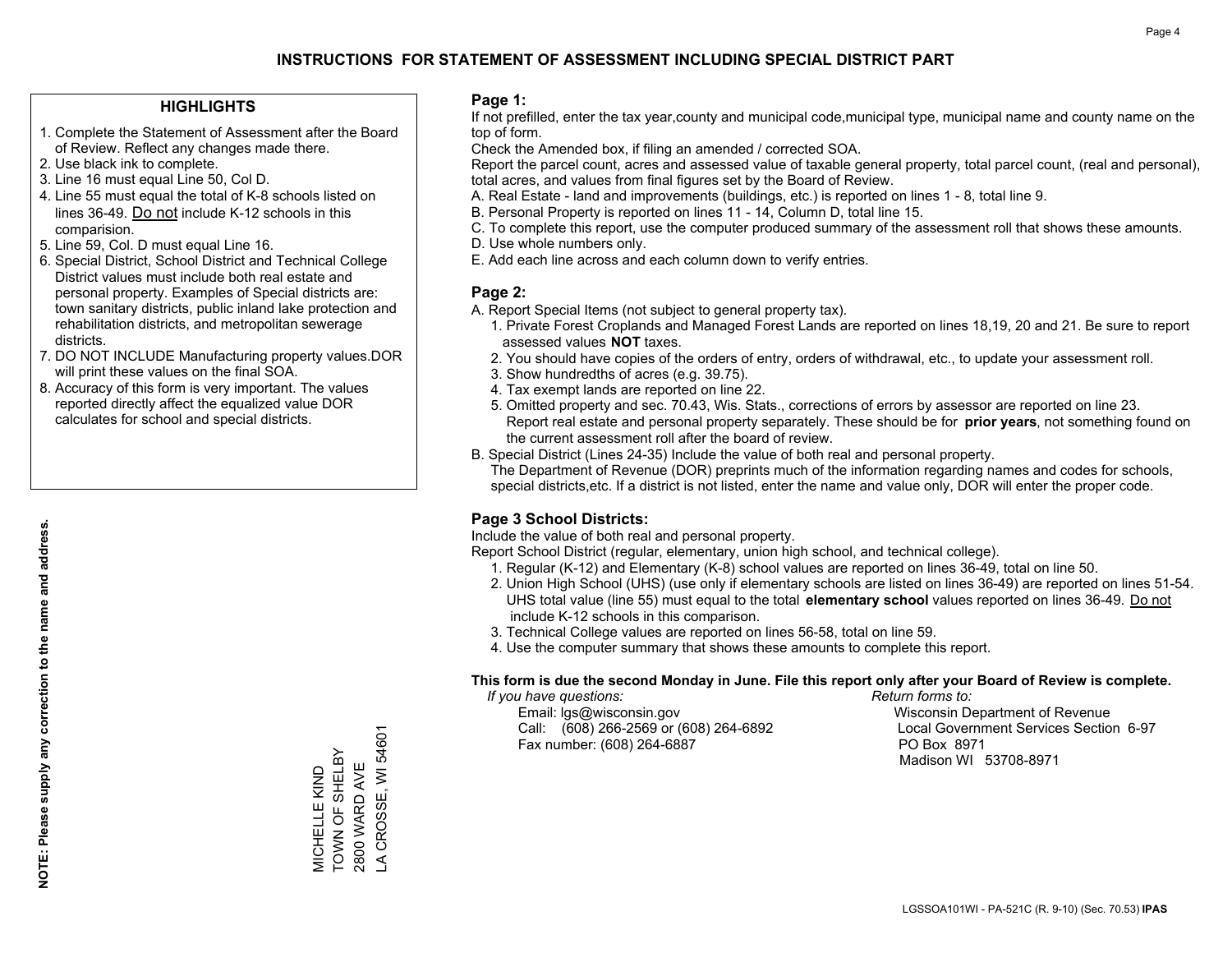**STATEMENT OF ASSESSMENT FOR 2017** 

| マン       |       | 0856    |
|----------|-------|---------|
| $\cdots$ | MI IN | ACCT NO |

|                | <b>FOR</b>                                                                                                                                                                                   | <b>TOWN OF</b><br>OF.<br>Town - Village - City            | <b>WASHINGTON</b><br><b>Municipality Name</b> |                                                      | LA CROSSE COUNTY<br><b>County Name</b> |                                |                                        | <b>WHEN COMPLETING THIS DOCUMENT</b><br>DO NOT WRITE OVER X's OR IN SHADED AREAS |
|----------------|----------------------------------------------------------------------------------------------------------------------------------------------------------------------------------------------|-----------------------------------------------------------|-----------------------------------------------|------------------------------------------------------|----------------------------------------|--------------------------------|----------------------------------------|----------------------------------------------------------------------------------|
| Line<br>No.    | <b>REAL ESTATE</b><br>(See Lines 18 - 22 for                                                                                                                                                 |                                                           |                                               | PARCEL COUNT<br>TOTAL LAND IMPROVEMENTS NUMBERS ONLY |                                        | <b>VALUE OF</b><br><b>LAND</b> | <b>VALUE OF</b><br><b>IMPROVEMENTS</b> | <b>TOTAL VALUE OF LAND</b><br>AND IMPROVEMENTS                                   |
|                |                                                                                                                                                                                              | other Real Estate)                                        | Col. A                                        | Col. B                                               | Col. C                                 | Col. D                         | Col. E                                 | Col. F                                                                           |
| $\mathbf{1}$   |                                                                                                                                                                                              | <b>RESIDENTIAL - Class 1</b>                              | 154                                           | 147                                                  | 291                                    | 1,228,300                      | 17,059,200                             | 18,287,500                                                                       |
| $\overline{2}$ |                                                                                                                                                                                              | <b>COMMERCIAL - Class 2</b>                               | 11                                            |                                                      | 34                                     | 155,000                        | 662,500                                | 817,500                                                                          |
| 3              |                                                                                                                                                                                              | <b>MANUFACTURING - Class 3</b>                            | $\Omega$                                      | 0                                                    | $\mathbf{0}$                           | 0                              | 0                                      | 0                                                                                |
| 4              |                                                                                                                                                                                              | <b>AGRICULTURAL - Class 4</b>                             | 633                                           |                                                      | 12,985                                 | 1,523,350                      |                                        | 1,523,350                                                                        |
| 5              |                                                                                                                                                                                              | <b>UNDEVELOPED - Class 5</b>                              | 176                                           |                                                      | 589                                    | 350,750                        |                                        | 350,750                                                                          |
| 6              |                                                                                                                                                                                              | AGRICULTURAL FOREST - Class 5m                            | 318                                           |                                                      | 4,481                                  | 6,274,100                      |                                        | 6,274,100                                                                        |
| $\overline{7}$ |                                                                                                                                                                                              | FOREST LANDS - Class 6                                    | 59                                            |                                                      | 987                                    | 2,758,400                      |                                        | 2,758,400                                                                        |
| 8              | OTHER - Class 7                                                                                                                                                                              |                                                           | 120                                           | 119                                                  | 235                                    | 1,458,800                      | 12,653,400                             | 14,112,200                                                                       |
| 9              |                                                                                                                                                                                              | TOTAL - ALL COLUMNS                                       | 1,471                                         | 273                                                  | 19,602                                 | 13,748,700                     | 30,375,100                             | 44,123,800                                                                       |
| 10             |                                                                                                                                                                                              | NUMBER OF PERSONAL PROPERTY ACCOUNTS IN ROLL              |                                               |                                                      | 18                                     | <b>LOCALLY ASSESSED</b>        | <b>MANUFACTURING</b>                   | <b>MERGED</b>                                                                    |
| 11             |                                                                                                                                                                                              | BOATS AND OTHER WATERCRAFT NOT EXEMPT - Code 1            |                                               |                                                      |                                        | $\mathbf{0}$                   | $\mathbf{0}$                           | $\mathbf{0}$                                                                     |
| 12             |                                                                                                                                                                                              | MACHINERY, TOOLS AND PATTERNS - Code 2                    |                                               |                                                      |                                        | 37,065                         | $\Omega$                               | 37,065                                                                           |
| 13             |                                                                                                                                                                                              | FURNITURE, FIXTURES AND EQUIPMENT - Code 3                |                                               |                                                      |                                        | 26,941                         | $\mathbf 0$                            | 26,941                                                                           |
| 14             |                                                                                                                                                                                              | ALL OTHER PERSONAL PROPERTY NOT EXEMPT - Codes 4A, 4B, 4C |                                               |                                                      |                                        | 38,414                         | $\mathbf 0$                            | 38,414                                                                           |
| 15             | TOTAL OF PERSONAL PROPERTY NOT EXEMPT (Total of Lines 11-14)                                                                                                                                 |                                                           |                                               |                                                      |                                        |                                | $\mathbf 0$                            | 102,420                                                                          |
| 16             | AGGREGATE ASSESSED VALUE OF ALL PROPERTY SUBJECT TO THE GENERAL PROPERTY TAX (Total of Lines 9F and 15F)<br>MUST EQUAL TOTAL VALUE OF THE SCHOOL DISTRICTS (K-12 PLUS K-8) - Line 50, Col. F |                                                           |                                               |                                                      |                                        |                                | 44,226,220                             |                                                                                  |
| 17             |                                                                                                                                                                                              | <b>BOARD OF REVIEW</b>                                    |                                               |                                                      | Name of Assessor                       |                                | Telephone #                            |                                                                                  |
|                | DATE OF FINAL ADJOURNMENT<br>05/31/2017<br><b>MARK GARLICK</b>                                                                                                                               |                                                           |                                               |                                                      |                                        | (715) 287-3376                 |                                        |                                                                                  |

REMARKS

The Assessment Ratio to be used in calculating the estimated Fair Market Value on tax bills for this tax district is .828280819

This ratio should be used to convert assessed values to "Calculate Equalized Values" in Step 1 of the Lottery and Gaming Credit Calculations.<br>This ratio should be used in the "Computation of Tax Equivalent" schedule of the Commission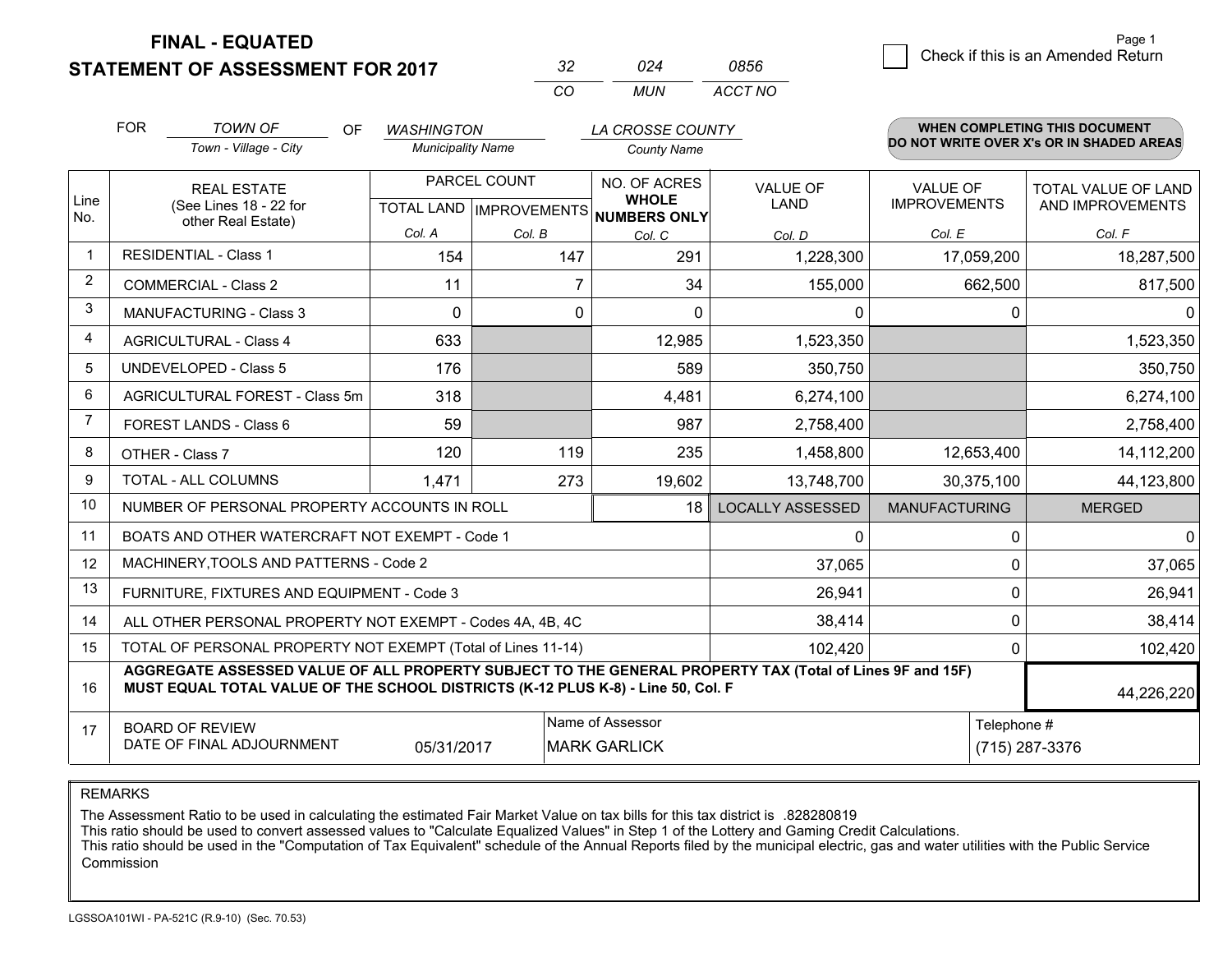*YEAR CO MUN ACCT NO* <sup>2017</sup> <sup>32</sup> <sup>024</sup> <sup>0856</sup>

Do not confuse FOREST LANDS (Line 7) with FOREST CROPS (in this section) - They are **NOT** the same

|    |                                                                                |                                             |  | Private Forest Crop - Reg Class @ 10¢ per acre                   |                                                                                  | Private Forest Crop - Reg Class @ \$2.52 per acre     |                                                                    |                    |                                                                 |  |
|----|--------------------------------------------------------------------------------|---------------------------------------------|--|------------------------------------------------------------------|----------------------------------------------------------------------------------|-------------------------------------------------------|--------------------------------------------------------------------|--------------------|-----------------------------------------------------------------|--|
| 18 | (a) PARCELS                                                                    | (b) ACRES                                   |  | (c) ASSESSED VALUE                                               |                                                                                  | (d) PARCELS                                           | (e) ACRES                                                          |                    | (f) ASSESSED VALUE                                              |  |
|    |                                                                                |                                             |  |                                                                  |                                                                                  |                                                       |                                                                    |                    |                                                                 |  |
|    | Private Forest Crop - Special Class @ 20¢ per acre                             |                                             |  |                                                                  | Entered Before 2005 Managed Forest - Ferrous Mining CLOSED @ \$8.27 per acre     |                                                       |                                                                    |                    |                                                                 |  |
| 19 | (a) PARCELS                                                                    | (b) ACRES                                   |  | (c) ASSESSED VALUE                                               |                                                                                  | (d) PARCELS                                           | (e) ACRES                                                          |                    | (f) ASSESSED VALUE                                              |  |
|    |                                                                                |                                             |  |                                                                  |                                                                                  |                                                       |                                                                    |                    |                                                                 |  |
|    |                                                                                | Entered Before 2005 Managed Forest - OPEN @ |  | \$.79 per acre                                                   |                                                                                  |                                                       | Entered Before 2005 Managed Forest - CLOSED @ \$1.87 per acre      |                    |                                                                 |  |
| 20 | (a) PARCELS                                                                    | (b) ACRES                                   |  | (c) ASSESSED VALUE                                               |                                                                                  | (d) PARCELS                                           | (e) ACRES                                                          |                    | (f) ASSESSED VALUE                                              |  |
|    |                                                                                | 24                                          |  | 33,600                                                           |                                                                                  | 49                                                    | 1.135.57                                                           |                    | 2,467,100                                                       |  |
|    | Entered After 2004 Managed Forest - OPEN @                                     |                                             |  |                                                                  | \$2.14 per acre<br>Entered After 2004 Managed Forest - CLOSED @ \$10.68 per acre |                                                       |                                                                    |                    |                                                                 |  |
| 21 | (a) PARCELS                                                                    | (b) ACRES                                   |  | (c) ASSESSED VALUE                                               |                                                                                  | (d) PARCELS<br>(e) ACRES                              |                                                                    | (f) ASSESSED VALUE |                                                                 |  |
|    |                                                                                |                                             |  |                                                                  |                                                                                  |                                                       |                                                                    |                    |                                                                 |  |
|    |                                                                                |                                             |  |                                                                  |                                                                                  | 77                                                    | 1.585.38                                                           |                    | 3,251,900                                                       |  |
| 22 | (a) County Forest Cropland Acres                                               |                                             |  | (b) Federal Acres                                                |                                                                                  | (d) County (NOT FOREST CROP) Acres<br>(c) State Acres |                                                                    |                    | (e) Other Acres                                                 |  |
|    |                                                                                |                                             |  |                                                                  | 160.09                                                                           |                                                       | 156.9                                                              |                    | 463.13                                                          |  |
|    |                                                                                |                                             |  | Assessed Value of Omitted Property From Prior Years (Sec. 70.44) |                                                                                  |                                                       |                                                                    |                    | Assessed Value of Sec. 70.43 Corrections of Errors by Assessors |  |
| 23 |                                                                                | (a) REAL ESTATE                             |  | (b) PERSONAL                                                     |                                                                                  |                                                       | (c1) REAL ESTATE                                                   |                    | (c2) PERSONAL                                                   |  |
|    |                                                                                |                                             |  |                                                                  |                                                                                  |                                                       |                                                                    |                    |                                                                 |  |
|    | Manufacturing Equated Value of Omitted Property From Prior Years (Sec. 70.995) |                                             |  |                                                                  |                                                                                  |                                                       | Mfg. Equated Value of Sec.70.43 Corrections of Errors by Assessors |                    |                                                                 |  |
|    |                                                                                | (d) REAL ESTATE                             |  | (e) PERSONAL                                                     |                                                                                  |                                                       | (f1) REAL ESTATE                                                   |                    | (f2) PERSONAL                                                   |  |
|    |                                                                                |                                             |  |                                                                  |                                                                                  |                                                       |                                                                    |                    |                                                                 |  |

## **SPECIAL DISTRICTS**

| Line<br>No. | Enter 6-digit<br>Special District<br>Code (Col. A) | <b>Account</b><br><b>Number</b> | <b>Special District Name</b> | <b>Locally Assessed Value</b><br>of Real Estate and | Mfg Value of Real Estate<br>and Personal Property | <b>Merged Value of</b><br><b>Real Estate and</b><br>Personal Property (Col. F) |
|-------------|----------------------------------------------------|---------------------------------|------------------------------|-----------------------------------------------------|---------------------------------------------------|--------------------------------------------------------------------------------|
|             |                                                    | (Col. B)                        | (Col. C)                     | Personal Property (Col. D)                          | (Col. E)                                          |                                                                                |
| 24          |                                                    |                                 |                              |                                                     |                                                   |                                                                                |
| 25          |                                                    |                                 |                              |                                                     |                                                   |                                                                                |
| 26          |                                                    |                                 |                              |                                                     |                                                   |                                                                                |
| 27          |                                                    |                                 |                              |                                                     |                                                   |                                                                                |
| 28          |                                                    |                                 |                              |                                                     |                                                   |                                                                                |
| 29          |                                                    |                                 |                              |                                                     |                                                   |                                                                                |
| 30          |                                                    |                                 |                              |                                                     |                                                   |                                                                                |
| 31          |                                                    |                                 |                              |                                                     |                                                   |                                                                                |
| 32          |                                                    |                                 |                              |                                                     |                                                   |                                                                                |
| 33          |                                                    |                                 |                              |                                                     |                                                   |                                                                                |
| 34          |                                                    |                                 |                              |                                                     |                                                   |                                                                                |
| 35          |                                                    |                                 |                              |                                                     |                                                   |                                                                                |

LGSSOA101WI-PA - 521C (R. 9-10) (Sec. 70.53)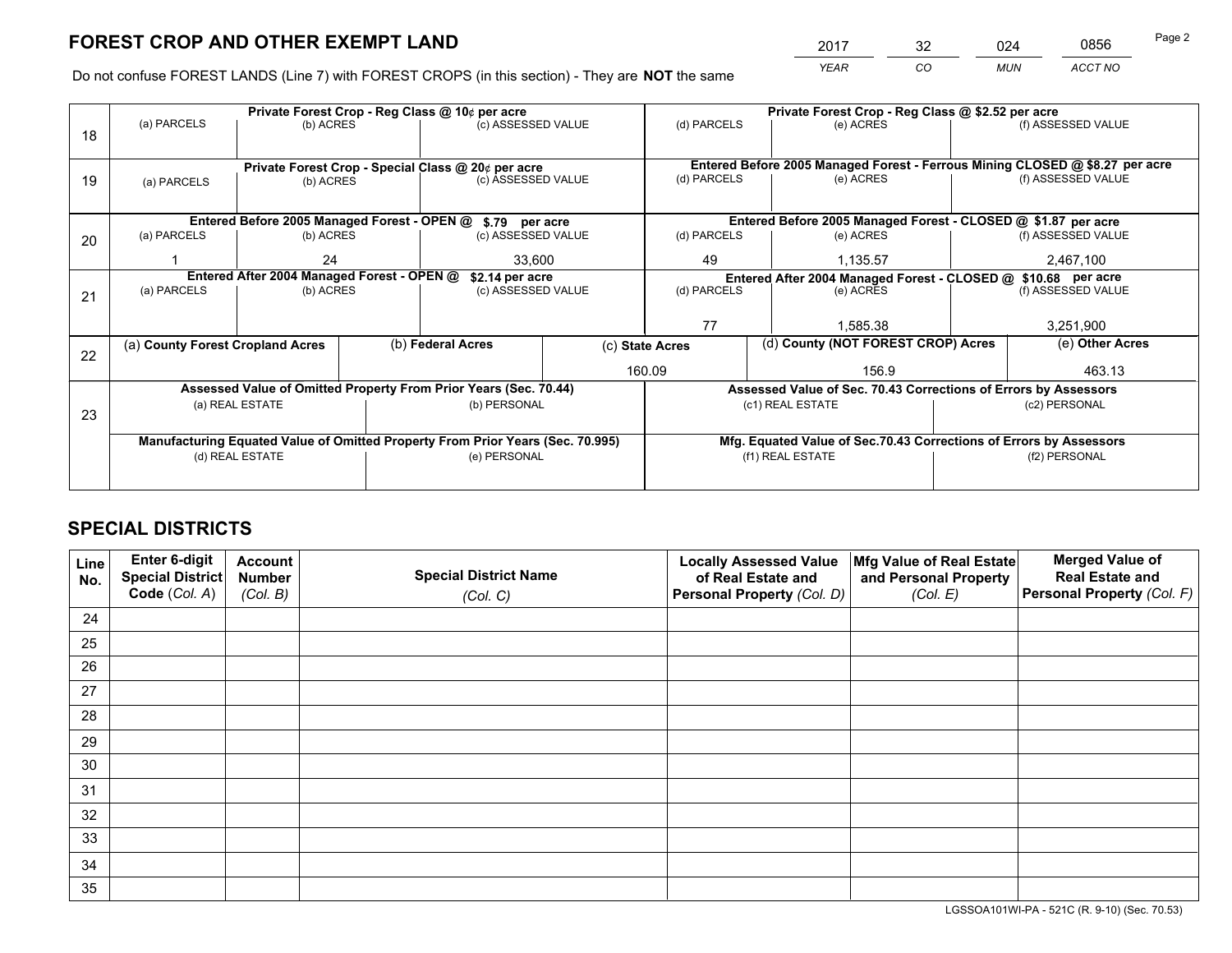|                 |                                                          |                                             |                                                         | <b>YEAR</b>                                                                       | $\overline{co}$<br><b>MUN</b>                                 | ACCT NO                                                                        |
|-----------------|----------------------------------------------------------|---------------------------------------------|---------------------------------------------------------|-----------------------------------------------------------------------------------|---------------------------------------------------------------|--------------------------------------------------------------------------------|
| Line<br>No.     | Enter 6-digit<br><b>School District</b><br>Code (Col. A) | <b>Account</b><br><b>Number</b><br>(Col. B) | <b>School District Name</b><br>(Col. C)                 | <b>Locally Assessed Value</b><br>of Real Estate and<br>Personal Property (Col. D) | Mfg Value of Real Estate<br>and Personal Property<br>(Col. E) | <b>Merged Value of</b><br><b>Real Estate and</b><br>Personal Property (Col. F) |
|                 | A. SCHOOL DISTRICTS (K-8 and K-12)                       |                                             |                                                         |                                                                                   |                                                               |                                                                                |
| 36              | 320245                                                   | 0192                                        | <b>SCH D OF BANGOR</b>                                  | 11,156,285                                                                        |                                                               | 11,156,285                                                                     |
| 37              | 322849                                                   | 0194                                        | SCH D OF LA CROSSE                                      | 180,600                                                                           |                                                               | 180,600                                                                        |
| 38              | 326370                                                   | 0196                                        | SCH D OF WEST SALEM                                     | 9,697,796                                                                         |                                                               | 9,697,796                                                                      |
| 39              | 410980                                                   | 0251                                        | <b>SCH D OF CASHTON</b>                                 | 12,780,831                                                                        |                                                               | 12,780,831                                                                     |
| 40              | 626321                                                   | 0370                                        | SCH D OF WESTBY AREA                                    | 10,410,708                                                                        |                                                               | 10,410,708                                                                     |
| 41              |                                                          |                                             |                                                         |                                                                                   |                                                               |                                                                                |
| 42              |                                                          |                                             |                                                         |                                                                                   |                                                               |                                                                                |
| 43              |                                                          |                                             |                                                         |                                                                                   |                                                               |                                                                                |
| 44              |                                                          |                                             |                                                         |                                                                                   |                                                               |                                                                                |
| 45              |                                                          |                                             |                                                         |                                                                                   |                                                               |                                                                                |
| $\overline{46}$ |                                                          |                                             |                                                         |                                                                                   |                                                               |                                                                                |
| 47              |                                                          |                                             |                                                         |                                                                                   |                                                               |                                                                                |
| 48              |                                                          |                                             |                                                         |                                                                                   |                                                               |                                                                                |
| 49              |                                                          |                                             |                                                         |                                                                                   |                                                               |                                                                                |
| 50              |                                                          |                                             | TOTAL ASSESSED VALUE OF SCHOOL DISTRICTS (K-8 and K-12) | 44,226,220                                                                        |                                                               | 44,226,220                                                                     |
|                 | <b>B.</b><br><b>UNION HIGH SCHOOL DISTRICTS</b>          |                                             |                                                         |                                                                                   |                                                               |                                                                                |
| 51              |                                                          |                                             |                                                         |                                                                                   |                                                               |                                                                                |
| 52              |                                                          |                                             |                                                         |                                                                                   |                                                               |                                                                                |
| 53              |                                                          |                                             |                                                         |                                                                                   |                                                               |                                                                                |
| 54              |                                                          |                                             |                                                         |                                                                                   |                                                               |                                                                                |
| 55              |                                                          |                                             | TOTAL ASSESSED VALUE OF UNION HIGH SCHOOLS              |                                                                                   |                                                               |                                                                                |
|                 | C.<br><b>TECHNICAL COLLEGE DISTRICTS</b>                 |                                             |                                                         |                                                                                   |                                                               |                                                                                |
| 56              | 000200                                                   | 0002                                        | WESTERN TECHNICAL COLLEGE LACR                          | 44,226,220                                                                        |                                                               | 44,226,220                                                                     |
| 57              |                                                          |                                             |                                                         |                                                                                   |                                                               |                                                                                |
| 58              |                                                          |                                             |                                                         |                                                                                   |                                                               |                                                                                |
| 59              |                                                          |                                             | TOTAL ASSESSED VALUE OF TECHNICAL COLLEGES              | 44,226,220                                                                        |                                                               | 44,226,220                                                                     |

32

024

 *I hereby certify, to the best of my knowledge and belief, this form is complete and correct.*

**SCHOOL DISTRICTS**

| Print name of preparer | Title                    |                | Date (MM / DD / CCYY) |
|------------------------|--------------------------|----------------|-----------------------|
|                        |                          |                |                       |
| Signature of preparer  | Contact Telephone Number | E-mail address |                       |
|                        | -                        |                |                       |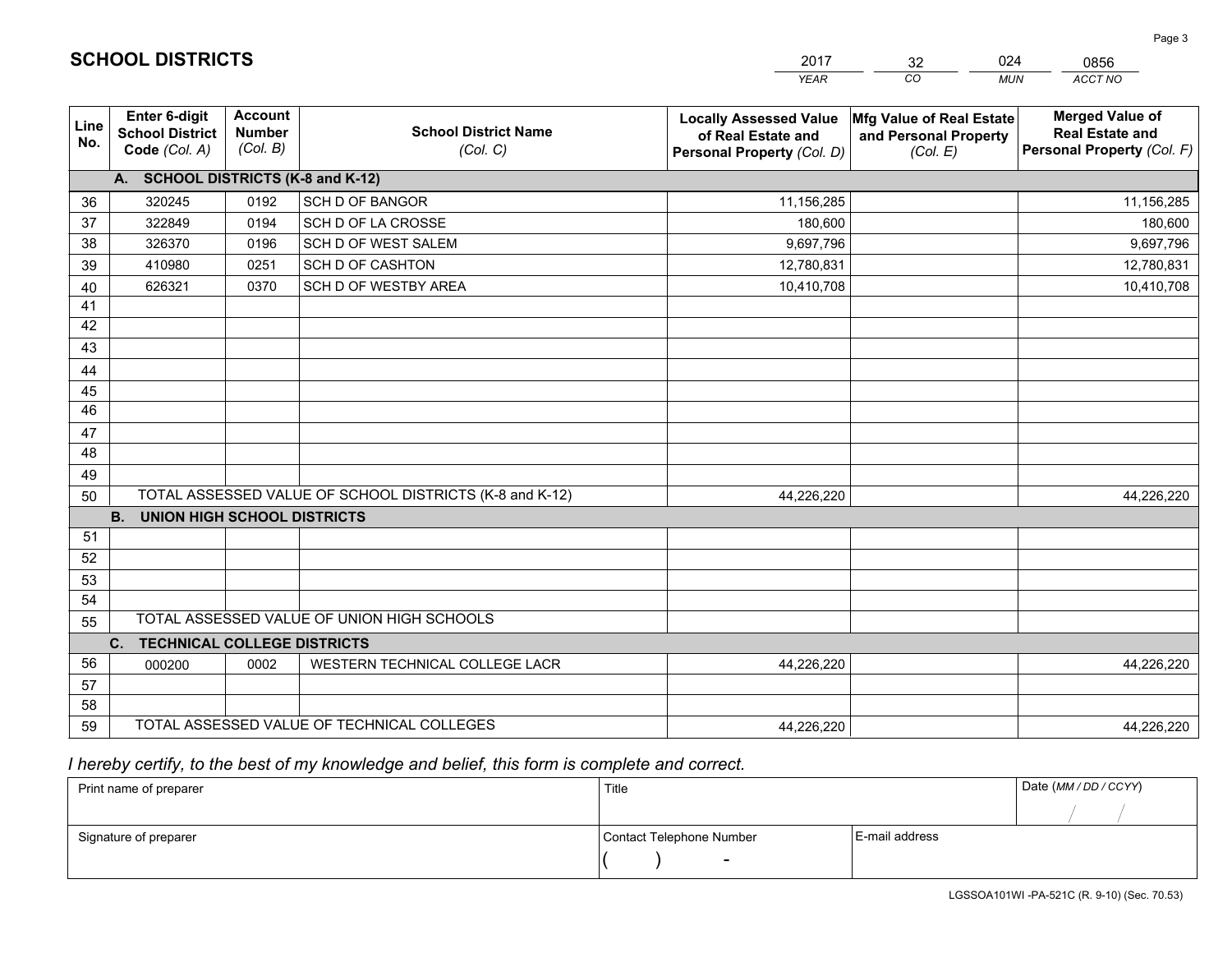## **HIGHLIGHTS**

- 1. Complete the Statement of Assessment after the Board of Review. Reflect any changes made there.
- 2. Use black ink to complete.
- 3. Line 16 must equal Line 50, Col D.
- 4. Line 55 must equal the total of K-8 schools listed on lines 36-49. Do not include K-12 schools in this comparision.
- 5. Line 59, Col. D must equal Line 16.
- 6. Special District, School District and Technical College District values must include both real estate and personal property. Examples of Special districts are: town sanitary districts, public inland lake protection and rehabilitation districts, and metropolitan sewerage districts.
- 7. DO NOT INCLUDE Manufacturing property values.DOR will print these values on the final SOA.
- 8. Accuracy of this form is very important. The values reported directly affect the equalized value DOR calculates for school and special districts.

#### **Page 1:**

 If not prefilled, enter the tax year,county and municipal code,municipal type, municipal name and county name on the top of form.

Check the Amended box, if filing an amended / corrected SOA.

 Report the parcel count, acres and assessed value of taxable general property, total parcel count, (real and personal), total acres, and values from final figures set by the Board of Review.

- A. Real Estate land and improvements (buildings, etc.) is reported on lines 1 8, total line 9.
- B. Personal Property is reported on lines 11 14, Column D, total line 15.
- C. To complete this report, use the computer produced summary of the assessment roll that shows these amounts.
- D. Use whole numbers only.
- E. Add each line across and each column down to verify entries.

## **Page 2:**

- A. Report Special Items (not subject to general property tax).
- 1. Private Forest Croplands and Managed Forest Lands are reported on lines 18,19, 20 and 21. Be sure to report assessed values **NOT** taxes.
- 2. You should have copies of the orders of entry, orders of withdrawal, etc., to update your assessment roll.
	- 3. Show hundredths of acres (e.g. 39.75).
- 4. Tax exempt lands are reported on line 22.
- 5. Omitted property and sec. 70.43, Wis. Stats., corrections of errors by assessor are reported on line 23. Report real estate and personal property separately. These should be for **prior years**, not something found on the current assessment roll after the board of review.
- B. Special District (Lines 24-35) Include the value of both real and personal property.

 The Department of Revenue (DOR) preprints much of the information regarding names and codes for schools, special districts,etc. If a district is not listed, enter the name and value only, DOR will enter the proper code.

## **Page 3 School Districts:**

Include the value of both real and personal property.

Report School District (regular, elementary, union high school, and technical college).

- 1. Regular (K-12) and Elementary (K-8) school values are reported on lines 36-49, total on line 50.
- 2. Union High School (UHS) (use only if elementary schools are listed on lines 36-49) are reported on lines 51-54. UHS total value (line 55) must equal to the total **elementary school** values reported on lines 36-49. Do notinclude K-12 schools in this comparison.
- 3. Technical College values are reported on lines 56-58, total on line 59.
- 4. Use the computer summary that shows these amounts to complete this report.

#### **This form is due the second Monday in June. File this report only after your Board of Review is complete.**

 *If you have questions: Return forms to:*

 Email: lgs@wisconsin.gov Wisconsin Department of RevenueCall:  $(608)$  266-2569 or  $(608)$  264-6892 Fax number: (608) 264-6887 PO Box 8971

Local Government Services Section 6-97 Madison WI 53708-8971

COON VALLEY, WI 54623 - 9351 COON VALLEY, WI 54623 - 9351 BARBARA MUENZENBERGER<br>TOWN OF WASHINGTON BARBARA MUENZENBERGER W561 MUENZENBERGER RD W561 MUENZENBERGER RD TOWN OF WASHINGTON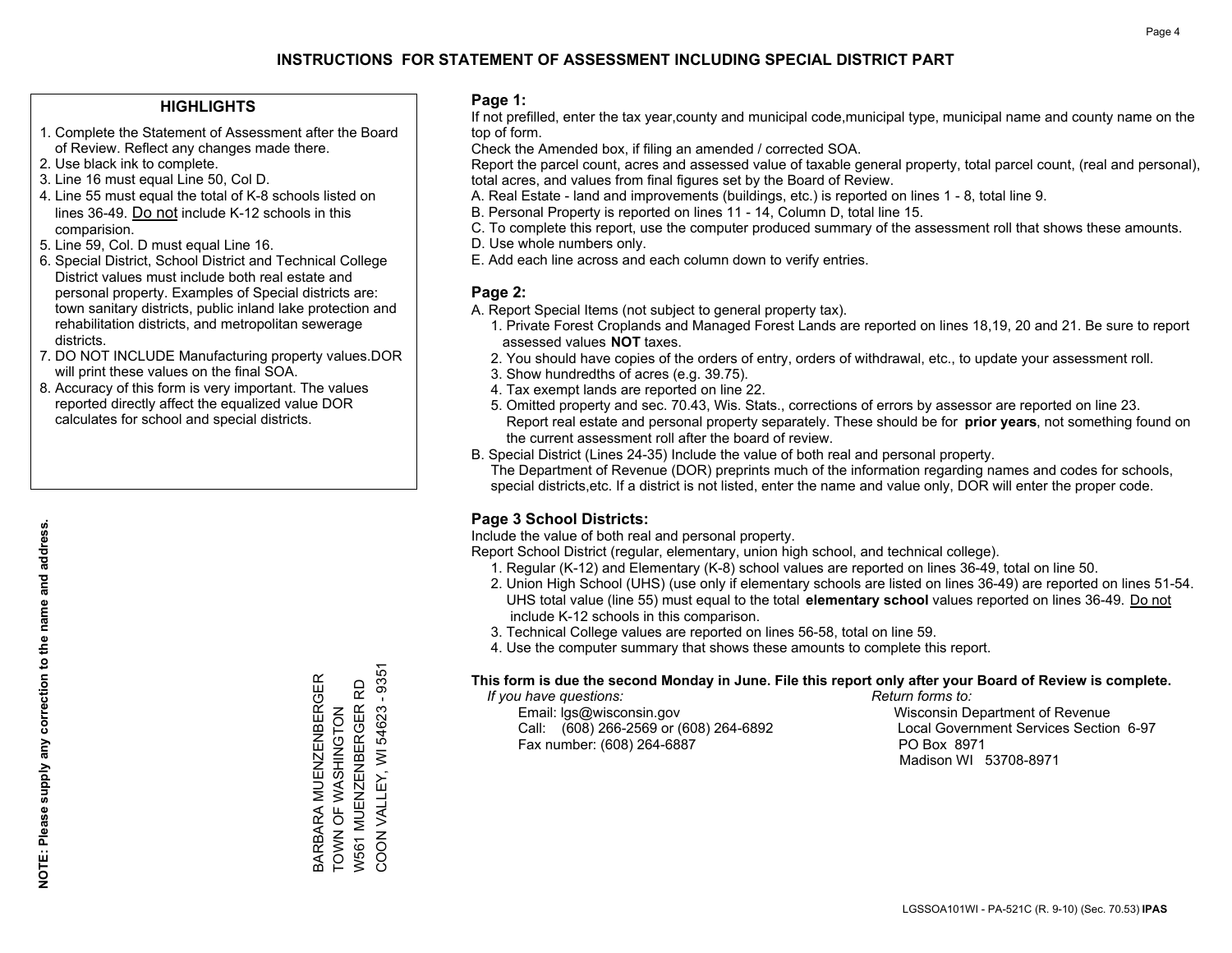**STATEMENT OF ASSESSMENT FOR 2017** 

| -32      | าเปล | <b>0857</b> |
|----------|------|-------------|
| $\cdots$ | MUN  | ACCT NO     |

|              | <b>FOR</b><br><b>VILLAGE OF</b><br><b>OF</b><br>Town - Village - City                                                                                                                        | <b>BANGOR</b><br><b>Municipality Name</b> |              | LA CROSSE COUNTY                                     |                         |                      | <b>WHEN COMPLETING THIS DOCUMENT</b><br>DO NOT WRITE OVER X's OR IN SHADED AREAS |
|--------------|----------------------------------------------------------------------------------------------------------------------------------------------------------------------------------------------|-------------------------------------------|--------------|------------------------------------------------------|-------------------------|----------------------|----------------------------------------------------------------------------------|
|              |                                                                                                                                                                                              |                                           |              | <b>County Name</b>                                   |                         |                      |                                                                                  |
|              | <b>REAL ESTATE</b>                                                                                                                                                                           |                                           | PARCEL COUNT | NO. OF ACRES                                         | <b>VALUE OF</b>         | <b>VALUE OF</b>      | <b>TOTAL VALUE OF LAND</b>                                                       |
| Line<br>No.  | (See Lines 18 - 22 for<br>other Real Estate)                                                                                                                                                 |                                           |              | <b>WHOLE</b><br>TOTAL LAND IMPROVEMENTS NUMBERS ONLY | <b>LAND</b>             | <b>IMPROVEMENTS</b>  | AND IMPROVEMENTS                                                                 |
|              |                                                                                                                                                                                              | Col. A                                    | Col. B       | Col. C                                               | Col. D                  | Col. E               | Col. F                                                                           |
| $\mathbf{1}$ | <b>RESIDENTIAL - Class 1</b>                                                                                                                                                                 | 508                                       | 490          | 142                                                  | 9,785,900               | 50,729,700           | 60,515,600                                                                       |
| 2            | <b>COMMERCIAL - Class 2</b>                                                                                                                                                                  | 70                                        | 57           | 30                                                   | 1,543,200               | 9,621,000            | 11,164,200                                                                       |
| 3            | <b>MANUFACTURING - Class 3</b>                                                                                                                                                               | $\overline{2}$                            | 2            | $\overline{2}$                                       | 93,600                  | 189,400              | 283,000                                                                          |
| 4            | <b>AGRICULTURAL - Class 4</b>                                                                                                                                                                | 23                                        |              | 506                                                  | 69,500                  |                      | 69,500                                                                           |
| 5            | <b>UNDEVELOPED - Class 5</b>                                                                                                                                                                 | 17                                        |              | 139                                                  | 40,000                  |                      | 40,000                                                                           |
| 6            | AGRICULTURAL FOREST - Class 5m                                                                                                                                                               | $\Omega$                                  |              | $\Omega$                                             | 0                       |                      | $\Omega$                                                                         |
| 7            | FOREST LANDS - Class 6                                                                                                                                                                       |                                           |              | $\overline{2}$                                       | 6,000                   |                      | 6,000                                                                            |
| 8            | OTHER - Class 7                                                                                                                                                                              | 5                                         | 4            | $\overline{7}$                                       | 48,800                  | 59,700               | 108,500                                                                          |
| 9            | TOTAL - ALL COLUMNS                                                                                                                                                                          | 626                                       | 553          | 828                                                  | 11,587,000              | 60,599,800           | 72,186,800                                                                       |
| 10           | NUMBER OF PERSONAL PROPERTY ACCOUNTS IN ROLL                                                                                                                                                 |                                           |              | 54                                                   | <b>LOCALLY ASSESSED</b> | <b>MANUFACTURING</b> | <b>MERGED</b>                                                                    |
| 11           | BOATS AND OTHER WATERCRAFT NOT EXEMPT - Code 1                                                                                                                                               |                                           |              |                                                      | $\mathbf{0}$            | $\Omega$             | 0                                                                                |
| 12           | MACHINERY, TOOLS AND PATTERNS - Code 2                                                                                                                                                       |                                           |              |                                                      | 123,229                 | 20,800               | 144,029                                                                          |
| 13           | FURNITURE, FIXTURES AND EQUIPMENT - Code 3                                                                                                                                                   |                                           |              |                                                      | 313,281                 | 3,100                | 316,381                                                                          |
| 14           | ALL OTHER PERSONAL PROPERTY NOT EXEMPT - Codes 4A, 4B, 4C                                                                                                                                    |                                           |              |                                                      | 40,215                  | 1,400                | 41,615                                                                           |
| 15           | TOTAL OF PERSONAL PROPERTY NOT EXEMPT (Total of Lines 11-14)                                                                                                                                 | 25,300                                    | 502,025      |                                                      |                         |                      |                                                                                  |
| 16           | AGGREGATE ASSESSED VALUE OF ALL PROPERTY SUBJECT TO THE GENERAL PROPERTY TAX (Total of Lines 9F and 15F)<br>MUST EQUAL TOTAL VALUE OF THE SCHOOL DISTRICTS (K-12 PLUS K-8) - Line 50, Col. F |                                           |              |                                                      |                         |                      |                                                                                  |
| 17           | <b>BOARD OF REVIEW</b>                                                                                                                                                                       |                                           |              | Name of Assessor                                     |                         | Telephone #          |                                                                                  |
|              | DATE OF FINAL ADJOURNMENT<br>(608) 785-1111<br>05/31/2017<br>MILDE APPRAISAL SERVICE                                                                                                         |                                           |              |                                                      |                         |                      |                                                                                  |

REMARKS

The Assessment Ratio to be used in calculating the estimated Fair Market Value on tax bills for this tax district is .892743582<br>This ratio should be used to convert assessed values to "Calculate Equalized Values" in Step 1 Commission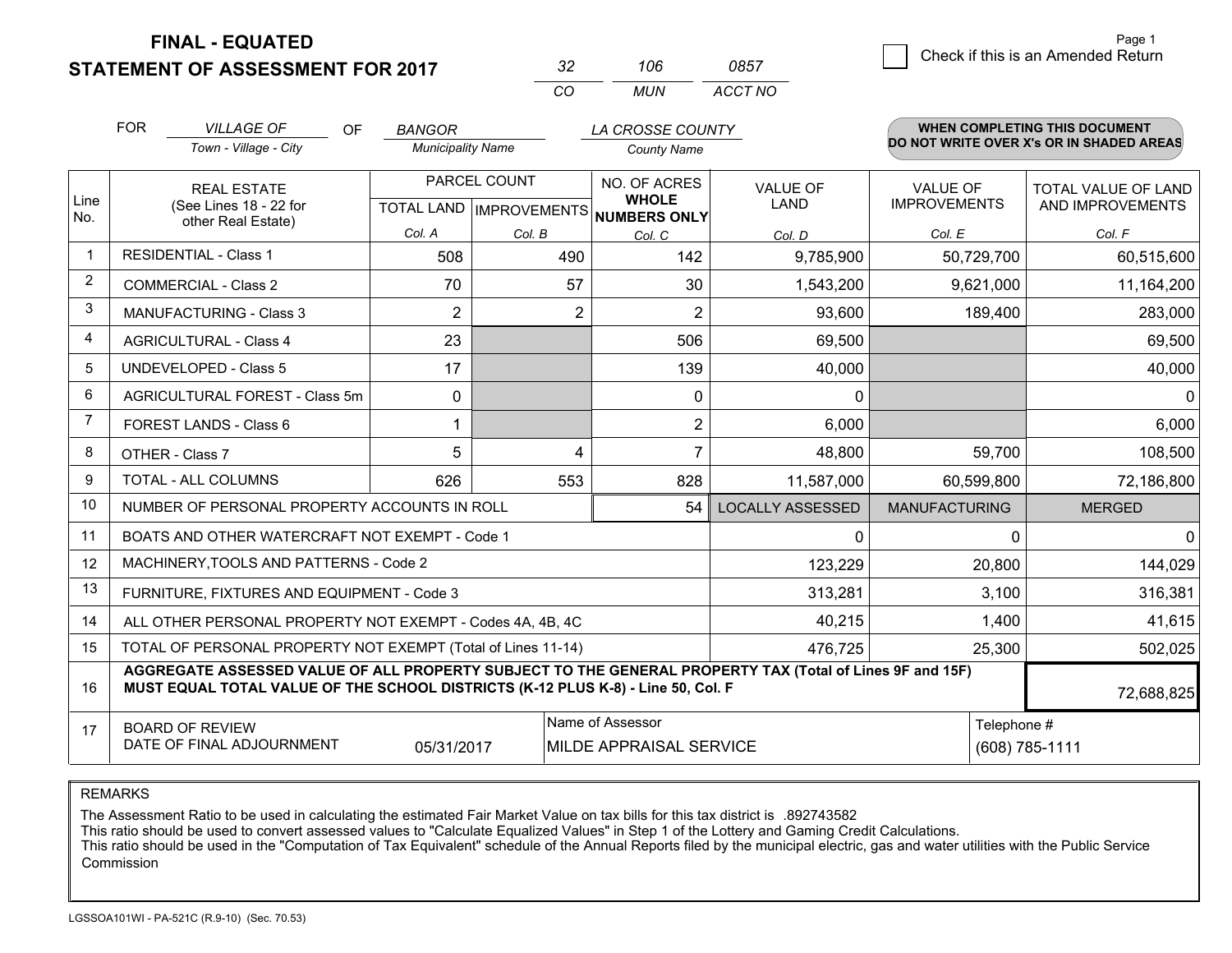*YEAR CO MUN ACCT NO* <sup>2017</sup> <sup>32</sup> <sup>106</sup> <sup>0857</sup> Page 2

Do not confuse FOREST LANDS (Line 7) with FOREST CROPS (in this section) - They are **NOT** the same

|    | Private Forest Crop - Reg Class @ 10¢ per acre                                 |                                             |  |                                                                  |                                      |                                                                    | Private Forest Crop - Reg Class @ \$2.52 per acre                            |               |                    |  |
|----|--------------------------------------------------------------------------------|---------------------------------------------|--|------------------------------------------------------------------|--------------------------------------|--------------------------------------------------------------------|------------------------------------------------------------------------------|---------------|--------------------|--|
| 18 | (a) PARCELS                                                                    | (b) ACRES                                   |  | (c) ASSESSED VALUE                                               |                                      | (d) PARCELS                                                        | (e) ACRES                                                                    |               | (f) ASSESSED VALUE |  |
|    |                                                                                |                                             |  | Private Forest Crop - Special Class @ 20¢ per acre               |                                      |                                                                    | Entered Before 2005 Managed Forest - Ferrous Mining CLOSED @ \$8.27 per acre |               |                    |  |
| 19 | (a) PARCELS                                                                    | (b) ACRES                                   |  | (c) ASSESSED VALUE                                               |                                      | (d) PARCELS                                                        | (e) ACRES                                                                    |               | (f) ASSESSED VALUE |  |
|    |                                                                                | Entered Before 2005 Managed Forest - OPEN @ |  |                                                                  |                                      |                                                                    | Entered Before 2005 Managed Forest - CLOSED @ \$1.87 per acre                |               |                    |  |
| 20 | (a) PARCELS<br>(b) ACRES                                                       |                                             |  |                                                                  | \$.79 per acre<br>(c) ASSESSED VALUE |                                                                    | (e) ACRES                                                                    |               | (f) ASSESSED VALUE |  |
|    | Entered After 2004 Managed Forest - OPEN @<br>\$2.14 per acre                  |                                             |  |                                                                  |                                      | Entered After 2004 Managed Forest - CLOSED @ \$10.68 per acre      |                                                                              |               |                    |  |
| 21 | (a) PARCELS                                                                    | (b) ACRES                                   |  | (c) ASSESSED VALUE                                               |                                      | (d) PARCELS                                                        | (e) ACRES                                                                    |               | (f) ASSESSED VALUE |  |
| 22 | (a) County Forest Cropland Acres                                               |                                             |  | (b) Federal Acres                                                |                                      | (d) County (NOT FOREST CROP) Acres<br>(c) State Acres              |                                                                              |               | (e) Other Acres    |  |
|    |                                                                                |                                             |  |                                                                  |                                      | 83.14                                                              | 1.37                                                                         |               | 104.69             |  |
|    |                                                                                |                                             |  | Assessed Value of Omitted Property From Prior Years (Sec. 70.44) |                                      |                                                                    | Assessed Value of Sec. 70.43 Corrections of Errors by Assessors              |               |                    |  |
| 23 | (a) REAL ESTATE                                                                |                                             |  | (b) PERSONAL                                                     |                                      | (c1) REAL ESTATE                                                   |                                                                              | (c2) PERSONAL |                    |  |
|    | Manufacturing Equated Value of Omitted Property From Prior Years (Sec. 70.995) |                                             |  |                                                                  |                                      | Mfg. Equated Value of Sec.70.43 Corrections of Errors by Assessors |                                                                              |               |                    |  |
|    |                                                                                | (d) REAL ESTATE                             |  | (e) PERSONAL                                                     |                                      |                                                                    | (f1) REAL ESTATE                                                             | (f2) PERSONAL |                    |  |
|    |                                                                                |                                             |  |                                                                  |                                      |                                                                    |                                                                              |               |                    |  |

## **SPECIAL DISTRICTS**

| Line<br>No. | Enter 6-digit<br><b>Special District</b><br>Code (Col. A) | <b>Account</b><br><b>Number</b><br>(Col. B) | <b>Special District Name</b><br>(Col. C) | <b>Locally Assessed Value</b><br>of Real Estate and<br>Personal Property (Col. D) | Mfg Value of Real Estate<br>and Personal Property<br>(Col. E) | <b>Merged Value of</b><br><b>Real Estate and</b><br>Personal Property (Col. F) |
|-------------|-----------------------------------------------------------|---------------------------------------------|------------------------------------------|-----------------------------------------------------------------------------------|---------------------------------------------------------------|--------------------------------------------------------------------------------|
| 24          | 328030                                                    | 0197                                        | LAKE NESHONOC PROT & REHAB DISTRICT      | 98,300                                                                            |                                                               | 98,300                                                                         |
| 25          |                                                           |                                             |                                          |                                                                                   |                                                               |                                                                                |
| 26          |                                                           |                                             |                                          |                                                                                   |                                                               |                                                                                |
| 27          |                                                           |                                             |                                          |                                                                                   |                                                               |                                                                                |
| 28          |                                                           |                                             |                                          |                                                                                   |                                                               |                                                                                |
| 29          |                                                           |                                             |                                          |                                                                                   |                                                               |                                                                                |
| 30          |                                                           |                                             |                                          |                                                                                   |                                                               |                                                                                |
| 31          |                                                           |                                             |                                          |                                                                                   |                                                               |                                                                                |
| 32          |                                                           |                                             |                                          |                                                                                   |                                                               |                                                                                |
| 33          |                                                           |                                             |                                          |                                                                                   |                                                               |                                                                                |
| 34          |                                                           |                                             |                                          |                                                                                   |                                                               |                                                                                |
| 35          |                                                           |                                             |                                          |                                                                                   |                                                               |                                                                                |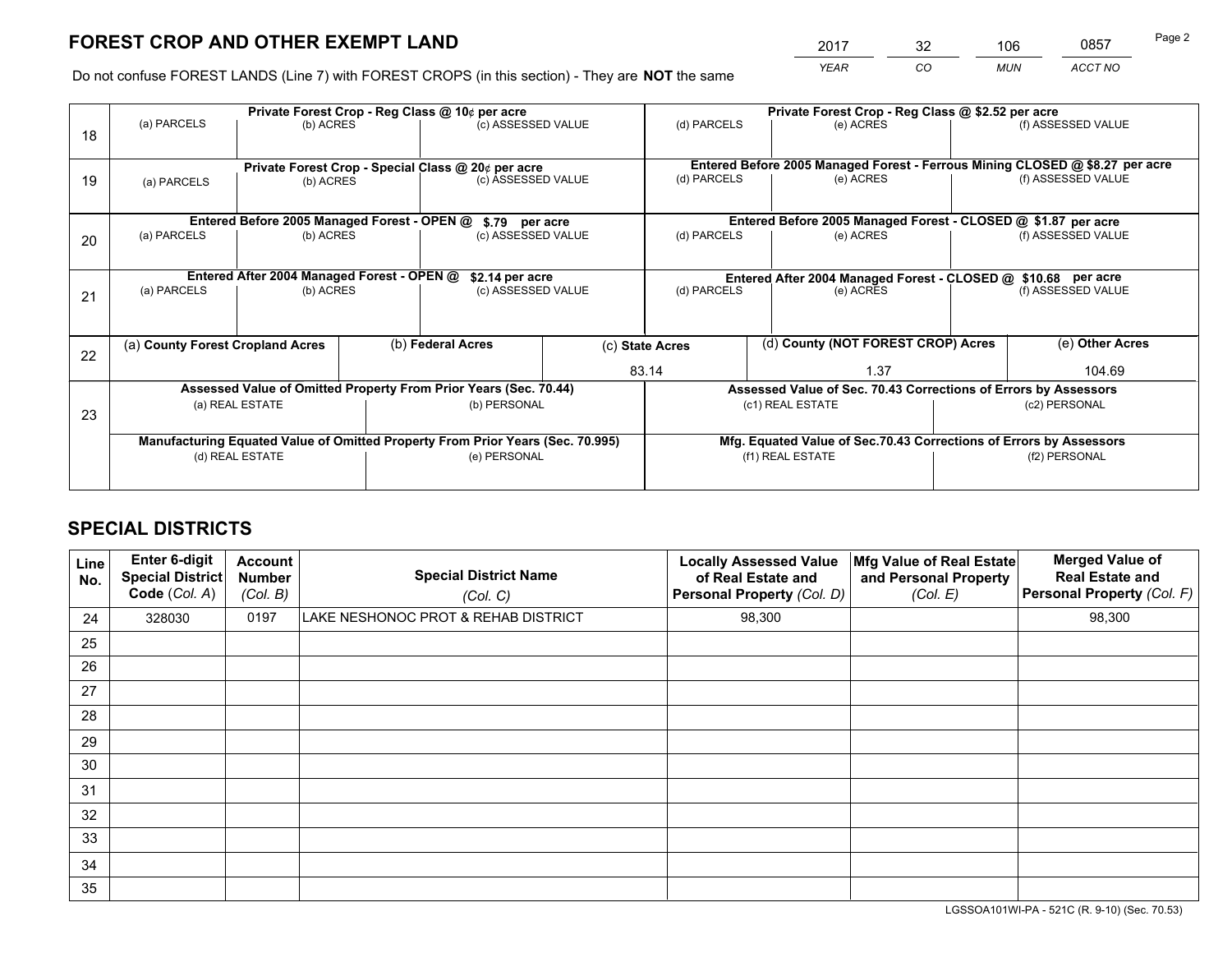|             |                                                                 |                                             |                                                         | <b>YEAR</b>                                                                       | CO<br><b>MUN</b>                                              | ACCT NO                                                                        |
|-------------|-----------------------------------------------------------------|---------------------------------------------|---------------------------------------------------------|-----------------------------------------------------------------------------------|---------------------------------------------------------------|--------------------------------------------------------------------------------|
| Line<br>No. | <b>Enter 6-digit</b><br><b>School District</b><br>Code (Col. A) | <b>Account</b><br><b>Number</b><br>(Col. B) | <b>School District Name</b><br>(Col. C)                 | <b>Locally Assessed Value</b><br>of Real Estate and<br>Personal Property (Col. D) | Mfg Value of Real Estate<br>and Personal Property<br>(Col. E) | <b>Merged Value of</b><br><b>Real Estate and</b><br>Personal Property (Col. F) |
|             | A. SCHOOL DISTRICTS (K-8 and K-12)                              |                                             |                                                         |                                                                                   |                                                               |                                                                                |
| 36          | 320245                                                          | 0192                                        | <b>SCH D OF BANGOR</b>                                  | 72,380,525                                                                        | 308,300                                                       | 72,688,825                                                                     |
| 37          |                                                                 |                                             |                                                         |                                                                                   |                                                               |                                                                                |
| 38          |                                                                 |                                             |                                                         |                                                                                   |                                                               |                                                                                |
| 39          |                                                                 |                                             |                                                         |                                                                                   |                                                               |                                                                                |
| 40          |                                                                 |                                             |                                                         |                                                                                   |                                                               |                                                                                |
| 41<br>42    |                                                                 |                                             |                                                         |                                                                                   |                                                               |                                                                                |
| 43          |                                                                 |                                             |                                                         |                                                                                   |                                                               |                                                                                |
|             |                                                                 |                                             |                                                         |                                                                                   |                                                               |                                                                                |
| 44<br>45    |                                                                 |                                             |                                                         |                                                                                   |                                                               |                                                                                |
| 46          |                                                                 |                                             |                                                         |                                                                                   |                                                               |                                                                                |
| 47          |                                                                 |                                             |                                                         |                                                                                   |                                                               |                                                                                |
| 48          |                                                                 |                                             |                                                         |                                                                                   |                                                               |                                                                                |
| 49          |                                                                 |                                             |                                                         |                                                                                   |                                                               |                                                                                |
| 50          |                                                                 |                                             | TOTAL ASSESSED VALUE OF SCHOOL DISTRICTS (K-8 and K-12) | 72,380,525                                                                        | 308,300                                                       | 72,688,825                                                                     |
|             | <b>B.</b><br>UNION HIGH SCHOOL DISTRICTS                        |                                             |                                                         |                                                                                   |                                                               |                                                                                |
| 51          |                                                                 |                                             |                                                         |                                                                                   |                                                               |                                                                                |
| 52          |                                                                 |                                             |                                                         |                                                                                   |                                                               |                                                                                |
| 53          |                                                                 |                                             |                                                         |                                                                                   |                                                               |                                                                                |
| 54          |                                                                 |                                             |                                                         |                                                                                   |                                                               |                                                                                |
| 55          |                                                                 |                                             | TOTAL ASSESSED VALUE OF UNION HIGH SCHOOLS              |                                                                                   |                                                               |                                                                                |
|             | C.<br><b>TECHNICAL COLLEGE DISTRICTS</b>                        |                                             |                                                         |                                                                                   |                                                               |                                                                                |
| 56          | 000200                                                          | 0002                                        | WESTERN TECHNICAL COLLEGE LACR                          | 72,380,525                                                                        | 308,300                                                       | 72,688,825                                                                     |
| 57<br>58    |                                                                 |                                             |                                                         |                                                                                   |                                                               |                                                                                |
| 59          |                                                                 |                                             | TOTAL ASSESSED VALUE OF TECHNICAL COLLEGES              | 72,380,525                                                                        | 308,300                                                       | 72,688,825                                                                     |
|             |                                                                 |                                             |                                                         |                                                                                   |                                                               |                                                                                |

32

106

 *I hereby certify, to the best of my knowledge and belief, this form is complete and correct.*

**SCHOOL DISTRICTS**

| Print name of preparer | Title                    |                | Date (MM/DD/CCYY) |
|------------------------|--------------------------|----------------|-------------------|
|                        |                          |                |                   |
| Signature of preparer  | Contact Telephone Number | E-mail address |                   |
|                        | $\overline{\phantom{0}}$ |                |                   |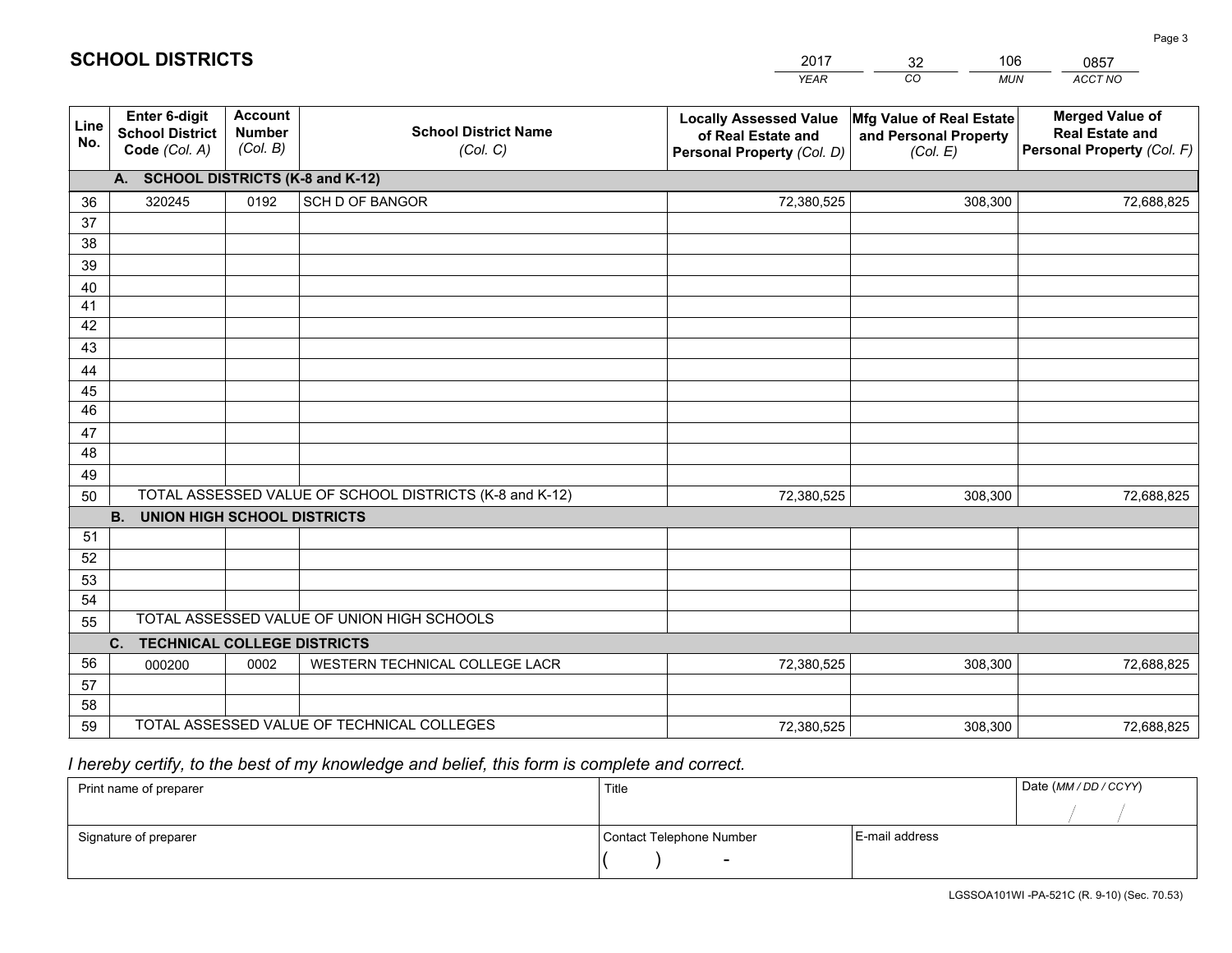## **HIGHLIGHTS**

- 1. Complete the Statement of Assessment after the Board of Review. Reflect any changes made there.
- 2. Use black ink to complete.
- 3. Line 16 must equal Line 50, Col D.
- 4. Line 55 must equal the total of K-8 schools listed on lines 36-49. Do not include K-12 schools in this comparision.
- 5. Line 59, Col. D must equal Line 16.
- 6. Special District, School District and Technical College District values must include both real estate and personal property. Examples of Special districts are: town sanitary districts, public inland lake protection and rehabilitation districts, and metropolitan sewerage districts.
- 7. DO NOT INCLUDE Manufacturing property values.DOR will print these values on the final SOA.

SHELLY R MILLER VILLAGE OF BANGOR

VILLAGE OF BANGOR SHELLY R MILLER

PO BOX 220

 $\overline{S}$ 

BOX 220 BANGOR, WI

BANGOR, WI 54614 - 0220

54614 - 0220

 8. Accuracy of this form is very important. The values reported directly affect the equalized value DOR calculates for school and special districts.

#### **Page 1:**

 If not prefilled, enter the tax year,county and municipal code,municipal type, municipal name and county name on the top of form.

Check the Amended box, if filing an amended / corrected SOA.

 Report the parcel count, acres and assessed value of taxable general property, total parcel count, (real and personal), total acres, and values from final figures set by the Board of Review.

- A. Real Estate land and improvements (buildings, etc.) is reported on lines 1 8, total line 9.
- B. Personal Property is reported on lines 11 14, Column D, total line 15.
- C. To complete this report, use the computer produced summary of the assessment roll that shows these amounts.
- D. Use whole numbers only.
- E. Add each line across and each column down to verify entries.

## **Page 2:**

- A. Report Special Items (not subject to general property tax).
- 1. Private Forest Croplands and Managed Forest Lands are reported on lines 18,19, 20 and 21. Be sure to report assessed values **NOT** taxes.
- 2. You should have copies of the orders of entry, orders of withdrawal, etc., to update your assessment roll.
	- 3. Show hundredths of acres (e.g. 39.75).
- 4. Tax exempt lands are reported on line 22.
- 5. Omitted property and sec. 70.43, Wis. Stats., corrections of errors by assessor are reported on line 23. Report real estate and personal property separately. These should be for **prior years**, not something found on the current assessment roll after the board of review.
- B. Special District (Lines 24-35) Include the value of both real and personal property.

 The Department of Revenue (DOR) preprints much of the information regarding names and codes for schools, special districts,etc. If a district is not listed, enter the name and value only, DOR will enter the proper code.

## **Page 3 School Districts:**

Include the value of both real and personal property.

Report School District (regular, elementary, union high school, and technical college).

- 1. Regular (K-12) and Elementary (K-8) school values are reported on lines 36-49, total on line 50.
- 2. Union High School (UHS) (use only if elementary schools are listed on lines 36-49) are reported on lines 51-54. UHS total value (line 55) must equal to the total **elementary school** values reported on lines 36-49. Do notinclude K-12 schools in this comparison.
- 3. Technical College values are reported on lines 56-58, total on line 59.
- 4. Use the computer summary that shows these amounts to complete this report.

#### **This form is due the second Monday in June. File this report only after your Board of Review is complete.**

 *If you have questions: Return forms to:*

 Email: lgs@wisconsin.gov Wisconsin Department of RevenueCall:  $(608)$  266-2569 or  $(608)$  264-6892 Fax number: (608) 264-6887 PO Box 8971

Local Government Services Section 6-97 Madison WI 53708-8971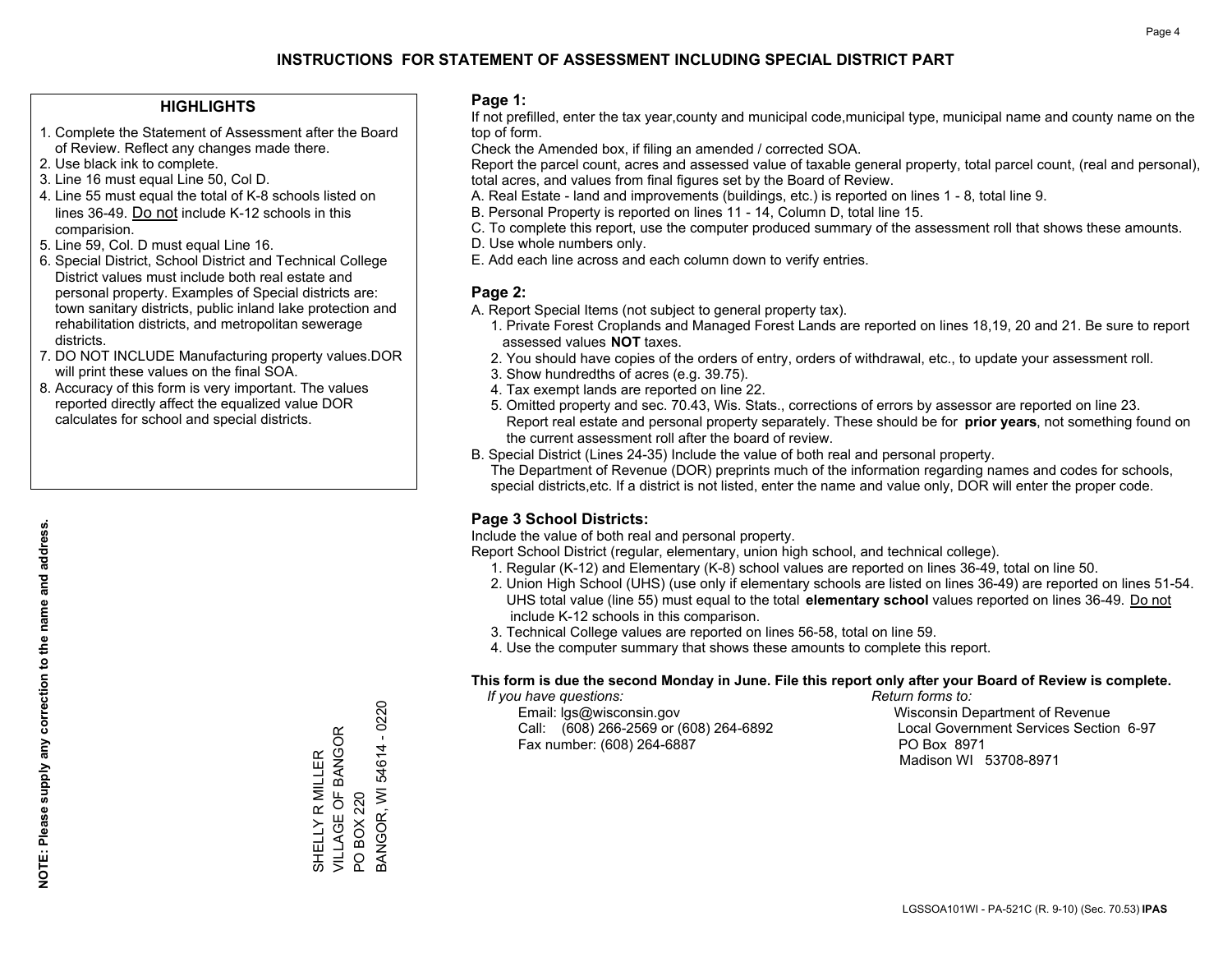## **STATEMENT OF ASSESSMENT FOR 2017**

| っつ  | 136 | 0858    |
|-----|-----|---------|
| CO. | MUN | ACCT NO |

|                | <b>FOR</b><br><b>VILLAGE OF</b><br><b>OF</b><br>Town - Village - City                                                                                                                        | <b>HOLMEN</b><br><b>Municipality Name</b> |                                           | LA CROSSE COUNTY<br><b>County Name</b> |                                |                                        | <b>WHEN COMPLETING THIS DOCUMENT</b><br>DO NOT WRITE OVER X's OR IN SHADED AREAS |
|----------------|----------------------------------------------------------------------------------------------------------------------------------------------------------------------------------------------|-------------------------------------------|-------------------------------------------|----------------------------------------|--------------------------------|----------------------------------------|----------------------------------------------------------------------------------|
| Line<br>No.    | <b>REAL ESTATE</b><br>(See Lines 18 - 22 for<br>other Real Estate)                                                                                                                           |                                           | PARCEL COUNT<br>TOTAL LAND   IMPROVEMENTS |                                        | <b>VALUE OF</b><br><b>LAND</b> | <b>VALUE OF</b><br><b>IMPROVEMENTS</b> | TOTAL VALUE OF LAND<br>AND IMPROVEMENTS                                          |
|                |                                                                                                                                                                                              | Col. A                                    | Col. B                                    | NUMBERS ONLY<br>Col. C                 | Col. D                         | Col. E                                 | Col. F                                                                           |
| $\mathbf 1$    | <b>RESIDENTIAL - Class 1</b>                                                                                                                                                                 | 2,725                                     | 2,582                                     | 870                                    | 75,754,900                     | 356,156,400                            | 431,911,300                                                                      |
| 2              | <b>COMMERCIAL - Class 2</b>                                                                                                                                                                  | 278                                       | 217                                       | 414                                    | 27,716,300                     | 89,425,900                             | 117,142,200                                                                      |
| 3              | <b>MANUFACTURING - Class 3</b>                                                                                                                                                               | 13                                        | 12                                        | 49                                     | 1,827,100                      | 5,540,800                              | 7,367,900                                                                        |
| 4              | <b>AGRICULTURAL - Class 4</b>                                                                                                                                                                | 92                                        |                                           | 1,274                                  | 174,400                        |                                        | 174,400                                                                          |
| 5              | <b>UNDEVELOPED - Class 5</b>                                                                                                                                                                 | 26                                        |                                           | 126                                    | 193,700                        |                                        | 193,700                                                                          |
| 6              | AGRICULTURAL FOREST - Class 5m                                                                                                                                                               | 6                                         |                                           | 71                                     | 148,300                        |                                        | 148,300                                                                          |
| $\overline{7}$ | FOREST LANDS - Class 6                                                                                                                                                                       | 8                                         |                                           | 49                                     | 129,400                        |                                        | 129,400                                                                          |
| 8              | OTHER - Class 7                                                                                                                                                                              | 5                                         | 5                                         | 10                                     | 112,800                        | 596,400                                | 709,200                                                                          |
| 9              | TOTAL - ALL COLUMNS                                                                                                                                                                          | 3,153                                     | 2,816                                     | 2,863                                  | 106,056,900                    | 451,719,500                            | 557,776,400                                                                      |
| 10             | NUMBER OF PERSONAL PROPERTY ACCOUNTS IN ROLL                                                                                                                                                 |                                           |                                           | 293                                    | <b>LOCALLY ASSESSED</b>        | <b>MANUFACTURING</b>                   | <b>MERGED</b>                                                                    |
| 11             | BOATS AND OTHER WATERCRAFT NOT EXEMPT - Code 1                                                                                                                                               |                                           |                                           |                                        | $\mathbf{0}$                   | <sup>0</sup>                           | $\Omega$                                                                         |
| 12             | MACHINERY, TOOLS AND PATTERNS - Code 2                                                                                                                                                       |                                           |                                           |                                        | 2,958,700                      | 431,400                                | 3,390,100                                                                        |
| 13             | FURNITURE, FIXTURES AND EQUIPMENT - Code 3                                                                                                                                                   |                                           |                                           |                                        | 3,159,300                      | 110,200                                | 3,269,500                                                                        |
| 14             | ALL OTHER PERSONAL PROPERTY NOT EXEMPT - Codes 4A, 4B, 4C                                                                                                                                    |                                           |                                           |                                        | 992,100                        | 91,600                                 | 1,083,700                                                                        |
| 15             | TOTAL OF PERSONAL PROPERTY NOT EXEMPT (Total of Lines 11-14)<br>7,110,100<br>633,200                                                                                                         |                                           |                                           |                                        |                                |                                        | 7,743,300                                                                        |
| 16             | AGGREGATE ASSESSED VALUE OF ALL PROPERTY SUBJECT TO THE GENERAL PROPERTY TAX (Total of Lines 9F and 15F)<br>MUST EQUAL TOTAL VALUE OF THE SCHOOL DISTRICTS (K-12 PLUS K-8) - Line 50, Col. F |                                           |                                           |                                        |                                |                                        | 565,519,700                                                                      |
| 17             | Name of Assessor<br>Telephone #<br><b>BOARD OF REVIEW</b><br>DATE OF FINAL ADJOURNMENT<br>(800) 721-4157<br>05/16/2017<br>ASSOCIATED APPRAISAL CONSULTANTS INC                               |                                           |                                           |                                        |                                |                                        |                                                                                  |

REMARKS

The Assessment Ratio to be used in calculating the estimated Fair Market Value on tax bills for this tax district is .882408123<br>This ratio should be used to convert assessed values to "Calculate Equalized Values" in Step 1 Commission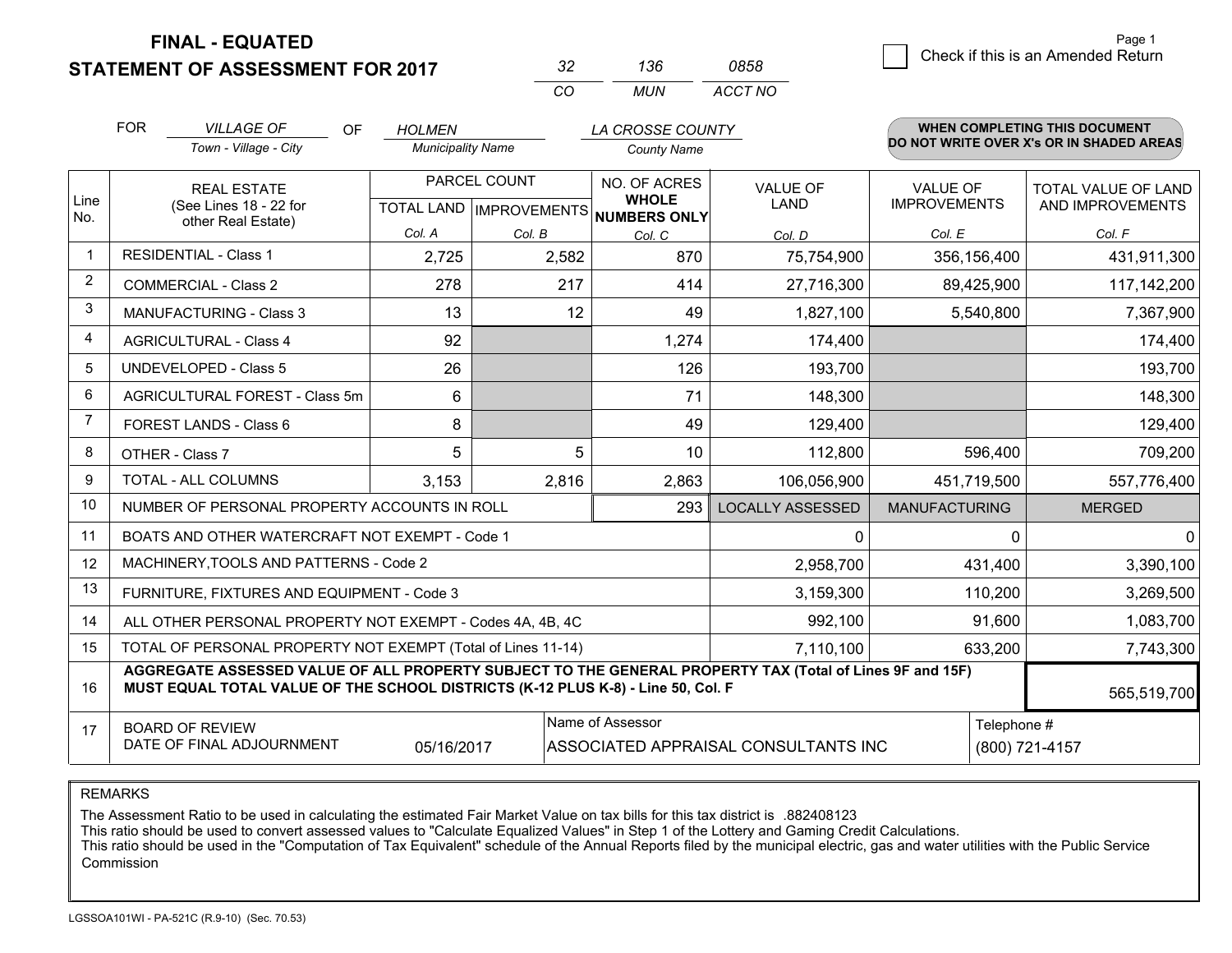*YEAR CO MUN ACCT NO* <sup>2017</sup> <sup>32</sup> <sup>136</sup> <sup>0858</sup>

Do not confuse FOREST LANDS (Line 7) with FOREST CROPS (in this section) - They are **NOT** the same

|    |                                                                                |                                             |  | Private Forest Crop - Reg Class @ 10¢ per acre                   |                                                                              | Private Forest Crop - Reg Class @ \$2.52 per acre             |                                                                 |  |                                                                    |  |
|----|--------------------------------------------------------------------------------|---------------------------------------------|--|------------------------------------------------------------------|------------------------------------------------------------------------------|---------------------------------------------------------------|-----------------------------------------------------------------|--|--------------------------------------------------------------------|--|
| 18 | (a) PARCELS                                                                    | (b) ACRES                                   |  | (c) ASSESSED VALUE                                               |                                                                              | (d) PARCELS                                                   | (e) ACRES                                                       |  | (f) ASSESSED VALUE                                                 |  |
|    | Private Forest Crop - Special Class @ 20¢ per acre                             |                                             |  |                                                                  | Entered Before 2005 Managed Forest - Ferrous Mining CLOSED @ \$8.27 per acre |                                                               |                                                                 |  |                                                                    |  |
| 19 | (a) PARCELS                                                                    | (b) ACRES                                   |  | (c) ASSESSED VALUE                                               |                                                                              | (d) PARCELS                                                   | (e) ACRES                                                       |  | (f) ASSESSED VALUE                                                 |  |
|    |                                                                                | Entered Before 2005 Managed Forest - OPEN @ |  | \$.79 per acre                                                   |                                                                              |                                                               | Entered Before 2005 Managed Forest - CLOSED @ \$1.87 per acre   |  |                                                                    |  |
| 20 | (a) PARCELS                                                                    | (b) ACRES                                   |  | (c) ASSESSED VALUE                                               |                                                                              | (d) PARCELS                                                   | (e) ACRES                                                       |  | (f) ASSESSED VALUE                                                 |  |
|    |                                                                                |                                             |  |                                                                  |                                                                              | 4                                                             | 77                                                              |  | 190.700                                                            |  |
|    | Entered After 2004 Managed Forest - OPEN @<br>\$2.14 per acre                  |                                             |  |                                                                  |                                                                              | Entered After 2004 Managed Forest - CLOSED @ \$10.68 per acre |                                                                 |  |                                                                    |  |
| 21 | (a) PARCELS                                                                    | (b) ACRES                                   |  | (c) ASSESSED VALUE                                               |                                                                              | (d) PARCELS<br>(e) ACRES                                      |                                                                 |  | (f) ASSESSED VALUE                                                 |  |
|    |                                                                                |                                             |  |                                                                  |                                                                              |                                                               |                                                                 |  |                                                                    |  |
| 22 | (a) County Forest Cropland Acres                                               |                                             |  | (b) Federal Acres                                                |                                                                              | (d) County (NOT FOREST CROP) Acres<br>(c) State Acres         |                                                                 |  | (e) Other Acres                                                    |  |
|    |                                                                                |                                             |  |                                                                  |                                                                              | 182.97                                                        | 15.06                                                           |  | 615.83                                                             |  |
|    |                                                                                |                                             |  | Assessed Value of Omitted Property From Prior Years (Sec. 70.44) |                                                                              |                                                               | Assessed Value of Sec. 70.43 Corrections of Errors by Assessors |  |                                                                    |  |
| 23 |                                                                                | (a) REAL ESTATE                             |  | (b) PERSONAL                                                     |                                                                              |                                                               | (c1) REAL ESTATE                                                |  | (c2) PERSONAL                                                      |  |
|    | 2.920.400                                                                      |                                             |  |                                                                  |                                                                              |                                                               |                                                                 |  |                                                                    |  |
|    | Manufacturing Equated Value of Omitted Property From Prior Years (Sec. 70.995) |                                             |  |                                                                  |                                                                              |                                                               |                                                                 |  | Mfg. Equated Value of Sec.70.43 Corrections of Errors by Assessors |  |
|    |                                                                                | (d) REAL ESTATE                             |  | (e) PERSONAL                                                     |                                                                              | (f1) REAL ESTATE                                              |                                                                 |  | (f2) PERSONAL                                                      |  |
|    |                                                                                |                                             |  |                                                                  |                                                                              |                                                               |                                                                 |  |                                                                    |  |

## **SPECIAL DISTRICTS**

| Line<br>No. | Enter 6-digit<br>Special District<br>Code (Col. A) | <b>Account</b><br><b>Number</b> | <b>Special District Name</b> | <b>Locally Assessed Value</b><br>of Real Estate and | Mfg Value of Real Estate<br>and Personal Property | <b>Merged Value of</b><br><b>Real Estate and</b><br>Personal Property (Col. F) |
|-------------|----------------------------------------------------|---------------------------------|------------------------------|-----------------------------------------------------|---------------------------------------------------|--------------------------------------------------------------------------------|
|             |                                                    | (Col. B)                        | (Col. C)                     | Personal Property (Col. D)                          | (Col. E)                                          |                                                                                |
| 24          |                                                    |                                 |                              |                                                     |                                                   |                                                                                |
| 25          |                                                    |                                 |                              |                                                     |                                                   |                                                                                |
| 26          |                                                    |                                 |                              |                                                     |                                                   |                                                                                |
| 27          |                                                    |                                 |                              |                                                     |                                                   |                                                                                |
| 28          |                                                    |                                 |                              |                                                     |                                                   |                                                                                |
| 29          |                                                    |                                 |                              |                                                     |                                                   |                                                                                |
| 30          |                                                    |                                 |                              |                                                     |                                                   |                                                                                |
| 31          |                                                    |                                 |                              |                                                     |                                                   |                                                                                |
| 32          |                                                    |                                 |                              |                                                     |                                                   |                                                                                |
| 33          |                                                    |                                 |                              |                                                     |                                                   |                                                                                |
| 34          |                                                    |                                 |                              |                                                     |                                                   |                                                                                |
| 35          |                                                    |                                 |                              |                                                     |                                                   |                                                                                |

LGSSOA101WI-PA - 521C (R. 9-10) (Sec. 70.53)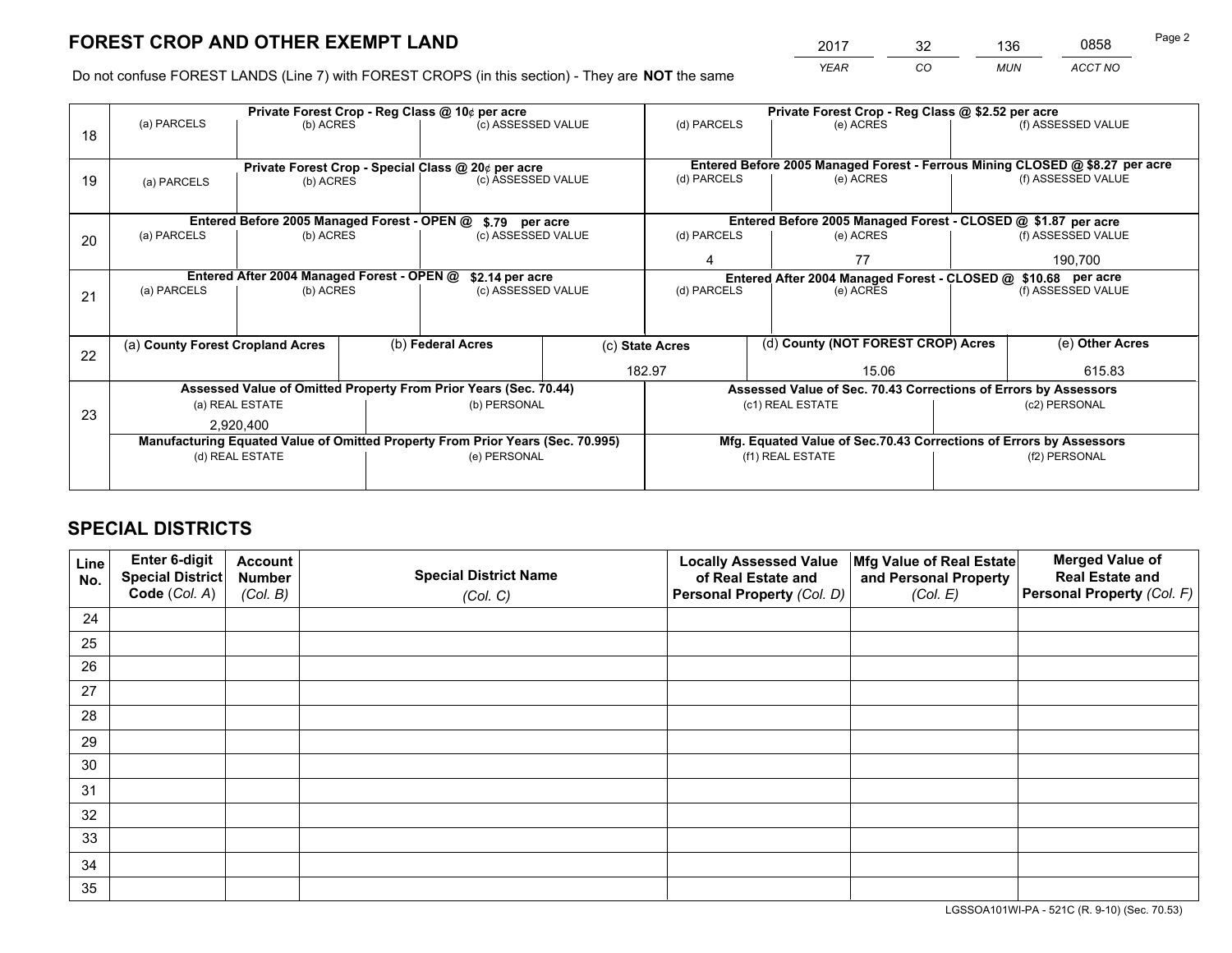|             |                                                                 |                                             |                                                         | <b>YEAR</b>                                                                       | CO<br><b>MUN</b>                                              | <b>ACCT NO</b>                                                                 |
|-------------|-----------------------------------------------------------------|---------------------------------------------|---------------------------------------------------------|-----------------------------------------------------------------------------------|---------------------------------------------------------------|--------------------------------------------------------------------------------|
| Line<br>No. | <b>Enter 6-digit</b><br><b>School District</b><br>Code (Col. A) | <b>Account</b><br><b>Number</b><br>(Col. B) | <b>School District Name</b><br>(Col. C)                 | <b>Locally Assessed Value</b><br>of Real Estate and<br>Personal Property (Col. D) | Mfg Value of Real Estate<br>and Personal Property<br>(Col. E) | <b>Merged Value of</b><br><b>Real Estate and</b><br>Personal Property (Col. F) |
|             | A. SCHOOL DISTRICTS (K-8 and K-12)                              |                                             |                                                         |                                                                                   |                                                               |                                                                                |
| 36          | 322562                                                          | 0193                                        | SCH D OF HOLMEN                                         | 557,518,600                                                                       | 8,001,100                                                     | 565,519,700                                                                    |
| 37          |                                                                 |                                             |                                                         |                                                                                   |                                                               |                                                                                |
| 38          |                                                                 |                                             |                                                         |                                                                                   |                                                               |                                                                                |
| 39          |                                                                 |                                             |                                                         |                                                                                   |                                                               |                                                                                |
| 40          |                                                                 |                                             |                                                         |                                                                                   |                                                               |                                                                                |
| 41          |                                                                 |                                             |                                                         |                                                                                   |                                                               |                                                                                |
| 42          |                                                                 |                                             |                                                         |                                                                                   |                                                               |                                                                                |
| 43          |                                                                 |                                             |                                                         |                                                                                   |                                                               |                                                                                |
| 44<br>45    |                                                                 |                                             |                                                         |                                                                                   |                                                               |                                                                                |
| 46          |                                                                 |                                             |                                                         |                                                                                   |                                                               |                                                                                |
| 47          |                                                                 |                                             |                                                         |                                                                                   |                                                               |                                                                                |
| 48          |                                                                 |                                             |                                                         |                                                                                   |                                                               |                                                                                |
| 49          |                                                                 |                                             |                                                         |                                                                                   |                                                               |                                                                                |
| 50          |                                                                 |                                             | TOTAL ASSESSED VALUE OF SCHOOL DISTRICTS (K-8 and K-12) | 557,518,600                                                                       | 8,001,100                                                     | 565,519,700                                                                    |
|             | <b>B.</b><br><b>UNION HIGH SCHOOL DISTRICTS</b>                 |                                             |                                                         |                                                                                   |                                                               |                                                                                |
| 51          |                                                                 |                                             |                                                         |                                                                                   |                                                               |                                                                                |
| 52          |                                                                 |                                             |                                                         |                                                                                   |                                                               |                                                                                |
| 53          |                                                                 |                                             |                                                         |                                                                                   |                                                               |                                                                                |
| 54          |                                                                 |                                             |                                                         |                                                                                   |                                                               |                                                                                |
| 55          |                                                                 |                                             | TOTAL ASSESSED VALUE OF UNION HIGH SCHOOLS              |                                                                                   |                                                               |                                                                                |
|             | C.<br><b>TECHNICAL COLLEGE DISTRICTS</b>                        |                                             |                                                         |                                                                                   |                                                               |                                                                                |
| 56          | 000200                                                          | 0002                                        | WESTERN TECHNICAL COLLEGE LACR                          | 557,518,600                                                                       | 8,001,100                                                     | 565,519,700                                                                    |
| 57          |                                                                 |                                             |                                                         |                                                                                   |                                                               |                                                                                |
| 58          |                                                                 |                                             | TOTAL ASSESSED VALUE OF TECHNICAL COLLEGES              |                                                                                   |                                                               |                                                                                |
| 59          |                                                                 |                                             |                                                         | 557,518,600                                                                       | 8,001,100                                                     | 565,519,700                                                                    |

32

136

## *I hereby certify, to the best of my knowledge and belief, this form is complete and correct.*

**SCHOOL DISTRICTS**

| Print name of preparer | Title                    |                | Date (MM / DD / CCYY) |
|------------------------|--------------------------|----------------|-----------------------|
|                        |                          |                |                       |
| Signature of preparer  | Contact Telephone Number | E-mail address |                       |
|                        | $\overline{\phantom{0}}$ |                |                       |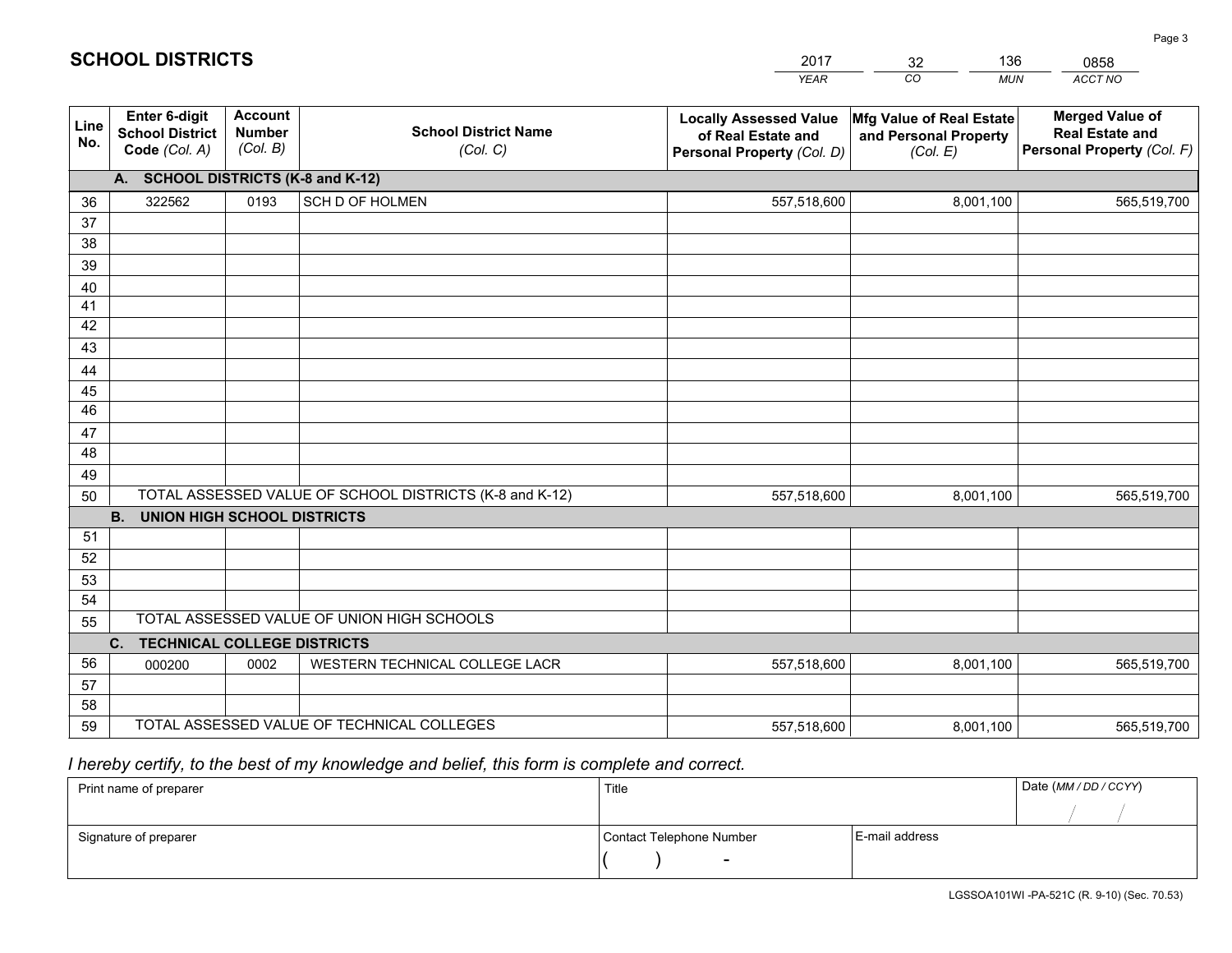## **HIGHLIGHTS**

- 1. Complete the Statement of Assessment after the Board of Review. Reflect any changes made there.
- 2. Use black ink to complete.
- 3. Line 16 must equal Line 50, Col D.
- 4. Line 55 must equal the total of K-8 schools listed on lines 36-49. Do not include K-12 schools in this comparision.
- 5. Line 59, Col. D must equal Line 16.
- 6. Special District, School District and Technical College District values must include both real estate and personal property. Examples of Special districts are: town sanitary districts, public inland lake protection and rehabilitation districts, and metropolitan sewerage districts.
- 7. DO NOT INCLUDE Manufacturing property values.DOR will print these values on the final SOA.

ANGELA HORNBERG VILLAGE OF HOLMEN

ANGELA HORNBERG<br>VILLAGE OF HOLMEN

PO BOX 158

 $\overline{Q}$ 

HOLMEN, WI 54636 - 0158

HOLMEN, WI BOX 158

54636 - 0158

 8. Accuracy of this form is very important. The values reported directly affect the equalized value DOR calculates for school and special districts.

#### **Page 1:**

 If not prefilled, enter the tax year,county and municipal code,municipal type, municipal name and county name on the top of form.

Check the Amended box, if filing an amended / corrected SOA.

 Report the parcel count, acres and assessed value of taxable general property, total parcel count, (real and personal), total acres, and values from final figures set by the Board of Review.

- A. Real Estate land and improvements (buildings, etc.) is reported on lines 1 8, total line 9.
- B. Personal Property is reported on lines 11 14, Column D, total line 15.
- C. To complete this report, use the computer produced summary of the assessment roll that shows these amounts.
- D. Use whole numbers only.
- E. Add each line across and each column down to verify entries.

## **Page 2:**

- A. Report Special Items (not subject to general property tax).
- 1. Private Forest Croplands and Managed Forest Lands are reported on lines 18,19, 20 and 21. Be sure to report assessed values **NOT** taxes.
- 2. You should have copies of the orders of entry, orders of withdrawal, etc., to update your assessment roll.
	- 3. Show hundredths of acres (e.g. 39.75).
- 4. Tax exempt lands are reported on line 22.
- 5. Omitted property and sec. 70.43, Wis. Stats., corrections of errors by assessor are reported on line 23. Report real estate and personal property separately. These should be for **prior years**, not something found on the current assessment roll after the board of review.
- B. Special District (Lines 24-35) Include the value of both real and personal property.
- The Department of Revenue (DOR) preprints much of the information regarding names and codes for schools, special districts,etc. If a district is not listed, enter the name and value only, DOR will enter the proper code.

## **Page 3 School Districts:**

Include the value of both real and personal property.

Report School District (regular, elementary, union high school, and technical college).

- 1. Regular (K-12) and Elementary (K-8) school values are reported on lines 36-49, total on line 50.
- 2. Union High School (UHS) (use only if elementary schools are listed on lines 36-49) are reported on lines 51-54. UHS total value (line 55) must equal to the total **elementary school** values reported on lines 36-49. Do notinclude K-12 schools in this comparison.
- 3. Technical College values are reported on lines 56-58, total on line 59.
- 4. Use the computer summary that shows these amounts to complete this report.

#### **This form is due the second Monday in June. File this report only after your Board of Review is complete.**

 *If you have questions: Return forms to:*

 Email: lgs@wisconsin.gov Wisconsin Department of RevenueCall:  $(608)$  266-2569 or  $(608)$  264-6892 Fax number: (608) 264-6887 PO Box 8971

Local Government Services Section 6-97 Madison WI 53708-8971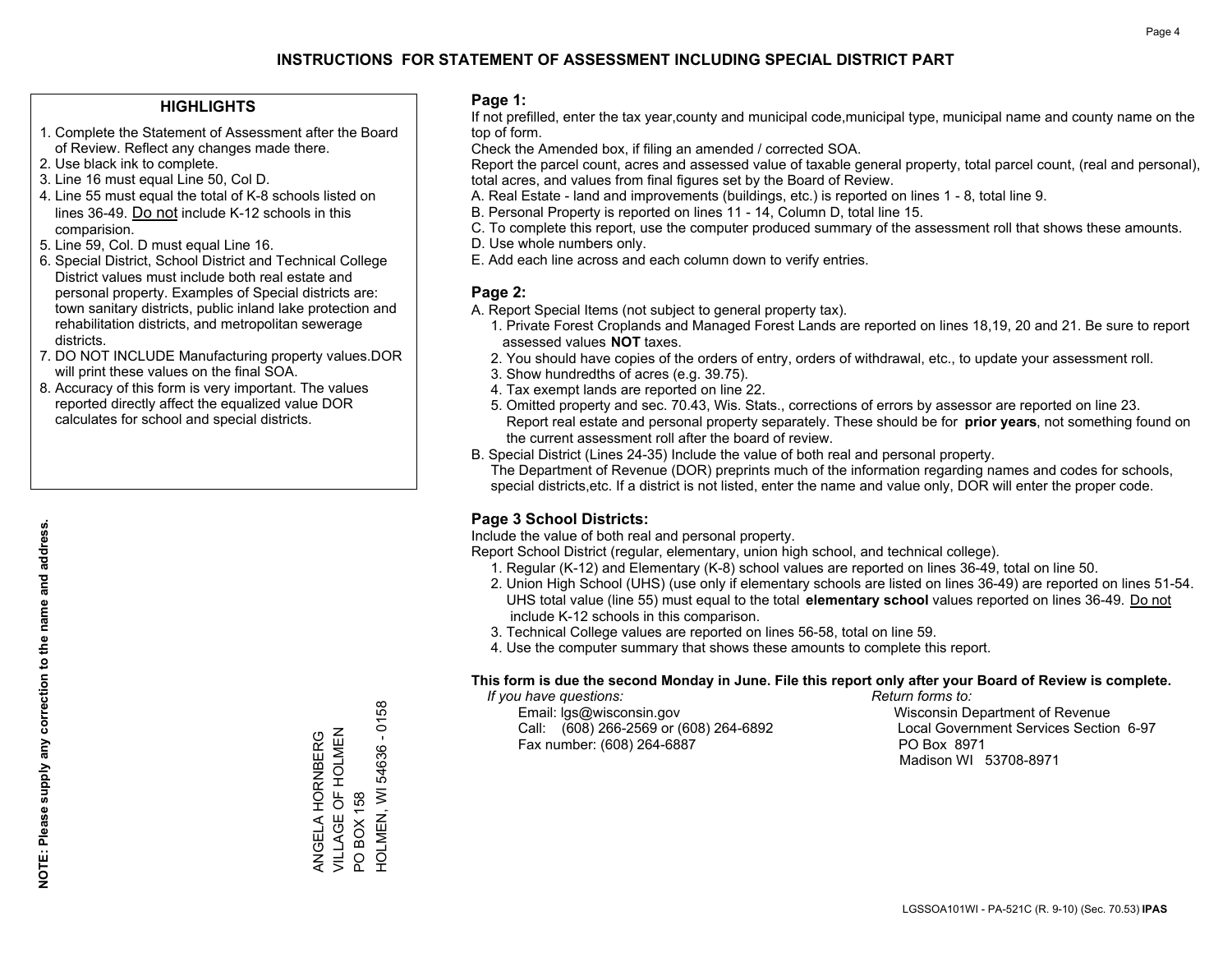**STATEMENT OF ASSESSMENT FOR 2017** 

| -32      | 176 | 850     |
|----------|-----|---------|
| $\cdots$ | MUN | ACCT NO |

|                         | <b>FOR</b><br><b>VILLAGE OF</b><br>Town - Village - City                                                                                                                                     | <b>OF</b><br><b>ROCKLAND</b> | <b>Municipality Name</b> | LA CROSSE COUNTY<br><b>County Name</b> |                         |                                                  | WHEN COMPLETING THIS DOCUMENT<br>DO NOT WRITE OVER X's OR IN SHADED AREAS |
|-------------------------|----------------------------------------------------------------------------------------------------------------------------------------------------------------------------------------------|------------------------------|--------------------------|----------------------------------------|-------------------------|--------------------------------------------------|---------------------------------------------------------------------------|
| Line<br>No.             | PARCEL COUNT<br><b>REAL ESTATE</b><br>(See Lines 18 - 22 for<br>TOTAL LAND IMPROVEMENTS NUMBERS ONLY<br>other Real Estate)<br>Col. A                                                         |                              |                          | NO. OF ACRES<br><b>WHOLE</b>           | <b>VALUE OF</b><br>LAND | <b>VALUE OF</b><br><b>IMPROVEMENTS</b><br>Col. E | <b>TOTAL VALUE OF LAND</b><br>AND IMPROVEMENTS<br>Col. F                  |
| $\mathbf 1$             | <b>RESIDENTIAL - Class 1</b>                                                                                                                                                                 | 305                          | Col. B<br>234            | Col. C<br>97                           | Col. D<br>4,725,100     | 21,946,100                                       | 26,671,200                                                                |
| $\overline{2}$          | <b>COMMERCIAL - Class 2</b>                                                                                                                                                                  | 10                           | 9                        | 6                                      | 251,300                 | 1,094,700                                        | 1,346,000                                                                 |
| 3                       | MANUFACTURING - Class 3                                                                                                                                                                      |                              |                          | 38                                     | 109,700                 | 273,500                                          | 383,200                                                                   |
| $\overline{\mathbf{4}}$ | <b>AGRICULTURAL - Class 4</b>                                                                                                                                                                | $\overline{7}$               |                          | 70                                     | 13,800                  |                                                  | 13,800                                                                    |
| 5                       | <b>UNDEVELOPED - Class 5</b>                                                                                                                                                                 | $\Omega$                     |                          | $\Omega$                               | 0                       |                                                  | $\mathbf{0}$                                                              |
| 6                       | AGRICULTURAL FOREST - Class 5m                                                                                                                                                               | 0                            |                          | $\mathbf 0$                            | 0                       |                                                  | $\mathbf 0$                                                               |
| $\overline{7}$          | FOREST LANDS - Class 6                                                                                                                                                                       | 0                            |                          | $\mathbf{0}$                           | $\mathbf{0}$            |                                                  | $\mathbf 0$                                                               |
| 8                       | OTHER - Class 7                                                                                                                                                                              | 1                            |                          |                                        | 9,000                   | 8,200                                            | 17,200                                                                    |
| 9                       | <b>TOTAL - ALL COLUMNS</b>                                                                                                                                                                   | 324                          | 245                      | 212                                    | 5,108,900               | 23,322,500                                       | 28,431,400                                                                |
| 10                      | NUMBER OF PERSONAL PROPERTY ACCOUNTS IN ROLL                                                                                                                                                 |                              |                          | 16                                     | <b>LOCALLY ASSESSED</b> | <b>MANUFACTURING</b>                             | <b>MERGED</b>                                                             |
| 11                      | BOATS AND OTHER WATERCRAFT NOT EXEMPT - Code 1                                                                                                                                               |                              |                          |                                        | 0                       | $\Omega$                                         | $\Omega$                                                                  |
| 12                      | MACHINERY, TOOLS AND PATTERNS - Code 2                                                                                                                                                       |                              |                          |                                        | 64,823                  | 105,700                                          | 170,523                                                                   |
| 13                      | FURNITURE, FIXTURES AND EQUIPMENT - Code 3                                                                                                                                                   |                              |                          |                                        | 49,946                  | 4,700                                            | 54,646                                                                    |
| 14                      | ALL OTHER PERSONAL PROPERTY NOT EXEMPT - Codes 4A, 4B, 4C                                                                                                                                    |                              |                          |                                        | 65,791                  | 100                                              | 65,891                                                                    |
| 15                      | TOTAL OF PERSONAL PROPERTY NOT EXEMPT (Total of Lines 11-14)<br>180,560<br>110,500                                                                                                           |                              |                          |                                        |                         |                                                  | 291,060                                                                   |
| 16                      | AGGREGATE ASSESSED VALUE OF ALL PROPERTY SUBJECT TO THE GENERAL PROPERTY TAX (Total of Lines 9F and 15F)<br>MUST EQUAL TOTAL VALUE OF THE SCHOOL DISTRICTS (K-12 PLUS K-8) - Line 50, Col. F |                              |                          |                                        |                         |                                                  | 28,722,460                                                                |
| 17                      | Name of Assessor<br><b>BOARD OF REVIEW</b><br>DATE OF FINAL ADJOURNMENT<br>06/13/2017<br>MILDE APPRAISAL SERVICE                                                                             |                              |                          |                                        |                         | Telephone #                                      | (608) 785-1111                                                            |

REMARKS

The Assessment Ratio to be used in calculating the estimated Fair Market Value on tax bills for this tax district is .90728625

This ratio should be used to convert assessed values to "Calculate Equalized Values" in Step 1 of the Lottery and Gaming Credit Calculations.<br>This ratio should be used in the "Computation of Tax Equivalent" schedule of the Commission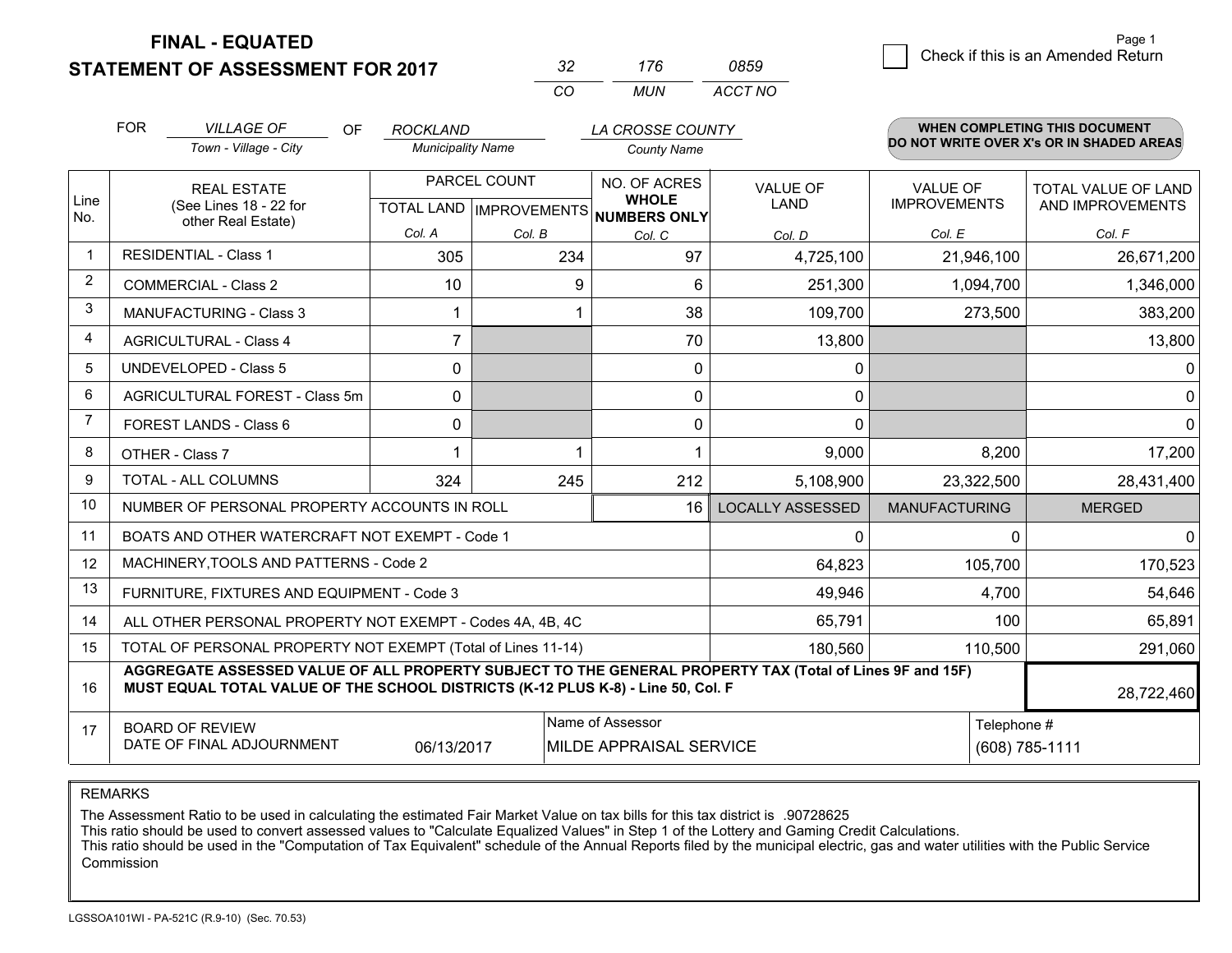*YEAR CO MUN ACCT NO* <sup>2017</sup> <sup>32</sup> <sup>176</sup> <sup>0859</sup>

Do not confuse FOREST LANDS (Line 7) with FOREST CROPS (in this section) - They are **NOT** the same

|    | Private Forest Crop - Reg Class @ 10¢ per acre                                 |                                             |  |                                                                  |  |                                                                    | Private Forest Crop - Reg Class @ \$2.52 per acre               |  |                                                                              |  |
|----|--------------------------------------------------------------------------------|---------------------------------------------|--|------------------------------------------------------------------|--|--------------------------------------------------------------------|-----------------------------------------------------------------|--|------------------------------------------------------------------------------|--|
| 18 | (a) PARCELS                                                                    | (b) ACRES                                   |  | (c) ASSESSED VALUE                                               |  | (d) PARCELS                                                        | (e) ACRES                                                       |  | (f) ASSESSED VALUE                                                           |  |
|    |                                                                                |                                             |  | Private Forest Crop - Special Class @ 20¢ per acre               |  |                                                                    |                                                                 |  | Entered Before 2005 Managed Forest - Ferrous Mining CLOSED @ \$8.27 per acre |  |
| 19 | (a) PARCELS                                                                    | (b) ACRES                                   |  | (c) ASSESSED VALUE                                               |  | (d) PARCELS                                                        | (e) ACRES                                                       |  | (f) ASSESSED VALUE                                                           |  |
|    |                                                                                | Entered Before 2005 Managed Forest - OPEN @ |  | \$.79 per acre                                                   |  |                                                                    | Entered Before 2005 Managed Forest - CLOSED @ \$1.87 per acre   |  |                                                                              |  |
| 20 | (a) PARCELS                                                                    | (b) ACRES                                   |  | (c) ASSESSED VALUE                                               |  | (d) PARCELS                                                        | (e) ACRES                                                       |  | (f) ASSESSED VALUE                                                           |  |
|    |                                                                                |                                             |  |                                                                  |  |                                                                    |                                                                 |  |                                                                              |  |
|    | Entered After 2004 Managed Forest - OPEN @<br>\$2.14 per acre                  |                                             |  |                                                                  |  | Entered After 2004 Managed Forest - CLOSED @ \$10.68 per acre      |                                                                 |  |                                                                              |  |
| 21 | (a) PARCELS                                                                    | (b) ACRES                                   |  | (c) ASSESSED VALUE                                               |  | (d) PARCELS<br>(e) ACRES                                           |                                                                 |  | (f) ASSESSED VALUE                                                           |  |
|    |                                                                                |                                             |  |                                                                  |  |                                                                    |                                                                 |  |                                                                              |  |
| 22 | (a) County Forest Cropland Acres                                               |                                             |  | (b) Federal Acres                                                |  | (c) State Acres                                                    | (d) County (NOT FOREST CROP) Acres                              |  | (e) Other Acres                                                              |  |
|    |                                                                                |                                             |  | .12                                                              |  | 6.68                                                               |                                                                 |  | 102.44                                                                       |  |
|    |                                                                                |                                             |  | Assessed Value of Omitted Property From Prior Years (Sec. 70.44) |  |                                                                    | Assessed Value of Sec. 70.43 Corrections of Errors by Assessors |  |                                                                              |  |
| 23 |                                                                                | (a) REAL ESTATE                             |  | (b) PERSONAL                                                     |  |                                                                    | (c1) REAL ESTATE                                                |  | (c2) PERSONAL                                                                |  |
|    |                                                                                |                                             |  |                                                                  |  |                                                                    |                                                                 |  |                                                                              |  |
|    | Manufacturing Equated Value of Omitted Property From Prior Years (Sec. 70.995) |                                             |  |                                                                  |  | Mfg. Equated Value of Sec.70.43 Corrections of Errors by Assessors |                                                                 |  |                                                                              |  |
|    |                                                                                | (d) REAL ESTATE                             |  | (e) PERSONAL                                                     |  | (f1) REAL ESTATE                                                   |                                                                 |  | (f2) PERSONAL                                                                |  |
|    |                                                                                |                                             |  |                                                                  |  |                                                                    |                                                                 |  |                                                                              |  |

## **SPECIAL DISTRICTS**

| Line<br>No. | Enter 6-digit<br>Special District<br>Code (Col. A) | <b>Account</b><br><b>Number</b> | <b>Special District Name</b> | <b>Locally Assessed Value</b><br>of Real Estate and | Mfg Value of Real Estate<br>and Personal Property | <b>Merged Value of</b><br><b>Real Estate and</b><br>Personal Property (Col. F) |
|-------------|----------------------------------------------------|---------------------------------|------------------------------|-----------------------------------------------------|---------------------------------------------------|--------------------------------------------------------------------------------|
|             |                                                    | (Col. B)                        | (Col. C)                     | Personal Property (Col. D)                          | (Col. E)                                          |                                                                                |
| 24          |                                                    |                                 |                              |                                                     |                                                   |                                                                                |
| 25          |                                                    |                                 |                              |                                                     |                                                   |                                                                                |
| 26          |                                                    |                                 |                              |                                                     |                                                   |                                                                                |
| 27          |                                                    |                                 |                              |                                                     |                                                   |                                                                                |
| 28          |                                                    |                                 |                              |                                                     |                                                   |                                                                                |
| 29          |                                                    |                                 |                              |                                                     |                                                   |                                                                                |
| 30          |                                                    |                                 |                              |                                                     |                                                   |                                                                                |
| 31          |                                                    |                                 |                              |                                                     |                                                   |                                                                                |
| 32          |                                                    |                                 |                              |                                                     |                                                   |                                                                                |
| 33          |                                                    |                                 |                              |                                                     |                                                   |                                                                                |
| 34          |                                                    |                                 |                              |                                                     |                                                   |                                                                                |
| 35          |                                                    |                                 |                              |                                                     |                                                   |                                                                                |

LGSSOA101WI-PA - 521C (R. 9-10) (Sec. 70.53)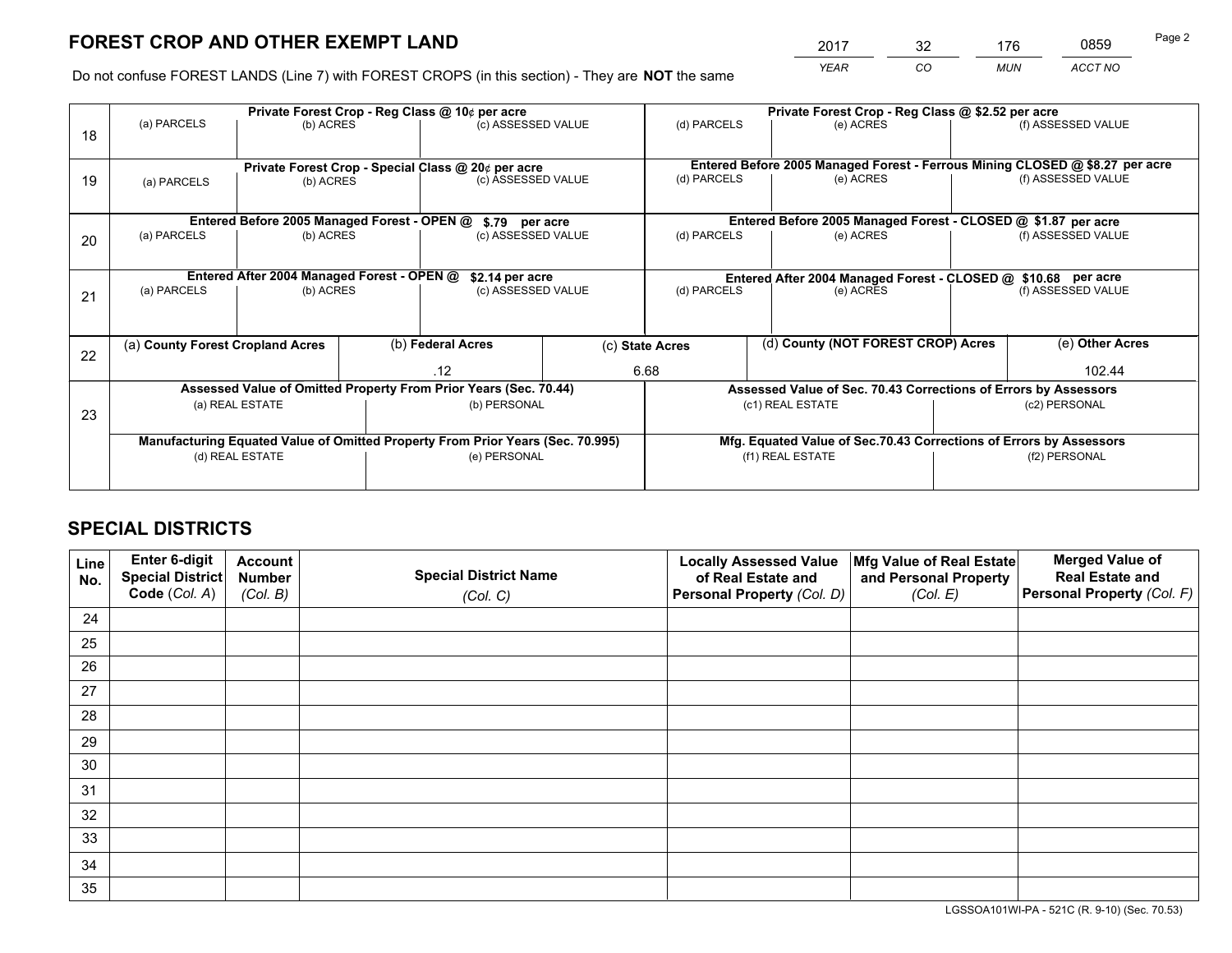|             |                                                                 |                                             |                                                         | <b>YEAR</b>                                                                       | CO<br><b>MUN</b>                                              | ACCT NO                                                                        |
|-------------|-----------------------------------------------------------------|---------------------------------------------|---------------------------------------------------------|-----------------------------------------------------------------------------------|---------------------------------------------------------------|--------------------------------------------------------------------------------|
| Line<br>No. | <b>Enter 6-digit</b><br><b>School District</b><br>Code (Col. A) | <b>Account</b><br><b>Number</b><br>(Col. B) | <b>School District Name</b><br>(Col. C)                 | <b>Locally Assessed Value</b><br>of Real Estate and<br>Personal Property (Col. D) | Mfg Value of Real Estate<br>and Personal Property<br>(Col. E) | <b>Merged Value of</b><br><b>Real Estate and</b><br>Personal Property (Col. F) |
|             | A. SCHOOL DISTRICTS (K-8 and K-12)                              |                                             |                                                         |                                                                                   |                                                               |                                                                                |
| 36          | 320245                                                          | 0192                                        | <b>SCH D OF BANGOR</b>                                  | 28,228,760                                                                        | 493,700                                                       | 28,722,460                                                                     |
| 37          |                                                                 |                                             |                                                         |                                                                                   |                                                               |                                                                                |
| 38          |                                                                 |                                             |                                                         |                                                                                   |                                                               |                                                                                |
| 39          |                                                                 |                                             |                                                         |                                                                                   |                                                               |                                                                                |
| 40          |                                                                 |                                             |                                                         |                                                                                   |                                                               |                                                                                |
| 41<br>42    |                                                                 |                                             |                                                         |                                                                                   |                                                               |                                                                                |
| 43          |                                                                 |                                             |                                                         |                                                                                   |                                                               |                                                                                |
| 44          |                                                                 |                                             |                                                         |                                                                                   |                                                               |                                                                                |
| 45          |                                                                 |                                             |                                                         |                                                                                   |                                                               |                                                                                |
| 46          |                                                                 |                                             |                                                         |                                                                                   |                                                               |                                                                                |
| 47          |                                                                 |                                             |                                                         |                                                                                   |                                                               |                                                                                |
| 48          |                                                                 |                                             |                                                         |                                                                                   |                                                               |                                                                                |
| 49          |                                                                 |                                             |                                                         |                                                                                   |                                                               |                                                                                |
| 50          |                                                                 |                                             | TOTAL ASSESSED VALUE OF SCHOOL DISTRICTS (K-8 and K-12) | 28,228,760                                                                        | 493,700                                                       | 28,722,460                                                                     |
|             | <b>B. UNION HIGH SCHOOL DISTRICTS</b>                           |                                             |                                                         |                                                                                   |                                                               |                                                                                |
| 51          |                                                                 |                                             |                                                         |                                                                                   |                                                               |                                                                                |
| 52          |                                                                 |                                             |                                                         |                                                                                   |                                                               |                                                                                |
| 53<br>54    |                                                                 |                                             |                                                         |                                                                                   |                                                               |                                                                                |
| 55          |                                                                 |                                             | TOTAL ASSESSED VALUE OF UNION HIGH SCHOOLS              |                                                                                   |                                                               |                                                                                |
|             | C.<br><b>TECHNICAL COLLEGE DISTRICTS</b>                        |                                             |                                                         |                                                                                   |                                                               |                                                                                |
| 56          | 000200                                                          | 0002                                        | WESTERN TECHNICAL COLLEGE LACR                          | 28,228,760                                                                        | 493,700                                                       | 28,722,460                                                                     |
| 57          |                                                                 |                                             |                                                         |                                                                                   |                                                               |                                                                                |
| 58          |                                                                 |                                             |                                                         |                                                                                   |                                                               |                                                                                |
| 59          |                                                                 |                                             | TOTAL ASSESSED VALUE OF TECHNICAL COLLEGES              | 28,228,760                                                                        | 493,700                                                       | 28,722,460                                                                     |

32

176

 *I hereby certify, to the best of my knowledge and belief, this form is complete and correct.*

**SCHOOL DISTRICTS**

| Print name of preparer | Title                    |                | Date (MM / DD / CCYY) |
|------------------------|--------------------------|----------------|-----------------------|
|                        |                          |                |                       |
| Signature of preparer  | Contact Telephone Number | E-mail address |                       |
|                        | $\sim$                   |                |                       |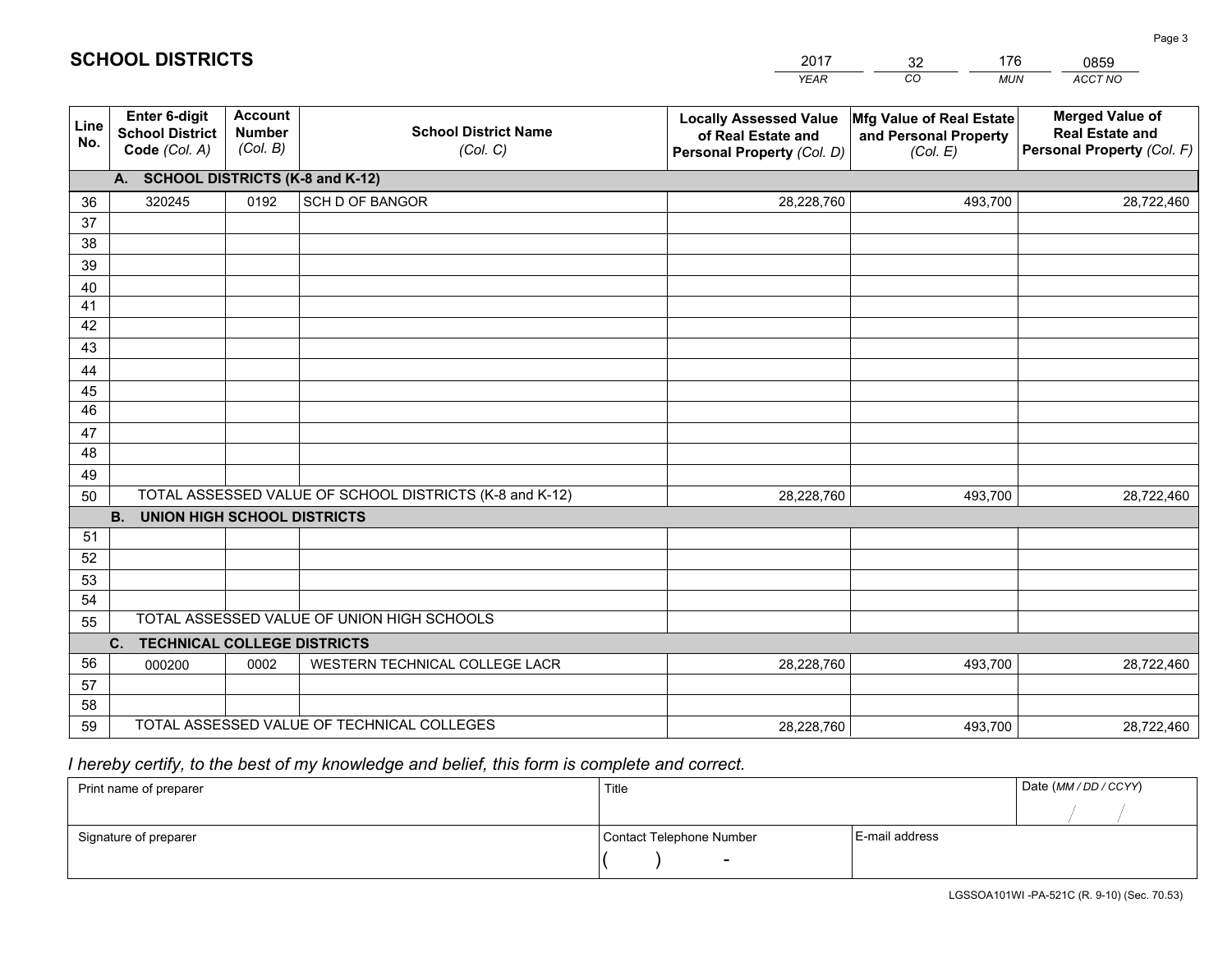## **HIGHLIGHTS**

- 1. Complete the Statement of Assessment after the Board of Review. Reflect any changes made there.
- 2. Use black ink to complete.
- 3. Line 16 must equal Line 50, Col D.
- 4. Line 55 must equal the total of K-8 schools listed on lines 36-49. Do not include K-12 schools in this comparision.
- 5. Line 59, Col. D must equal Line 16.
- 6. Special District, School District and Technical College District values must include both real estate and personal property. Examples of Special districts are: town sanitary districts, public inland lake protection and rehabilitation districts, and metropolitan sewerage districts.
- 7. DO NOT INCLUDE Manufacturing property values.DOR will print these values on the final SOA.

STEPHANIE ROWELL VILLAGE OF ROCKLAND

STEPHANIE ROWELL<br>VILLAGE OF ROCKLAND

PO BOX 124

 $\overline{S}$ 

ROCKLAND, WI 54653 - 0124

ROCKLAND, WI 54653 **BOX 124** 

 $-0124$ 

 8. Accuracy of this form is very important. The values reported directly affect the equalized value DOR calculates for school and special districts.

#### **Page 1:**

 If not prefilled, enter the tax year,county and municipal code,municipal type, municipal name and county name on the top of form.

Check the Amended box, if filing an amended / corrected SOA.

 Report the parcel count, acres and assessed value of taxable general property, total parcel count, (real and personal), total acres, and values from final figures set by the Board of Review.

- A. Real Estate land and improvements (buildings, etc.) is reported on lines 1 8, total line 9.
- B. Personal Property is reported on lines 11 14, Column D, total line 15.
- C. To complete this report, use the computer produced summary of the assessment roll that shows these amounts.
- D. Use whole numbers only.
- E. Add each line across and each column down to verify entries.

## **Page 2:**

- A. Report Special Items (not subject to general property tax).
- 1. Private Forest Croplands and Managed Forest Lands are reported on lines 18,19, 20 and 21. Be sure to report assessed values **NOT** taxes.
- 2. You should have copies of the orders of entry, orders of withdrawal, etc., to update your assessment roll.
	- 3. Show hundredths of acres (e.g. 39.75).
- 4. Tax exempt lands are reported on line 22.
- 5. Omitted property and sec. 70.43, Wis. Stats., corrections of errors by assessor are reported on line 23. Report real estate and personal property separately. These should be for **prior years**, not something found on the current assessment roll after the board of review.
- B. Special District (Lines 24-35) Include the value of both real and personal property.
- The Department of Revenue (DOR) preprints much of the information regarding names and codes for schools, special districts,etc. If a district is not listed, enter the name and value only, DOR will enter the proper code.

## **Page 3 School Districts:**

Include the value of both real and personal property.

Report School District (regular, elementary, union high school, and technical college).

- 1. Regular (K-12) and Elementary (K-8) school values are reported on lines 36-49, total on line 50.
- 2. Union High School (UHS) (use only if elementary schools are listed on lines 36-49) are reported on lines 51-54. UHS total value (line 55) must equal to the total **elementary school** values reported on lines 36-49. Do notinclude K-12 schools in this comparison.
- 3. Technical College values are reported on lines 56-58, total on line 59.
- 4. Use the computer summary that shows these amounts to complete this report.

#### **This form is due the second Monday in June. File this report only after your Board of Review is complete.**

 *If you have questions: Return forms to:*

 Email: lgs@wisconsin.gov Wisconsin Department of RevenueCall:  $(608)$  266-2569 or  $(608)$  264-6892 Fax number: (608) 264-6887 PO Box 8971

Local Government Services Section 6-97

Madison WI 53708-8971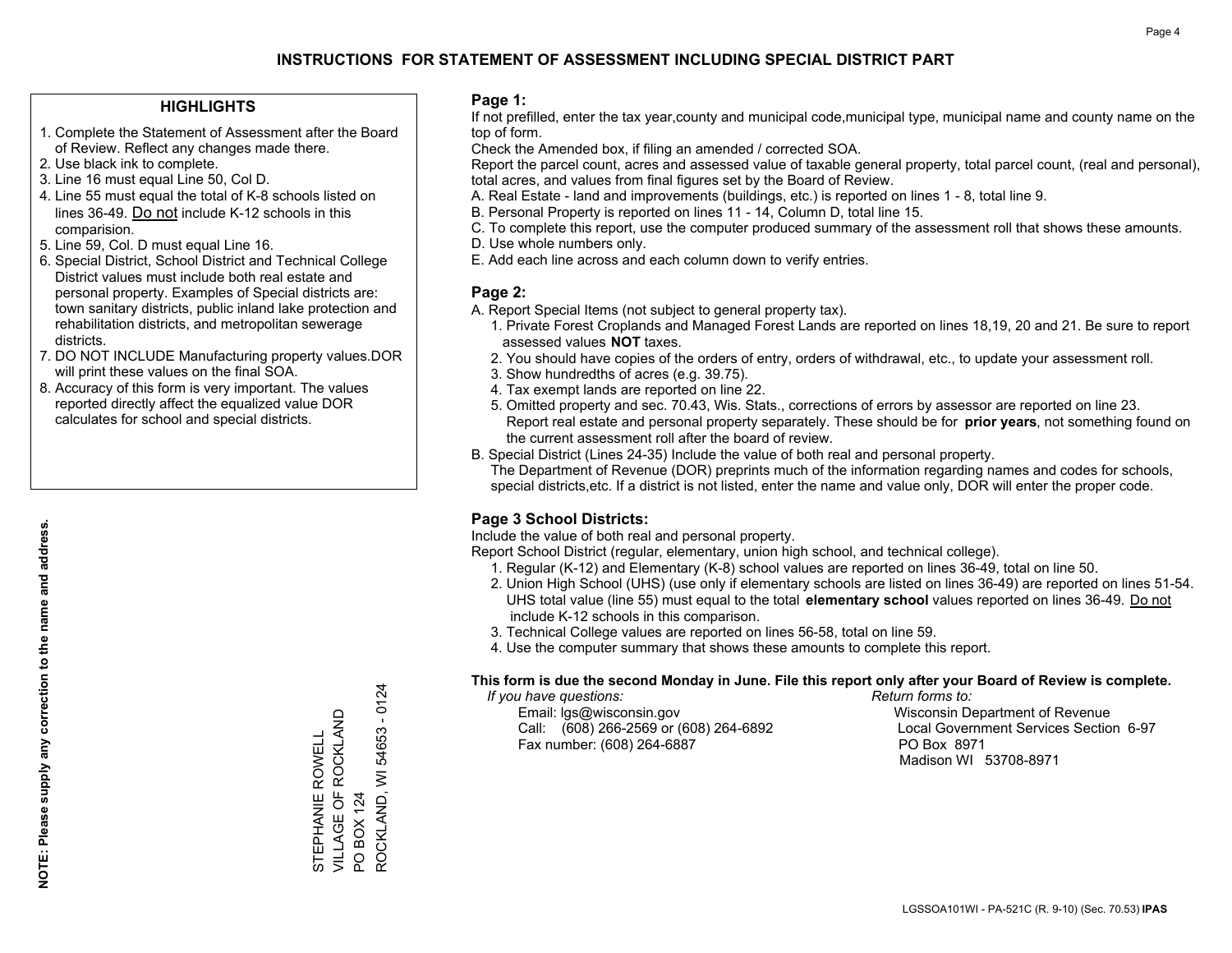## **STATEMENT OF ASSESSMENT FOR 2017**

| っつ | 191 | 0860    |
|----|-----|---------|
| rη | MUN | ACCT NO |

|             | <b>FOR</b>                                                                                                                                                                                   | <b>VILLAGE OF</b><br>OF<br>Town - Village - City             | <b>WEST SALEM</b><br><b>Municipality Name</b> |                           | LA CROSSE COUNTY<br><b>County Name</b> |                         |                      | <b>WHEN COMPLETING THIS DOCUMENT</b><br>DO NOT WRITE OVER X's OR IN SHADED AREAS |
|-------------|----------------------------------------------------------------------------------------------------------------------------------------------------------------------------------------------|--------------------------------------------------------------|-----------------------------------------------|---------------------------|----------------------------------------|-------------------------|----------------------|----------------------------------------------------------------------------------|
|             |                                                                                                                                                                                              | <b>REAL ESTATE</b>                                           |                                               | PARCEL COUNT              | NO. OF ACRES                           | <b>VALUE OF</b>         | <b>VALUE OF</b>      | <b>TOTAL VALUE OF LAND</b>                                                       |
| Line<br>No. |                                                                                                                                                                                              | (See Lines 18 - 22 for<br>other Real Estate)                 |                                               | TOTAL LAND   IMPROVEMENTS | <b>WHOLE</b><br>NUMBERS ONLY           | <b>LAND</b>             | <b>IMPROVEMENTS</b>  | AND IMPROVEMENTS                                                                 |
|             |                                                                                                                                                                                              |                                                              | Col. A                                        | Col. B                    | Col. C                                 | Col. D                  | Col. E               | Col. F                                                                           |
| -1          |                                                                                                                                                                                              | <b>RESIDENTIAL - Class 1</b>                                 | 1,477                                         | 1,414                     | 425                                    | 64,651,900              | 227,373,800          | 292,025,700                                                                      |
| 2           |                                                                                                                                                                                              | <b>COMMERCIAL - Class 2</b>                                  | 210                                           | 181                       | 273                                    | 34,974,500              | 76,712,900           | 111,687,400                                                                      |
| 3           |                                                                                                                                                                                              | MANUFACTURING - Class 3                                      | 10                                            | 9                         | 86                                     | 2,086,100               | 9,146,000            | 11,232,100                                                                       |
| 4           |                                                                                                                                                                                              | <b>AGRICULTURAL - Class 4</b>                                | 16                                            |                           | 259                                    | 53,200                  |                      | 53,200                                                                           |
| 5           |                                                                                                                                                                                              | <b>UNDEVELOPED - Class 5</b>                                 | 4                                             |                           | 10                                     | 6,500                   |                      | 6,500                                                                            |
| 6           |                                                                                                                                                                                              | AGRICULTURAL FOREST - Class 5m                               | 6                                             |                           | 60                                     | 154,600                 |                      | 154,600                                                                          |
| 7           |                                                                                                                                                                                              | FOREST LANDS - Class 6                                       | 1                                             |                           | 40                                     | 160,000                 |                      | 160,000                                                                          |
| 8           |                                                                                                                                                                                              | OTHER - Class 7                                              | $\overline{2}$                                | $\overline{2}$            | 4                                      | 31,700                  | 554,400              | 586,100                                                                          |
| 9           |                                                                                                                                                                                              | TOTAL - ALL COLUMNS                                          | 1,726                                         | 1,606                     | 1,157                                  | 102,118,500             | 313,787,100          | 415,905,600                                                                      |
| 10          |                                                                                                                                                                                              | NUMBER OF PERSONAL PROPERTY ACCOUNTS IN ROLL                 |                                               |                           | 334                                    | <b>LOCALLY ASSESSED</b> | <b>MANUFACTURING</b> | <b>MERGED</b>                                                                    |
| 11          |                                                                                                                                                                                              | BOATS AND OTHER WATERCRAFT NOT EXEMPT - Code 1               |                                               |                           |                                        | 3,100                   | $\Omega$             | 3,100                                                                            |
| 12          |                                                                                                                                                                                              | MACHINERY, TOOLS AND PATTERNS - Code 2                       |                                               |                           |                                        | 3,718,700               | 522,600              | 4,241,300                                                                        |
| 13          |                                                                                                                                                                                              | FURNITURE, FIXTURES AND EQUIPMENT - Code 3                   |                                               |                           |                                        | 3,001,200               | 221,800              | 3,223,000                                                                        |
| 14          |                                                                                                                                                                                              | ALL OTHER PERSONAL PROPERTY NOT EXEMPT - Codes 4A, 4B, 4C    |                                               |                           |                                        | 964,000                 | 479,900              | 1,443,900                                                                        |
| 15          |                                                                                                                                                                                              | TOTAL OF PERSONAL PROPERTY NOT EXEMPT (Total of Lines 11-14) | 7,687,000                                     | 1,224,300                 | 8,911,300                              |                         |                      |                                                                                  |
| 16          | AGGREGATE ASSESSED VALUE OF ALL PROPERTY SUBJECT TO THE GENERAL PROPERTY TAX (Total of Lines 9F and 15F)<br>MUST EQUAL TOTAL VALUE OF THE SCHOOL DISTRICTS (K-12 PLUS K-8) - Line 50, Col. F |                                                              |                                               |                           |                                        |                         | 424,816,900          |                                                                                  |
| 17          |                                                                                                                                                                                              | <b>BOARD OF REVIEW</b>                                       |                                               |                           | Name of Assessor                       |                         | Telephone #          |                                                                                  |
|             |                                                                                                                                                                                              | DATE OF FINAL ADJOURNMENT                                    | 08/24/2017                                    |                           | <b>TONY KIEL</b>                       |                         |                      | (608) 269-4197                                                                   |

REMARKS

The Assessment Ratio to be used in calculating the estimated Fair Market Value on tax bills for this tax district is 1.021535557<br>This ratio should be used to convert assessed values to "Calculate Equalized Values" in Step Commission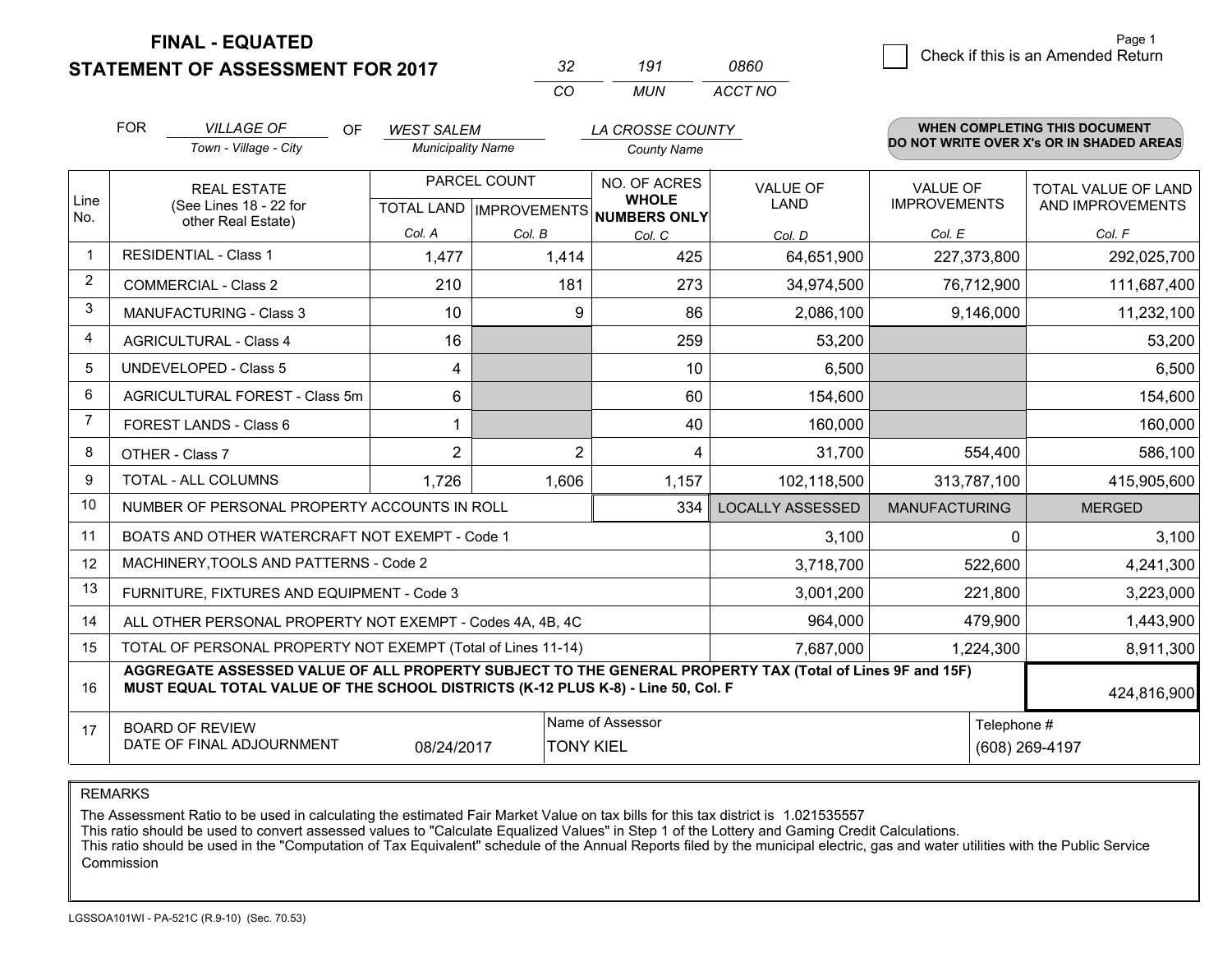*YEAR CO MUN ACCT NO* <sup>2017</sup> <sup>32</sup> <sup>191</sup> <sup>0860</sup>

Do not confuse FOREST LANDS (Line 7) with FOREST CROPS (in this section) - They are **NOT** the same

|    | Private Forest Crop - Reg Class @ 10¢ per acre                                 |                                             |  |                                                                  |                 |                          | Private Forest Crop - Reg Class @ \$2.52 per acre                            |               |                                                                    |  |
|----|--------------------------------------------------------------------------------|---------------------------------------------|--|------------------------------------------------------------------|-----------------|--------------------------|------------------------------------------------------------------------------|---------------|--------------------------------------------------------------------|--|
| 18 | (a) PARCELS                                                                    | (b) ACRES                                   |  | (c) ASSESSED VALUE                                               |                 | (d) PARCELS              | (e) ACRES                                                                    |               | (f) ASSESSED VALUE                                                 |  |
|    |                                                                                |                                             |  |                                                                  |                 |                          | Entered Before 2005 Managed Forest - Ferrous Mining CLOSED @ \$8.27 per acre |               |                                                                    |  |
| 19 | Private Forest Crop - Special Class @ 20¢ per acre<br>(b) ACRES<br>(a) PARCELS |                                             |  | (c) ASSESSED VALUE                                               |                 | (d) PARCELS              | (e) ACRES                                                                    |               | (f) ASSESSED VALUE                                                 |  |
|    |                                                                                |                                             |  |                                                                  |                 |                          |                                                                              |               |                                                                    |  |
|    |                                                                                | Entered Before 2005 Managed Forest - OPEN @ |  |                                                                  |                 |                          | Entered Before 2005 Managed Forest - CLOSED @ \$1.87 per acre                |               |                                                                    |  |
|    | (a) PARCELS                                                                    | (b) ACRES                                   |  | \$.79 per acre<br>(c) ASSESSED VALUE                             |                 | (d) PARCELS              | (e) ACRES                                                                    |               | (f) ASSESSED VALUE                                                 |  |
| 20 |                                                                                |                                             |  |                                                                  |                 |                          |                                                                              |               |                                                                    |  |
|    |                                                                                |                                             |  |                                                                  |                 |                          |                                                                              |               |                                                                    |  |
|    | Entered After 2004 Managed Forest - OPEN @                                     |                                             |  |                                                                  | \$2.14 per acre |                          | Entered After 2004 Managed Forest - CLOSED @ \$10.68 per acre                |               |                                                                    |  |
| 21 | (a) PARCELS                                                                    | (b) ACRES                                   |  | (c) ASSESSED VALUE                                               |                 | (d) PARCELS<br>(e) ACRES |                                                                              |               | (f) ASSESSED VALUE                                                 |  |
|    |                                                                                |                                             |  |                                                                  |                 |                          |                                                                              |               |                                                                    |  |
|    |                                                                                |                                             |  |                                                                  |                 | $\mathfrak{D}$           | 20.99                                                                        |               |                                                                    |  |
| 22 | (a) County Forest Cropland Acres                                               |                                             |  | (b) Federal Acres                                                |                 | (c) State Acres          | (d) County (NOT FOREST CROP) Acres                                           |               | (e) Other Acres                                                    |  |
|    |                                                                                |                                             |  |                                                                  |                 | 91.06                    | 447.07                                                                       |               | 268.14                                                             |  |
|    |                                                                                |                                             |  | Assessed Value of Omitted Property From Prior Years (Sec. 70.44) |                 |                          | Assessed Value of Sec. 70.43 Corrections of Errors by Assessors              |               |                                                                    |  |
|    |                                                                                | (a) REAL ESTATE                             |  | (b) PERSONAL                                                     |                 |                          | (c1) REAL ESTATE                                                             |               | (c2) PERSONAL                                                      |  |
| 23 |                                                                                |                                             |  |                                                                  |                 |                          |                                                                              |               |                                                                    |  |
|    | Manufacturing Equated Value of Omitted Property From Prior Years (Sec. 70.995) |                                             |  |                                                                  |                 |                          | $-113,700$                                                                   |               |                                                                    |  |
|    |                                                                                |                                             |  |                                                                  |                 |                          |                                                                              |               | Mfg. Equated Value of Sec.70.43 Corrections of Errors by Assessors |  |
|    |                                                                                | (d) REAL ESTATE                             |  | (e) PERSONAL                                                     |                 |                          | (f1) REAL ESTATE                                                             | (f2) PERSONAL |                                                                    |  |
|    |                                                                                |                                             |  |                                                                  |                 |                          |                                                                              |               |                                                                    |  |

## **SPECIAL DISTRICTS**

| Line<br>No. | Enter 6-digit<br><b>Special District</b><br>Code (Col. A) | <b>Account</b><br><b>Number</b><br>(Col. B) | <b>Special District Name</b><br>(Col. C) | <b>Locally Assessed Value</b><br>of Real Estate and<br><b>Personal Property (Col. D)</b> | Mfg Value of Real Estate<br>and Personal Property<br>(Col. E) | <b>Merged Value of</b><br><b>Real Estate and</b><br>Personal Property (Col. F) |
|-------------|-----------------------------------------------------------|---------------------------------------------|------------------------------------------|------------------------------------------------------------------------------------------|---------------------------------------------------------------|--------------------------------------------------------------------------------|
| 24          | 328030                                                    | 0197                                        | LAKE NESHONOC PROT & REHAB DISTRICT      | 412,360,500                                                                              | 12,456,400                                                    | 424,816,900                                                                    |
| 25          |                                                           |                                             |                                          |                                                                                          |                                                               |                                                                                |
| 26          |                                                           |                                             |                                          |                                                                                          |                                                               |                                                                                |
| 27          |                                                           |                                             |                                          |                                                                                          |                                                               |                                                                                |
| 28          |                                                           |                                             |                                          |                                                                                          |                                                               |                                                                                |
| 29          |                                                           |                                             |                                          |                                                                                          |                                                               |                                                                                |
| 30          |                                                           |                                             |                                          |                                                                                          |                                                               |                                                                                |
| 31          |                                                           |                                             |                                          |                                                                                          |                                                               |                                                                                |
| 32          |                                                           |                                             |                                          |                                                                                          |                                                               |                                                                                |
| 33          |                                                           |                                             |                                          |                                                                                          |                                                               |                                                                                |
| 34          |                                                           |                                             |                                          |                                                                                          |                                                               |                                                                                |
| 35          |                                                           |                                             |                                          |                                                                                          |                                                               |                                                                                |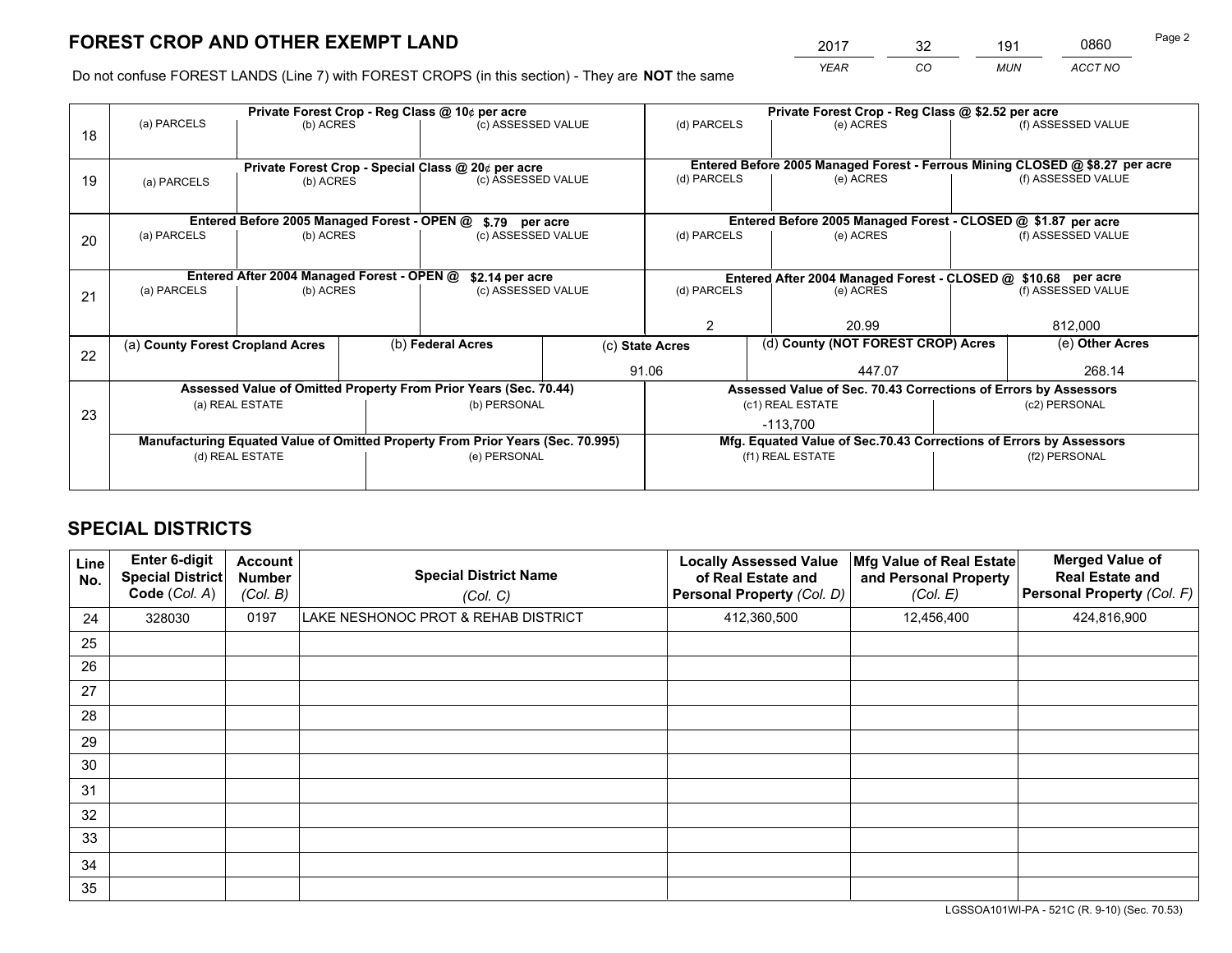|             |                                                          |                                             |                                                         | <b>YEAR</b>                                                                       | CO<br><b>MUN</b>                                              | <b>ACCT NO</b>                                                                 |
|-------------|----------------------------------------------------------|---------------------------------------------|---------------------------------------------------------|-----------------------------------------------------------------------------------|---------------------------------------------------------------|--------------------------------------------------------------------------------|
| Line<br>No. | Enter 6-digit<br><b>School District</b><br>Code (Col. A) | <b>Account</b><br><b>Number</b><br>(Col. B) | <b>School District Name</b><br>(Col. C)                 | <b>Locally Assessed Value</b><br>of Real Estate and<br>Personal Property (Col. D) | Mfg Value of Real Estate<br>and Personal Property<br>(Col. E) | <b>Merged Value of</b><br><b>Real Estate and</b><br>Personal Property (Col. F) |
|             | A. SCHOOL DISTRICTS (K-8 and K-12)                       |                                             |                                                         |                                                                                   |                                                               |                                                                                |
| 36          | 326370                                                   | 0196                                        | SCH D OF WEST SALEM                                     | 412,360,500                                                                       | 12,456,400                                                    | 424,816,900                                                                    |
| 37          |                                                          |                                             |                                                         |                                                                                   |                                                               |                                                                                |
| 38          |                                                          |                                             |                                                         |                                                                                   |                                                               |                                                                                |
| 39          |                                                          |                                             |                                                         |                                                                                   |                                                               |                                                                                |
| 40          |                                                          |                                             |                                                         |                                                                                   |                                                               |                                                                                |
| 41<br>42    |                                                          |                                             |                                                         |                                                                                   |                                                               |                                                                                |
| 43          |                                                          |                                             |                                                         |                                                                                   |                                                               |                                                                                |
|             |                                                          |                                             |                                                         |                                                                                   |                                                               |                                                                                |
| 44<br>45    |                                                          |                                             |                                                         |                                                                                   |                                                               |                                                                                |
| 46          |                                                          |                                             |                                                         |                                                                                   |                                                               |                                                                                |
| 47          |                                                          |                                             |                                                         |                                                                                   |                                                               |                                                                                |
| 48          |                                                          |                                             |                                                         |                                                                                   |                                                               |                                                                                |
| 49          |                                                          |                                             |                                                         |                                                                                   |                                                               |                                                                                |
| 50          |                                                          |                                             | TOTAL ASSESSED VALUE OF SCHOOL DISTRICTS (K-8 and K-12) | 412,360,500                                                                       | 12,456,400                                                    | 424,816,900                                                                    |
|             | <b>B.</b><br>UNION HIGH SCHOOL DISTRICTS                 |                                             |                                                         |                                                                                   |                                                               |                                                                                |
| 51          |                                                          |                                             |                                                         |                                                                                   |                                                               |                                                                                |
| 52          |                                                          |                                             |                                                         |                                                                                   |                                                               |                                                                                |
| 53          |                                                          |                                             |                                                         |                                                                                   |                                                               |                                                                                |
| 54          |                                                          |                                             |                                                         |                                                                                   |                                                               |                                                                                |
| 55          |                                                          |                                             | TOTAL ASSESSED VALUE OF UNION HIGH SCHOOLS              |                                                                                   |                                                               |                                                                                |
|             | C.<br><b>TECHNICAL COLLEGE DISTRICTS</b>                 |                                             |                                                         |                                                                                   |                                                               |                                                                                |
| 56          | 000200                                                   | 0002                                        | WESTERN TECHNICAL COLLEGE LACR                          | 412,360,500                                                                       | 12,456,400                                                    | 424,816,900                                                                    |
| 57<br>58    |                                                          |                                             |                                                         |                                                                                   |                                                               |                                                                                |
| 59          |                                                          |                                             | TOTAL ASSESSED VALUE OF TECHNICAL COLLEGES              | 412,360,500                                                                       | 12,456,400                                                    | 424,816,900                                                                    |
|             |                                                          |                                             |                                                         |                                                                                   |                                                               |                                                                                |

32

191

 *I hereby certify, to the best of my knowledge and belief, this form is complete and correct.*

**SCHOOL DISTRICTS**

| Print name of preparer | Title                    |                | Date (MM / DD / CCYY) |
|------------------------|--------------------------|----------------|-----------------------|
|                        |                          |                |                       |
| Signature of preparer  | Contact Telephone Number | E-mail address |                       |
|                        | $\sim$                   |                |                       |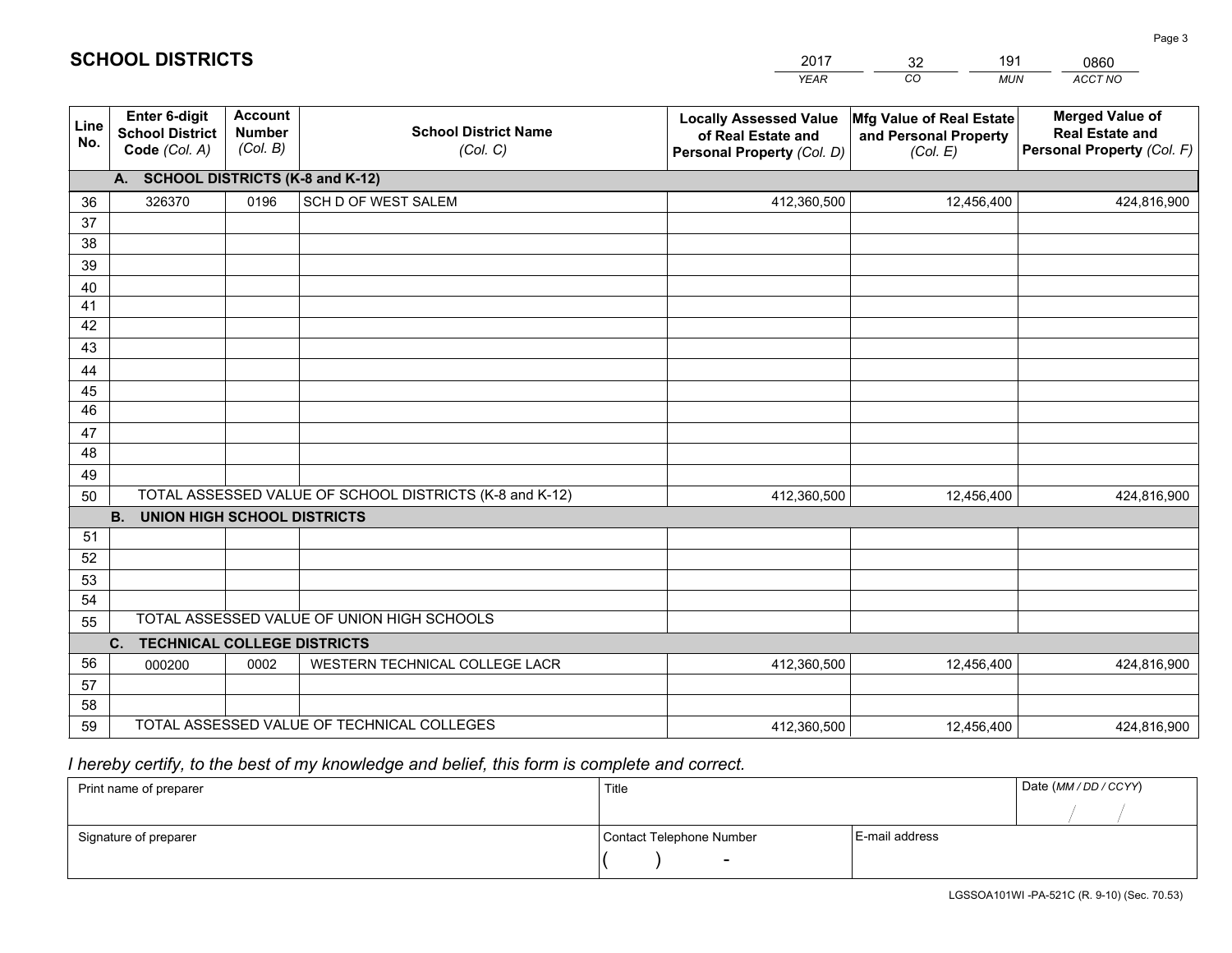## **HIGHLIGHTS**

- 1. Complete the Statement of Assessment after the Board of Review. Reflect any changes made there.
- 2. Use black ink to complete.
- 3. Line 16 must equal Line 50, Col D.
- 4. Line 55 must equal the total of K-8 schools listed on lines 36-49. Do not include K-12 schools in this comparision.
- 5. Line 59, Col. D must equal Line 16.
- 6. Special District, School District and Technical College District values must include both real estate and personal property. Examples of Special districts are: town sanitary districts, public inland lake protection and rehabilitation districts, and metropolitan sewerage districts.
- 7. DO NOT INCLUDE Manufacturing property values.DOR will print these values on the final SOA.

TERESA L SCHNITZLER VILLAGE OF WEST SALEM

TERESA L SCHNITZLER<br>VILLAGE OF WEST SALEM

175 S LEONARD ST

175 S LEONARD ST

WEST SALEM, WI 54669 - 1620

WEST SALEM, WI 54669 - 1620

 8. Accuracy of this form is very important. The values reported directly affect the equalized value DOR calculates for school and special districts.

#### **Page 1:**

 If not prefilled, enter the tax year,county and municipal code,municipal type, municipal name and county name on the top of form.

Check the Amended box, if filing an amended / corrected SOA.

 Report the parcel count, acres and assessed value of taxable general property, total parcel count, (real and personal), total acres, and values from final figures set by the Board of Review.

- A. Real Estate land and improvements (buildings, etc.) is reported on lines 1 8, total line 9.
- B. Personal Property is reported on lines 11 14, Column D, total line 15.
- C. To complete this report, use the computer produced summary of the assessment roll that shows these amounts.
- D. Use whole numbers only.
- E. Add each line across and each column down to verify entries.

## **Page 2:**

- A. Report Special Items (not subject to general property tax).
- 1. Private Forest Croplands and Managed Forest Lands are reported on lines 18,19, 20 and 21. Be sure to report assessed values **NOT** taxes.
- 2. You should have copies of the orders of entry, orders of withdrawal, etc., to update your assessment roll.
	- 3. Show hundredths of acres (e.g. 39.75).
- 4. Tax exempt lands are reported on line 22.
- 5. Omitted property and sec. 70.43, Wis. Stats., corrections of errors by assessor are reported on line 23. Report real estate and personal property separately. These should be for **prior years**, not something found on the current assessment roll after the board of review.
- B. Special District (Lines 24-35) Include the value of both real and personal property.
- The Department of Revenue (DOR) preprints much of the information regarding names and codes for schools, special districts,etc. If a district is not listed, enter the name and value only, DOR will enter the proper code.

## **Page 3 School Districts:**

Include the value of both real and personal property.

Report School District (regular, elementary, union high school, and technical college).

- 1. Regular (K-12) and Elementary (K-8) school values are reported on lines 36-49, total on line 50.
- 2. Union High School (UHS) (use only if elementary schools are listed on lines 36-49) are reported on lines 51-54. UHS total value (line 55) must equal to the total **elementary school** values reported on lines 36-49. Do notinclude K-12 schools in this comparison.
- 3. Technical College values are reported on lines 56-58, total on line 59.
- 4. Use the computer summary that shows these amounts to complete this report.

#### **This form is due the second Monday in June. File this report only after your Board of Review is complete.**

 *If you have questions: Return forms to:*

 Email: lgs@wisconsin.gov Wisconsin Department of RevenueCall:  $(608)$  266-2569 or  $(608)$  264-6892 Fax number: (608) 264-6887 PO Box 8971

Local Government Services Section 6-97 Madison WI 53708-8971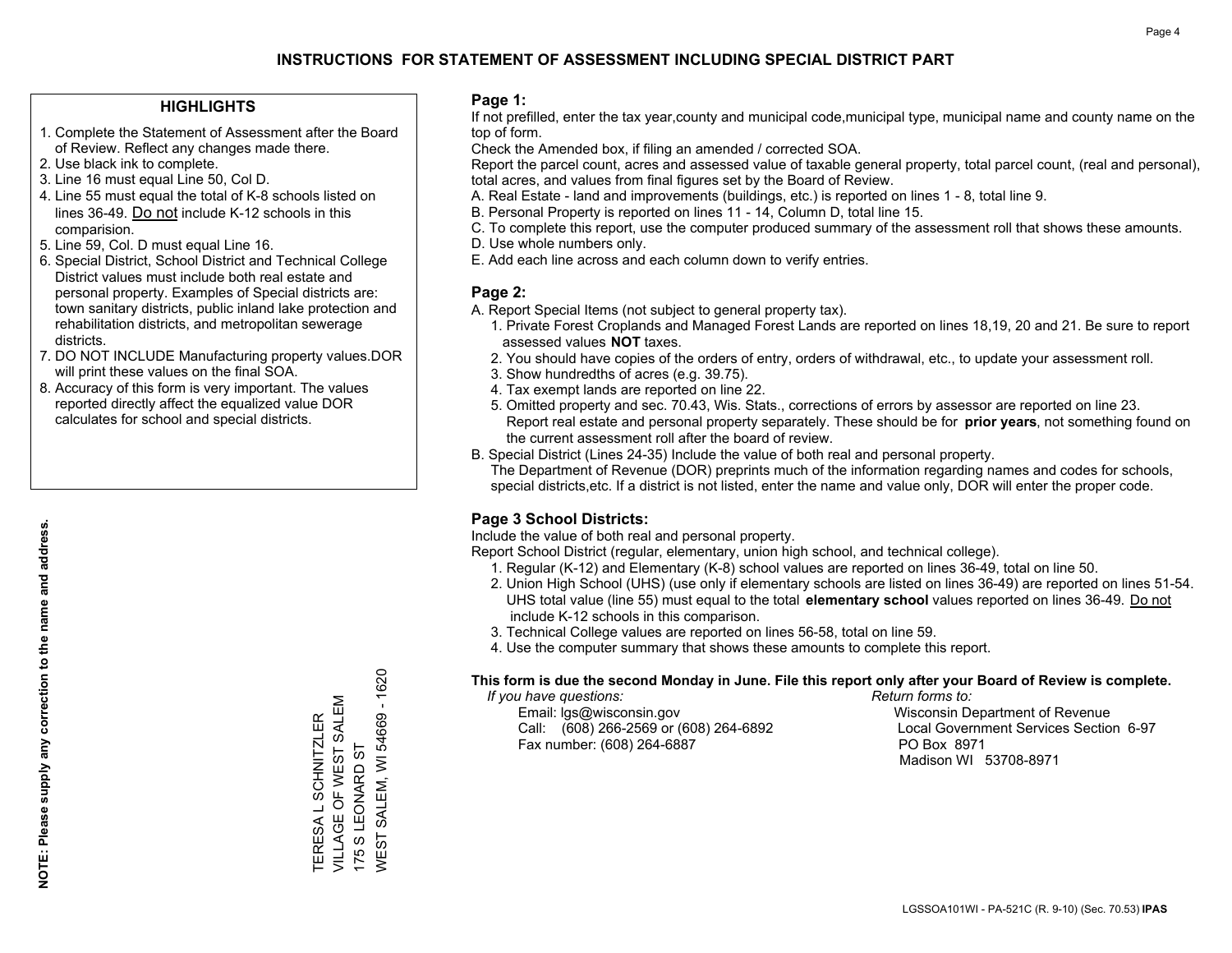## **STATEMENT OF ASSESSMENT FOR 2017**

| -32      | 246 | 0861    |
|----------|-----|---------|
| $\cdots$ | MUN | ACCT NO |

|                | <b>FOR</b>                                                                                                                                                                                   | CITY OF<br><b>OF</b><br>Town - Village - City                | <b>LA CROSSE</b><br><b>Municipality Name</b> |              | LA CROSSE COUNTY<br><b>County Name</b>                                                                 |                         |                                        | WHEN COMPLETING THIS DOCUMENT<br>DO NOT WRITE OVER X's OR IN SHADED AREAS |
|----------------|----------------------------------------------------------------------------------------------------------------------------------------------------------------------------------------------|--------------------------------------------------------------|----------------------------------------------|--------------|--------------------------------------------------------------------------------------------------------|-------------------------|----------------------------------------|---------------------------------------------------------------------------|
| Line           | <b>REAL ESTATE</b><br>(See Lines 18 - 22 for                                                                                                                                                 |                                                              |                                              | PARCEL COUNT | NO. OF ACRES<br><b>VALUE OF</b><br><b>WHOLE</b><br><b>LAND</b><br>TOTAL LAND IMPROVEMENTS NUMBERS ONLY |                         | <b>VALUE OF</b><br><b>IMPROVEMENTS</b> | TOTAL VALUE OF LAND<br>AND IMPROVEMENTS                                   |
| No.            |                                                                                                                                                                                              | other Real Estate)                                           | Col. A                                       | Col. B       | Col. C                                                                                                 | Col. D                  | Col. E                                 | Col. F                                                                    |
| $\mathbf{1}$   |                                                                                                                                                                                              | <b>RESIDENTIAL - Class 1</b>                                 | 13,568                                       | 13,130       | 1,278                                                                                                  | 293,336,400             | 1,334,158,400                          | 1,627,494,800                                                             |
| 2              |                                                                                                                                                                                              | <b>COMMERCIAL - Class 2</b>                                  | 2,198                                        | 1,832        | 1,956                                                                                                  | 314,325,800             | 967,136,600                            | 1,281,462,400                                                             |
| 3              |                                                                                                                                                                                              | <b>MANUFACTURING - Class 3</b>                               | 115                                          | 96           | 420                                                                                                    | 25,038,800              | 104,724,400                            | 129,763,200                                                               |
| 4              |                                                                                                                                                                                              | <b>AGRICULTURAL - Class 4</b>                                | 18                                           |              | 127                                                                                                    | 18,900                  |                                        | 18,900                                                                    |
| 5              |                                                                                                                                                                                              | <b>UNDEVELOPED - Class 5</b>                                 | 31                                           |              | 107                                                                                                    | 32,600                  |                                        | 32,600                                                                    |
| 6              | AGRICULTURAL FOREST - Class 5m                                                                                                                                                               |                                                              | $\mathbf{0}$                                 |              | $\mathbf{0}$                                                                                           | 0                       |                                        | $\Omega$                                                                  |
| $\overline{7}$ | FOREST LANDS - Class 6                                                                                                                                                                       |                                                              | $\overline{2}$                               |              | 20                                                                                                     | 12,200                  |                                        | 12,200                                                                    |
| 8              |                                                                                                                                                                                              | OTHER - Class 7                                              | $\Omega$                                     | $\Omega$     | $\Omega$                                                                                               | 0                       | $\Omega$                               | 0                                                                         |
| 9              |                                                                                                                                                                                              | <b>TOTAL - ALL COLUMNS</b>                                   | 15,932                                       | 15,058       | 3,908                                                                                                  | 632,764,700             | 2,406,019,400                          | 3,038,784,100                                                             |
| 10             |                                                                                                                                                                                              | NUMBER OF PERSONAL PROPERTY ACCOUNTS IN ROLL                 |                                              |              | 2,843                                                                                                  | <b>LOCALLY ASSESSED</b> | <b>MANUFACTURING</b>                   | <b>MERGED</b>                                                             |
| 11             |                                                                                                                                                                                              | BOATS AND OTHER WATERCRAFT NOT EXEMPT - Code 1               |                                              |              |                                                                                                        | 2,078,500               | 47,500                                 | 2,126,000                                                                 |
| 12             |                                                                                                                                                                                              | MACHINERY, TOOLS AND PATTERNS - Code 2                       |                                              |              |                                                                                                        | 38,218,067              | 24,621,800                             | 62,839,867                                                                |
| 13             |                                                                                                                                                                                              | FURNITURE, FIXTURES AND EQUIPMENT - Code 3                   |                                              |              |                                                                                                        | 83,586,352              | 10,489,200                             | 94,075,552                                                                |
| 14             |                                                                                                                                                                                              | ALL OTHER PERSONAL PROPERTY NOT EXEMPT - Codes 4A, 4B, 4C    |                                              |              |                                                                                                        | 38,153,589              | 3,297,700                              | 41,451,289                                                                |
| 15             |                                                                                                                                                                                              | TOTAL OF PERSONAL PROPERTY NOT EXEMPT (Total of Lines 11-14) | 162,036,508                                  | 38,456,200   | 200,492,708                                                                                            |                         |                                        |                                                                           |
| 16             | AGGREGATE ASSESSED VALUE OF ALL PROPERTY SUBJECT TO THE GENERAL PROPERTY TAX (Total of Lines 9F and 15F)<br>MUST EQUAL TOTAL VALUE OF THE SCHOOL DISTRICTS (K-12 PLUS K-8) - Line 50, Col. F |                                                              |                                              |              |                                                                                                        |                         |                                        | 3,239,276,808                                                             |
| 17             | Name of Assessor<br>Telephone #<br><b>BOARD OF REVIEW</b><br>DATE OF FINAL ADJOURNMENT<br><b>MARK SCHLAFER</b><br>(608) 789-7525<br>05/22/2017                                               |                                                              |                                              |              |                                                                                                        |                         |                                        |                                                                           |

REMARKS

The Assessment Ratio to be used in calculating the estimated Fair Market Value on tax bills for this tax district is .863914979

This ratio should be used to convert assessed values to "Calculate Equalized Values" in Step 1 of the Lottery and Gaming Credit Calculations.<br>This ratio should be used in the "Computation of Tax Equivalent" schedule of the Commission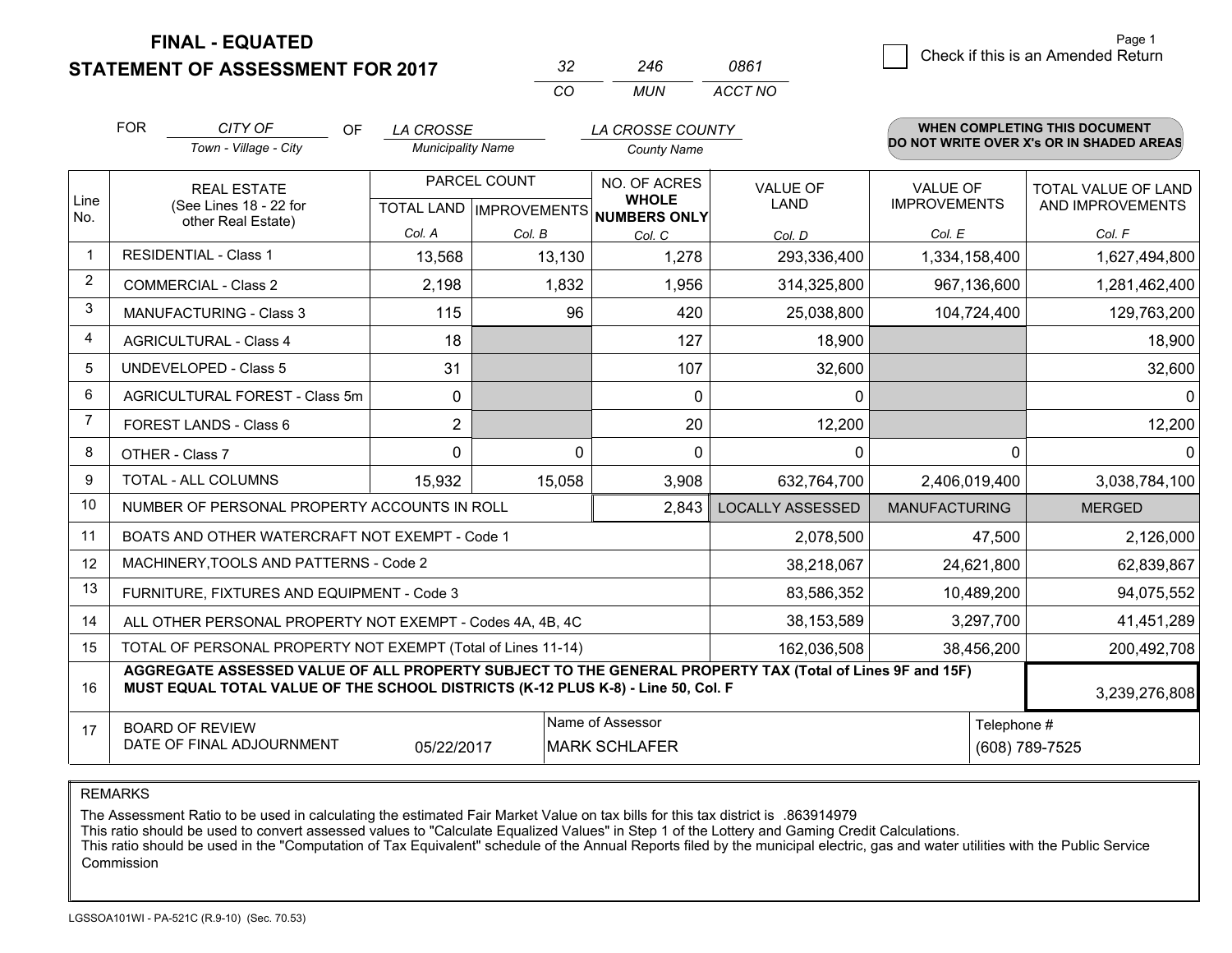*YEAR CO MUN ACCT NO* <sup>2017</sup> <sup>32</sup> <sup>246</sup> <sup>0861</sup>

Do not confuse FOREST LANDS (Line 7) with FOREST CROPS (in this section) - They are **NOT** the same

|    |                                                                                |                                             |  | Private Forest Crop - Reg Class @ 10¢ per acre                   |  | Private Forest Crop - Reg Class @ \$2.52 per acre                            |                                                                 |                    |                    |
|----|--------------------------------------------------------------------------------|---------------------------------------------|--|------------------------------------------------------------------|--|------------------------------------------------------------------------------|-----------------------------------------------------------------|--------------------|--------------------|
| 18 | (a) PARCELS                                                                    | (b) ACRES                                   |  | (c) ASSESSED VALUE                                               |  | (d) PARCELS                                                                  | (e) ACRES                                                       |                    | (f) ASSESSED VALUE |
|    |                                                                                |                                             |  |                                                                  |  |                                                                              |                                                                 |                    |                    |
|    | Private Forest Crop - Special Class @ 20¢ per acre                             |                                             |  |                                                                  |  | Entered Before 2005 Managed Forest - Ferrous Mining CLOSED @ \$8.27 per acre |                                                                 |                    |                    |
| 19 | (a) PARCELS                                                                    | (b) ACRES                                   |  | (c) ASSESSED VALUE                                               |  | (d) PARCELS                                                                  | (e) ACRES                                                       |                    | (f) ASSESSED VALUE |
|    |                                                                                |                                             |  |                                                                  |  |                                                                              |                                                                 |                    |                    |
|    |                                                                                | Entered Before 2005 Managed Forest - OPEN @ |  | \$.79 per acre                                                   |  |                                                                              | Entered Before 2005 Managed Forest - CLOSED @ \$1.87 per acre   |                    |                    |
| 20 | (a) PARCELS                                                                    | (b) ACRES                                   |  | (c) ASSESSED VALUE                                               |  | (d) PARCELS                                                                  | (e) ACRES                                                       |                    | (f) ASSESSED VALUE |
|    |                                                                                |                                             |  |                                                                  |  |                                                                              |                                                                 |                    |                    |
|    | Entered After 2004 Managed Forest - OPEN @<br>\$2.14 per acre                  |                                             |  |                                                                  |  | Entered After 2004 Managed Forest - CLOSED @ \$10.68 per acre                |                                                                 |                    |                    |
| 21 | (a) PARCELS                                                                    | (b) ACRES                                   |  | (c) ASSESSED VALUE                                               |  | (d) PARCELS<br>(e) ACRES                                                     |                                                                 | (f) ASSESSED VALUE |                    |
|    |                                                                                |                                             |  |                                                                  |  |                                                                              |                                                                 |                    |                    |
|    |                                                                                |                                             |  |                                                                  |  |                                                                              |                                                                 |                    |                    |
| 22 | (a) County Forest Cropland Acres                                               |                                             |  | (b) Federal Acres                                                |  | (d) County (NOT FOREST CROP) Acres<br>(c) State Acres                        |                                                                 |                    | (e) Other Acres    |
|    |                                                                                |                                             |  | 185.37                                                           |  | 261.17<br>289.89                                                             |                                                                 |                    | 4,153.65           |
|    |                                                                                |                                             |  | Assessed Value of Omitted Property From Prior Years (Sec. 70.44) |  |                                                                              | Assessed Value of Sec. 70.43 Corrections of Errors by Assessors |                    |                    |
| 23 |                                                                                | (a) REAL ESTATE                             |  | (b) PERSONAL                                                     |  |                                                                              | (c1) REAL ESTATE                                                |                    | (c2) PERSONAL      |
|    |                                                                                |                                             |  | 604.200                                                          |  |                                                                              |                                                                 |                    |                    |
|    | Manufacturing Equated Value of Omitted Property From Prior Years (Sec. 70.995) |                                             |  |                                                                  |  | Mfg. Equated Value of Sec.70.43 Corrections of Errors by Assessors           |                                                                 |                    |                    |
|    |                                                                                | (d) REAL ESTATE                             |  | (e) PERSONAL                                                     |  | (f1) REAL ESTATE                                                             |                                                                 | (f2) PERSONAL      |                    |
|    |                                                                                | 4,728,800                                   |  |                                                                  |  |                                                                              |                                                                 |                    |                    |

## **SPECIAL DISTRICTS**

| Line<br>No. | <b>Enter 6-digit</b><br><b>Special District</b><br>Code (Col. A) | <b>Account</b><br><b>Number</b><br>(Col. B) | <b>Special District Name</b><br>(Col. C) | <b>Locally Assessed Value</b><br>of Real Estate and<br>Personal Property (Col. D) | Mfg Value of Real Estate<br>and Personal Property<br>(Col. E) | <b>Merged Value of</b><br><b>Real Estate and</b><br>Personal Property (Col. F) |
|-------------|------------------------------------------------------------------|---------------------------------------------|------------------------------------------|-----------------------------------------------------------------------------------|---------------------------------------------------------------|--------------------------------------------------------------------------------|
| 24          | 327060                                                           | 0194                                        | SHELBY SANITARY DISTRICT #2              | 9,219,000                                                                         |                                                               | 9,219,000                                                                      |
| 25          | 328020                                                           | 0196                                        | ONALASKA LAKE PRO & REHAB DISTRICT       | 323,400                                                                           |                                                               | 323,400                                                                        |
| 26          |                                                                  |                                             |                                          |                                                                                   |                                                               |                                                                                |
| 27          |                                                                  |                                             |                                          |                                                                                   |                                                               |                                                                                |
| 28          |                                                                  |                                             |                                          |                                                                                   |                                                               |                                                                                |
| 29          |                                                                  |                                             |                                          |                                                                                   |                                                               |                                                                                |
| 30          |                                                                  |                                             |                                          |                                                                                   |                                                               |                                                                                |
| 31          |                                                                  |                                             |                                          |                                                                                   |                                                               |                                                                                |
| 32          |                                                                  |                                             |                                          |                                                                                   |                                                               |                                                                                |
| 33          |                                                                  |                                             |                                          |                                                                                   |                                                               |                                                                                |
| 34          |                                                                  |                                             |                                          |                                                                                   |                                                               |                                                                                |
| 35          |                                                                  |                                             |                                          |                                                                                   |                                                               |                                                                                |

LGSSOA101WI-PA - 521C (R. 9-10) (Sec. 70.53)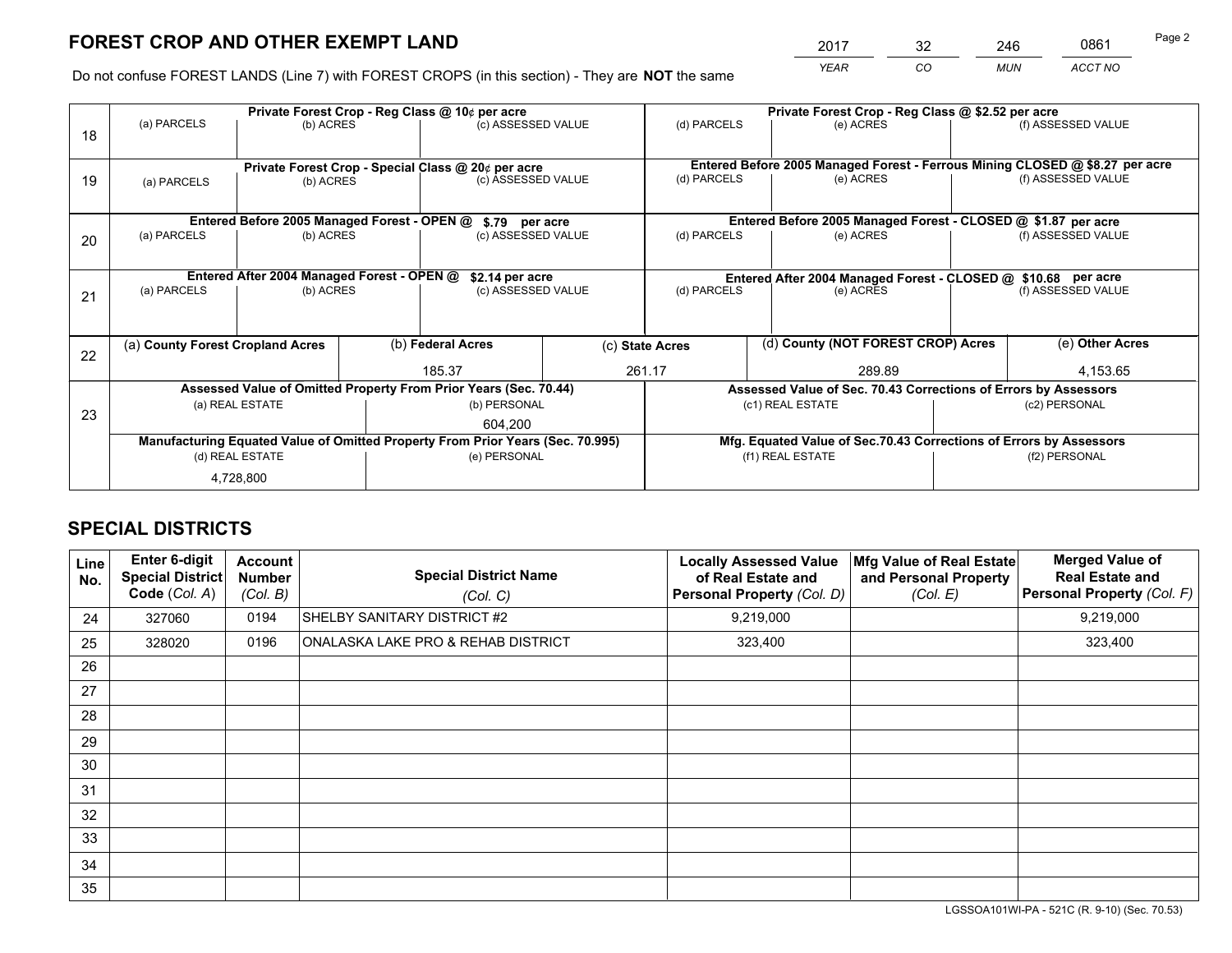|             |                                                                 |                                             |                                                         | <b>YEAR</b>                                                                       | CO<br><b>MUN</b>                                              | ACCT NO                                                                        |
|-------------|-----------------------------------------------------------------|---------------------------------------------|---------------------------------------------------------|-----------------------------------------------------------------------------------|---------------------------------------------------------------|--------------------------------------------------------------------------------|
| Line<br>No. | <b>Enter 6-digit</b><br><b>School District</b><br>Code (Col. A) | <b>Account</b><br><b>Number</b><br>(Col. B) | <b>School District Name</b><br>(Col. C)                 | <b>Locally Assessed Value</b><br>of Real Estate and<br>Personal Property (Col. D) | Mfg Value of Real Estate<br>and Personal Property<br>(Col. E) | <b>Merged Value of</b><br><b>Real Estate and</b><br>Personal Property (Col. F) |
|             | A. SCHOOL DISTRICTS (K-8 and K-12)                              |                                             |                                                         |                                                                                   |                                                               |                                                                                |
| 36          | 322849                                                          | 0194                                        | SCH D OF LA CROSSE                                      | 3,055,930,408                                                                     | 164,225,500                                                   | 3,220,155,908                                                                  |
| 37          | 324095                                                          | 0195                                        | SCH D OF ONALASKA                                       | 15,126,500                                                                        | 3,993,900                                                     | 19,120,400                                                                     |
| 38          | 326370                                                          | 0196                                        | SCH D OF WEST SALEM                                     | 500                                                                               |                                                               | 500                                                                            |
| 39          |                                                                 |                                             |                                                         |                                                                                   |                                                               |                                                                                |
| 40          |                                                                 |                                             |                                                         |                                                                                   |                                                               |                                                                                |
| 41          |                                                                 |                                             |                                                         |                                                                                   |                                                               |                                                                                |
| 42          |                                                                 |                                             |                                                         |                                                                                   |                                                               |                                                                                |
| 43          |                                                                 |                                             |                                                         |                                                                                   |                                                               |                                                                                |
| 44          |                                                                 |                                             |                                                         |                                                                                   |                                                               |                                                                                |
| 45          |                                                                 |                                             |                                                         |                                                                                   |                                                               |                                                                                |
| 46          |                                                                 |                                             |                                                         |                                                                                   |                                                               |                                                                                |
| 47          |                                                                 |                                             |                                                         |                                                                                   |                                                               |                                                                                |
| 48          |                                                                 |                                             |                                                         |                                                                                   |                                                               |                                                                                |
| 49          |                                                                 |                                             |                                                         |                                                                                   |                                                               |                                                                                |
| 50          |                                                                 |                                             | TOTAL ASSESSED VALUE OF SCHOOL DISTRICTS (K-8 and K-12) | 3,071,057,408                                                                     | 168,219,400                                                   | 3,239,276,808                                                                  |
|             | <b>B.</b><br><b>UNION HIGH SCHOOL DISTRICTS</b>                 |                                             |                                                         |                                                                                   |                                                               |                                                                                |
| 51          |                                                                 |                                             |                                                         |                                                                                   |                                                               |                                                                                |
| 52          |                                                                 |                                             |                                                         |                                                                                   |                                                               |                                                                                |
| 53          |                                                                 |                                             |                                                         |                                                                                   |                                                               |                                                                                |
| 54          |                                                                 |                                             | TOTAL ASSESSED VALUE OF UNION HIGH SCHOOLS              |                                                                                   |                                                               |                                                                                |
| 55          |                                                                 |                                             |                                                         |                                                                                   |                                                               |                                                                                |
|             | C.<br><b>TECHNICAL COLLEGE DISTRICTS</b>                        |                                             |                                                         |                                                                                   |                                                               |                                                                                |
| 56          | 000200                                                          | 0002                                        | WESTERN TECHNICAL COLLEGE LACR                          | 3,071,057,408                                                                     | 168,219,400                                                   | 3,239,276,808                                                                  |
| 57<br>58    |                                                                 |                                             |                                                         |                                                                                   |                                                               |                                                                                |
| 59          |                                                                 |                                             | TOTAL ASSESSED VALUE OF TECHNICAL COLLEGES              | 3,071,057,408                                                                     | 168,219,400                                                   | 3,239,276,808                                                                  |
|             |                                                                 |                                             |                                                         |                                                                                   |                                                               |                                                                                |

32

246

 *I hereby certify, to the best of my knowledge and belief, this form is complete and correct.*

**SCHOOL DISTRICTS**

| Print name of preparer | Title                    | Date (MM / DD / CCYY) |  |
|------------------------|--------------------------|-----------------------|--|
|                        |                          |                       |  |
| Signature of preparer  | Contact Telephone Number | E-mail address        |  |
|                        | $\sim$                   |                       |  |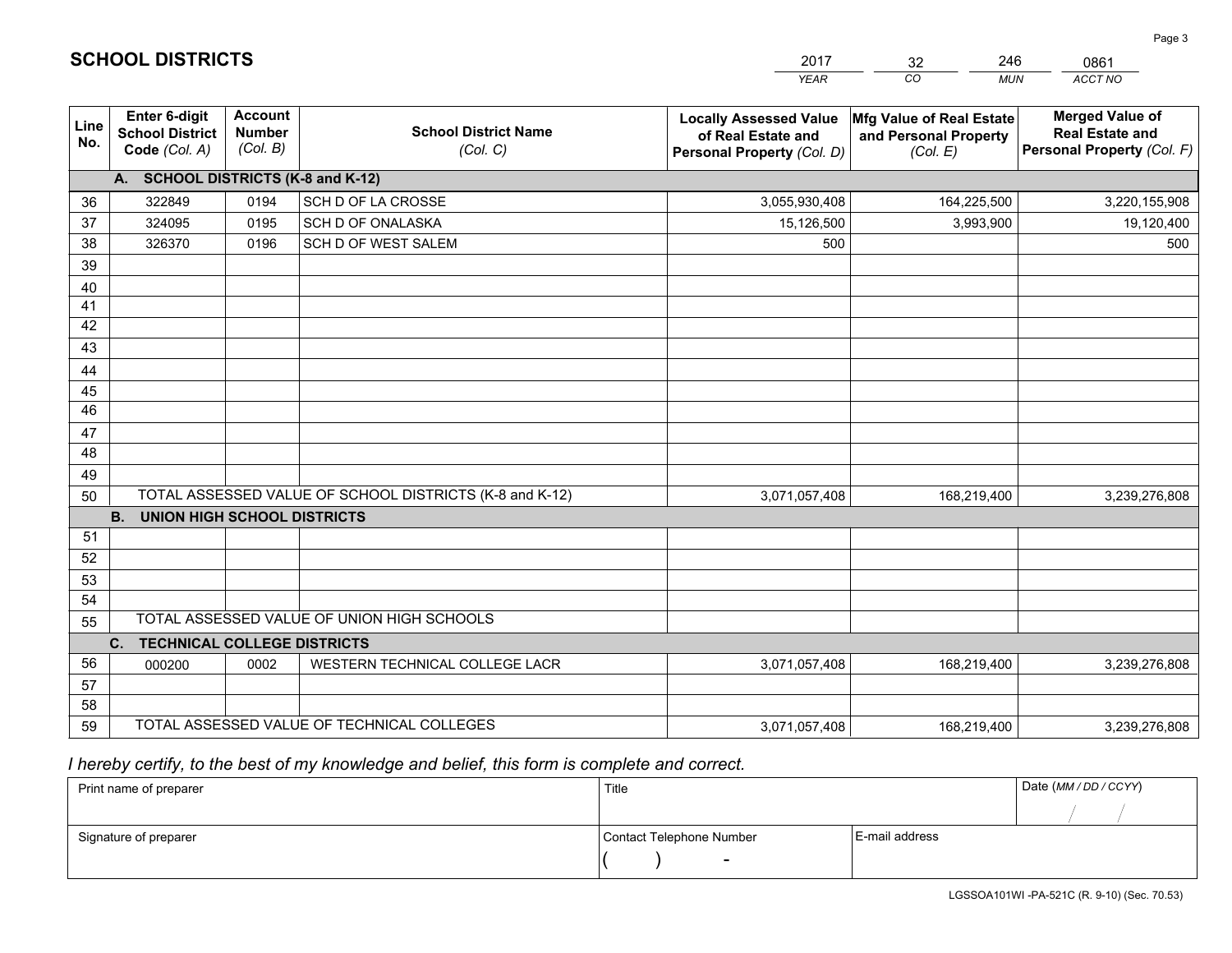## **HIGHLIGHTS**

- 1. Complete the Statement of Assessment after the Board of Review. Reflect any changes made there.
- 2. Use black ink to complete.
- 3. Line 16 must equal Line 50, Col D.
- 4. Line 55 must equal the total of K-8 schools listed on lines 36-49. Do not include K-12 schools in this comparision.
- 5. Line 59, Col. D must equal Line 16.
- 6. Special District, School District and Technical College District values must include both real estate and personal property. Examples of Special districts are: town sanitary districts, public inland lake protection and rehabilitation districts, and metropolitan sewerage districts.
- 7. DO NOT INCLUDE Manufacturing property values.DOR will print these values on the final SOA.
- 8. Accuracy of this form is very important. The values reported directly affect the equalized value DOR calculates for school and special districts.

#### **Page 1:**

 If not prefilled, enter the tax year,county and municipal code,municipal type, municipal name and county name on the top of form.

Check the Amended box, if filing an amended / corrected SOA.

 Report the parcel count, acres and assessed value of taxable general property, total parcel count, (real and personal), total acres, and values from final figures set by the Board of Review.

- A. Real Estate land and improvements (buildings, etc.) is reported on lines 1 8, total line 9.
- B. Personal Property is reported on lines 11 14, Column D, total line 15.
- C. To complete this report, use the computer produced summary of the assessment roll that shows these amounts.
- D. Use whole numbers only.
- E. Add each line across and each column down to verify entries.

## **Page 2:**

- A. Report Special Items (not subject to general property tax).
- 1. Private Forest Croplands and Managed Forest Lands are reported on lines 18,19, 20 and 21. Be sure to report assessed values **NOT** taxes.
- 2. You should have copies of the orders of entry, orders of withdrawal, etc., to update your assessment roll.
	- 3. Show hundredths of acres (e.g. 39.75).
- 4. Tax exempt lands are reported on line 22.
- 5. Omitted property and sec. 70.43, Wis. Stats., corrections of errors by assessor are reported on line 23. Report real estate and personal property separately. These should be for **prior years**, not something found on the current assessment roll after the board of review.
- B. Special District (Lines 24-35) Include the value of both real and personal property.
- The Department of Revenue (DOR) preprints much of the information regarding names and codes for schools, special districts,etc. If a district is not listed, enter the name and value only, DOR will enter the proper code.

## **Page 3 School Districts:**

Include the value of both real and personal property.

Report School District (regular, elementary, union high school, and technical college).

- 1. Regular (K-12) and Elementary (K-8) school values are reported on lines 36-49, total on line 50.
- 2. Union High School (UHS) (use only if elementary schools are listed on lines 36-49) are reported on lines 51-54. UHS total value (line 55) must equal to the total **elementary school** values reported on lines 36-49. Do notinclude K-12 schools in this comparison.
- 3. Technical College values are reported on lines 56-58, total on line 59.
- 4. Use the computer summary that shows these amounts to complete this report.

#### **This form is due the second Monday in June. File this report only after your Board of Review is complete.**

 *If you have questions: Return forms to:*

 Email: lgs@wisconsin.gov Wisconsin Department of RevenueCall:  $(608)$  266-2569 or  $(608)$  264-6892 Fax number: (608) 264-6887 PO Box 8971

Local Government Services Section 6-97 Madison WI 53708-8971

3396 LA CROSSE, WI 54601 - 3396  $\mathbf{r}$ A CROSSE, WI 54601 CITY OF LA CROSSE TERI LEHRKE<br>CITY OF LA CROSSE 400 LA CROSSE ST 400 LA CROSSE ST TERI LEHRKE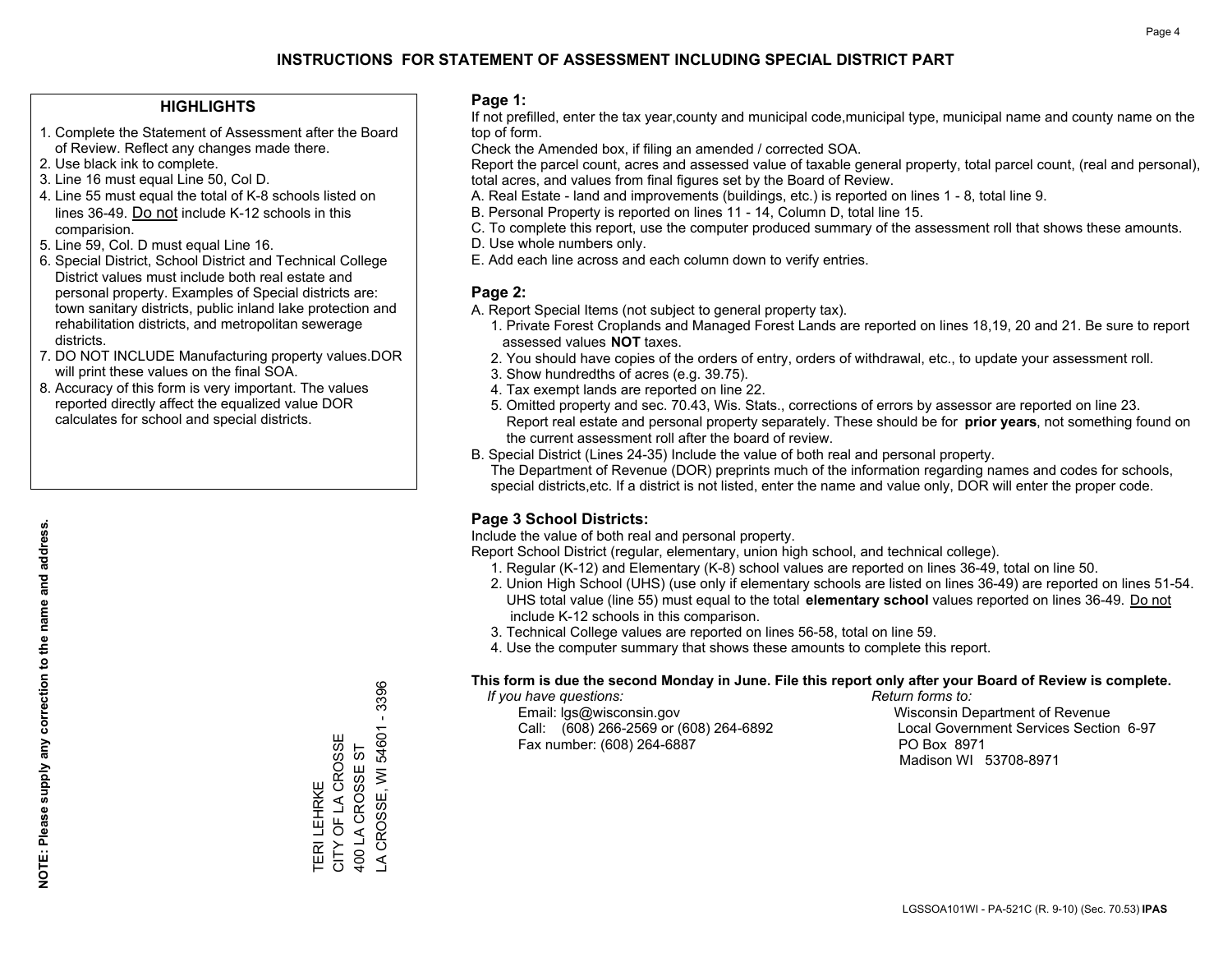**STATEMENT OF ASSESSMENT FOR 2017** 

| -32 | -265 | 0862    |  |
|-----|------|---------|--|
| ΩO  | MUN  | ACCT NO |  |

|                | <b>FOR</b>                                                                                                                                                                                                    | CITY OF<br><b>OF</b><br>Town - Village - City | ONALASKA<br><b>Municipality Name</b>                     |        | LA CROSSE COUNTY<br><b>County Name</b> |                                |                                 | <b>WHEN COMPLETING THIS DOCUMENT</b><br>DO NOT WRITE OVER X's OR IN SHADED AREAS |
|----------------|---------------------------------------------------------------------------------------------------------------------------------------------------------------------------------------------------------------|-----------------------------------------------|----------------------------------------------------------|--------|----------------------------------------|--------------------------------|---------------------------------|----------------------------------------------------------------------------------|
| Line<br>No.    | <b>REAL ESTATE</b><br>(See Lines 18 - 22 for<br>other Real Estate)                                                                                                                                            |                                               | PARCEL COUNT<br>TOTAL LAND   IMPROVEMENTS   NUMBERS ONLY |        | NO. OF ACRES<br><b>WHOLE</b>           | <b>VALUE OF</b><br><b>LAND</b> | VALUE OF<br><b>IMPROVEMENTS</b> | TOTAL VALUE OF LAND<br>AND IMPROVEMENTS                                          |
|                |                                                                                                                                                                                                               |                                               | Col. A                                                   | Col. B | Col. C                                 | Col. D                         | Col. E                          | Col. F                                                                           |
| $\mathbf 1$    |                                                                                                                                                                                                               | <b>RESIDENTIAL - Class 1</b>                  | 5,579                                                    | 5,337  | 2,099                                  | 216,086,400                    | 938,882,800                     | 1,154,969,200                                                                    |
| $\overline{2}$ |                                                                                                                                                                                                               | <b>COMMERCIAL - Class 2</b>                   | 575                                                      | 483    | 1,048                                  | 165,299,000                    | 443,656,600                     | 608,955,600                                                                      |
| 3              |                                                                                                                                                                                                               | <b>MANUFACTURING - Class 3</b>                | 14                                                       | 11     | 62                                     | 2,598,200                      | 8,872,700                       | 11,470,900                                                                       |
| 4              |                                                                                                                                                                                                               | <b>AGRICULTURAL - Class 4</b>                 | 16                                                       |        | 279                                    | 52,500                         |                                 | 52,500                                                                           |
| 5              |                                                                                                                                                                                                               | <b>UNDEVELOPED - Class 5</b>                  | 44                                                       |        | 325                                    | 1,062,900                      |                                 | 1,062,900                                                                        |
| 6              |                                                                                                                                                                                                               | AGRICULTURAL FOREST - Class 5m                | $\overline{2}$                                           |        | 53                                     | 100,700                        |                                 | 100,700                                                                          |
| 7              |                                                                                                                                                                                                               | FOREST LANDS - Class 6                        | 13                                                       |        | 200                                    | 584,000                        |                                 | 584,000                                                                          |
| 8              | OTHER - Class 7                                                                                                                                                                                               |                                               |                                                          | 1      |                                        | 39,400                         | 2,300                           | 41,700                                                                           |
| 9              | TOTAL - ALL COLUMNS                                                                                                                                                                                           |                                               | 6,244                                                    | 5,832  | 4,067                                  | 385,823,100                    | 1,391,414,400                   | 1,777,237,500                                                                    |
| 10             |                                                                                                                                                                                                               | NUMBER OF PERSONAL PROPERTY ACCOUNTS IN ROLL  |                                                          |        | 924                                    | <b>LOCALLY ASSESSED</b>        | <b>MANUFACTURING</b>            | <b>MERGED</b>                                                                    |
| 11             | BOATS AND OTHER WATERCRAFT NOT EXEMPT - Code 1<br>$\mathbf{0}$                                                                                                                                                |                                               |                                                          |        |                                        |                                | $\Omega$                        | $\mathbf 0$                                                                      |
| 12             |                                                                                                                                                                                                               | MACHINERY, TOOLS AND PATTERNS - Code 2        |                                                          |        |                                        | 9,199,300                      | 2,194,700                       | 11,394,000                                                                       |
| 13             | FURNITURE, FIXTURES AND EQUIPMENT - Code 3<br>32,159,050                                                                                                                                                      |                                               |                                                          |        |                                        |                                | 286,800                         | 32,445,850                                                                       |
| 14             | 6,285,650<br>189,600<br>ALL OTHER PERSONAL PROPERTY NOT EXEMPT - Codes 4A, 4B, 4C                                                                                                                             |                                               |                                                          |        |                                        |                                |                                 | 6,475,250                                                                        |
| 15             | TOTAL OF PERSONAL PROPERTY NOT EXEMPT (Total of Lines 11-14)<br>47,644,000                                                                                                                                    |                                               |                                                          |        |                                        |                                | 2,671,100                       | 50,315,100                                                                       |
| 16             | AGGREGATE ASSESSED VALUE OF ALL PROPERTY SUBJECT TO THE GENERAL PROPERTY TAX (Total of Lines 9F and 15F)<br>MUST EQUAL TOTAL VALUE OF THE SCHOOL DISTRICTS (K-12 PLUS K-8) - Line 50, Col. F<br>1,827,552,600 |                                               |                                                          |        |                                        |                                |                                 |                                                                                  |
| 17             | Name of Assessor<br>Telephone #<br><b>BOARD OF REVIEW</b><br>DATE OF FINAL ADJOURNMENT<br>07/11/2017<br>MILDE APPRAISAL SERVICE<br>(608) 781-9530                                                             |                                               |                                                          |        |                                        |                                |                                 |                                                                                  |

REMARKS

The Assessment Ratio to be used in calculating the estimated Fair Market Value on tax bills for this tax district is .958553811

This ratio should be used to convert assessed values to "Calculate Equalized Values" in Step 1 of the Lottery and Gaming Credit Calculations.<br>This ratio should be used in the "Computation of Tax Equivalent" schedule of the Commission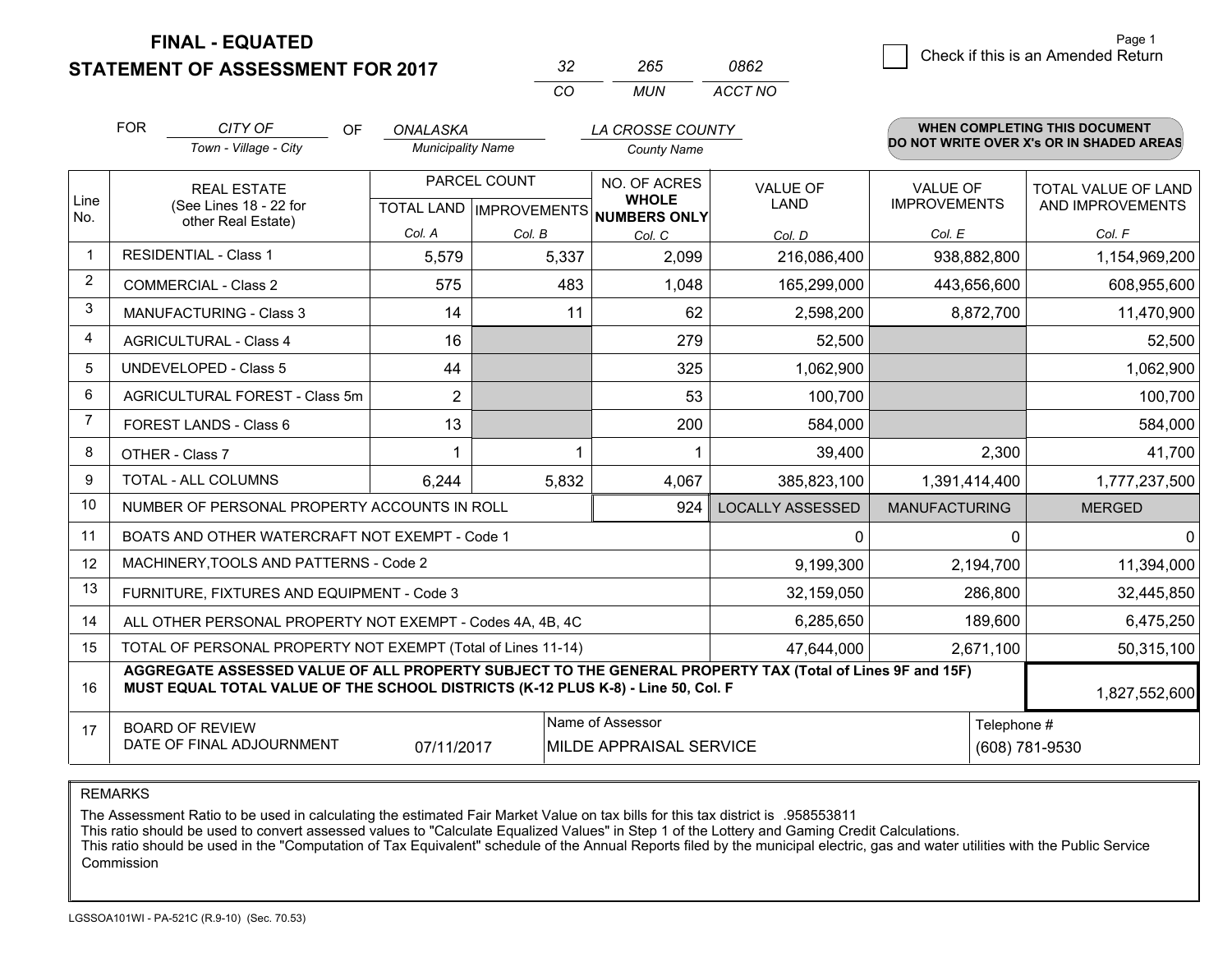*YEAR CO MUN ACCT NO* <sup>2017</sup> <sup>32</sup> <sup>265</sup> <sup>0862</sup>

Do not confuse FOREST LANDS (Line 7) with FOREST CROPS (in this section) - They are **NOT** the same

|    | Private Forest Crop - Reg Class @ 10¢ per acre                                 |           |  |                                                                  |                                                                 | Private Forest Crop - Reg Class @ \$2.52 per acre                                         |  |                                                               |               |                    |
|----|--------------------------------------------------------------------------------|-----------|--|------------------------------------------------------------------|-----------------------------------------------------------------|-------------------------------------------------------------------------------------------|--|---------------------------------------------------------------|---------------|--------------------|
| 18 | (a) PARCELS                                                                    | (b) ACRES |  | (c) ASSESSED VALUE                                               |                                                                 | (d) PARCELS                                                                               |  | (e) ACRES                                                     |               | (f) ASSESSED VALUE |
|    |                                                                                |           |  |                                                                  |                                                                 |                                                                                           |  |                                                               |               |                    |
|    |                                                                                |           |  | Private Forest Crop - Special Class @ 20¢ per acre               |                                                                 | Entered Before 2005 Managed Forest - Ferrous Mining CLOSED @ \$8.27 per acre              |  |                                                               |               |                    |
| 19 | (b) ACRES<br>(a) PARCELS                                                       |           |  | (c) ASSESSED VALUE                                               |                                                                 | (d) PARCELS                                                                               |  | (e) ACRES                                                     |               | (f) ASSESSED VALUE |
|    |                                                                                |           |  |                                                                  |                                                                 |                                                                                           |  |                                                               |               |                    |
|    |                                                                                |           |  | Entered Before 2005 Managed Forest - OPEN @ \$.79 per acre       |                                                                 |                                                                                           |  | Entered Before 2005 Managed Forest - CLOSED @ \$1.87 per acre |               |                    |
| 20 | (a) PARCELS                                                                    | (b) ACRES |  | (c) ASSESSED VALUE                                               |                                                                 | (d) PARCELS                                                                               |  | (e) ACRES                                                     |               | (f) ASSESSED VALUE |
|    |                                                                                |           |  |                                                                  |                                                                 |                                                                                           |  |                                                               |               |                    |
|    |                                                                                |           |  |                                                                  |                                                                 |                                                                                           |  |                                                               |               |                    |
|    | Entered After 2004 Managed Forest - OPEN @<br>(a) PARCELS<br>(b) ACRES         |           |  | \$2.14 per acre<br>(c) ASSESSED VALUE                            |                                                                 | Entered After 2004 Managed Forest - CLOSED @ \$10.68 per acre<br>(d) PARCELS<br>(e) ACRES |  | (f) ASSESSED VALUE                                            |               |                    |
| 21 |                                                                                |           |  |                                                                  |                                                                 |                                                                                           |  |                                                               |               |                    |
|    |                                                                                |           |  |                                                                  |                                                                 |                                                                                           |  |                                                               |               |                    |
|    |                                                                                |           |  | (b) Federal Acres                                                |                                                                 | (c) State Acres                                                                           |  | (d) County (NOT FOREST CROP) Acres                            |               | (e) Other Acres    |
| 22 | (a) County Forest Cropland Acres                                               |           |  |                                                                  |                                                                 |                                                                                           |  |                                                               |               |                    |
|    |                                                                                |           |  | 244.07                                                           |                                                                 | 299.42<br>160.06                                                                          |  |                                                               |               | 1,146.01           |
|    |                                                                                |           |  | Assessed Value of Omitted Property From Prior Years (Sec. 70.44) | Assessed Value of Sec. 70.43 Corrections of Errors by Assessors |                                                                                           |  |                                                               |               |                    |
|    | (a) REAL ESTATE                                                                |           |  | (b) PERSONAL                                                     |                                                                 | (c1) REAL ESTATE                                                                          |  |                                                               | (c2) PERSONAL |                    |
| 23 |                                                                                |           |  |                                                                  |                                                                 | $-66,500$                                                                                 |  | $-33,350$                                                     |               |                    |
|    | Manufacturing Equated Value of Omitted Property From Prior Years (Sec. 70.995) |           |  |                                                                  |                                                                 | Mfg. Equated Value of Sec.70.43 Corrections of Errors by Assessors                        |  |                                                               |               |                    |
|    | (d) REAL ESTATE                                                                |           |  | (e) PERSONAL                                                     |                                                                 | (f1) REAL ESTATE                                                                          |  | (f2) PERSONAL                                                 |               |                    |
|    |                                                                                |           |  |                                                                  |                                                                 |                                                                                           |  |                                                               |               |                    |
|    |                                                                                |           |  |                                                                  |                                                                 |                                                                                           |  |                                                               |               |                    |

## **SPECIAL DISTRICTS**

| Line<br>No. | Enter 6-digit<br><b>Special District</b> | <b>Account</b><br><b>Number</b> | <b>Special District Name</b> | <b>Locally Assessed Value</b><br>of Real Estate and | Mfg Value of Real Estate<br>and Personal Property | <b>Merged Value of</b><br><b>Real Estate and</b> |
|-------------|------------------------------------------|---------------------------------|------------------------------|-----------------------------------------------------|---------------------------------------------------|--------------------------------------------------|
|             | Code (Col. A)                            | (Col. B)                        | (Col. C)                     | Personal Property (Col. D)                          | (Col. E)                                          | Personal Property (Col. F)                       |
| 24          |                                          |                                 |                              |                                                     |                                                   |                                                  |
| 25          |                                          |                                 |                              |                                                     |                                                   |                                                  |
| 26          |                                          |                                 |                              |                                                     |                                                   |                                                  |
| 27          |                                          |                                 |                              |                                                     |                                                   |                                                  |
| 28          |                                          |                                 |                              |                                                     |                                                   |                                                  |
| 29          |                                          |                                 |                              |                                                     |                                                   |                                                  |
| 30          |                                          |                                 |                              |                                                     |                                                   |                                                  |
| 31          |                                          |                                 |                              |                                                     |                                                   |                                                  |
| 32          |                                          |                                 |                              |                                                     |                                                   |                                                  |
| 33          |                                          |                                 |                              |                                                     |                                                   |                                                  |
| 34          |                                          |                                 |                              |                                                     |                                                   |                                                  |
| 35          |                                          |                                 |                              |                                                     |                                                   |                                                  |

LGSSOA101WI-PA - 521C (R. 9-10) (Sec. 70.53)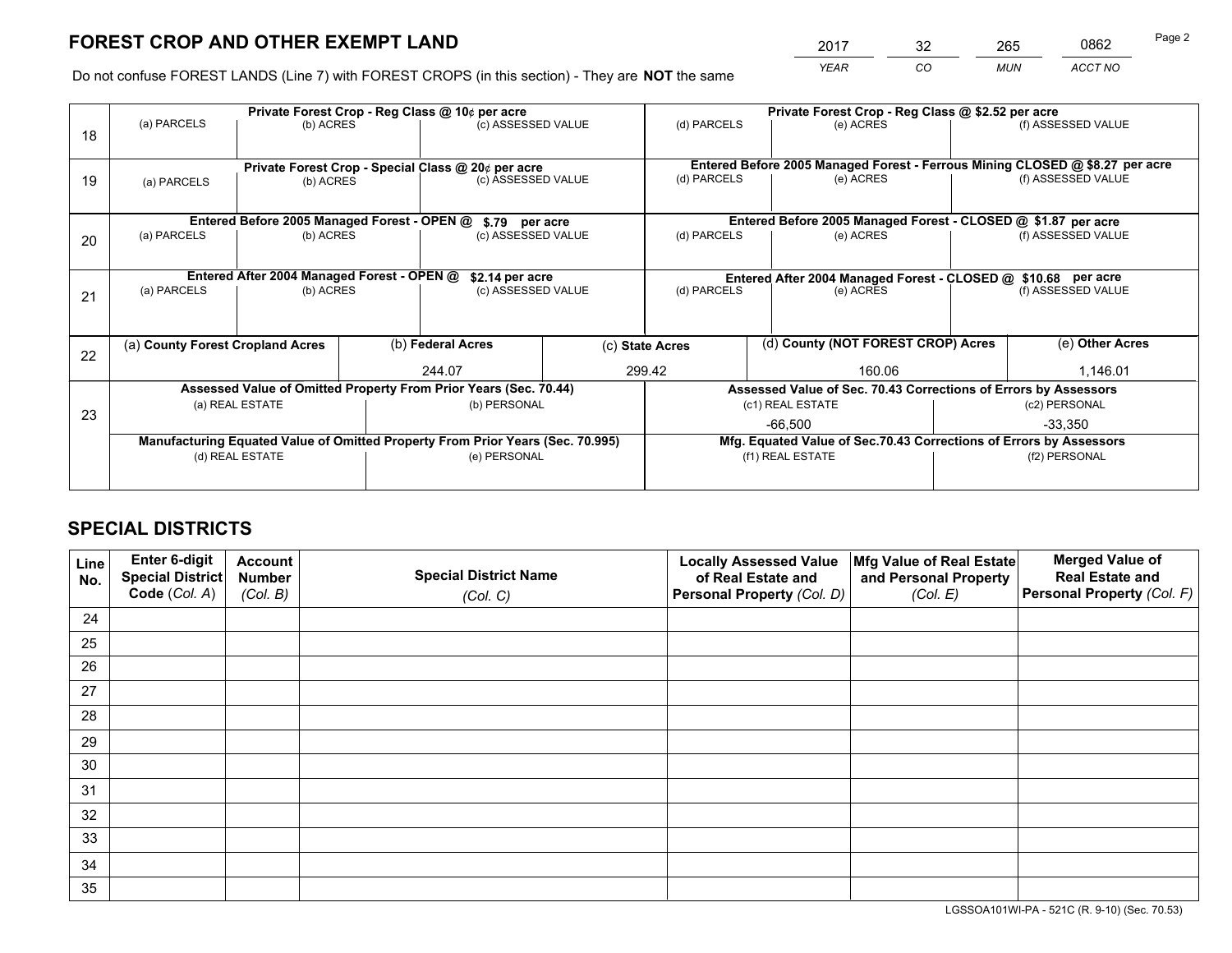|             |                                                                 |                                             |                                                         | <b>YEAR</b>                                                                       | CO<br><b>MUN</b>                                              | ACCT NO                                                                        |  |  |  |  |  |
|-------------|-----------------------------------------------------------------|---------------------------------------------|---------------------------------------------------------|-----------------------------------------------------------------------------------|---------------------------------------------------------------|--------------------------------------------------------------------------------|--|--|--|--|--|
| Line<br>No. | <b>Enter 6-digit</b><br><b>School District</b><br>Code (Col. A) | <b>Account</b><br><b>Number</b><br>(Col. B) | <b>School District Name</b><br>(Col. C)                 | <b>Locally Assessed Value</b><br>of Real Estate and<br>Personal Property (Col. D) | Mfg Value of Real Estate<br>and Personal Property<br>(Col. E) | <b>Merged Value of</b><br><b>Real Estate and</b><br>Personal Property (Col. F) |  |  |  |  |  |
|             | A. SCHOOL DISTRICTS (K-8 and K-12)                              |                                             |                                                         |                                                                                   |                                                               |                                                                                |  |  |  |  |  |
| 36          | 322562                                                          | 0193                                        | SCH D OF HOLMEN                                         | 156,309,850                                                                       |                                                               | 156,309,850                                                                    |  |  |  |  |  |
| 37          | 322849                                                          | 0194                                        | SCH D OF LA CROSSE                                      | 600                                                                               |                                                               | 600                                                                            |  |  |  |  |  |
| 38          | 324095                                                          | 0195                                        | SCH D OF ONALASKA                                       | 1,657,100,150                                                                     | 14,142,000                                                    | 1,671,242,150                                                                  |  |  |  |  |  |
| 39          |                                                                 |                                             |                                                         |                                                                                   |                                                               |                                                                                |  |  |  |  |  |
| 40          |                                                                 |                                             |                                                         |                                                                                   |                                                               |                                                                                |  |  |  |  |  |
| 41          |                                                                 |                                             |                                                         |                                                                                   |                                                               |                                                                                |  |  |  |  |  |
| 42          |                                                                 |                                             |                                                         |                                                                                   |                                                               |                                                                                |  |  |  |  |  |
| 43          |                                                                 |                                             |                                                         |                                                                                   |                                                               |                                                                                |  |  |  |  |  |
| 44          |                                                                 |                                             |                                                         |                                                                                   |                                                               |                                                                                |  |  |  |  |  |
| 45          |                                                                 |                                             |                                                         |                                                                                   |                                                               |                                                                                |  |  |  |  |  |
| 46          |                                                                 |                                             |                                                         |                                                                                   |                                                               |                                                                                |  |  |  |  |  |
| 47          |                                                                 |                                             |                                                         |                                                                                   |                                                               |                                                                                |  |  |  |  |  |
| 48          |                                                                 |                                             |                                                         |                                                                                   |                                                               |                                                                                |  |  |  |  |  |
| 49          |                                                                 |                                             |                                                         |                                                                                   |                                                               |                                                                                |  |  |  |  |  |
| 50          |                                                                 |                                             | TOTAL ASSESSED VALUE OF SCHOOL DISTRICTS (K-8 and K-12) | 1,813,410,600                                                                     | 14,142,000                                                    | 1,827,552,600                                                                  |  |  |  |  |  |
|             | <b>B.</b><br><b>UNION HIGH SCHOOL DISTRICTS</b>                 |                                             |                                                         |                                                                                   |                                                               |                                                                                |  |  |  |  |  |
| 51<br>52    |                                                                 |                                             |                                                         |                                                                                   |                                                               |                                                                                |  |  |  |  |  |
| 53          |                                                                 |                                             |                                                         |                                                                                   |                                                               |                                                                                |  |  |  |  |  |
| 54          |                                                                 |                                             |                                                         |                                                                                   |                                                               |                                                                                |  |  |  |  |  |
| 55          |                                                                 |                                             | TOTAL ASSESSED VALUE OF UNION HIGH SCHOOLS              |                                                                                   |                                                               |                                                                                |  |  |  |  |  |
|             | C.<br><b>TECHNICAL COLLEGE DISTRICTS</b>                        |                                             |                                                         |                                                                                   |                                                               |                                                                                |  |  |  |  |  |
| 56          | 000200                                                          | 0002                                        | WESTERN TECHNICAL COLLEGE LACR                          | 1,813,410,600                                                                     | 14,142,000                                                    | 1,827,552,600                                                                  |  |  |  |  |  |
| 57          |                                                                 |                                             |                                                         |                                                                                   |                                                               |                                                                                |  |  |  |  |  |
| 58          |                                                                 |                                             |                                                         |                                                                                   |                                                               |                                                                                |  |  |  |  |  |
| 59          |                                                                 |                                             | TOTAL ASSESSED VALUE OF TECHNICAL COLLEGES              | 1,813,410,600                                                                     | 14,142,000                                                    | 1,827,552,600                                                                  |  |  |  |  |  |

32

265

 *I hereby certify, to the best of my knowledge and belief, this form is complete and correct.*

**SCHOOL DISTRICTS**

| Print name of preparer | Title                    | Date (MM / DD / CCYY) |  |
|------------------------|--------------------------|-----------------------|--|
|                        |                          |                       |  |
| Signature of preparer  | Contact Telephone Number | E-mail address        |  |
|                        | $\overline{\phantom{0}}$ |                       |  |